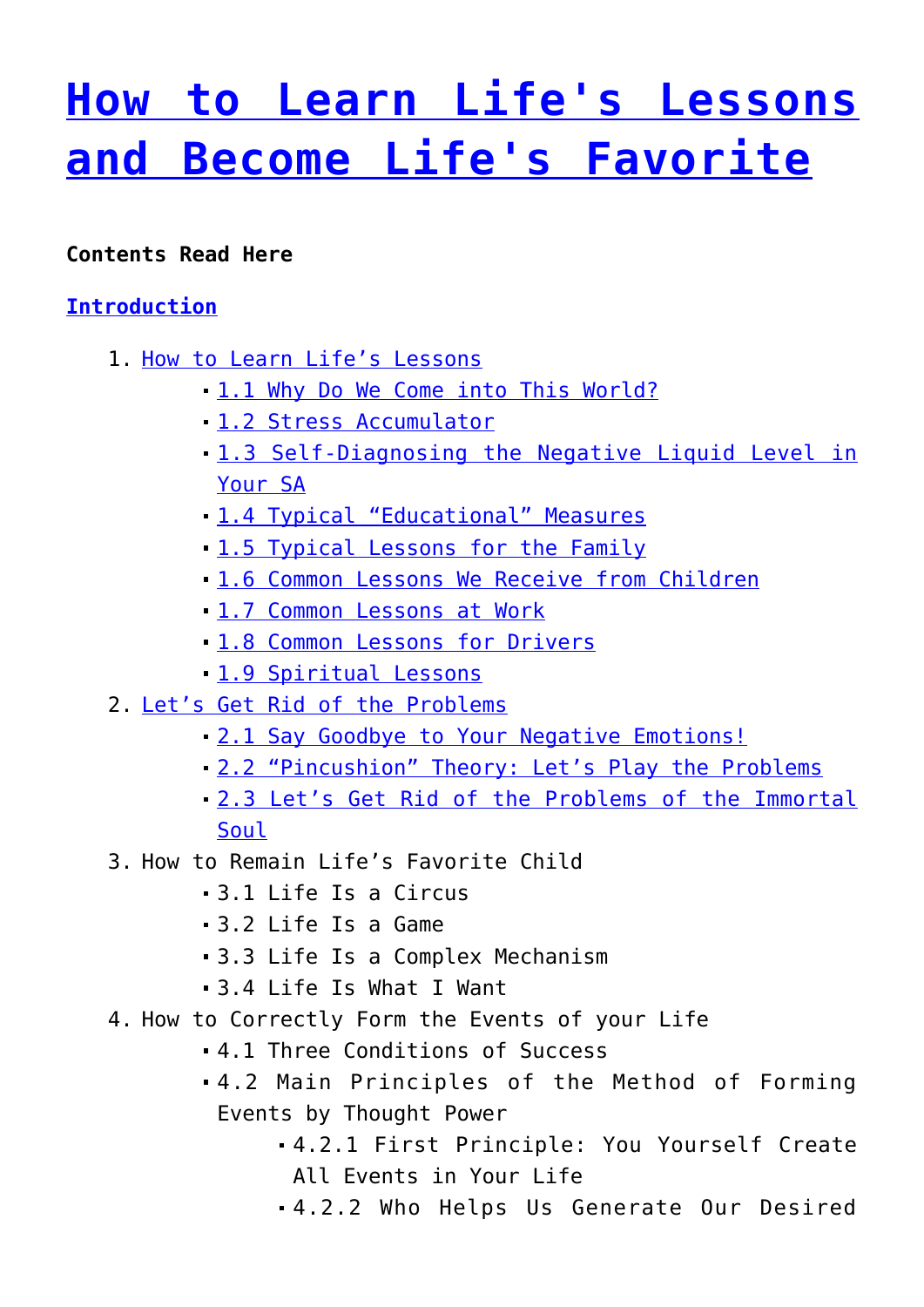Events?

- 4.2.3 Second Principle: Climb Only One Hill at a Time!
- 4.2.4 Third Principle: Go with the Flow!
- 4.2.5 Fourth Principle: Befriend your Egregor
- 4.2.6 Fifth Principle: Be Strong
- 4.2.7 Sixth Principle: Do Not Bustle
- 4.2.8 Seventh Principle: God Only Has Your Hands
- 4.3 Stages of Learning the Method of Forming Events
- 4.4 Declaring Your Life Goals
- 4.5 Increasing Your Energy Level
- 4.6 Reaching Optimum Results
- 4.7 Safety Precautions While Using the Assistance of the Subtle World
- 4.8 Some Typical Errors

# **Conclusion**

# **Bibliography**

# **Introduction**

What is this book about? It tells us that we all live in a world of abundance. In our world, there is plenty of food, money, housing, cars, men and women, children, health, love, fame, places for rest and recreation, and more. God created everything in plentitude.

Then why is it that some people have some things in excess, while others in deficiency? Although, if you have a lot of something—for example, money—at the same time, you may not have enough of love or health.

Conversely, if you have lots of love and are healthy, you may be in desperate need of money, etc. Only few people in the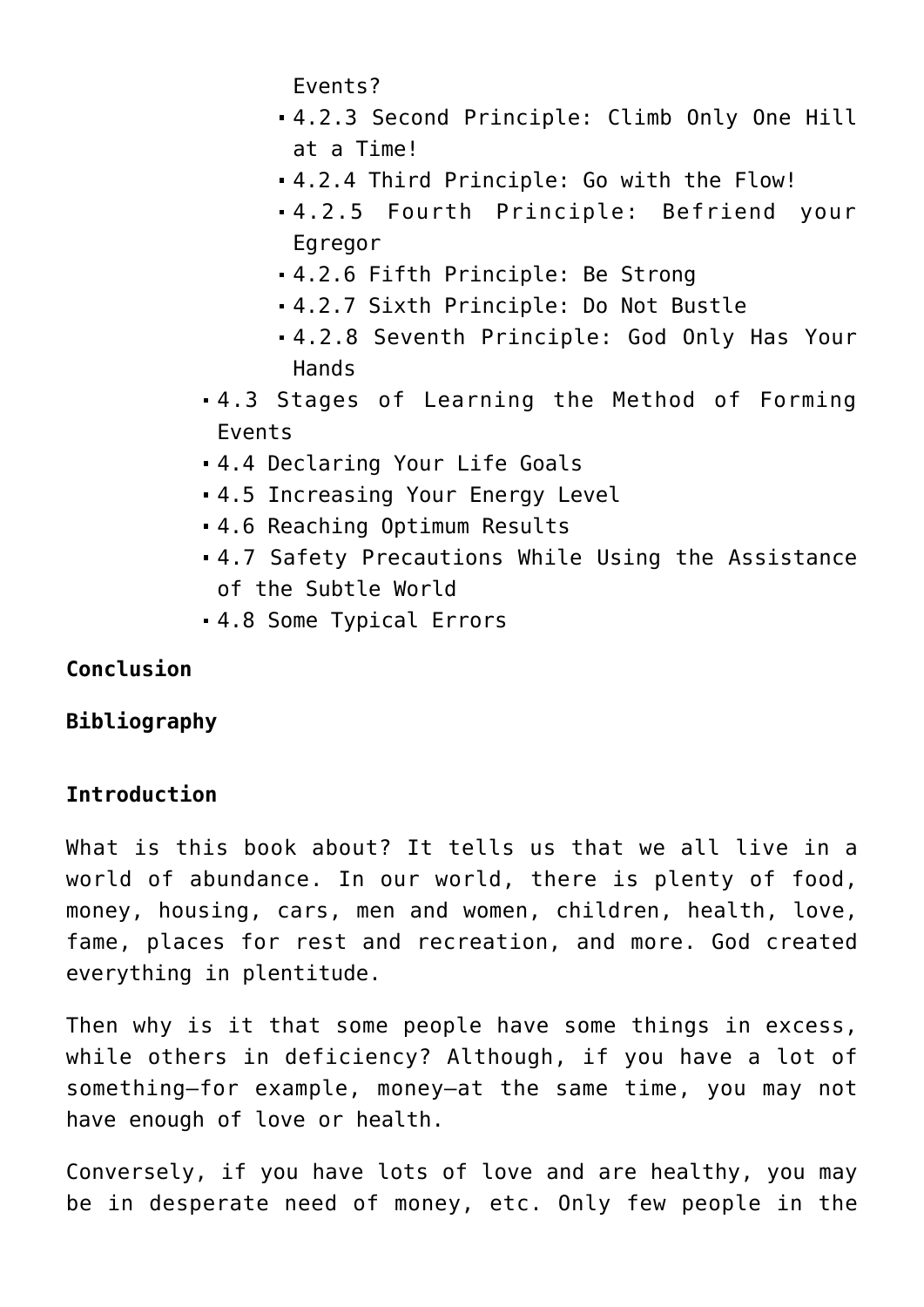world have really everything that they need or want.

We call them lucky, and sometimes we even believe that such people have not fully deserved their success and happiness and that all their success is just a fluke in the eyes of God. These lucky individuals sometimes think so, too, and they do not give much thought that they created their joy and good fortune themselves.

Can any of us become one of the happy people? Yes, if we behave in the same way as successful people.

#### *Everything Depends Only on You!*

We will not discover anything new by saying that, in order to achieve success, you should behave as successful people do. This idea is described in detail in numerous books. I will not repeat it again because the authors of those recommendations described *the external behavior of successful people*—the way they work, plan their activities, speak, etc.

To some extent, these recommendations are effective, but *only insofar as the inner world of a reader conforms to the inner world and beliefs in the system of a successful person.* As you understand, there may be a significant discrepancy between these worlds. You may endlessly pursue goals, plan achievements, or work eighteen hours a day. Yet, if deep inside, you consider your boss a fool who takes the wrong place, then you will achieve negative results, i.e., you may be demoted to a lower position or even fired. On the one hand, it seems that you did all a successful person would do; on the other hand, why is there such a failure?

The reason is that, besides the aspects of external behavior, *there exist several other very important rules that we should observe when interacting with people*. These rules are quite simple. If we break them (millions of people do it all the time), life will give us a lesson. Such lessons are not as minor as getting a bad grade for not doing our homework in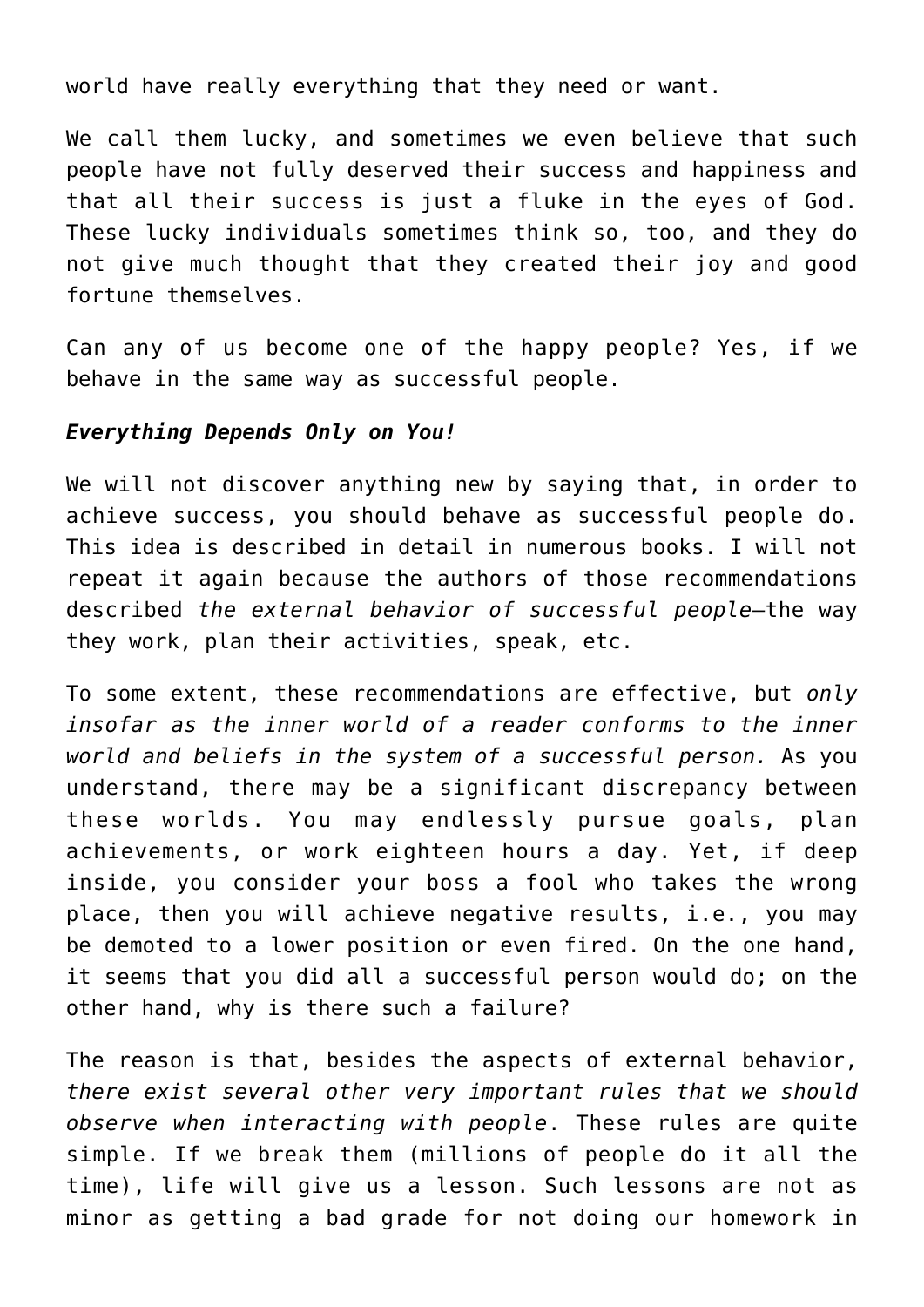school. If we do not understand these lessons, Life will block much of our efforts toward achieving our goals. No matter how energetic you are and how hard you try to achieve your goals, you will not accomplish the desired results. You will not become one of Life's favorites, as you will fall far behind, becoming a failure.

On the other hand, if you understand Life's simple lessons and do not violate a few important requirements, you will become a Life's favorite child. As you can imagine, it is very pleasant to be loved by Life. Most of your goals will be achieved without much effort. You will live in inner harmony and joy. You will not be afraid of the future anymore because Life would not harm its favorites.

This might sound like a miracle to you, but it is a reality, and it can always be with you. It only depends on you whether you can easily become one of the most fortunate people.

Someone in the invisible world helps people to observe those easy rules of living in our world. We call this invisible and protecting guardian God, Angels, Heavenly Powers—you name it. Our method is not religious, so we will simply use the notion of "Life," which you can attach to any notion that corresponds to your beliefs.

#### *Some Information about the Author*

Readers are usually curious about the author of the book they read, so I will tell you a little about myself. I was born in Russia in an ordinary family. I graduated from high school, got some work experience, and earned two university degrees.

I did not experience any significant failures or great accomplishments in my life, like the ones you may read about in some books. For example, I did not get my body lethally sick, only to recover later after an immense effort.

I have never been to jail or gone bankrupt, I have never been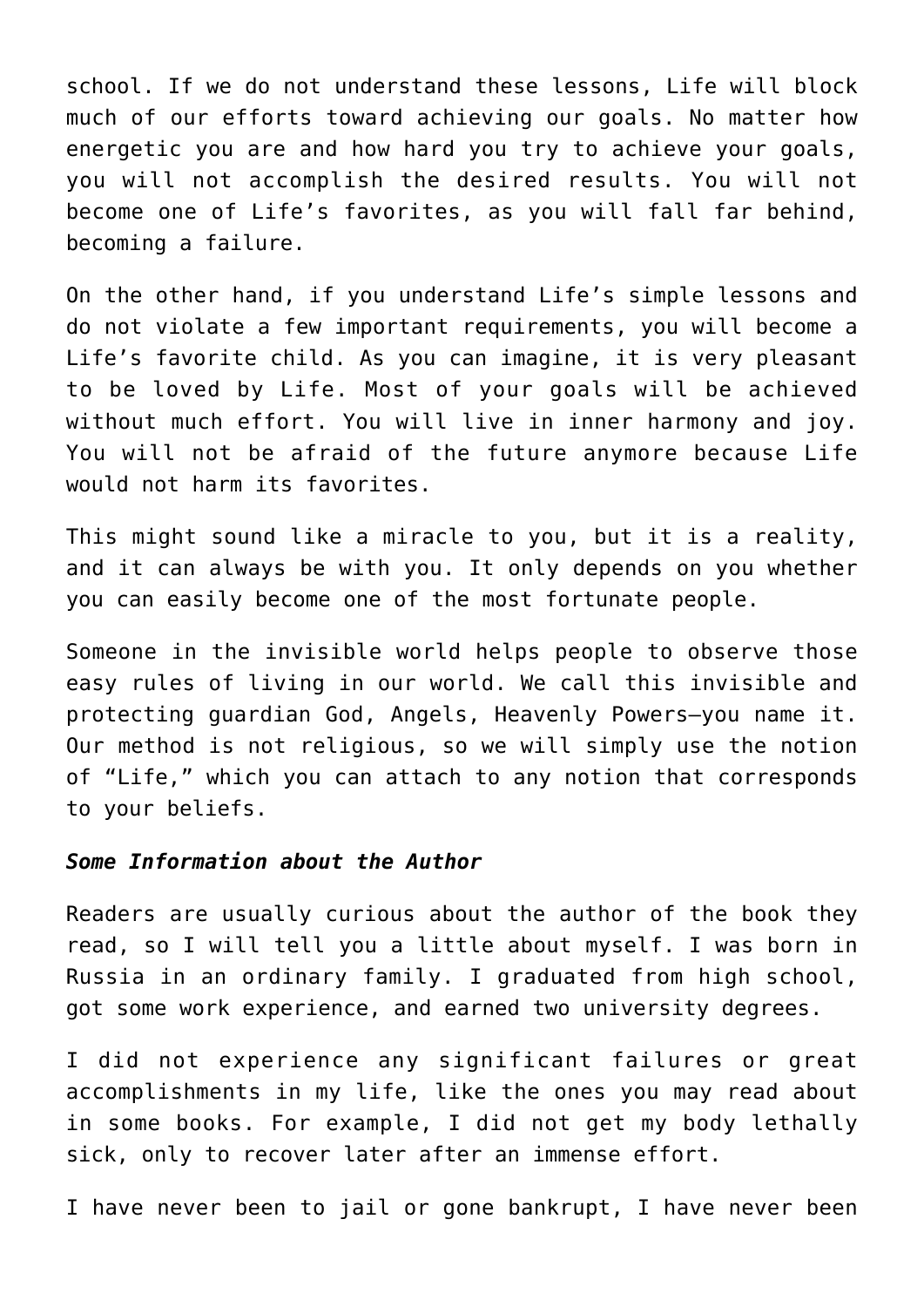on the verge of suicide, and the authorities have never been after me. I certainly had problems at work— conflicts with authority figures, which sometimes led to me being fired. I had serious difficulties with my family life that eventually led to divorce. Now I am married again and married happily. So, my life goes on, the way it does for many other people.

The only thing that distinguished me from others was my tremendous curiosity. I always tried to understand why vii everything happens as it does. Why do people face so many problems, why are they always separated by religious, ideological or some other struggle? Finally their lives are often full with suffering and dissatisfaction instead of joy and harmony. Is it actually the right state of things?

Not finding an answer in the books I appealed to the mysticism and ancient esoteric practices. At that time the communism ideology crashed down in our country and we got the opportunity to travel all over the world. I started spending time in India and Nepal, trying to find answers in the old practices. Answers appeared as an insight into the understanding of inner mechanisms which rule human behavior.

I continue with the practices of getting information from Heavenly Force up to date. I raise a question and during meditation I get crucial answers. After this I transform this knowledge into the books which are comprehensible to most people who want to change their lives.

I spend a lot of time in Nepal, this is my favorite country, where at foothills of Himalayas I get the brightest insights.

Everything I got during such contacts I test on myself and then share with people through my books, lectures and training.

As a result, today I am the head and owner of several enterprises, including the Center of Positive Psychology "Sensible Path" in Moscow, Russia and the American Academy of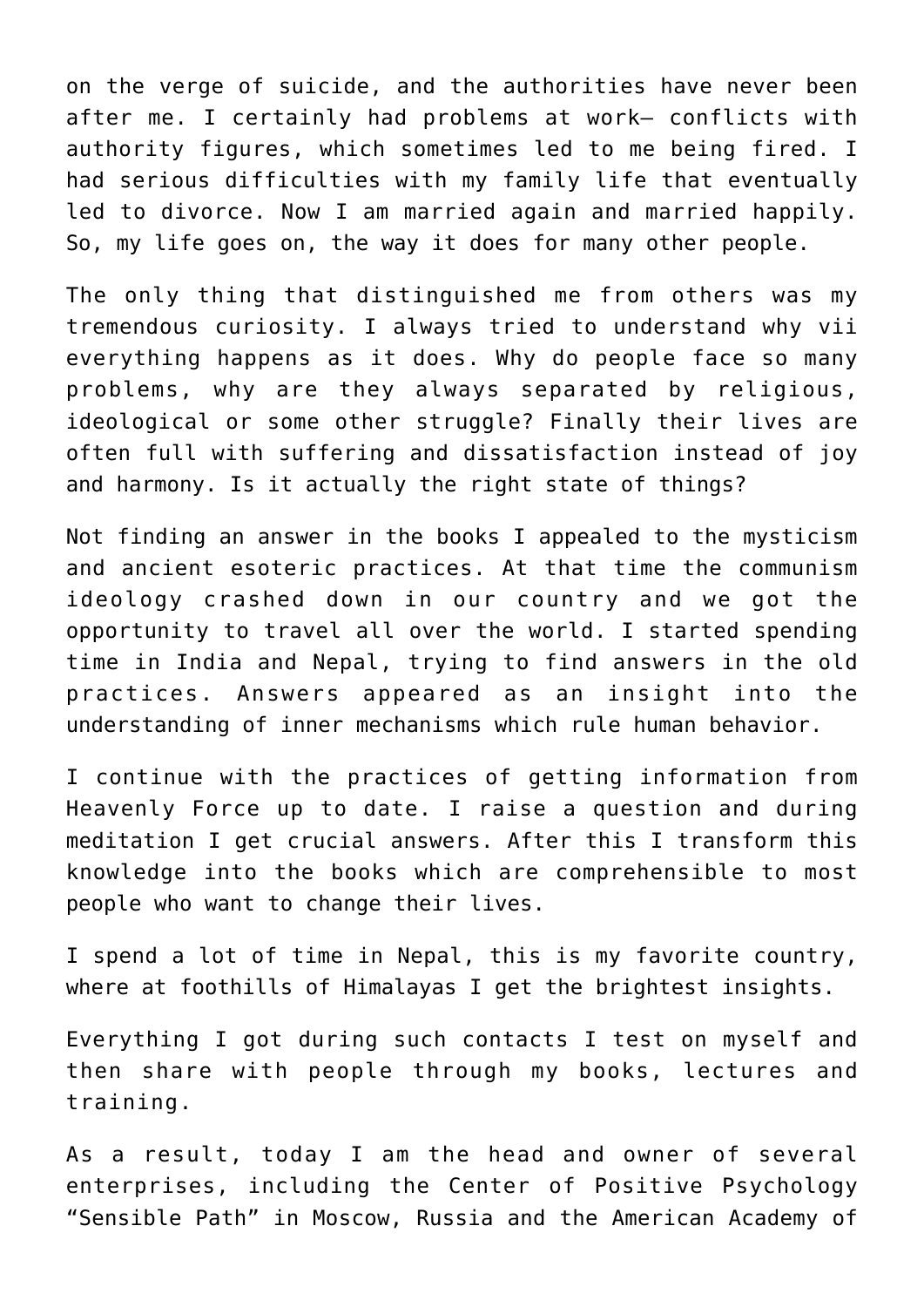success THE SENSIBLE WAY, INC., Boston, Massachusetts. I am the author of ten books the printing of which totals in over eight million copies and they are translated into several languages. I have a PhD degree, I'm an active member of the Discovery Academy, and author of several inventions. I have a wonderful house in Moscow region with several posh cars including a Porsche and a Rolls-Royce at my garage.

I build my Ritrit-centre in foothills of the Himalayas. I have a wonderful wife and I travel around the world to give lectures and provide training. In short, I created the life that I had wished for myself.

# *You Can Achieve Everything!*

No one but yourself can keep you from achieving the success that you desire. Many people in the world have already used the recommendations offered here, changing their lives miraculously. To illustrate it, let me quote letters that I received from some of my readers.

*For several years I have been reading and trying to apply literature on psychology. But your book* How to Understand Life's Lessons and Gain Its Favor *has struck me by its grace, accuracy, and scope of information. It replaces dozens of other manuals.* (Leonid Rotstein, Jerusalem, Israel)

*I realized with great joy that the book fully reflects my ideas and, even more, my outlook. It is a real pleasure to communicate with people like you. Please accept my deepest gratitude for your books.* (Natalia Fligg, North Carolina, USA)

*After reading two of your books, I wanted to continue getting to know life and myself. "In the East, simple presentation is considered the best achievement, as simplicity indicates clear understanding." I think that this statement reflects your principles of presentation, and I am very happy about it! I want to thank you and hope you will go on with your work!* (Natalia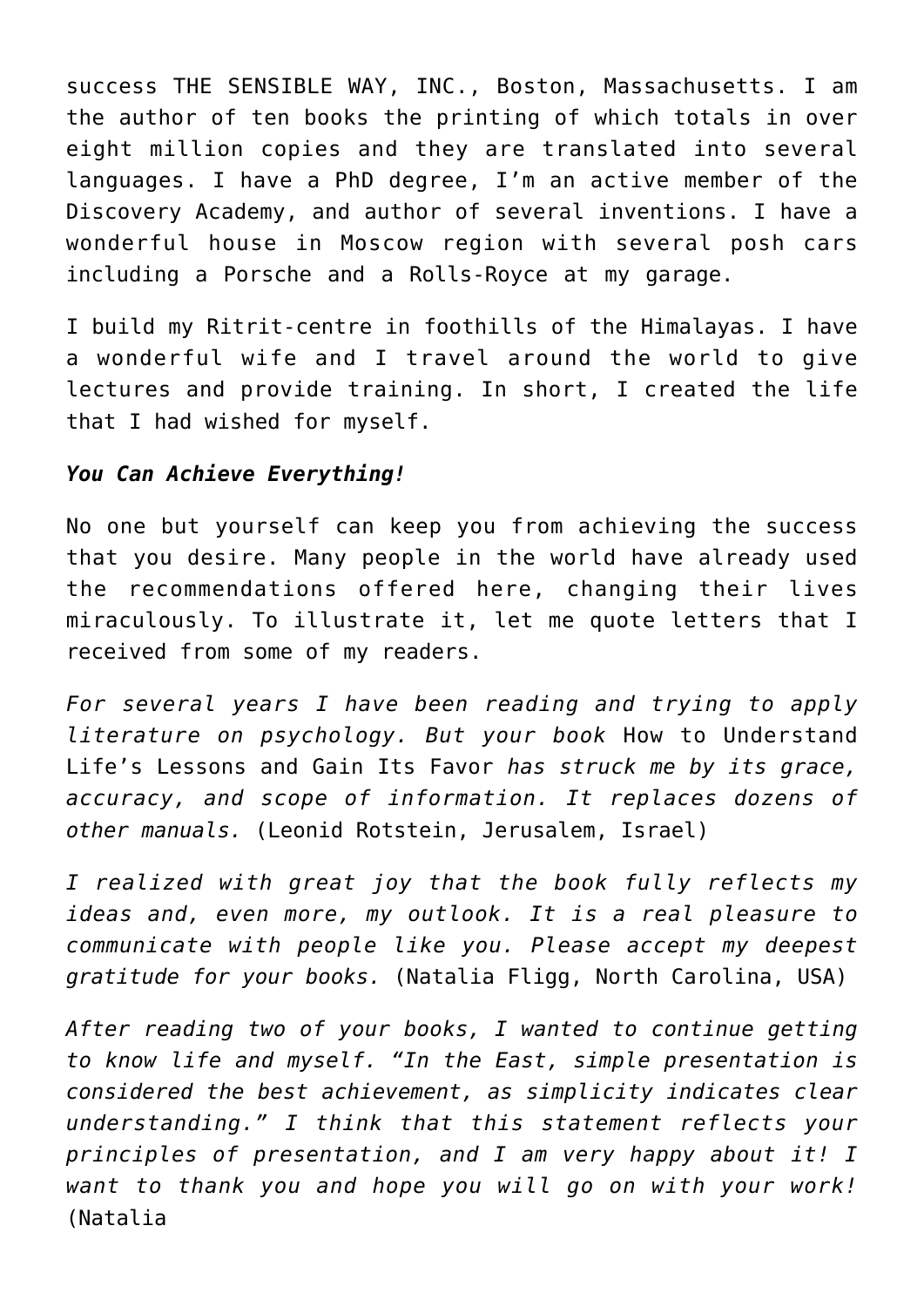1. Vasilyeva, Tula, Russia)

*Please accept my enormous gratitude for your simple, clear, and understandable books. It is an excellent and clear "Guide to Action" for virtually everybody.* (Eugenia V. Romaniuk, Moscow, Russia)

*Your book changed my life! Deep from my heart, I would like to thank you, Alexander, and God for sending you to Earth!*

*Thanks to your wonderful book, I gained a deeper knowledge of Life's laws. You explained why we should act in one way and not in another, and what happens if we act otherwise.*

(Alexander Barinov, Tver, Russia)

*Please accept my sincere words of gratitude for your books! They transformed my life. I feel so peaceful and quiet now! Thanks to you, I realized how strong my Angel is and I want to thank him in writing. Thank you! But it is only the beginning, as I have a strong desire to get to know more about myself and the world, and to correctly achieve my desired goals.*

(Leonia E. Mellum, Saint-Petersburg, Russia)

*With great pleasure, I read your books, which I found unexpectedly, and understood that they are what I need and have been looking for. These books explained in a simple and comprehensible way many of the reasons for my problems that I did not even think of. Several of my friends and acquaintances liked those books, too. They even thought that if they had been published earlier, they could have avoided many mistakes in life.*

*Thank you for your books!* (Pavel Bernatsky, Tambov, Russia)

We could show hundreds more similar quotations from readers' letters, but I think the ones quoted above are selfexplanatory.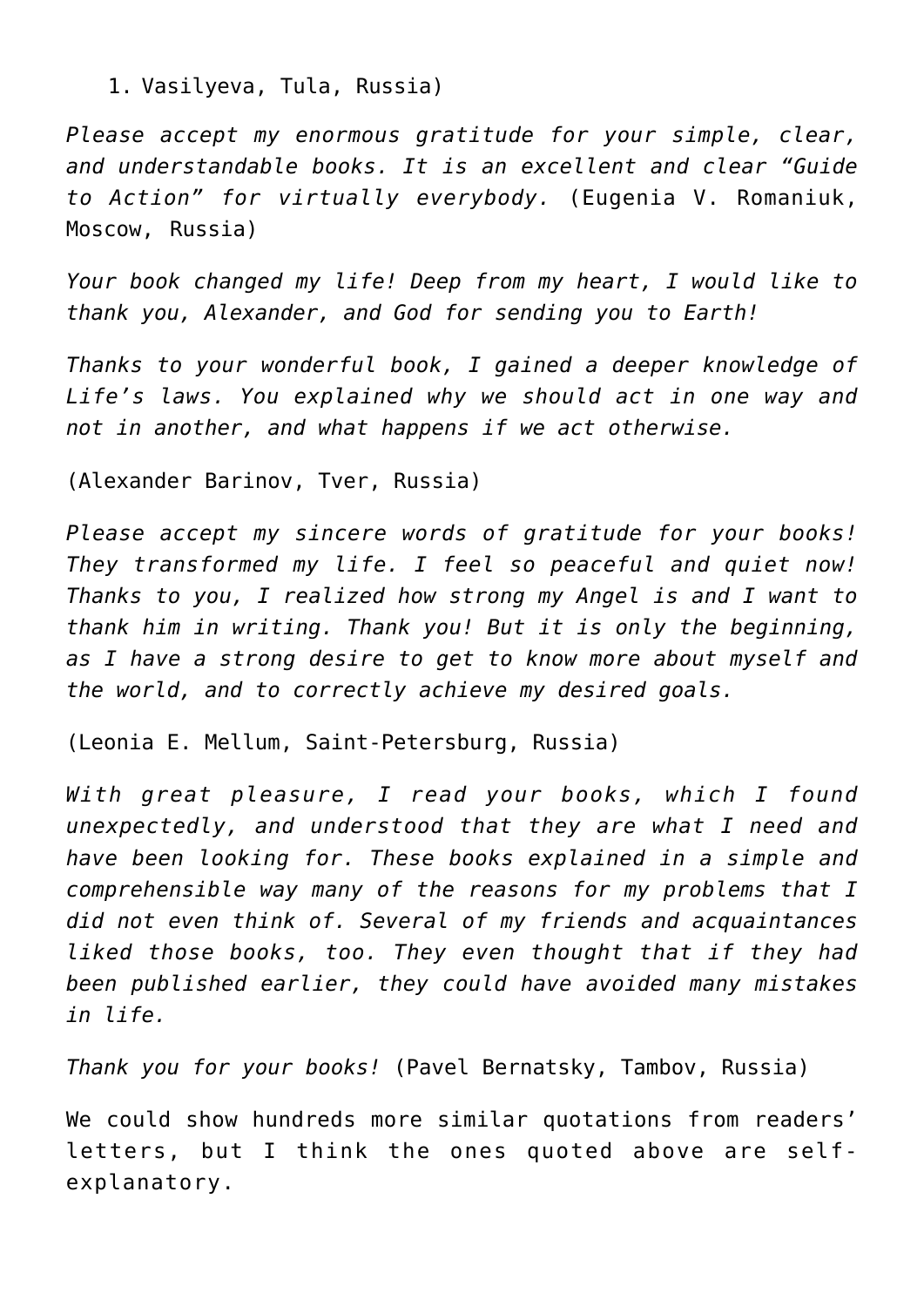## *"Nuts and Bolts" of the Method*

In principle, most requirements of human behavior in our world have been well known for a long time. They are the basis of almost all religions. The matter is that in religious texts; the concepts very often are explained in a complicated and not always coherent language, and they never seem to be based on logic that we can easily understand.

Perhaps, it was enough for people living in the past. Yet, today, the principle "trust and do as told" does not work because people want to understand what happens around us and how, finding the reasons why we should observe these exact rules and not some others.

That is why it would be good to translate the requirements of Life into a simple and explainable modern language. I tried to do this in my book.

Our studies show that we have the right and ability to have any of Life's gifts, and we may set any goals and achieve them. Many authors write about it. Unfortunately, these recommendations do not always work, and we found the reason why!

It turns out that, before realizing our desires, we should *start harmoniously interacting with the surrounding world and accept this world as it is.* This means that we should stop condemning what, in our opinions, are the world's certain flaws. If we do not do it, we break Life's requirements for our behavior, and our failure provokes the consequences, i.e., troubles, illnesses, accidents, and inabilities. But as soon as we stop violating these requirements, all our troubles miraculously come to an end.

Life starts to bring us joy and anything we want. In this book, we will explain in detail how you can learn to live without grievance and other suffering in our world, which is imperfect in our opinion; you will also learn how to make Life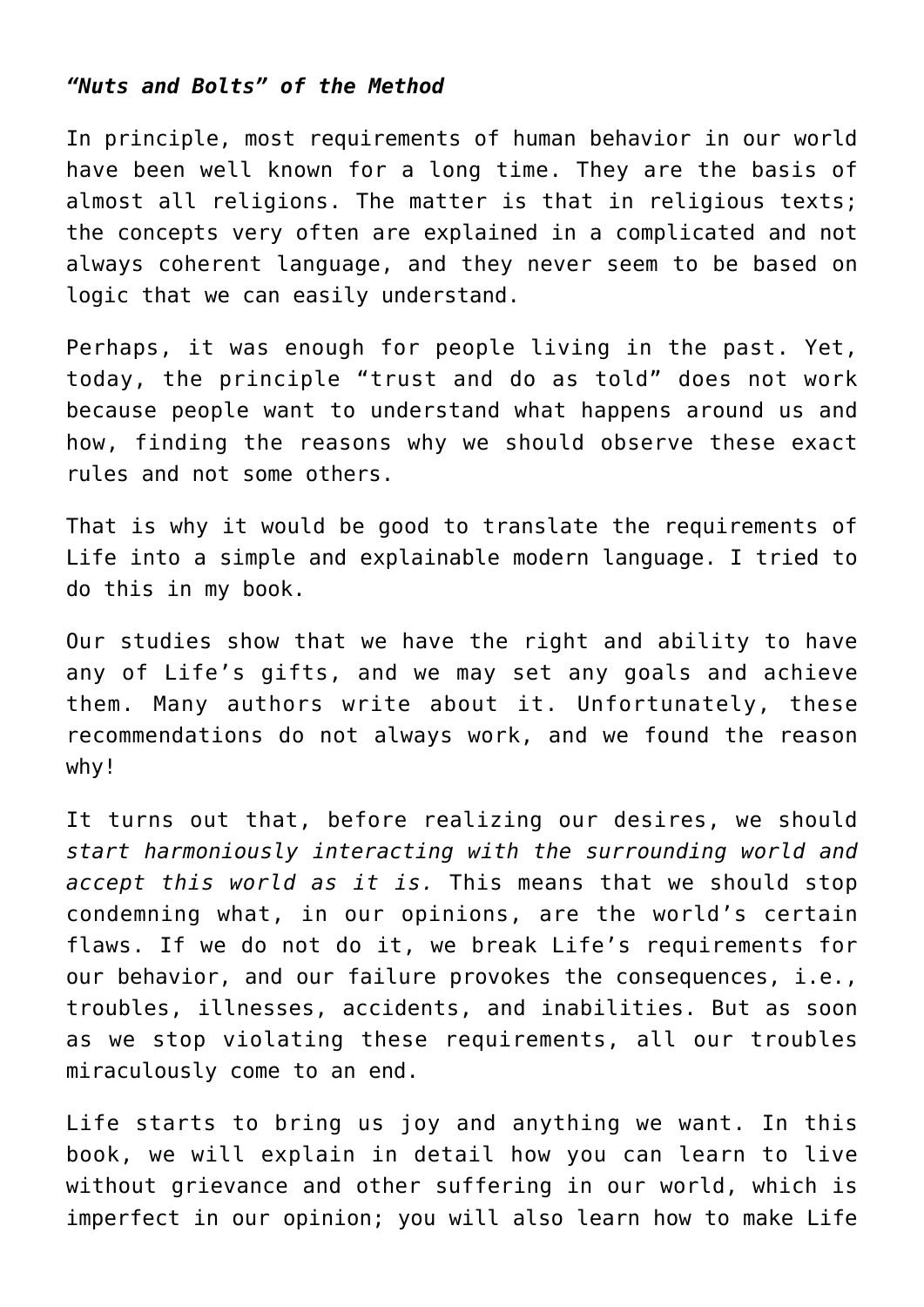bring you only happiness.

## *Let's Expand the Borders of Knowledge!*

In our view, we cannot exclusively use the notions that we learned at school or in college because the knowledge offered there is always based on science. Science is materialistic that is, it only considers real things that can be measured, touched, divided into particles, etc. There exist, however, different phenomena in our life that modern science is unable to explain. In the future, science most likely will significantly expand the scope of data about the surrounding world and explain everything it currently denies or considers a miracle. Yet, we are not going to wait for that to happen and will use religious and esoteric (i.e. hidden) knowledge in our reasoning.

Using the information given in this book, any person—even in the most difficult circumstances—can drastically change his or her life to the better (if he or she wants to do so, of course). It is a right. Our book is merely a resource that clarifies why difficult problems arise in our lives and how we create them. We provide you with information, and you arrive at the conclusions on your own. Using this system, many people reconsidered their attitude toward Life.

Consequently, their love life improves, they find money or a job they desire, their business becomes successful, and the illnesses disappear. So we offer you help, and you decide whether you want to use it or not.

If you decide to use my system, you will learn how to fight problems that the ancient people believed were provoked by some "vicious spirits." Yet, we believe that they are provoked by our incorrect attitude to this world.

#### *This Book Is Not Materialistic.*

As already mentioned, in our method, we proceed from the fact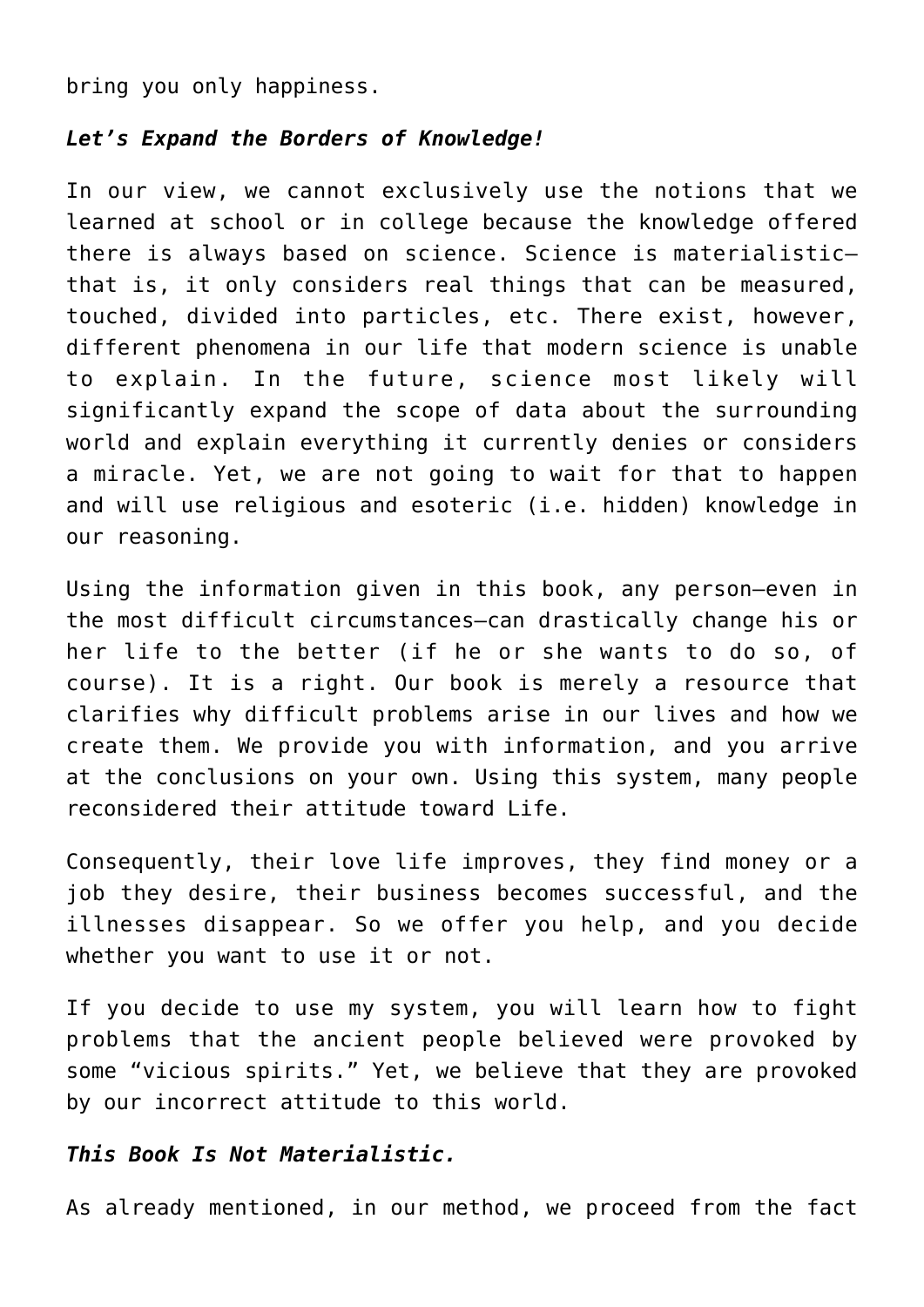that besides the visible world—that is, the one that we can touch, measure or, physically see—there also exists an invisible or "unseen" world. The "unseen" world includes everything that we still do not yet know about the environment. In the future, science will probably reveal all the mysteries, but it will not happen soon. We believe that there is another invisible version of our world, and we think we can interact with it to our advantage.

In this book, we will often use the notion of "Life" (i.e., Heavenly Powers, God, the Creator), which merely implies available, invisible powers that influence our reality. There exist many religious, philosophical, and esoteric models of the unseen world. Any of them suits us. Our method does not contain prayers or religious rituals; in this respect, it appears more like a materialistic psychological theory. We also consider, however, practical ways of interacting with the unseen realm, and in this regard, our method is not materialistic at all. That is why both believers and nonbelievers can use it.

In general, our method is compatible with any religious concept because it stands beyond religion. You can perform the rituals of your faith, using, at the same time, this method because they do not contradict each other.

#### *Field of Use*

The information provided in this book explains no more than 80% of the negative events that happen in the world.

The remaining 20% involve people who can be considered "special," and these cases need to be researched and explained.

"Special" people have lives that are different from those of the majority. They are overwhelmingly rich people, famous public figures, show business superstars, serial killers or maniacs, the insane, and those who have been disabled from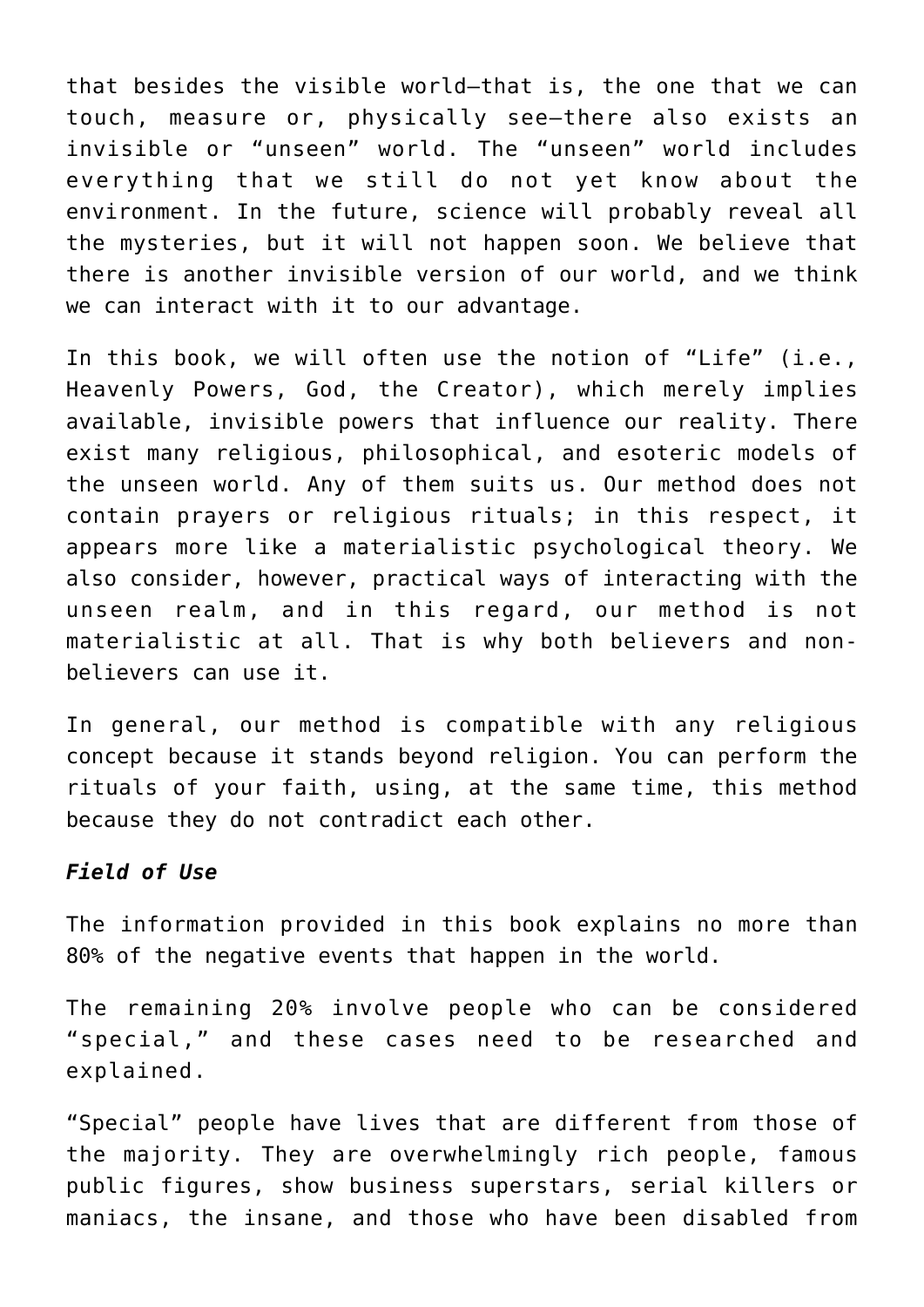birth, among others. Their lives and problems are very different from those of most of us. That is why we do not consider these people as much here, and we will be talking more about "us," ordinary people.

We will consider possible reasons behind *typical negative situations* that occur in most people's lives. They include illnesses, failures, family troubles, and other life problems. Our experience indicates that the approach offered in the book can help us to quickly remove these problems forever. This book shows you how to do it without

waiting for anybody's help. When all your troubles go away, you will be left with joy only, living your happy and successful life.

## *No Special Requirements*

One of the advantages of the suggested method is that is perfectly tailored to the pace of our modern life. To use it, you do not need to have any special abilities, extra time, or extra space. You can use it at any moment of your free time. You can use our exercises while driving a car, riding a bus, or standing in line. It is very convenient because you do not have to change the usual pace of your life.

#### *"Using the Pronoun Us"*

Later in this book, I will use the pronoun "us" instead of "I." The reason is that here I speak not only from myself but as a champion of Above which want to give the people information about how to use opportunities which were given the day they were born.

# *This Is a Short Version of the Complete "Sensible Life" Method.*

This book is the third edition of a manuscript written in 1998. It has been a while since then, but people who have not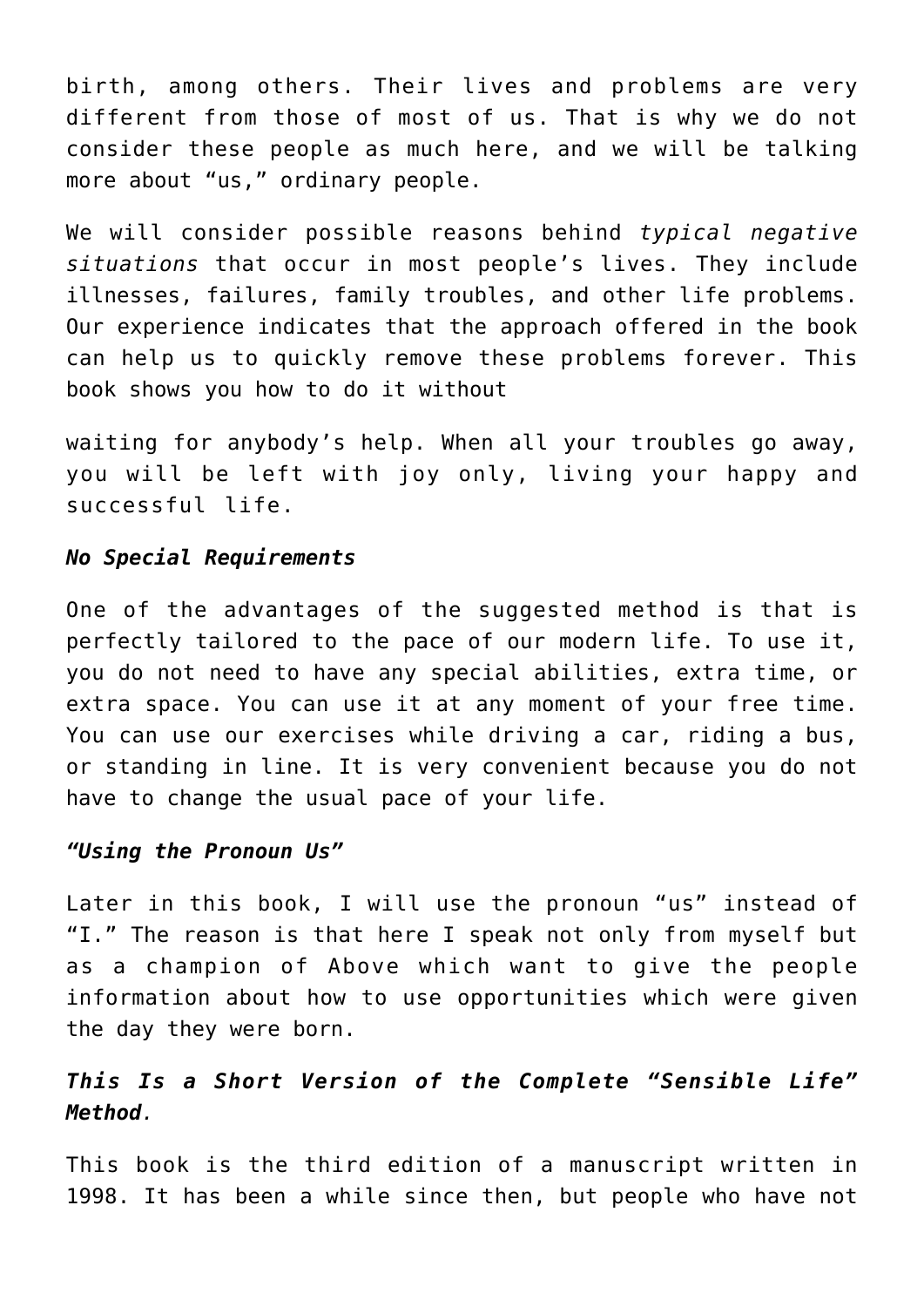read the book still do not have the lives that they would want. They are not the favorites of Life; they are its stepchildren. They have a real possibility of making their lives more harmonious and successful, and they merely need to reconsider some of their beliefs and rules. That is why many people still need this book.

This book contains the main ideas of what we call the "Sensible Life" method. Over the past few years, it has gained a lot of support in many countries. We provided many recommendations and examples of using this approach in different areas—in love and family life, in business and at work, and when dealing with health problems. All of this information is summarized under the main title, "Method of the Sensible Life," and in the full volume, it is covered in Books 1–6. It is also on the Web at www.sviyash.com.

Many people in several countries around the world already use this method, and their lives have changed dramatically for the better. Previously unattainable goals have become real for them.

If you enjoy what you read in this book, then later you will be able to familiarize yourself with the rest of our Sensible Life method and use it to reach your essential goals. The American Academy of success THE SENSIBLE WAY will help you on this path through its trainings and private consulting provided by specialists.

I am inviting you to make your life more conscious and happy, and I wish you success on your way!

Sincerely,

Alexander Sviyash

www.sviyash.org

The author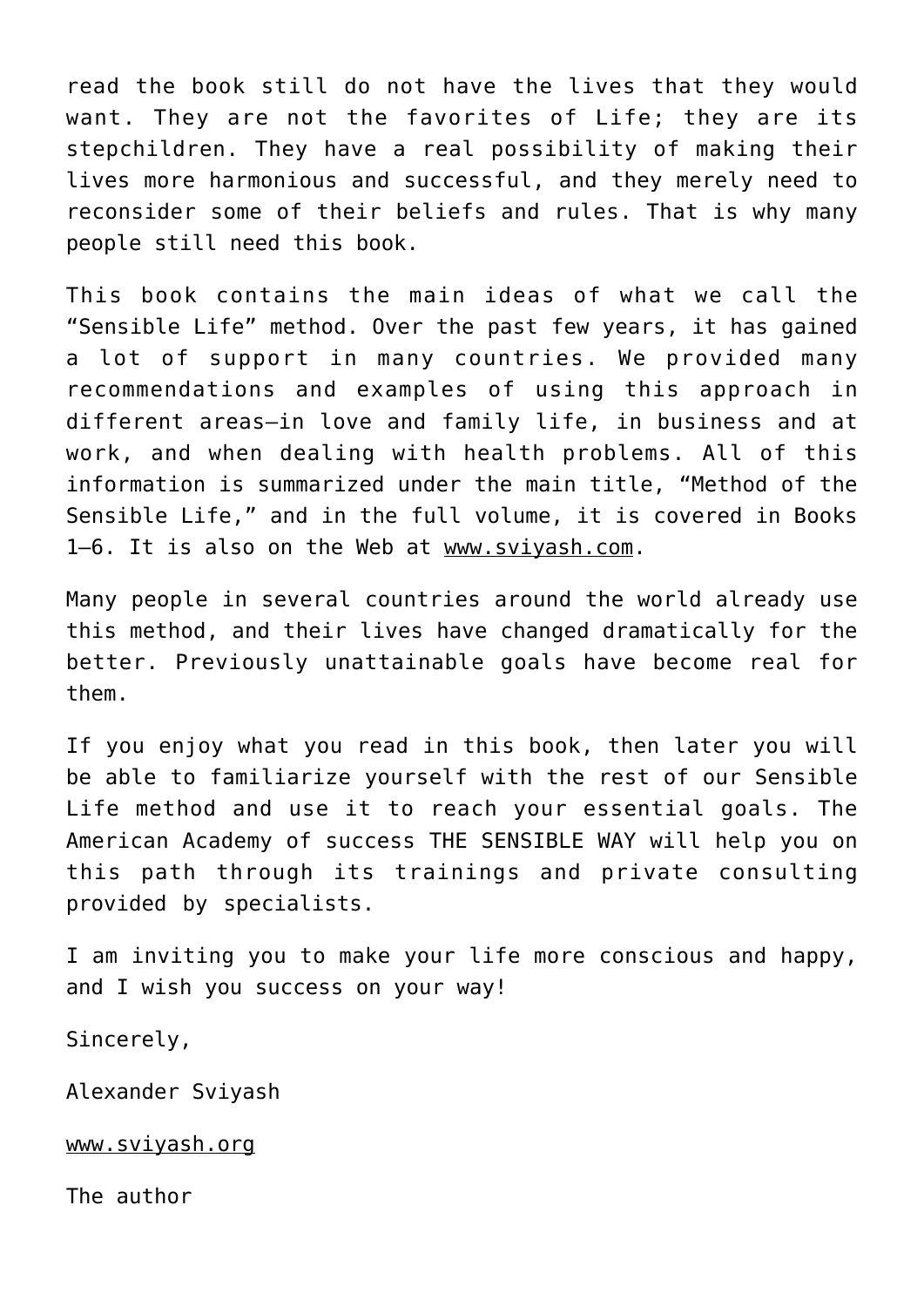1996, 2004

#### 1. **How to Learn Life's Lessons**

In the first part of this book, we will learn to understand what Life wants from us, what lessons it teaches us, and how we can become Life's favorite children. In the chapters to follow, we will tell you what conclusions to draw from these lessons and how to properly use the advantage of being a favorite child of Life.

## *Different Strategies for Achieving a Goal*

How can Life influence our behavior? Very simply—it either helps us or creates obstacles on the way toward our goals.

Everyone has desires and goals in life—to get an education or a gratifying job, earn a lot of money, create a family, raise children, achieve success in a certain matter, etc. We all move toward our goals, and sooner or later, most of us achieve them; however, some people succeed quickly and easily, while for others it takes time and effort.

Let us consider why it happens this way. In theory, two different strategies of achieving any desired goal are possible.

*The first strategy is a path of strength, struggle, and overcoming difficulties.* In the animal world, the best analogue is the behavior of a bison or a boar, which are not afraid of anything and tear down all the obstacles on the way toward their goal. Some people act like this in real life, overcoming numerous obstacles with persistence and fervor. It seems that their whole life is devoted to struggle.

They even like obstacles because they allow them to live life to its fullest, as long as these people have good health, of course.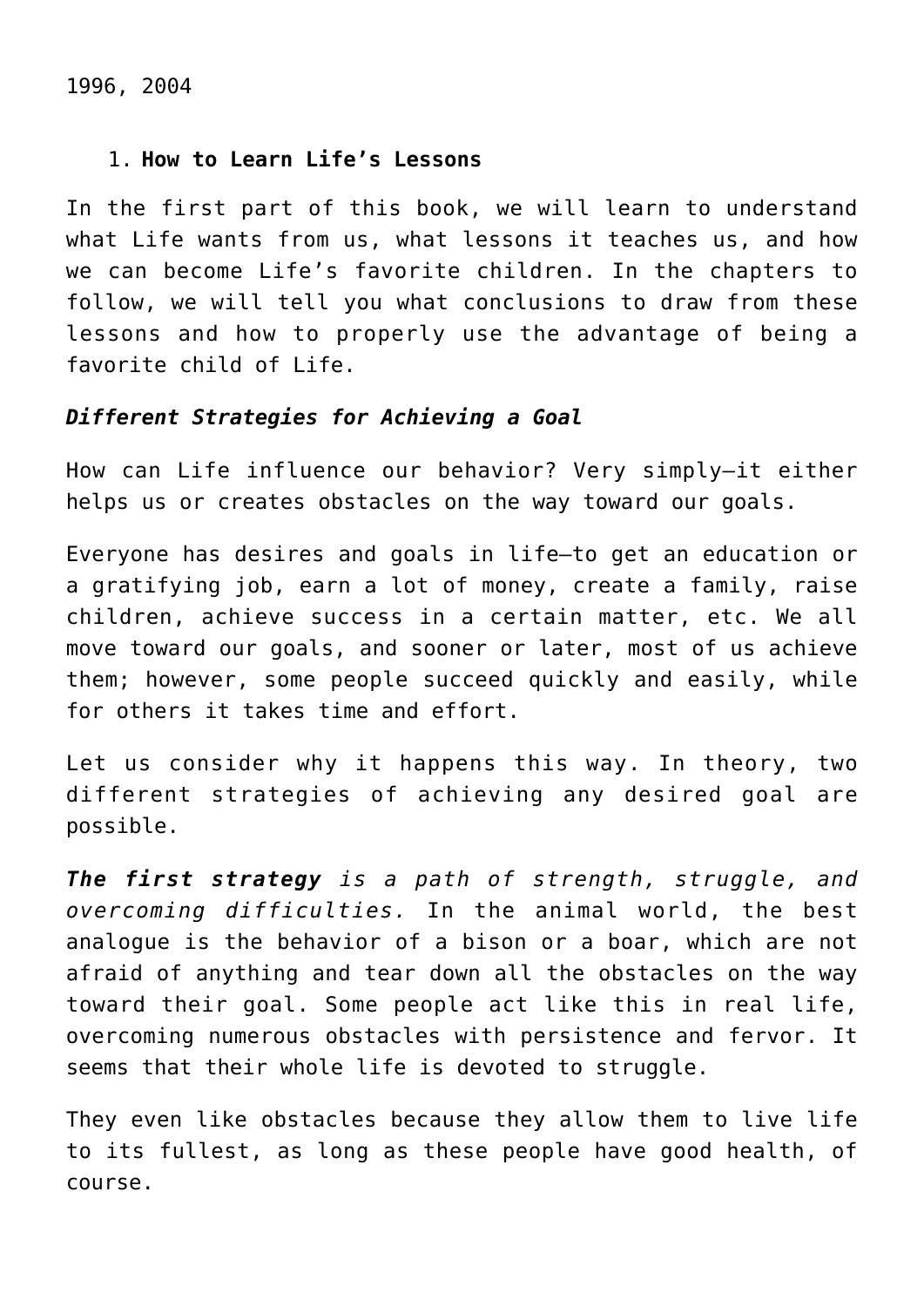It is clear that, to achieve our goals on this path, we need a great deal of courage, confidence in victory, a lot of energy, and the inborn qualities of a leader. But not very many of us possess these qualities.

*The second strategy is a path of calm and confidence in achieving a goal*, one that virtually excludes taking part in conflicts, struggle, or overcoming large obstacles. It is a path of a wise man who does not waste his strength struggling against people who do not know what they do.

In the animal world, a wild horse, for example, behaves in this manner. It is strong, but it prefers to listen and look around in case of a threat. This strategy allows the horse to avoid fighting without necessity.

The second path works best for the vast majority of people, who do not possess outstanding inborn leadership qualities. We are going to consider this very path. It means that we will learn to move toward a desired goal, listening to the signals that Life constantly sends us.

Life interacts with us all the time, but we are not accustomed to listening to its hints and giving it the right command. Nobody taught us how to do these things, so we have to make a lot of mistakes, which are the reasons why our desires do not come true.

#### *What Stands in the Way*

The main conclusion of our research of the failure when trying to achieve set goals is the following: The primary reason that we do not fulfill all of our desires is the fact that we are in conflict with the surrounding world or with ourselves. But one of the primary conditions for getting practical help from Life is an ability to accept the surrounding world as it is, despite its obvious, from our point of view, imperfection.

It is necessary to note that it is very difficult to accept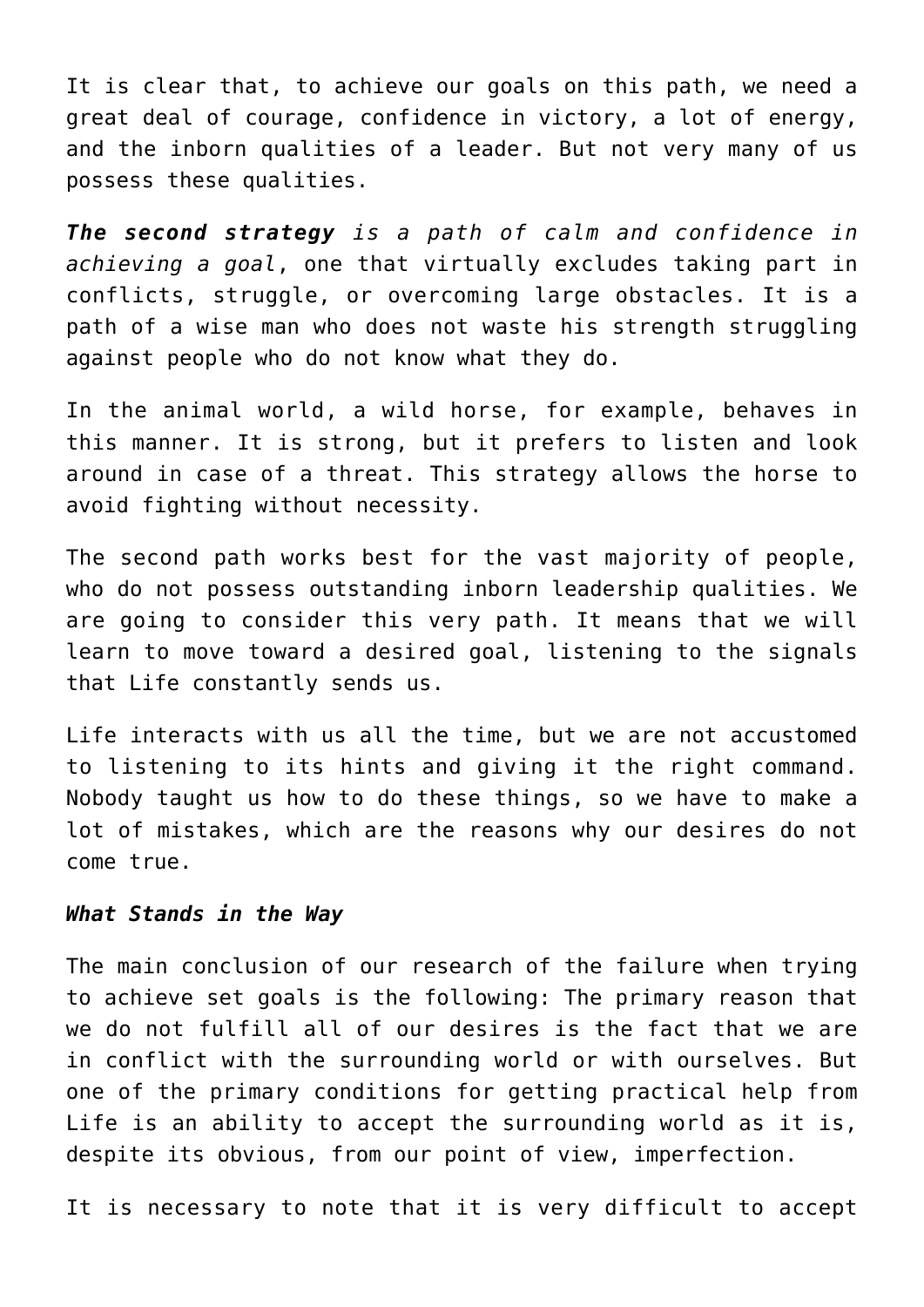this position in our world, which is constantly being divided into the rich and poor, believers and non-believers, honest and dishonest people, etc. But it is the necessary condition. For you to more easily accept it, let us consider why we come into this world.

#### **1.1 Why Do We Come into This World?**

In virtually all religions, we see an indication that a human being should not care about his or her existence and should place this concern with God or other Heavenly Powers. In the Christian New Testament, we find the following precept: "Do not lay up for yourselves treasures on earth, where moth and rust consumes and where thieves break and steal…" Buddhism directly tells us that our world is *maya*, illusion, and there is no necessity to make efforts to achieve success in it; otherwise, we will waste our time and energy chasing a mirage. Similar statements may be found in any other religion.

It is absolutely clear, however, that these statements completely contradict all our convictions and life experiences.

We all know very well that, if we do not do anything at all, one day we will face a serious trouble, e.g., lose our home, job, relatives, or health. Who can be satisfied with this? Maybe the ancient gave their recommendations concerning some special human beings—for example, monks? It turns out to be untrue. This knowledge relates to everybody. But to realize this, it is necessary to understand why we are born into this world.

To better understand the course of further reasoning, we will accept an assumption that will not influence the following recommendations in any way, but will help better understand their origins.

We will proceed by accepting the existing belief that a human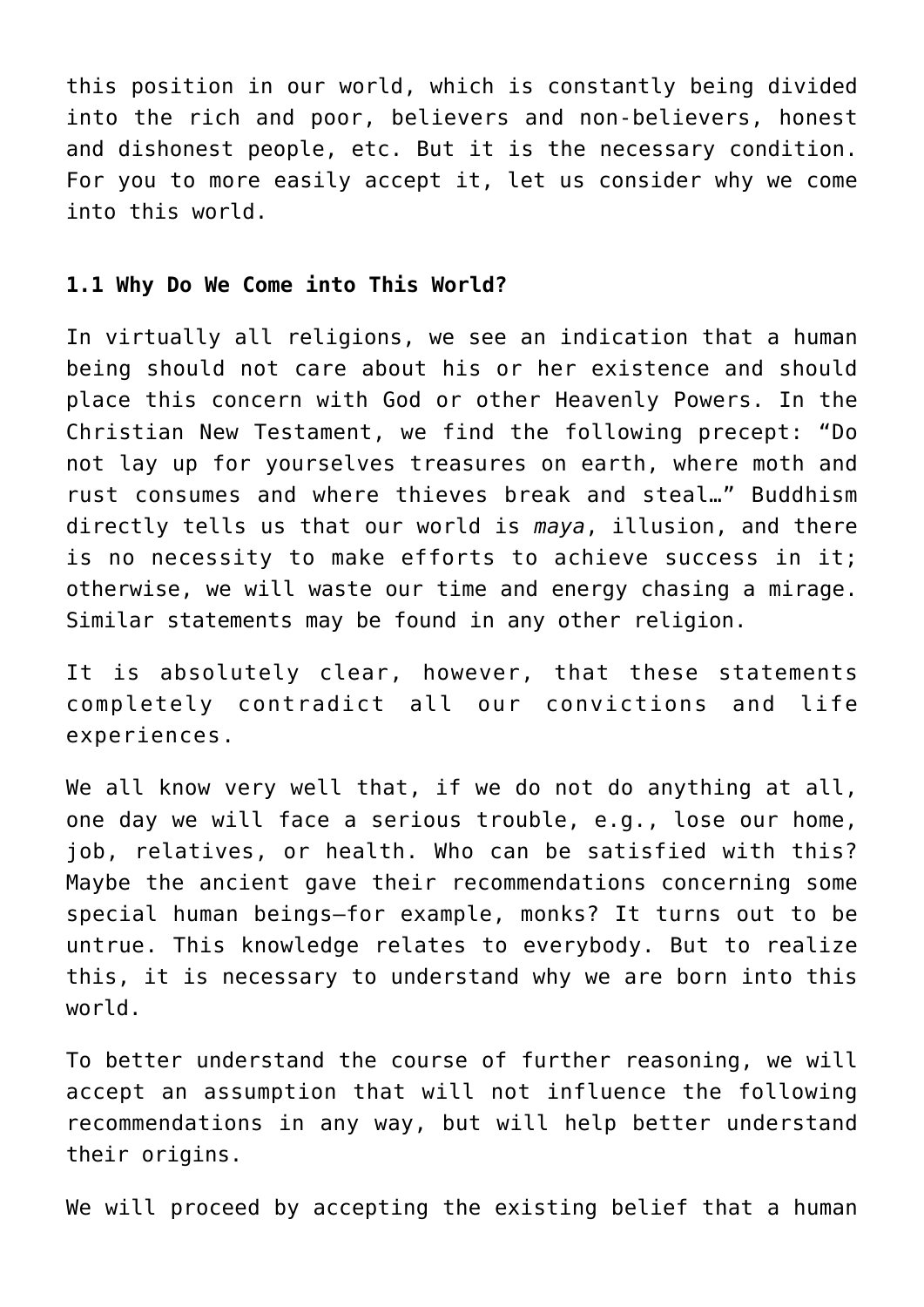soul can be repeatedly born into different bodies. In oriental religious doctrines, this phenomenon is called *reincarnation*, and it means that some part of us, i.e., our immortal soul, can move into a different body after death.

It happens many times, as many as the soul needs or desires. Let us examine the reasons for this in more detail.

In principle, we imagine that our heavenly substance, the immortal soul, does not need to come to Earth. We could stay for as long as we want in the world that we call "invisible" (in hell or in paradise, according to Christianity). But many of us prefer to travel to Earth and lead an uneasy life.

#### *The Hidden World Has Many Levels.*

We know from many sources, including the religious ones, that the hidden world (hereinafter, the "Subtle World") has many levels. It has so many levels because most souls live in very uncomfortable conditions. The lower levels resemble the living places of the poorest people in Africa and Asia. In Christianity, the lowest floors of the Subtle World are called "hell."

At the same time, life on the uppermost floors of the Subtle World is like the life of a very wealthy person living in a private villa on his own island. No doubt, each soul would like to secure a place at a higher level; however, the floor number depends on the amount of "sins" a human soul has committed by the time it leaves the body (i.e., at death). This idea is directly connected to the notion of "karma," which is spread widely throughout the East.

#### *Ancient Eastern Doctrines*

The term *karma* is very ancient. In Sanskrit, it means "action." It indicates that, even in the distant past, people understood that their own actions determine their past, present, and future.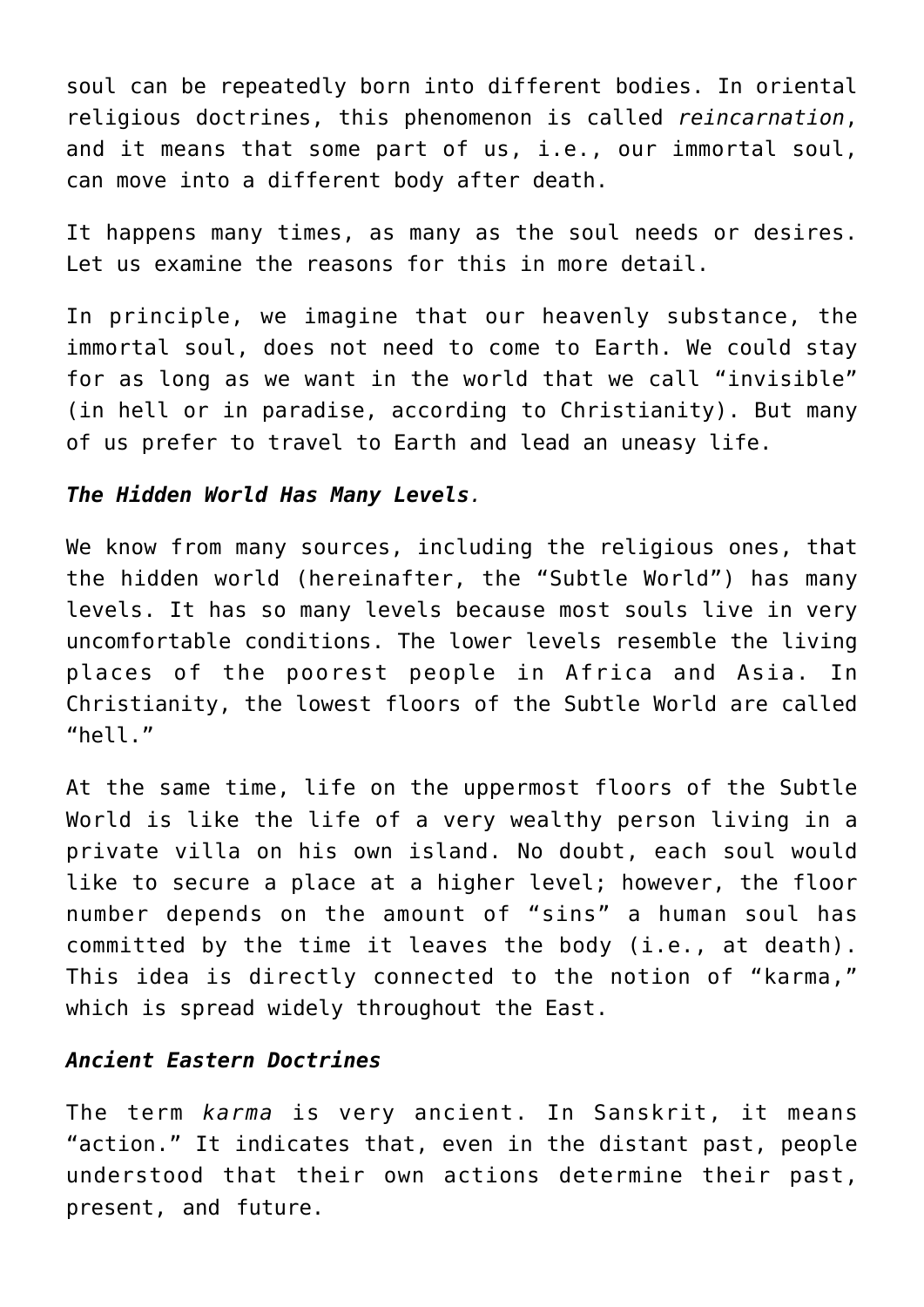Many authors have written about karma, from theosophists and mystics of the past to countless modern writers, and their approach is very different. For the most part, however, they consider karma to be *the burden of problems and illnesses that a human soul inherits in this world*.

In esotericism, they call it "mature" or "family" karma. As a result, readers of those books might feel that their life is predetermined and hopeless. Fortunately, it is not nearly as bad as it seems.

Our experience indicates that most problems in our life result from the mistakes *we make as conscious adults*. We break some of the simple rules that we should observe in this life, and as a result, we face many troubles, illnesses, and even premature death. Not all these difficulties are an outcome of events that happened in our past lives. We ourselves create our problems and illnesses when adopting an incorrect attitude toward our world, and when we pay too much attention to some aspects of our life, completely ignoring the others.

*Life is full of diversity, but we rarely accept it. We have ideals, and we are disappointed when our high expectations are not met. In our method, these excessively significant ideas are called "idealizations."*

#### *Notion of Idealization*

*To idealize* means to attach excessive significance to an aspect of life that is important to you. This excess manifests itself *in long periods of negative anxiety and stress* that occur when real life does not satisfy your expectations.

For example, you have an idealization when you imagine a certain *behavioral pattern* for your spouse, child, acquaintance, authority figures, or others. You *know* how they should behave, but they act a little (or a lot) differently that is, *they do not fit the ideals that you imagine,* and their behavior does not match your expectations. As a result,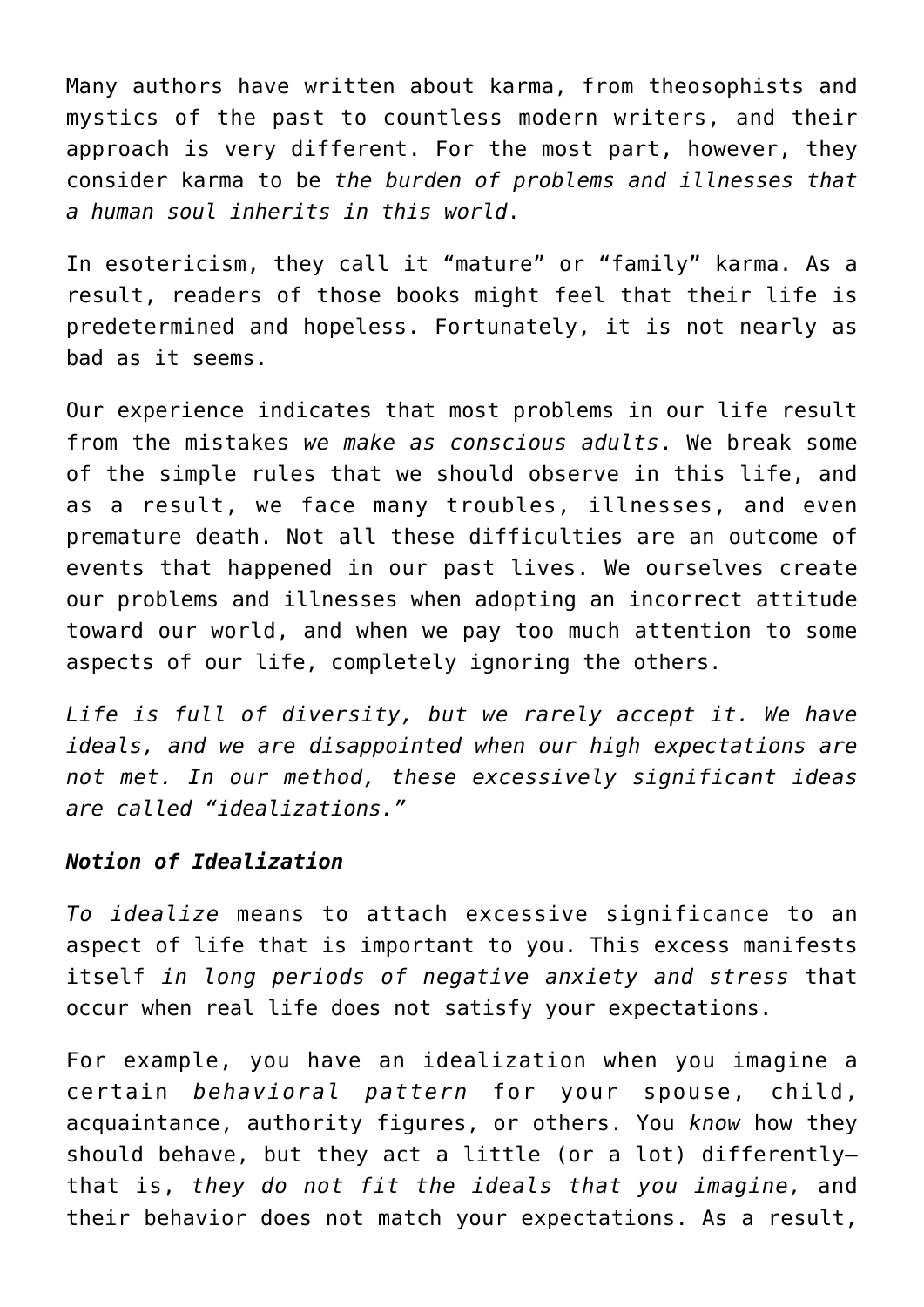you become aggressive, trying to make them act as you deem appropriate. If they do not behave as you imagine they should, you become depressed or desperate.

In either case, *you do not accept this person* (or the rest of the world), *as he does* not conform to the ideal that exists in your mind.

We also idealize circumstances and events in the world, as well as people. For example, the government acts incorrectly and leads the country into deadlock. Politicians think only about themselves and do not care about others. Religious extremists go crazy and sacrifice human lives fighting for absurd ideas. Life is unfair, and many innocent people suffer in wars and catastrophes, etc.

You yourself can become an object of idealization if for a long time you are unhappy about your appearance, abilities, habits, etc.

There are a lot of these idealizations blemishing our lives.

*Open and Latent Idealizations*

Before we begin, we suggest that you distinguish between two types of idealizations: open and latent.

We call an *idealization open* when *something in our life annoys us for a long time* (or perhaps provokes some negative feelings). It can be anything: your work, your apartment, a television program, the government, your boss, a co-worker, your mother-in-law, your wife or husband, your child, a significant other, a car, or even yourself. If something annoys you for along time, it means you idealize the object/event and attach excessive importance to it/them because it behaves differently from your point of view, making you unhappy.

It does not matter if you openly show your distress or conceal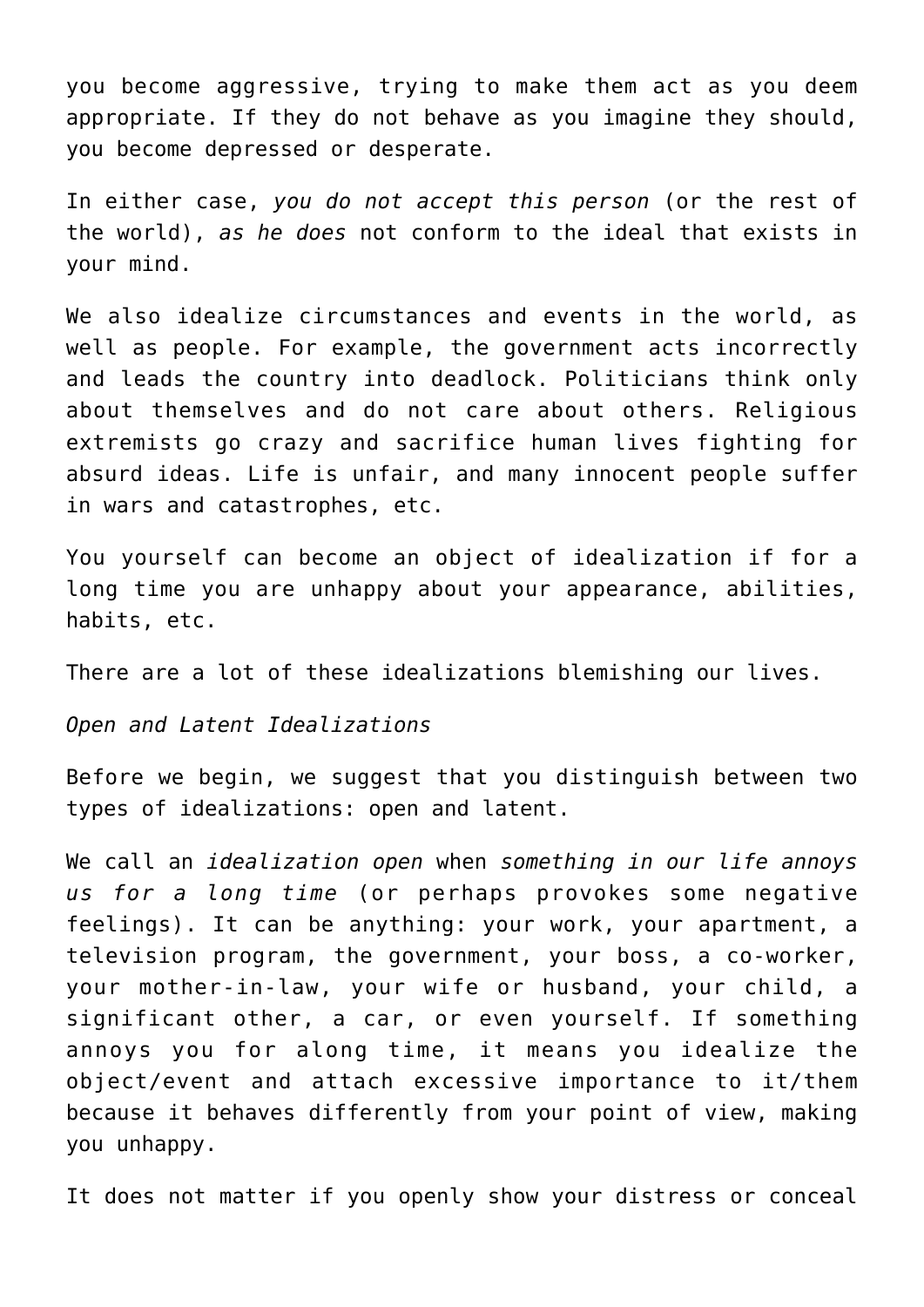it charily from other people. It is more important to note that deep inside you have been struggling for a long time, and you feel like you are failing to change the existing order of things.

The second form of *idealization is latent*. It takes place when you are not always aware of being unhappy about something. Sometimes you do not even realize that a certain idea about yourself or other people is very important for you.

If *something extraordinary happens with this idea or person, then deep inside you will be displeased, become aggressive, or feel that your life makes no sense anymore*. For example, you may realize that you cannot live without your great job or family after losing it. Earlier, when you had it all, you did not even think about how important this value was for you, but after losing it, you become conscious of how precious it was. It turns out that deep inside you had idealized that aspect of your life or a person, without noticing it.

To determine your latent idealization, *you might want to try to imagine how you remove different values from your life, one by one.* If the lack of a certain value will not make you suffer emotionally, it means that you do not idealize it and are not obsessed with it; however, if you cannot imagine your life without this value (e.g., job, money, honor, family, children, sex, power, etc.), then you know— you attach an excessive value to it.

You may not even guess that you had a latent idealization until you get in a situation when something unusual happens to whatever it is that is important to you (e.g., you are a very tidy person, and suddenly you find yourself in a dirty and untidy surrounding, which annoys you for a long time).

#### *You Do Not Allow the World to Be Different.*

The term *excessively* means that *you value your model of the world too highly*, meaning you believe that everyone should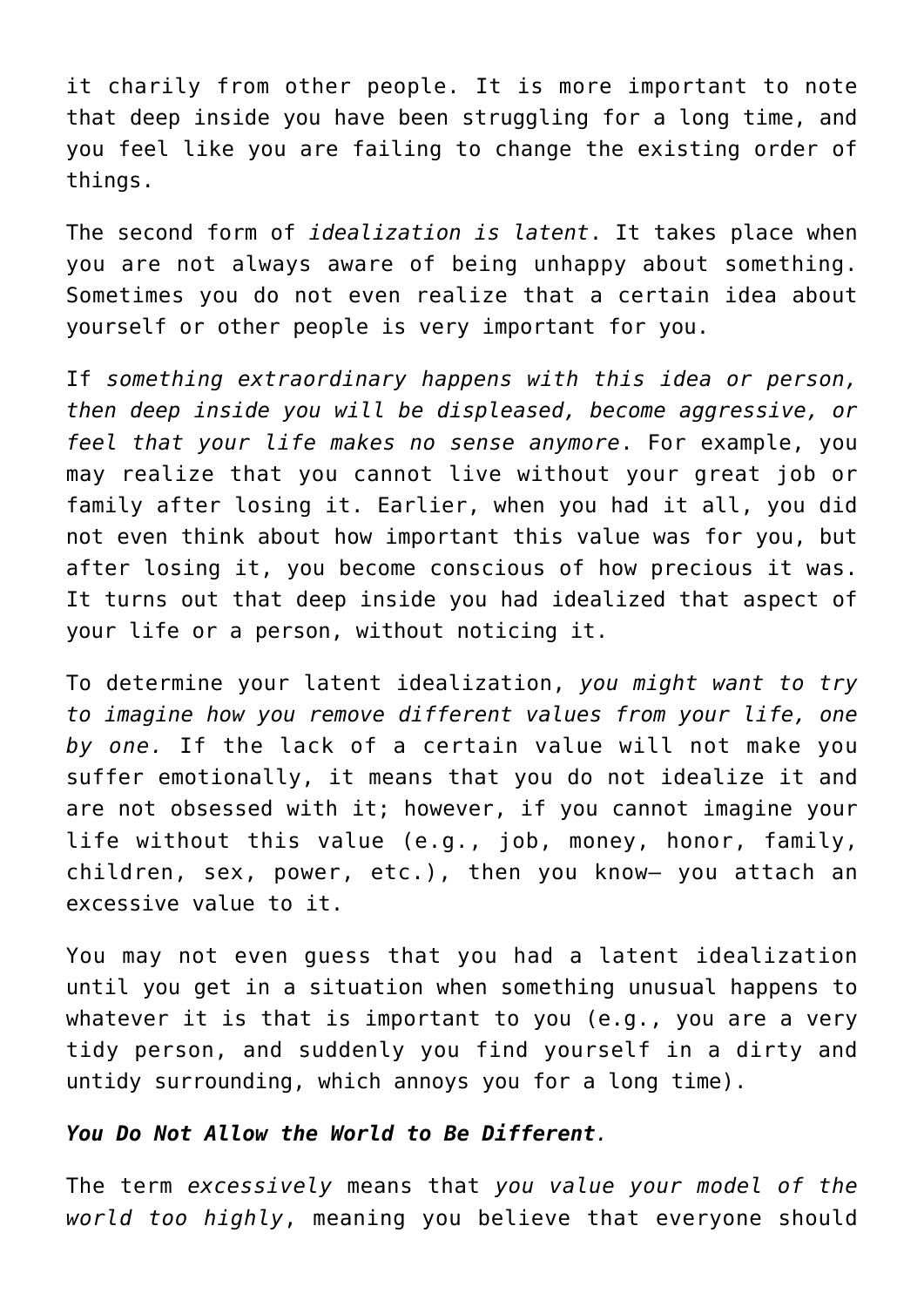(according to *your* standards) be honest, children should take care of their parents, people should not insult each other, etc., thus not believing that Life can exist in any other variety or form. You think that you know how the world should be arranged, and you are not willing to exercise an idea that it can be different.

From a religious point of view, negative emotions are a result of condemning something in the world and can be considered a sin. Consequently, by attaching excessive importance to our expectations and values, we prepare the ground for collecting sins.

Eventually, *this value is to be eliminated or taken away from you* so that you do not forget that only God can bestow and take away things. He will eventually "confiscate" what you value because you are unhappy about particular order of things in this world, which has been created by God.

So if you are unhappy with the world, i.e., you commit a sin, *He shows you your mistake*. He does not punish people like slaves, servants, or misbehaving children.

Instead, He gives us advice, teaches us, and talks to us as reasonable beings who do not *yet* understand the obvious truth. As soon as you understand His instructions, He stops defying you.

#### *Life Teaches Us Not to Condemn.*

If we idealize something, we will receive a kind of spiritual *"mentoring".* This mentoring occurs through the *forceful destruction of the value that we idealize*. In this way, Life tells us, "Look, your ideal does not exist anymore, but nothing terrible happened! You are the same and life around you is the same, yet nothing changed! So is it worth it to waste your nerves fighting for your illusions?"

For example, if you are too deeply in love and idealize your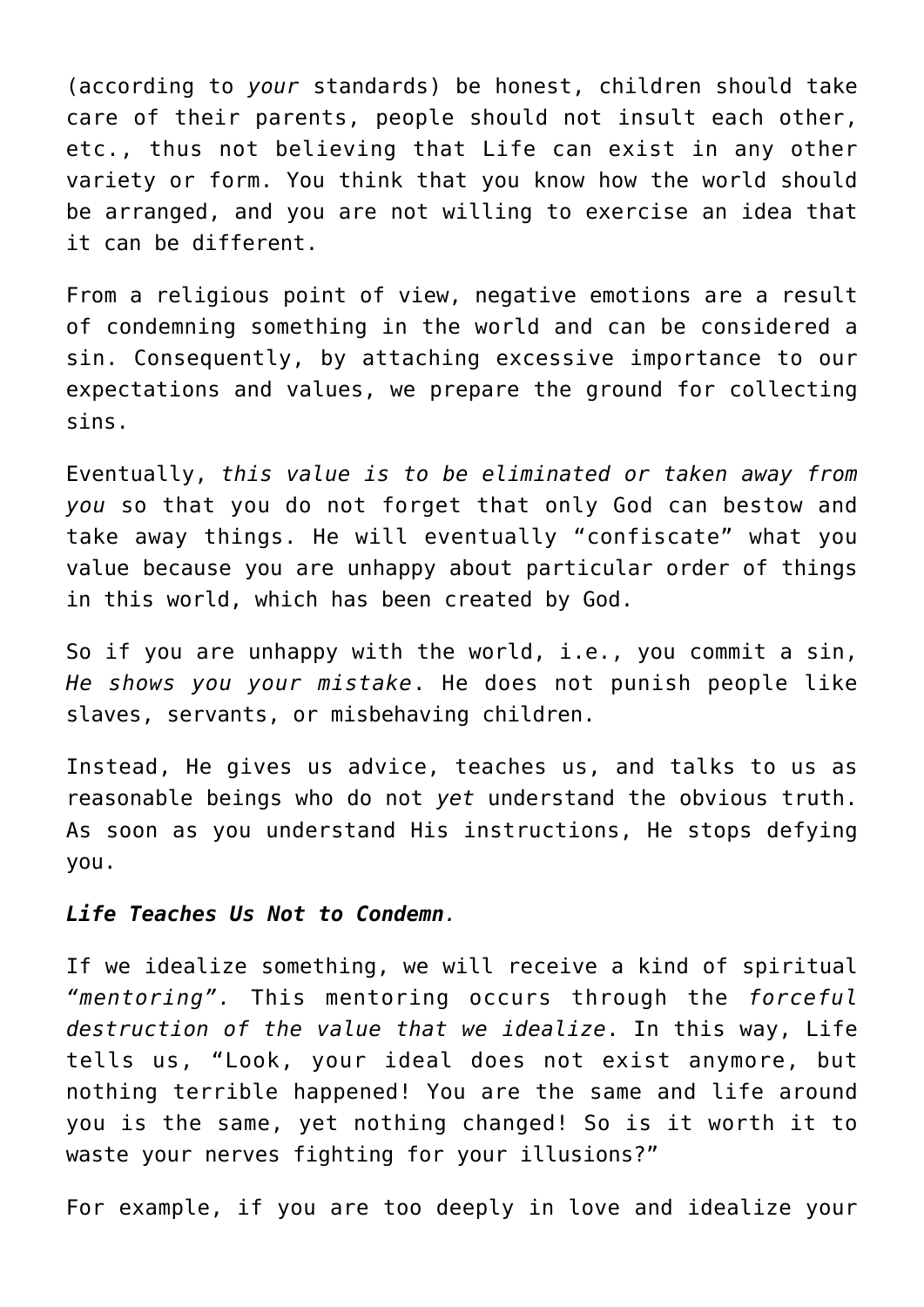partner, then most likely he or she will soon leave you (or fall in love with someone else). Will life end after this happens? Only for you, and only for as long as it takes you to get rid of your suffering. Almost everyone has lived through this experience, and usually more than once.

If you idealize some aspects of family life, it is very likely that your husband, wife, children, or parents will not share precisely the same ideal of it. The same thing will happen in every other matter in life.

To better explain why things happen in this way, we suggest considering the following model.

#### *Stress Accumulator (SA)*

Let us imagine *all of the negative emotions* that we feel when life does not satisfy our expectations *as a certain liquid gathering in a container that we will further refer to as Stress Accumulator (SA).*

This liquid flows through an upper pipe into the SA, where it gathers and the level of this liquid shows *the amount of our dissatisfaction with life* in the form of negative emotions. At the same time, the liquid is released through a pipe at the bottom proportional to our good deeds from Life's point of view.

When this reservoir is filled to a particular level (when a certain amount of "sins" has been accumulated), we start to see forced spiritual mentoring—that is, Life proves to us in one way or another that we should not have attached excessive importance to our particular ideals.

There are as many as five ways for Life to show us that our excessive expectations are wrong.

#### *Our World as Purgatory*

As we already mentioned, the human soul can just stay in the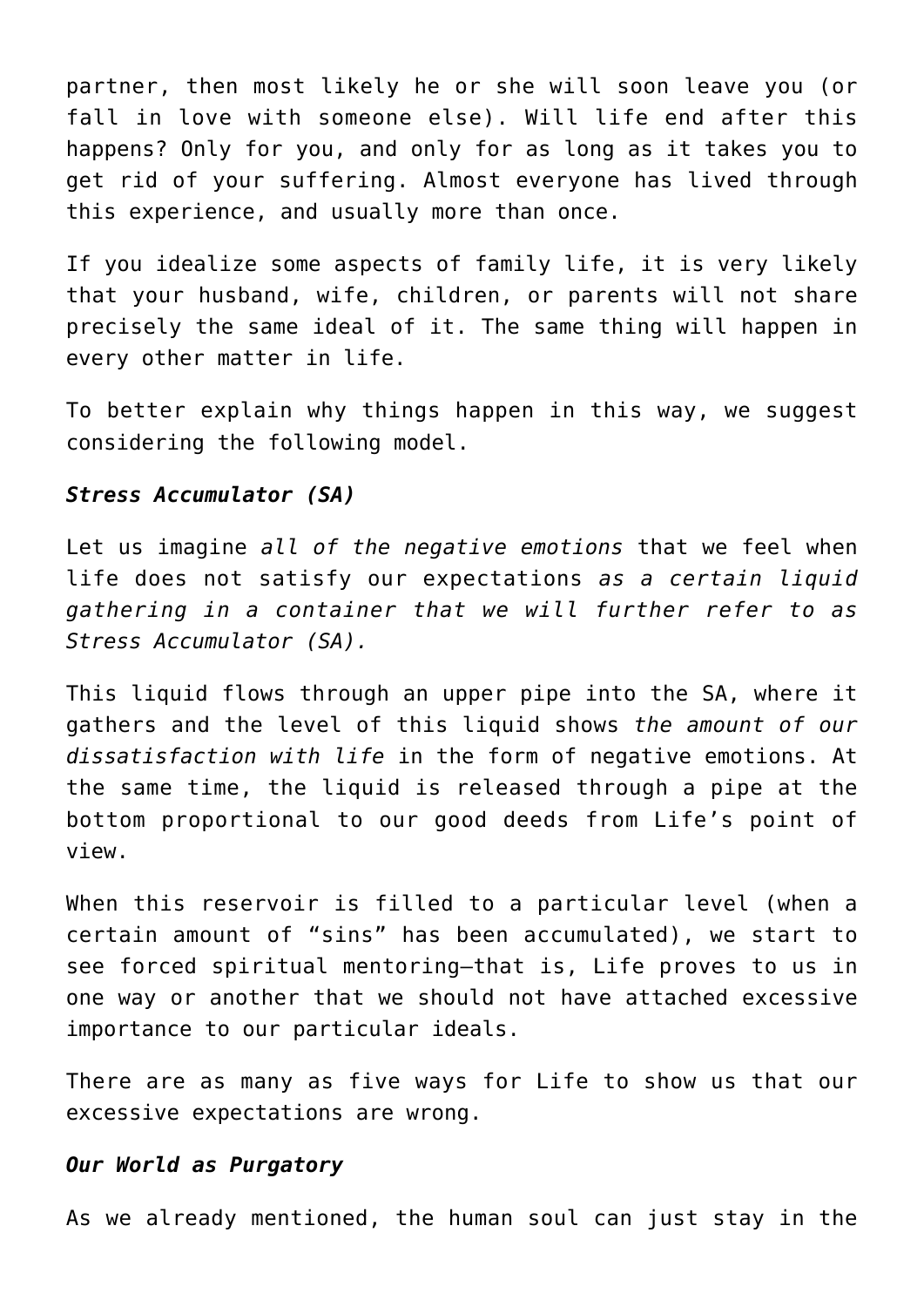Subtle World forever and does not need to occupy a human body. Of course, every soul wants to move to a higher level. As we said before, each soul occupies a level according to the amount of liquid in our SA at the moment of the physical death of the body.

It is probably possible for a soul to lower the amount of the liquid in SA while it is in the Subtle World, but doing so would require a lot of time. The probability of the soul doing something good in the Subtle World in order to lower the level of liquid in the

collector is very low. It can be accomplished much faster when occupying a human body.

Our planet is a place where we may *lower the level of liquid in our SA over time*. In other words, our planet is a certain purgatory where we can rid ourselves of previous sins. That is why the inhabitants of the Subtle World's *lower levels* very often want to come back to our world to avoid the consequences of their mistakes. Their choices are limited, however, and because of their previous mistakes, they go to countries and families with a lot of poverty, illness, war, violence, and other serious troubles.

This kind of environment makes it terribly difficult to remain serene and forgiving, so it is quite hard for a soul to realize its intention of getting out of the "chronic sinners" circle. If we manage to live under these conditions without bitterness and resentment, however, then the level in our SA will lower radically.

For pure souls inhabiting the *upper levels* of the Subtle World, our planet is a place where they can come to experience real sensations and worldly life, as well as help others to apprehend their mistakes. That is why many peaceful souls return to Earth even when not required.

They choose a body for a new incarnation and come back to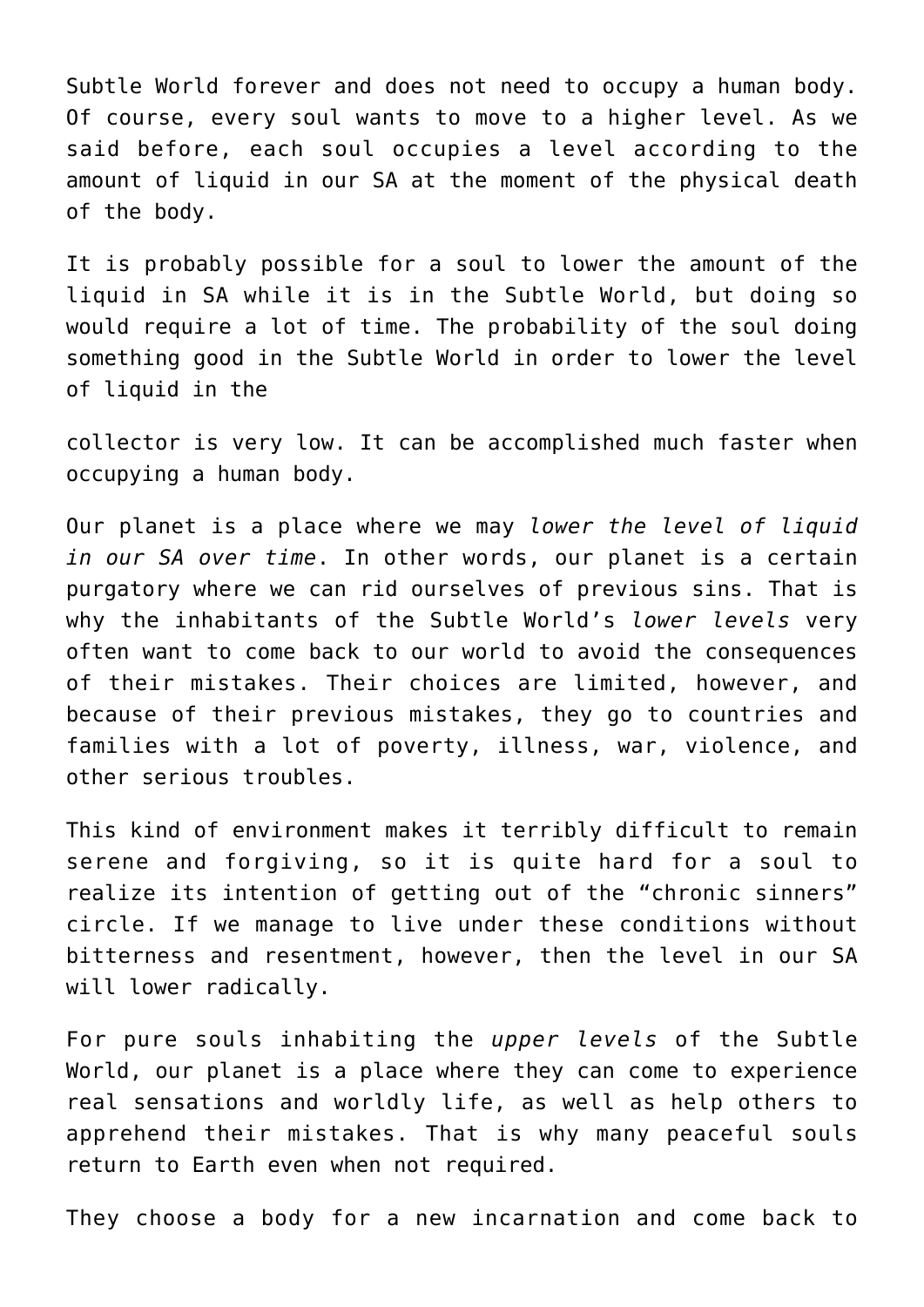Earth with the best intentions. Many of them very likely assume obligations to *bring goodness and serenity, to enlighten and heal people, and to help others achieve the right attitude about life.*

Some inhabitants of the higher levels may ask to come to our world on a tour to feel sensations of the real world and physical body: love, sex, food, interpersonal relations, material wealth, art, and so on. They are most likely born into very rich families, which allows them to enjoy material wealth—that is, of course, if they do not break the required rules, complying with the travelers' code.

Unfortunately, not all of us remember our promises or good intentions when we arrive to our "purgatory." Earthly temptations seize us and we forget *that we had come to this world for a short excursion*—"short" because seventy to ninety years of an average human life is a very brief moment compared to our soul's immortal existence.

#### *Our Life as a Tour*

When souls go to Earth for the next incarnation, they are being instructed: "Do not forget that you are going sightseeing, like visiting a museum. Behave appropriately."

That is *why our life is a tour*. It is not a trip to an ordinary history museum where all of the exhibits are put inside glass displays and you can only look at them without touching. Rather, it is a contemporary museum that resembles high-tech museums, where visitors can touch and interact with virtually any exhibit. These exhibits demonstrate different physical effects: echo, interference, diffraction, magnetism, laser radiation, and so on. Visitors can touch the handles and levers, press buttons, and operate any of the exhibits.

By paying the entrance fee to such a museum, we gain the right to employ any of the exhibits within the working hours. We cannot, however, take these exhibits home because they do not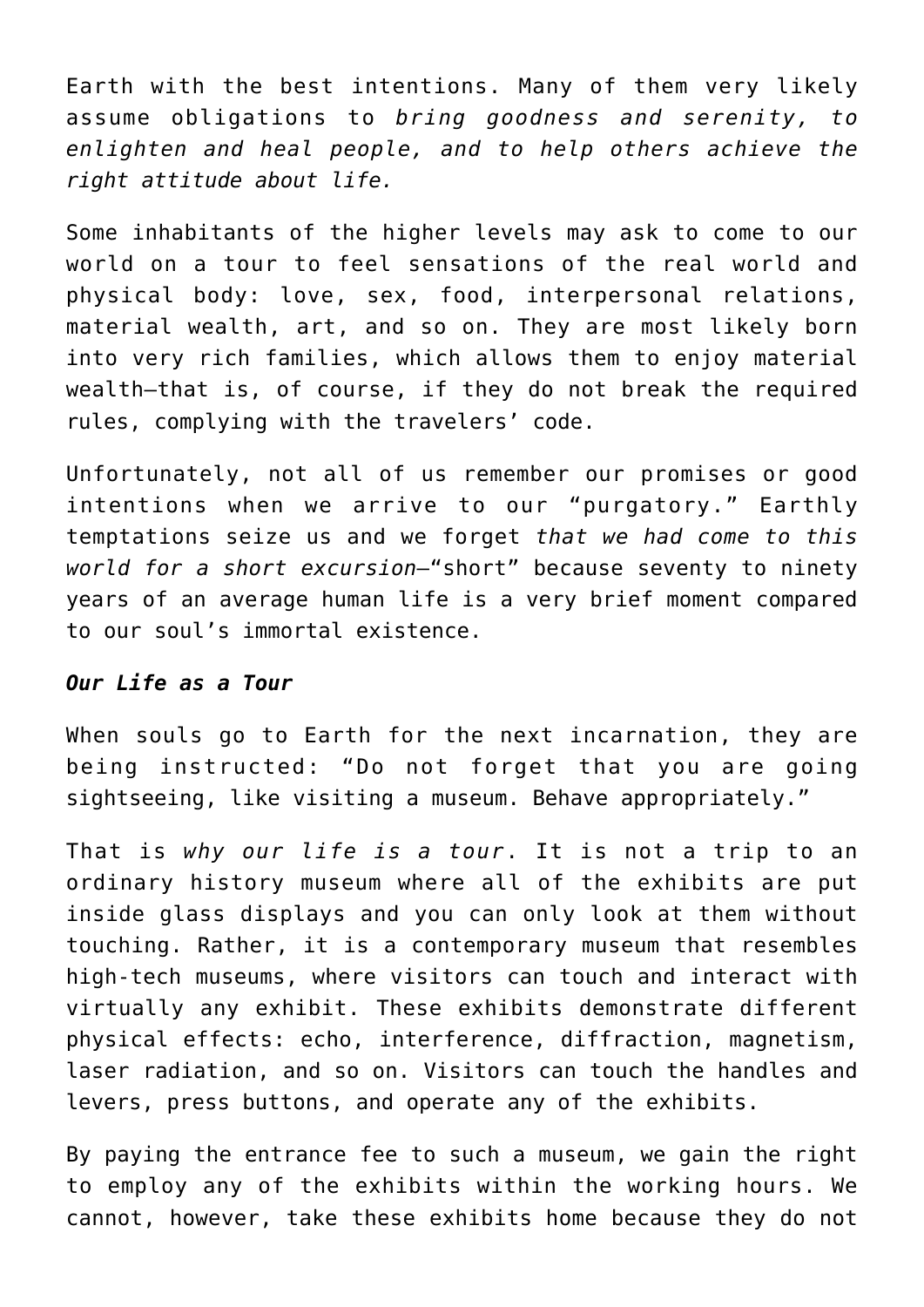belong to us. We come to this museum, play with the gadgets, and leave.

The same thing happens with the human soul. Before it goes to Earth, the soul is told, "We give you a possibility of becoming a human being. Go, look around, and endeavor *everything they have over there*. If possible, get rid of your sins. Please, never forget that you are allowed to stay there for only a limited time. Use everything they

have there, but do not break the visitors' regulations and be grateful to the one who let you in."

*Those are the rules, and everyone is to observe them.*

Unfortunately, our soul usually forgets these instructions. Arriving in the real world, we start considering it *the only one*. Atheism and our education systems teach this idea to us. At the same time, any religion reminds us that this world belongs to God. Only a few of us perceive this important reminder.

For some reason, we do not believe what we are told, and we become engrossed in this world. We fall passionately in love, thinking that the other person is our property and we cannot live without him or her. Or we become obsessed with money or power. As soon as we become too attached, we forget who created this world and who rules it. We are not even required to love God very much, but rather remember that everything in this world belongs to God and keep this in mind throughout your life.

*Take something, experience it, and put it back in its place.*

The same principle concerns any excessive attachments, i.e. material goods, spiritual qualities, talents, and creative work. In reality, these rules are sometimes broken. For example, if we have an inborn talent for painting, we may become arrogant and think, "I am outstanding. I am a creator.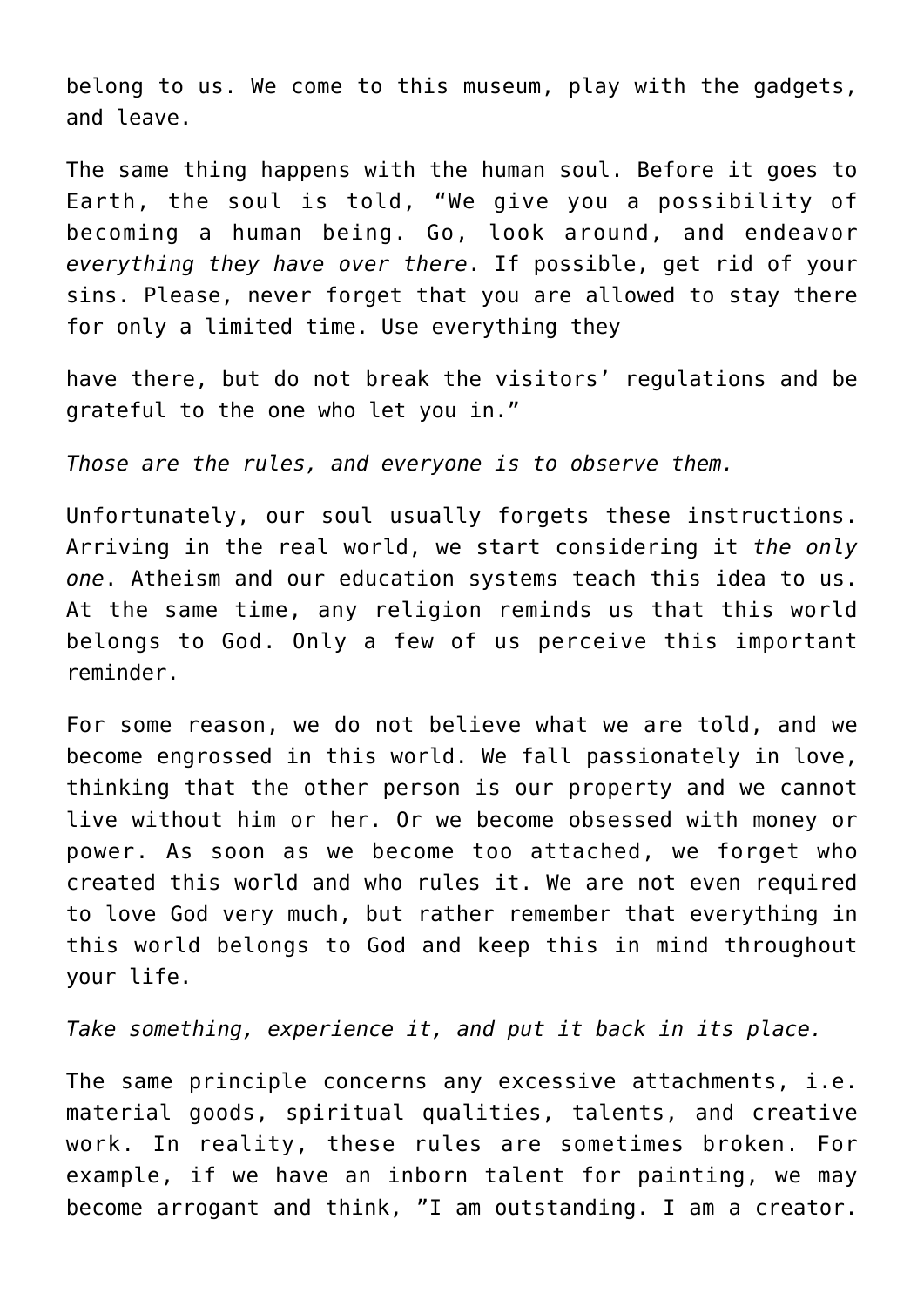I am the best!" It is a common and erroneous conviction, and instead of getting rid of old sins, we begin to add new ones. We start attaching excessive importance to our talent and, as a result, experience a lot of distress. An upper valve opens in our SA, and it starts to fill. We come to Earth to lower the level inside the SA, and instead, we increase it.

It is clear that if we gladly use our abilities and do not experience stress, no matter what happens, then we will have no particular problems because we do not need to be "mentored." Sadly enough, this happens very rarely. One way or another, almost all people break the rules of living in our world, and Life has to point them to their errors.

#### *We Are Controlled by a Guardian.*

The Creator is most likely too busy and does not have enough time to keep track of all of our thoughts, emotions, and actions. That is why Nature in its wisdom created a certain tool *in our very souls.* This tool *constantly monitors our thoughts and actions* and, on the basis of its observations, regulates the liquid level in our Stress Accumulator.

Later, we will talk about how this tool functions, as well as about the "controller" of our sins. For now, let us call him our Guardian. He monitors our activities, calculates the liquid level in our SA, and decides what to do with each person and how to teach him a particular lesson.

#### *What Happens When SA Gets Filled Up*

When our Stress Accumulator *is more than half-empty,* our Guardian does not have any significant complaints about us. We live comfortably, life brings us joy, and our wishes easily come true. It is called a *luck level* and, at this point, Life gladly helps us and makes our wishes come true.

As soon as we start idealizing something and, as a result, feel stressed for a long time, the SA begins to collect the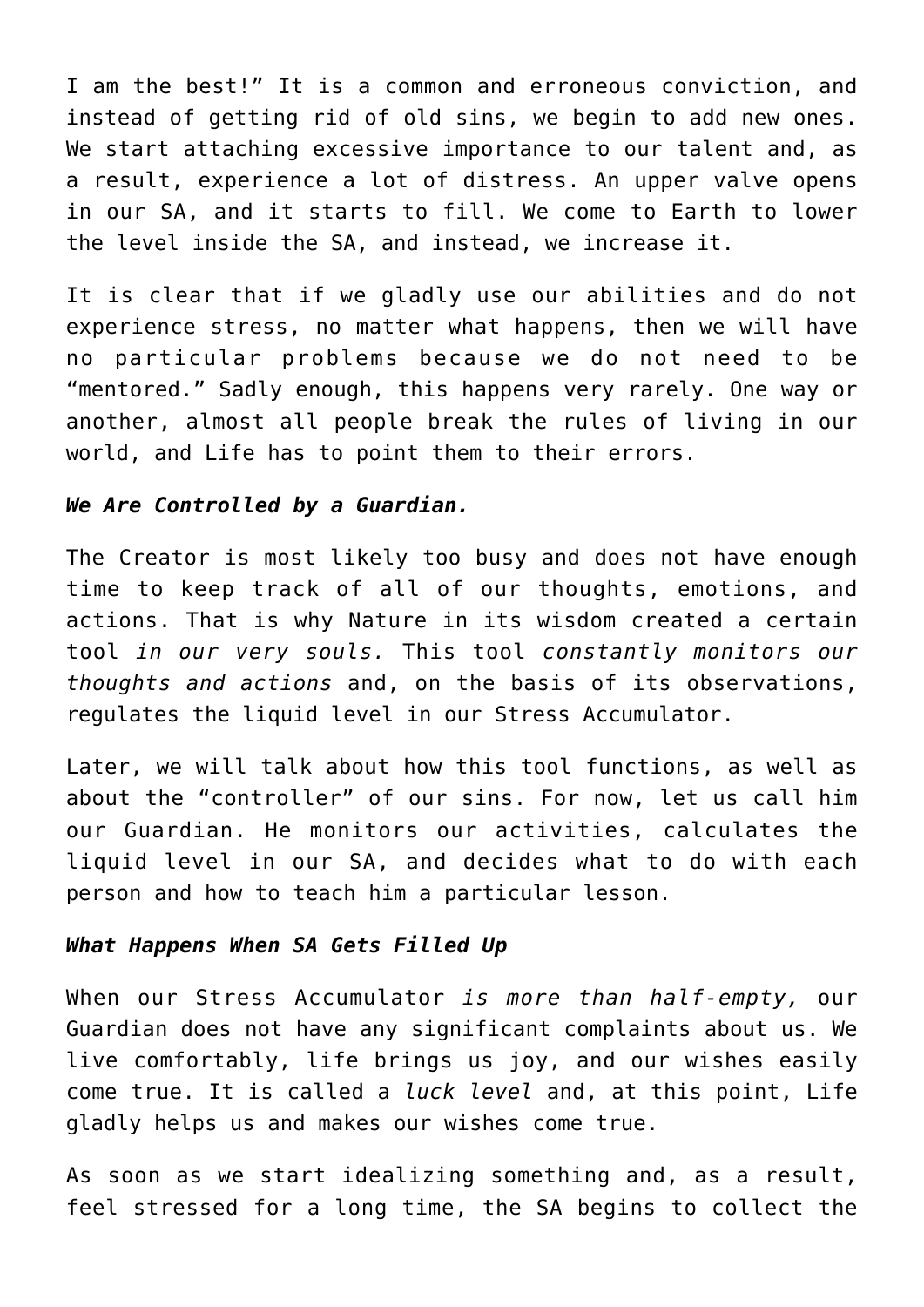stress liquid. When the accumulator is *two-thirds full,* the Guardian takes measures and teaches us a lesson. He starts sending us reminders,

e.g., "You forget that you are just a visitor in this world. Don't think it is all yours, even though you have a ticket. Put things in their places." We begin to receive *strong signals*, and if we do not understand them, the situation becomes much worse.

Actually, subtle didactic signals have been previously sent to us already, but now they are becoming stronger and more consistent. Minor accidents may even happen, depending on the type of idealization—for instance, problems at work, family troubles, financial credit problems, private conflicts, money or property theft, and others.

If we continue to ignore these signals, believing that they are just coincidental, and carry on with our misbehaving, then we will be given a more stringent warning.

*Pure accidents do not exist in our world; they are strictly predetermined.*

All of the unpleasant things that happen to you are intended by your guardian and are meant to remind you that you have the wrong attitude toward the world around you.

Certainly, you may reject this reasoning and continue thinking that these troubles are mere accidents, yet by doing so, you will be left behind and not experience progress in your life.

If something bad happens—for example, a robbery— you should realize that your Guardian agreed with the thief 's Guardian about stealing your money or your car.

This way, *you are reminded of your misconduct and are being penalized for breaking the rules.*

Usually, we do not recognize our Guardian's suggestion and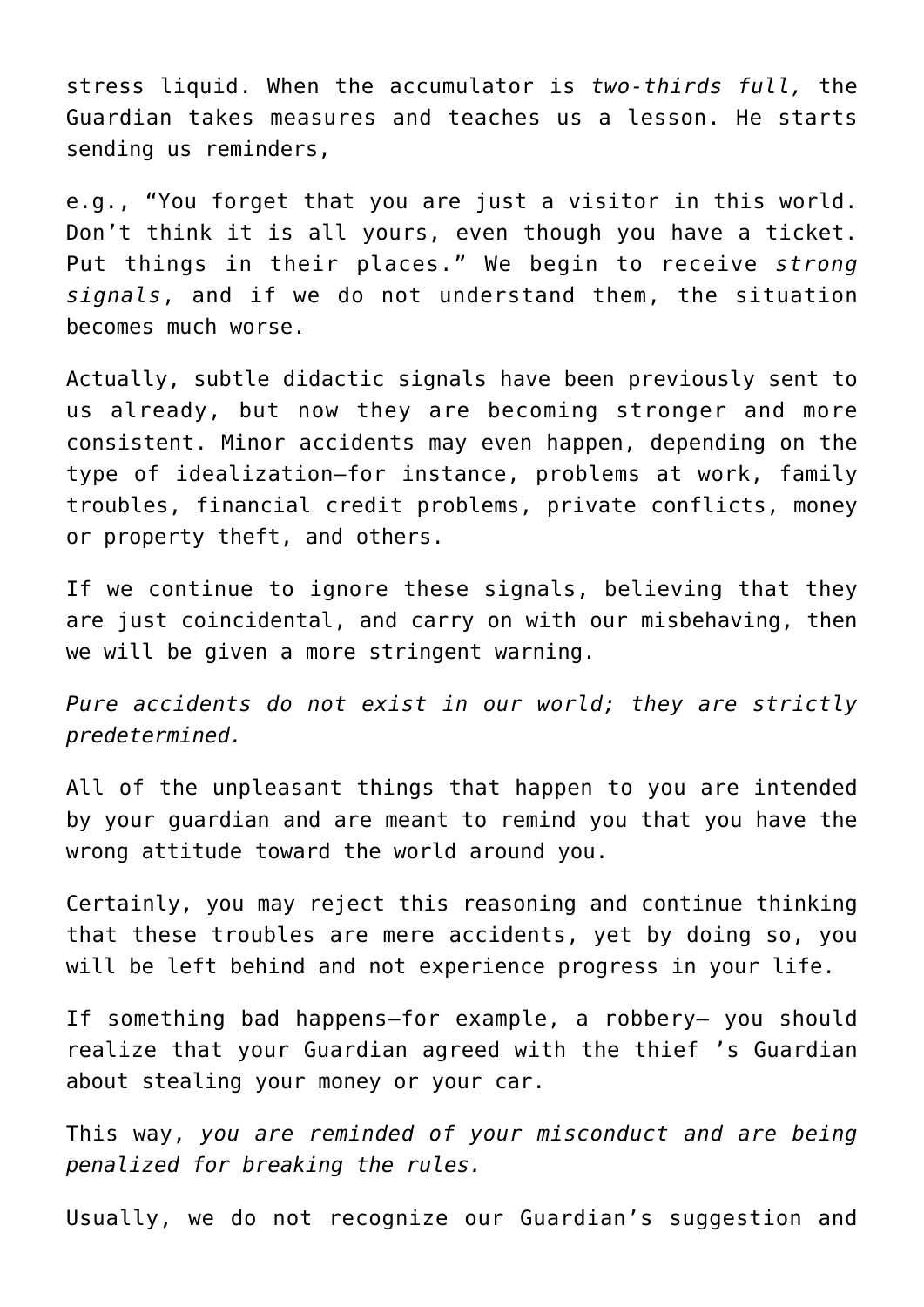continue our usual way of life. The insurance pays for the stolen car, and you go and buy a new vehicle.

Later, your Guardian pushes you in yet another accident with your new car. It seems like this is the right time to start reconsidering your life, yet it is easier for you to believe that everything was just an accident or the other person's fault; this is because we are stubborn and have only practical reasons for everything. So, Life has to teach us harsher lessons.

*When more than 80% of our SA is full*, the Guardian starts to send us very strong signals. As we already mentioned, accidents happen, family life is ruined, and serious problems develop at work. First, we lose things *that we are excessively attached to in this world.* A businessman may lose clients, get sued, and go bankrupt, and nothing will seem to work to help improve the situation.

A housewife may face a family crisis, have problems with children or other relatives, and so on.

If we do not understand why these signals are sent, serious illnesses appear. As a result of erroneous ways of thinking, many of us get sick all the time, and it is almost impossible to find absolutely healthy people nowadays.

That is also why illnesses are often accompanied by accidents. In our modern society, medicine rather efficiently fights physical illnesses, and as a result, it is often difficult for the Guardian to make someone sick (especially if you play sports and watch your health). The guardian has, however, plenty of other opportunities to send a warning.

If an illness does not happen, then we face life problems that is, troubles in many other areas. For example, sometimes very successful athletes attach excessive importance to their fame. They start treating others with arrogance. As you probably guessed, it is an obvious *violation of the rules of*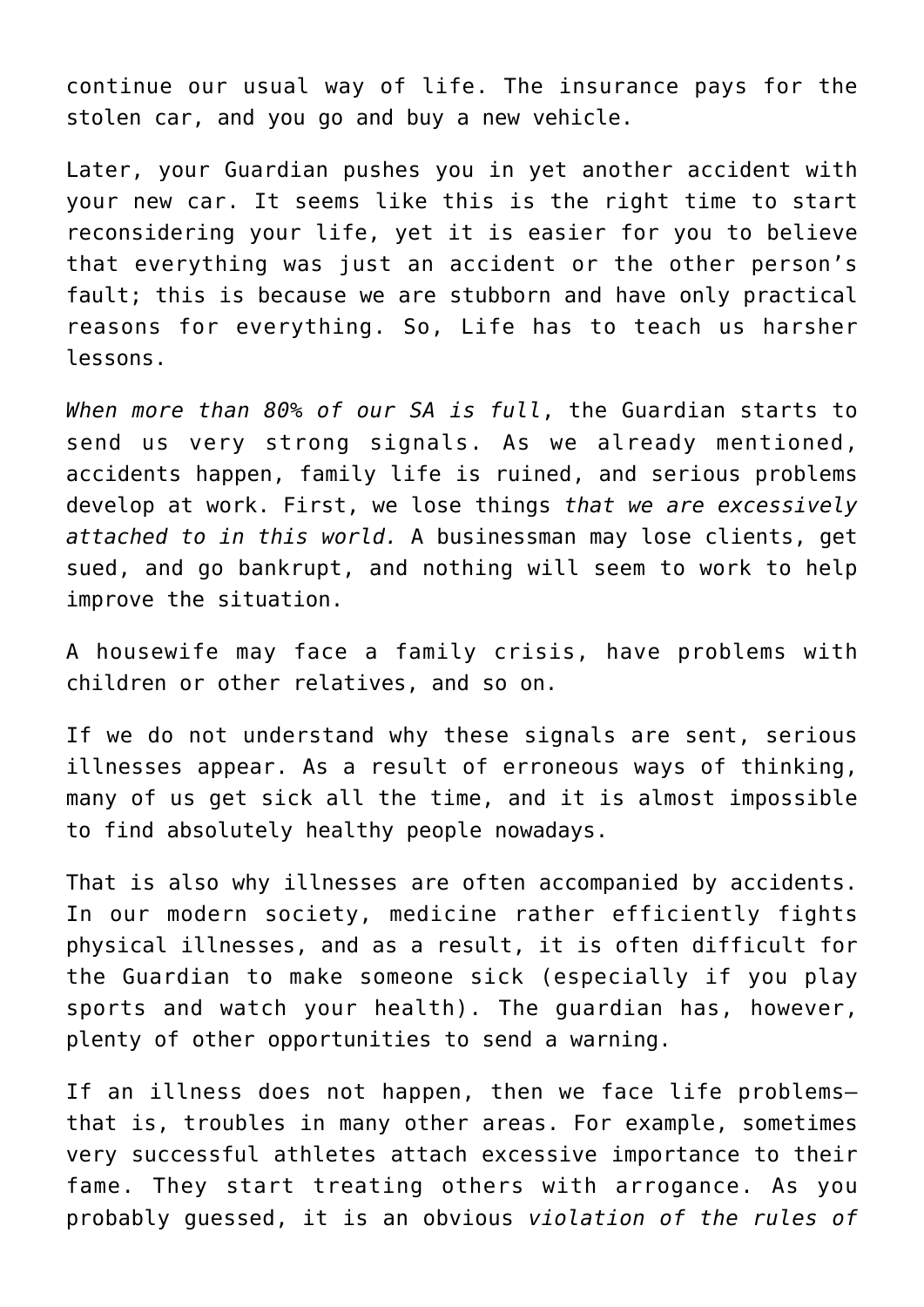*tourists' behavior*.

Consequently, an upper valve opens in SA, it begins to fill, and the successful athlete faces troubles in life. He is no longer successful, no one hires him, and people do not talk about him. He thinks his life is over. In reality, he goes through a process when humiliation is cleansing his soul.

Now he is in the same situation as those people whom he recently despised. If he can realize it and asks for forgiveness from Higher Powers, then his situation will soon change to the better.

Usually, we do not fully comprehend the lessons we are taught. We do not understand that it was Life who let us participate in the game and win. It is also Life who changes our lives for the worse to make us understand that we are the same visitors here as the people we despise.

When a soul comes to Earth, *it has permission to play any human games*. It can experience business, love, war, power, politics, spirituality, art, etc. Yet, the soul should not forget that it came to Earth as to a museum or even a *national park*.

#### *Our Life as a Trip to a National Park*

We all know that, by paying the ticket, we receive the right to enter a national park, put out a tent there, and if it is permitted, sometimes even hunt. Do not forget, however, that *we are under constant supervision*. As soon as you break the rules of the national park, a park ranger arrives and makes you pay the fine. If you do something really outrageous, you might be thrown out of the park or even sent to jail.

This example illustrates *how we should treat this world.* We might dislike something about it, but it should not cause us to become aggressive or get offended. For example, in nature you might dislike that a giraffe's neck is too long or a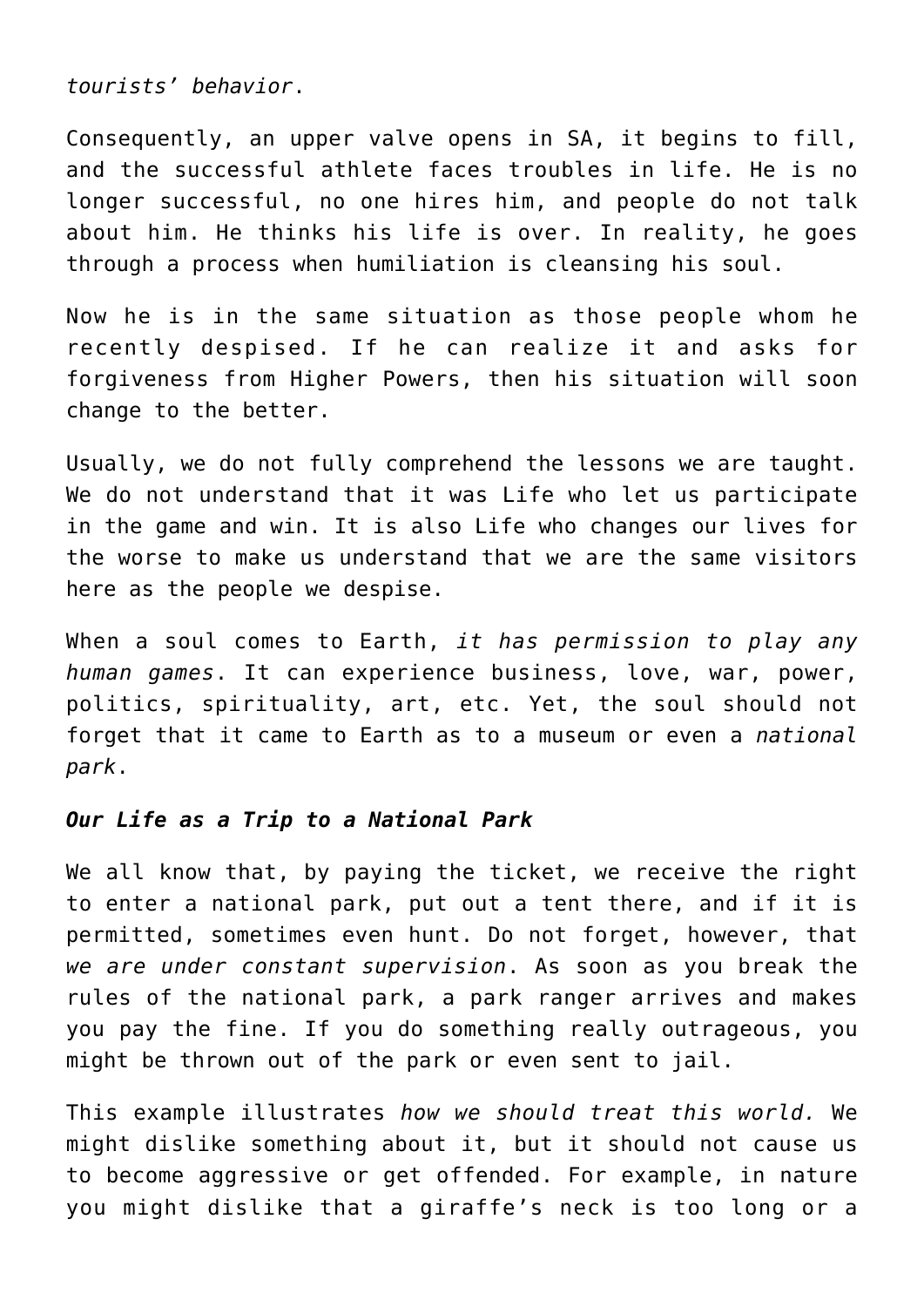lion's roar is too loud. You might also detest watching a lion kill an antelope. You might really hate these things, but you understand well enough that *nothing can be changed.* Even against your will, you must *accept this park the way it is.* It is silly to be offended by a giraffe or a lion; however, in reality, we often become annoyed or take offense with politicians, businessmen, relatives, acquaintances, and others. You cannot change the situation; you can only add some sins to your SA by having an incorrect attitude toward things that were not created by you, thus not depending whatsoever on your attitude or your actions.

That is why the best attitude in our life is the attitude of a traveler who came to this world for just some time to enjoy the surrounding, instead of taking critical notes. *Again, the world is not created by us, so we have to accept it as is.* We are constantly being supervised in case we break the rules determined by this park's owners; however, having come to this life, we do not know, or we forget that there is a guardian who always keeps his eye on us.

This model explains why it helps us to turn to Higher Powers in critical situations. *What is a critical situation?*

For example, perhaps you were breaking the park's regulations for a long time, so the ranger caught you and wants to send you to jail. Who can save you in this situation? The ranger can hardly help you because he is doing his duty. You can only count on the park's owner, i.e., God. The best way to attract his attention to your misfortune is to tell him about your sincere feelings. God is merciful, so he will probably believe you and forgive you. *Of course, he realizes certain insincerity in your Love* because you probably rarely thought about God until this critical situation occurred. Just try not to forget the promises you are giving him right now.

God is compassionate, but he does not always have time to forgive your sins. Your Guardian always supervises you,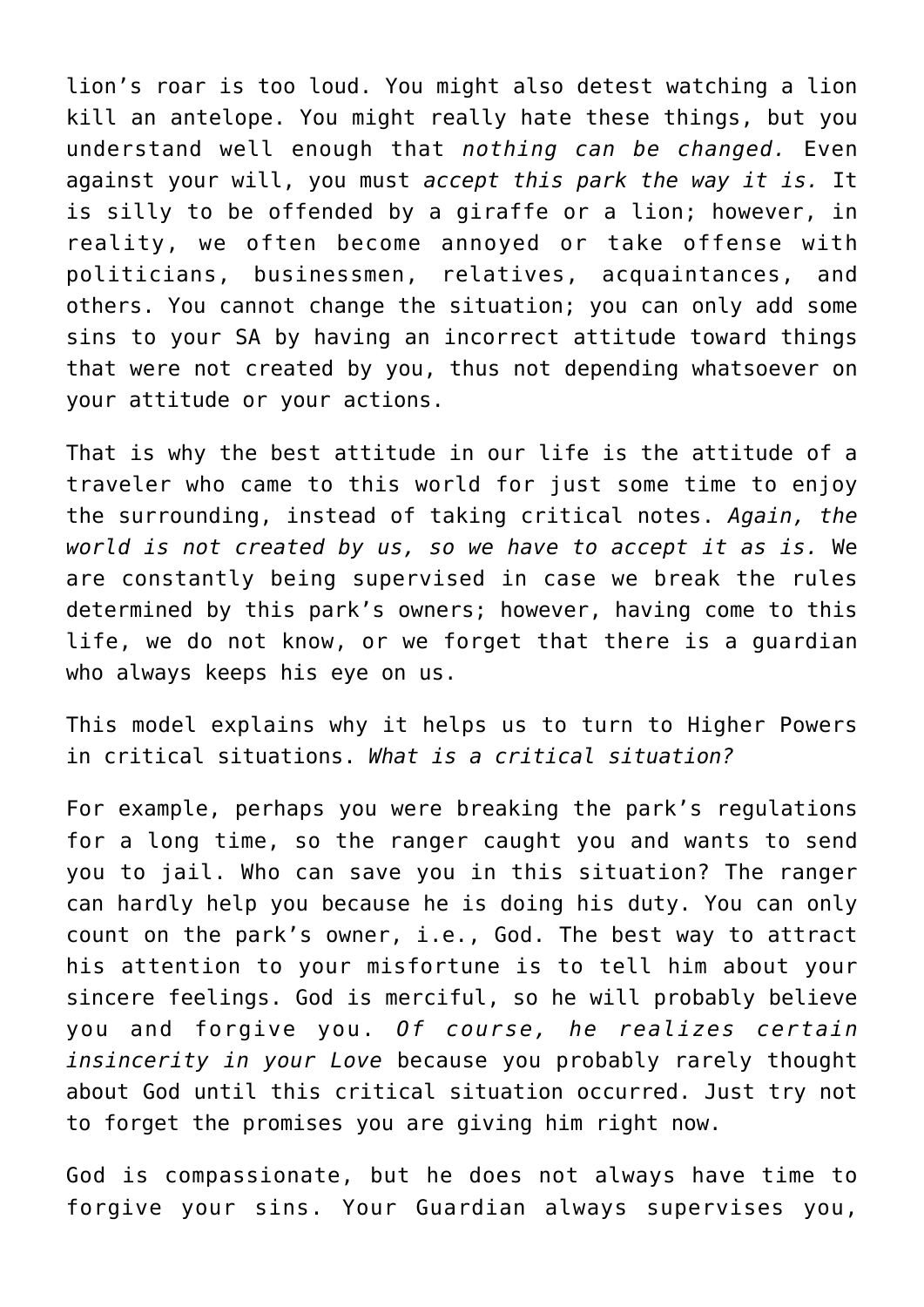however. He knows very well how shifty you are, so next time he will put you through such a hardship that you will not even have time to ask for mercy.

That is why re-thinking your values and praying to God is quite efficient in critical situations in general.

#### *What Happens When Your Stress Accumulator Is Full?*

Let us continue discussing the Guardian's penalties. When our SA is *almost full* (90–95%), we face fatal illnesses or major problems (e.g., going to jail). If we still do not understand that we are breaking the rules for visitors and place too much hope in doctors, healers, or judges, then extreme measures will be applied.

At this stage, the SA *overflows*, and our Guardian loses His patience. If we manage to recognize our mistakes and drastically change our way of thinking and behavior, then the upper valve will close, and the liquid level in the SA will subside. In this case, the illness will go away (we have all heard of cases of inexplicable recovery from AIDS or cancer.) If our views and behavior do not change, our life is taken away from us, resulting in physical death.

When we die, our SA is full, so *the soul gets stuck on the lower levels of the Subtle World*, almost in hell. No doubt, the soul suffers a lot there. If we idealized something in this life and our life was taken from us as a result, it is at this level that we find themselves among similar souls. If in this life we despised people, then other souls at this level in the Subtle World will despise us as well. Imagine life in the world where everybody despises each other. If we attached excessive importance to sex, then now we share space with sexually addicted people and are being constantly humiliated.

After passing away, we all go to a level of the Subtle World that corresponds to the level of the accumulated liquid in our SA at the moment of death. We create our own hell or paradise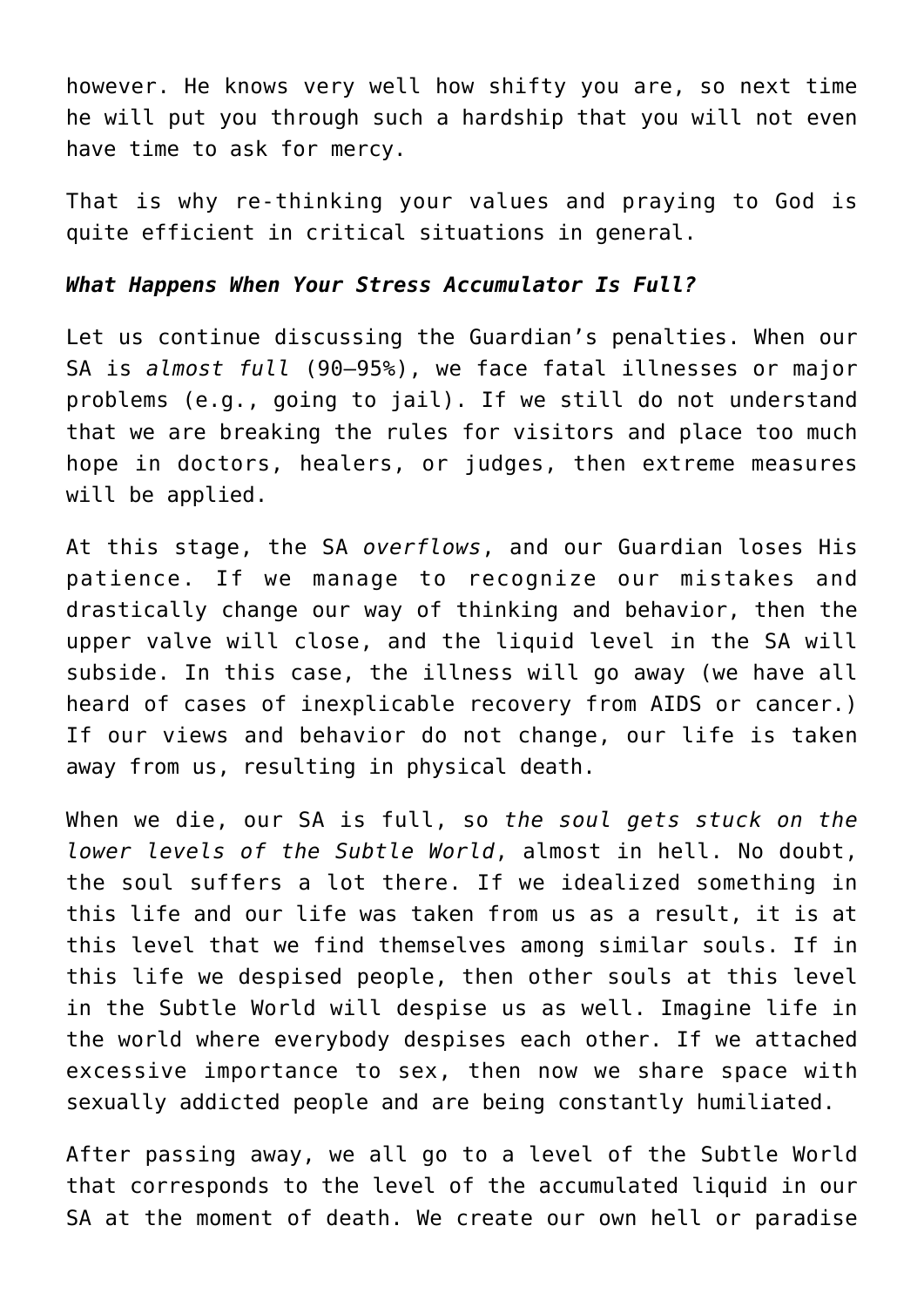by our own decisions. To lower the liquid level in SA, some older people are put in conditions where they lose the ability to have sex, feel the taste of food, and experience other carnal pleasures. This way, by the time we become old, we no longer have so much attachment to the world, and our SA empties a little, even if we do not realize it.

Here we considered a situation of a person who *does not realize that he is only a temporary visitor on this planet*.

Now let us examine what happens when we do realize that we are only guests on this planet and are allowed here for an excursion.

## *Conscious Trip to Earth*

First, we should buy a ticket. The price is probably *a promise to enlighten people and help them.* This way, we get an opportunity to empty out our SA if it still contains some stress liquid. Of course, a soul coming from a higher level of the Subtle World has many options concerning the form of its next terrestrial incarnation. To avoid excessive suffering or struggle for survival from an early age, these souls are usually born into prosperous families. You may notice this fact by reading the biographies of many spiritual leaders.

This soul often is given a talent—for example, in sports, arts, science, healing, finance management, trade, etc. These abilities are meant to ease up the existence in

this world because, by using them, we become more successful than people without such talents. On the other hand, possessing a talent is also a *big test because by being talented, we are more tempted to idealize our abilities, fame, material wealth, etc.* If we manage to appreciate our natural abilities, not becoming arrogant and scornful, then we are able to considerably clean out our SA and guarantee ourselves a higher level of placement after our return to the Subtle World.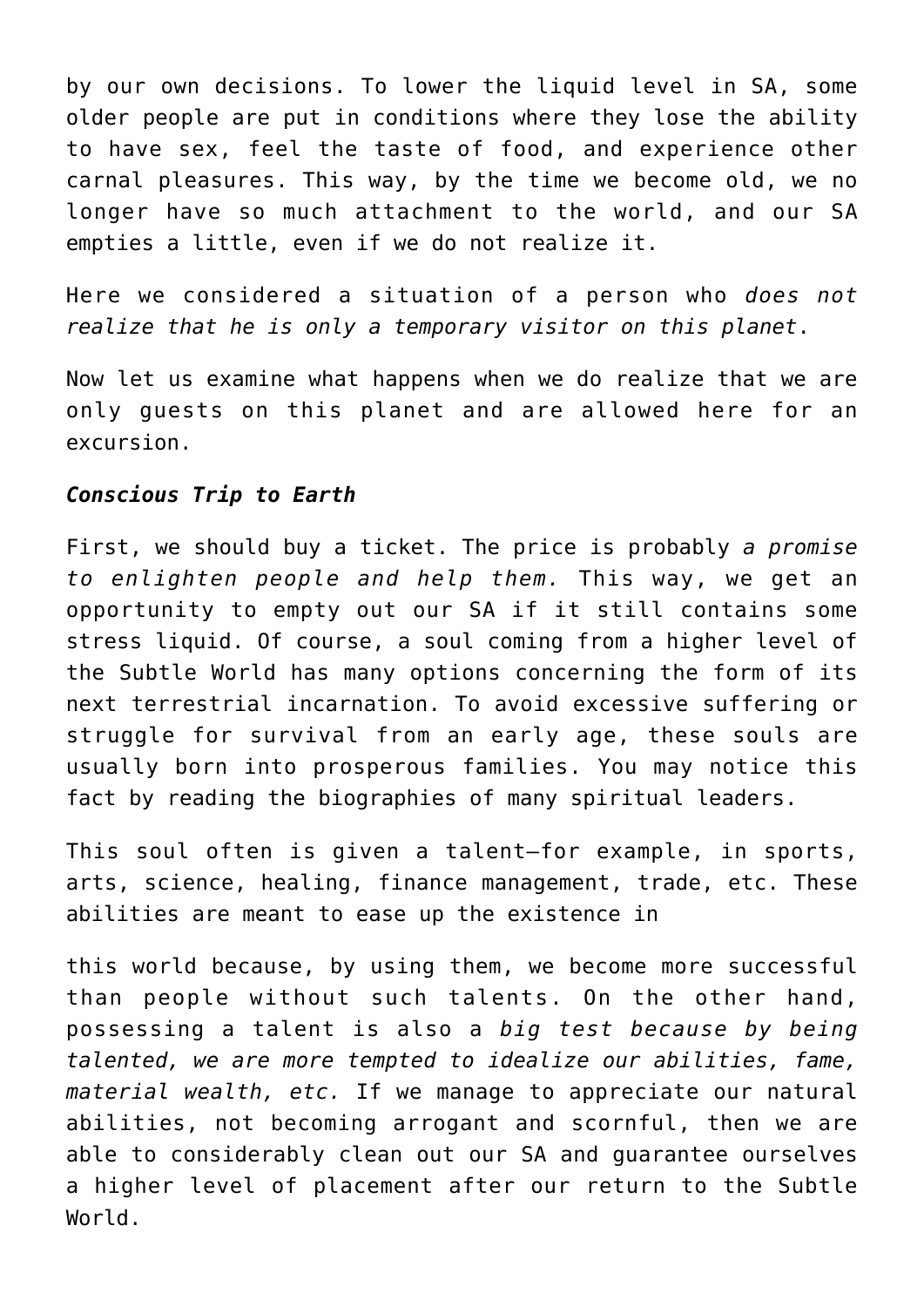Unfortunately, the biographies of many renowned painters, poets, writers, scientists, and other famous people show that most of them lead lives full of wrong passions and emotional attachment. As a result, after death, they most likely move two to three levels lower than they were before.

#### *We Have Access to Everything on Earth.*

We do not intend any of the above-mentioned discussion to scare you. We can assure you: *We come to Earth to use everything offered here. That is why each of us has a chance to try business, politics, love, sex, art, becoming wealthy, etc.* We may do any of these things with passion and pleasure. It is very important, however, to remember that your life is just a game, and you should never despise and hate anyone or take offense. These are mistakes that will lead to the Guardian teaching you a lesson.

How can we determine when we are breaking Life's rules and deserve a reprimand? We believe that everyone should feel it on his own, although we have some recommendations for you. For example, you are fishing and suddenly lose a big fish from the hook. Most likely, you will become very emotional about this failure. Later, *you will accept this situation* and forgive yourself, the fish, and the rest of the world. You should treat all other failures in the same manner, regardless of whether they concern your family life, work, creative endeavors, etc. It already happened, and we cannot do anything about it. Keep this idea in mind, and you will lead a happy life in which your plans will be worked out quickly and easily.

# *First Conclusions*

Our model of the world and our discussion of the purpose for our coming to Earth explain the reasons for most (not all, of course) illnesses, troubles, and accidents.

Our model supports the idea of other religions that everything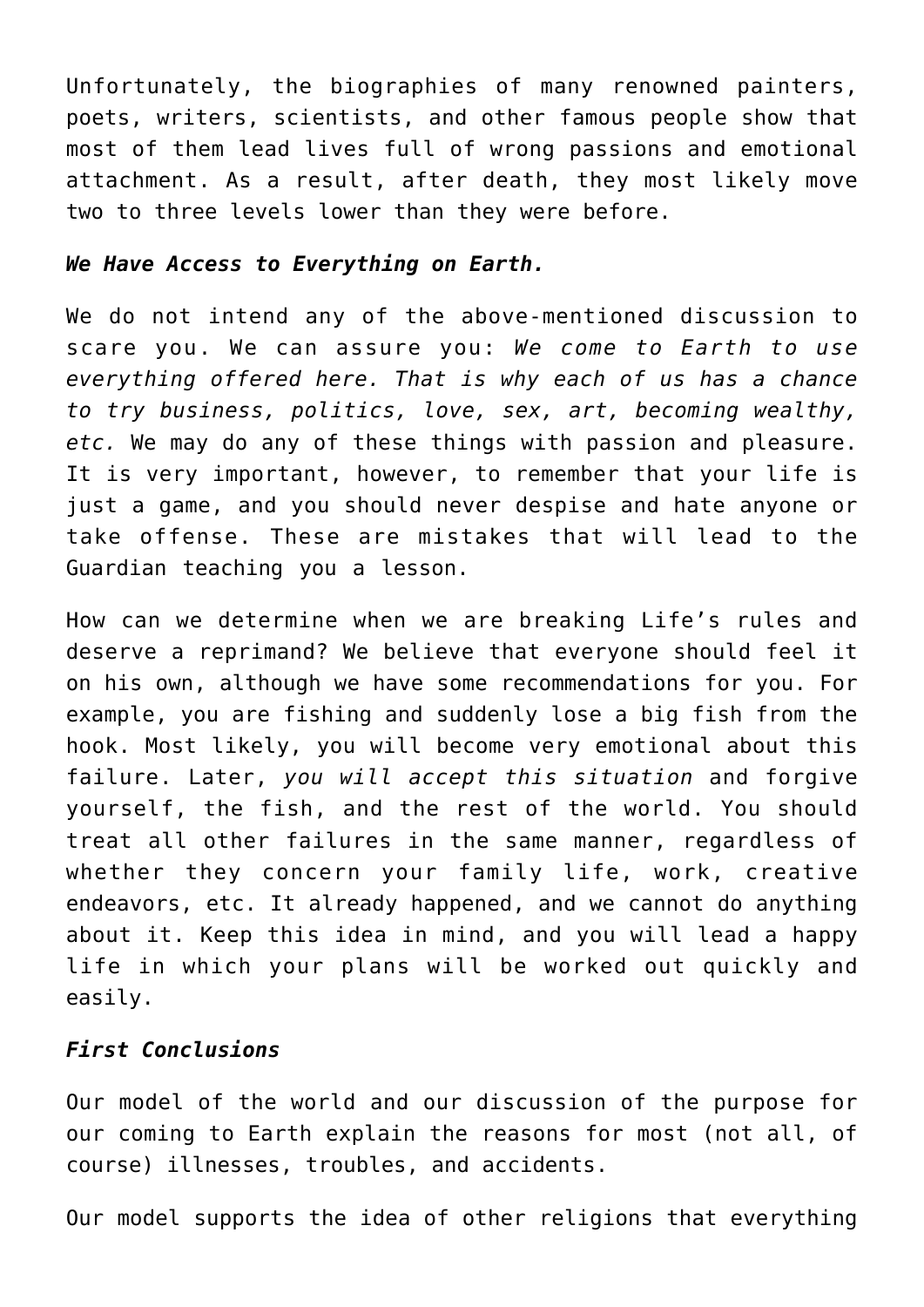in this world belongs to God. That is why we should try not to grieve for a long time if something or someone does not meet our expectations. On the other hand, if we understand how we should behave in this world and accept it as is, we have the right to ask Life to give us everything that we need. We will make our wishes come true because our planet has everything in abundance if we simply *allow* ourselves these good things to come into our life.

## *Summary*

- 1. *We come to this world and may do whatever we want here (of course, without causing harm to others). At the same time, we should not consider anything our own and idealize any terrestrial values. We are just visiting this world briefly and should consider our successes and failures as a part of the game.*
- 2. *If we start attaching excessive importance to some material or spiritual values, i.e., idealizing them, our Stress Accumulator (SA) will overflow, and Life will give us*

*spiritual lessons, which will destroy the values that we are excessively attached to and prove that our convictions are illusory.*

- 3. *If we do not understand these signals and continue breaking the rules of this world, we face an early death.*
- 4. *If we reconsider our attitude toward life and people and stop attaching excessive importance to our expectations and ideas, then Life does not need to give us its lessons anymore because we have already learned them. As a result, we may get rid of serious* illnesses, troubles, accidents, and other things that hinder our life.

# **1.2 Stress Accumulator**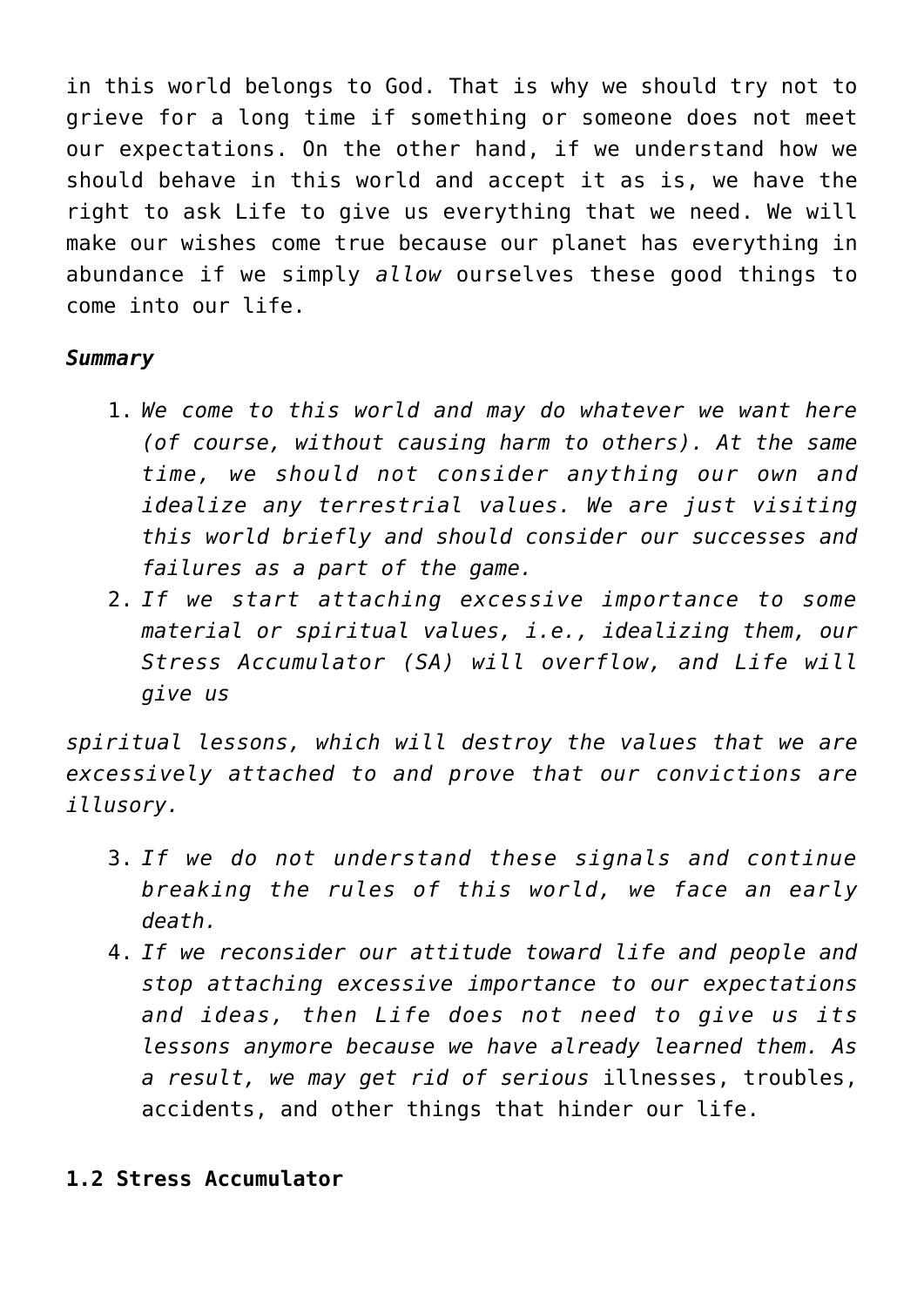Let us remind you that we consider the SA a *reservoir that collects human stress—"sins."* We can imagine that our SA collects them in the form of a stress liquid. A model of SA is shown in Figure 1. As you see, each valve corresponds to a different idealization. If we possess an idealization, a corresponding valve opens in the upper pipe, allowing the stress liquid to flow into the SA.

It is important to say that by "sins," we do not mean thoughts and actions that are considered sinful by usual moral and religious norms. We consider a "sin" dissatisfaction with life expressed as prolonged negative stress, which is primarily responsible for causing different problems in our lives. This discontent with life causes the stress liquid to enter our SA.

Remember that *an idealization* of some material or spiritual aspect begins when we *attach excessive importance to it*, regardless of whether we actually own something

already or only dream about having it. When something in the world does not meet our expectations, *we experience prolonged stress*.

# *Idealizing Earthly and Spiritual Values*

The SA pipe collects our sins *(i.e., earthly and spiritual idealizations)*.

These sins often take the form of excessive attachments to the following aspects of our life:

- 1. **Money and material values**. Most of us do not have enough money or material goods, and this situation is normal because our desire to have money motivates us to strive toward our various goals. The idealization takes place only when your income causes you to continually experience stress and you believe that it is not enough for a decent existence.
- 2. **Beauty and attractiveness**. This idealization exists if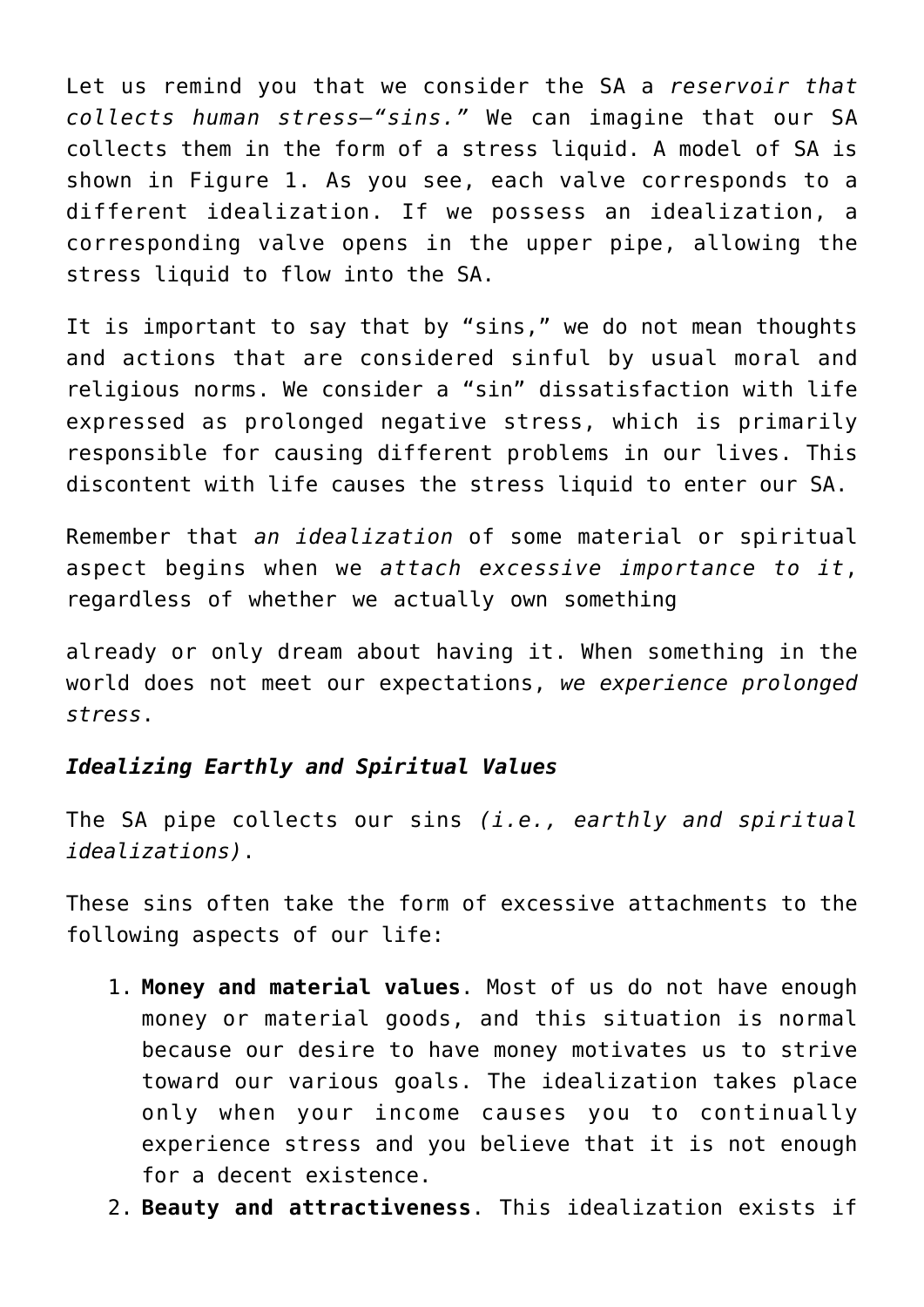you constantly worry about your appearance, whether you are beautiful enough, you have a nice figure, you are well dressed, your hair is well done, etc.

- 3. **Work**. Many people are "workaholics" and cannot imagine life without their beloved profession. As a result, Life periodically teaches such people lessons in the form of workplace troubles or even job loss.
- 4. **Family and children**. This idealization occurs when you are convinced that you are supposed to have a family and children but have none. It also happens when you have a clear idea about how your spouse should behave or about family relations and duties, your children's education, and so on. When someone close to us has a different opinion on those issues and does not want to meet our expectations, we become depressed for a long time.
- 5. **Sex**. In your dreams, you can have sex with many women (or men), but in reality, you do not experience intimacy because of shyness, distrust, etc. You constantly wonder if you are a good lover, and you attach excessive importance to sex. Or on the other hand, you consider sex a big sacrifice or even a humiliation.
- 6. **Power**. Many of us love power, but not all of us have an opportunity to exercise it. Men mostly try to become powerful in their home environment or at work, while women pursue power mostly in family life. Power is a good thing; it helps to rule people. Idealizing power takes place when we crave it and enjoy using it to humiliate or to totally control others.
- 7. **Faith and trust.** Many people have sacrificed their lives trying to build upon the ideas of others (democracy, monarchy, communism, etc.). At present, many people believe in these ideas and become annoyed when reality turns out to be different. *Excessive trust in others* also falls into this category. People will try to destroy your ideal and will not justify your excessive trust in them.
- 8. **Moral norms.** This kind of idealization is most common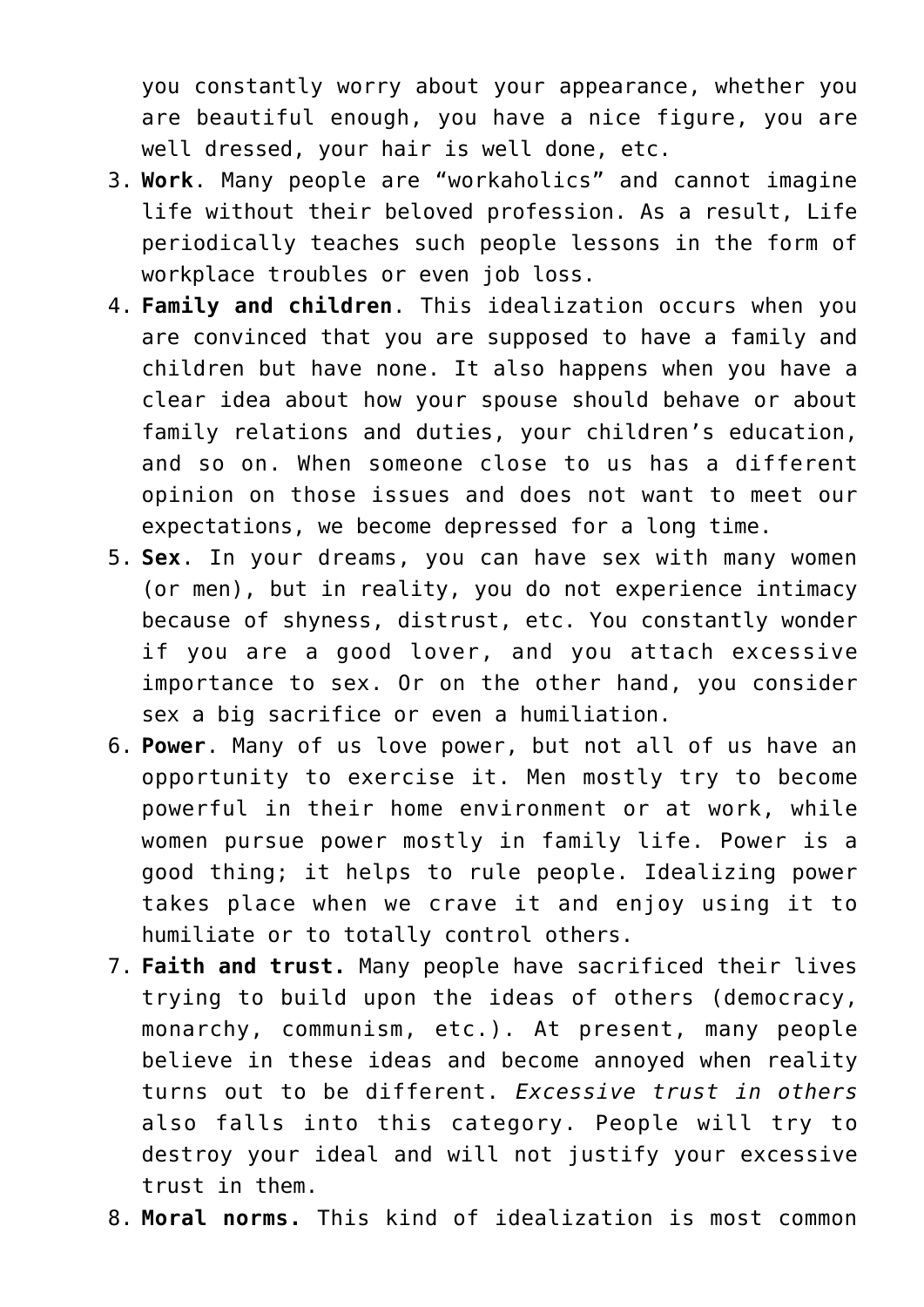among older people who were raised according to the older times standards. As a result, they become annoyed with what seems, from their point of view, the immoral behavior of young people—the weakening of moral values and many other changes in life.

9. **Relations**. This idealization takes place when we have a distinct idea about the way people should behave in general. It means they should be honest, fulfill their obligations, be kind to other people, never lose temper, etc. When we find ourselves in an environment where people do not behave according to our ideal, we get angry or aggressive, at the same time trying to impose our moral model on people around us.

10.**Development, education, and intellect**. The idealization of these qualities is typical of scientists, artists, and academic people. It makes them despise uneducated people or those who can be perceived as "underdeveloped."

11.**Common sense**. We idealize common sense when we are annoyed by the inane or unreasonable behavior of others. We think that all people are sensible and that it is always possible to come to an agreement and explain everything to them. Yet, for some reason, they use weird and incomprehensible logic and do crazy things. The more stubborn they seem about their delusions, the more we suffer from their behavior.

12.**Self-imperfection**. This idealization occurs when we constantly judge ourselves for lacking important qualities (determination, purposefulness, good ancestry, connections, education, etc.). The other symptom of this idealization is having a phobia of making a wrong decision. As a result, it takes ages for us to decide anything.

13.**Our success**. This idealization makes us exaggerate our achievements, overly praise our success or professionalism, and be reluctant to listen to anyone's advice. When people with such idealization are not successful, they blame their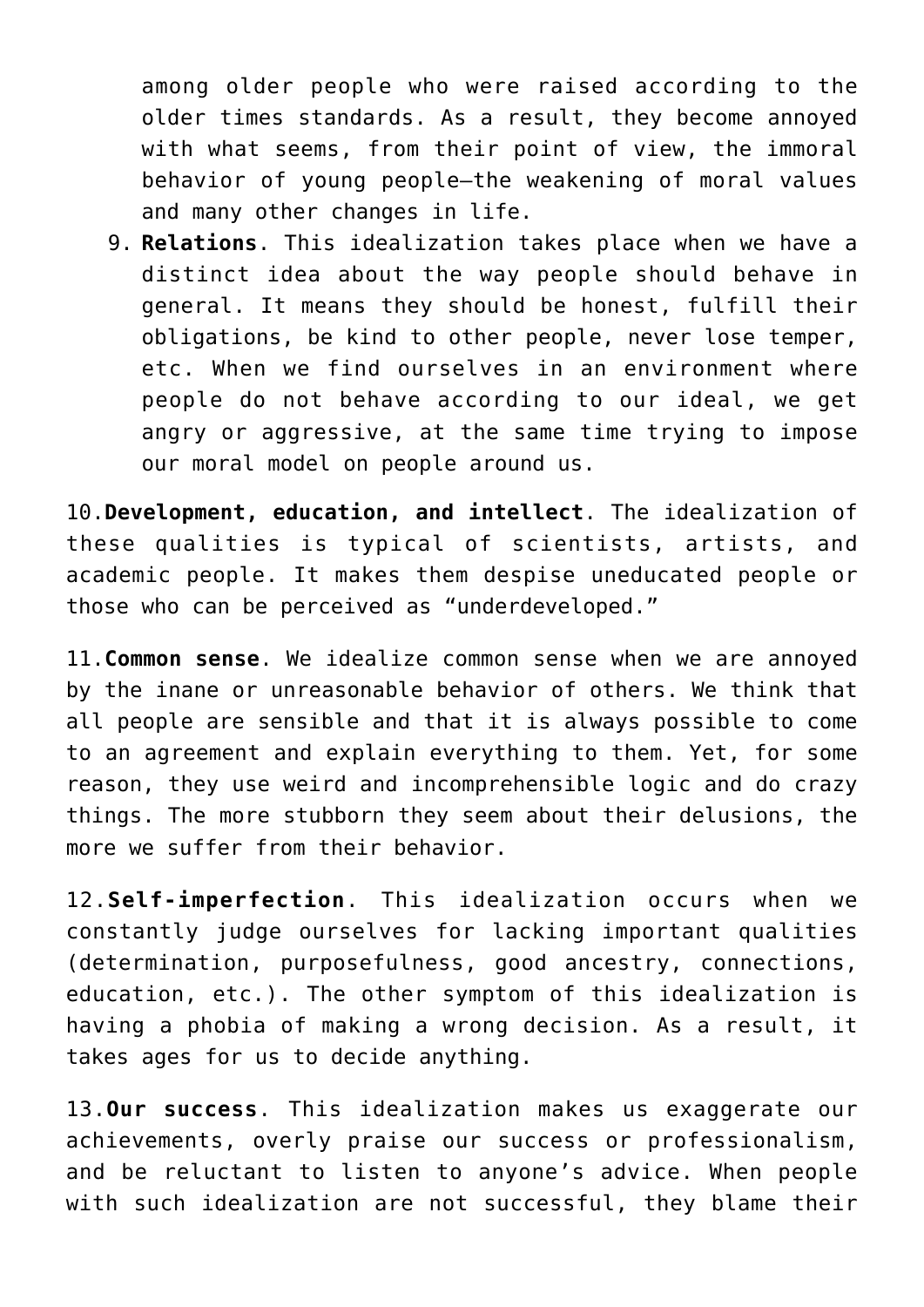problems on other people and circumstances. They take offense easily and react aggressively to any critical remark when other people doubt the correctness of their actions.

14.**Goal**. This idealization exists when we are determined to achieve something, and in the process, we get annoyed by any obstacles or delays. It really does not even matter whether we may become nervous or blame ourselves or other people—we just cannot tolerate that our goal has not been achieved.

15.**Arrogance**. Some of us believe that we are the center of the universe. Whatever happens in the world, it works either against us or for us. As a result, we only value our own opinions, needs, and interests, and we despise other people.

16.**Control over the surrounding world**. This attitude toward the world is typical of corporate executives. As part of their job, they develop major planning, and they become annoyed when their business strategies do not work out. Therefore, they do not trust anyone and try to do everything themselves. In family life, this idealization takes place in the form of one spouse's authoritarian behavior (trying to impose his or her will on others). People sometimes referred to as "control freaks" may constantly worry about their family members or be afraid of the future.

Other idealizations exist in addition to those previously mentioned, and even include being excessively religious. Of course, there is nothing wrong with having an excessive faith in God, except some believers judge and despise non-believers or people belonging to other religions.

Some of them even take offense with God for not paying enough attention to them. You can find more detailed description of idealizations in Book 5.

Let us return to our SA model. Each of the previously considered idealizations has its *own valve* connecting to the pipe, and as soon as we experience long-term suffering as a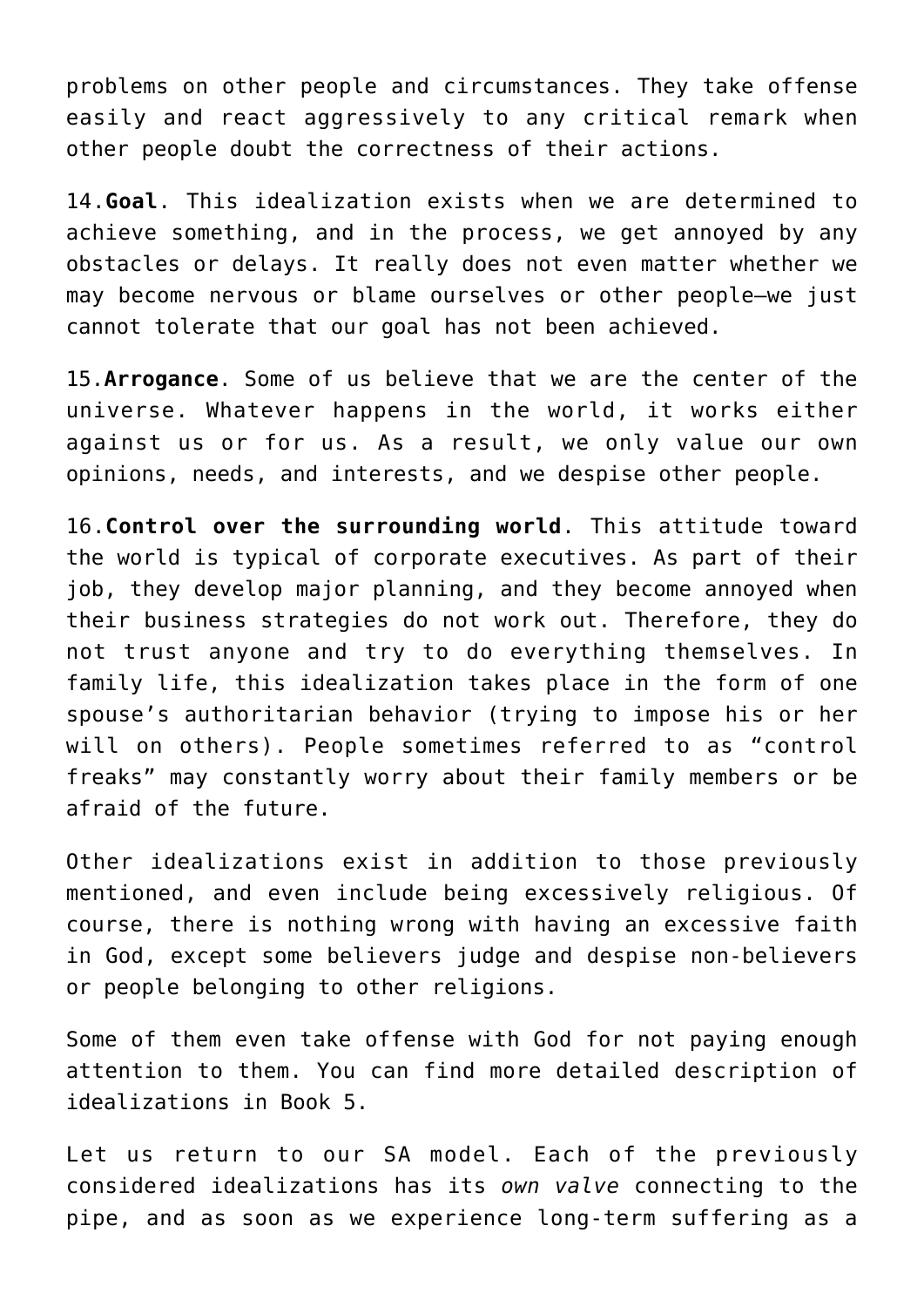result of our failed ideas, the valve opens and the stress liquid starts to flow through the pipe into the SA.

*As long as we idealize even one earthly value, the appropriate valve stays open and allows liquid to pour through the pipe further into the SA.* As soon as we realize that we have the wrong attitude toward this value, the valve closes and the stress liquid stops entering the SA. If all of the other valves are also closed (i.e., if the person does not have any other idealizations), the liquid level starts leaving through the lower pipe,

Life stops giving this person spiritual "penalties", and his situation starts improving quickly.

## *Cleaning the SA*

There are several pipes at the bottom of the SA. These pipes remove the liquid from the SA, thus cleaning it. The SA is cleaned when we repent our sins through our thoughts and actions.

*The pipes at the bottom are always half open* allowing the stress liquid to drip slowly out. This conclusion is drawn from the following observation: As soon as the liquid stops coming in, the SA starts to gradually empty because the number of accumulated "sins" goes down.

The SA empties through the following four pipes:

#### *Deliberate Good Actions*

One of the lower pipes deals with *deliberate good actions*. We may idealize some earthly values, but by performing good actions and by having a good attitude toward other people, we can open the value on this pipe and allow the liquid to escape, or keep it from reaching a critical level in the SA.

Deliberate good actions include compassion, mercy, unselfish work toward noble goals, charity, self-sacrifice, and similar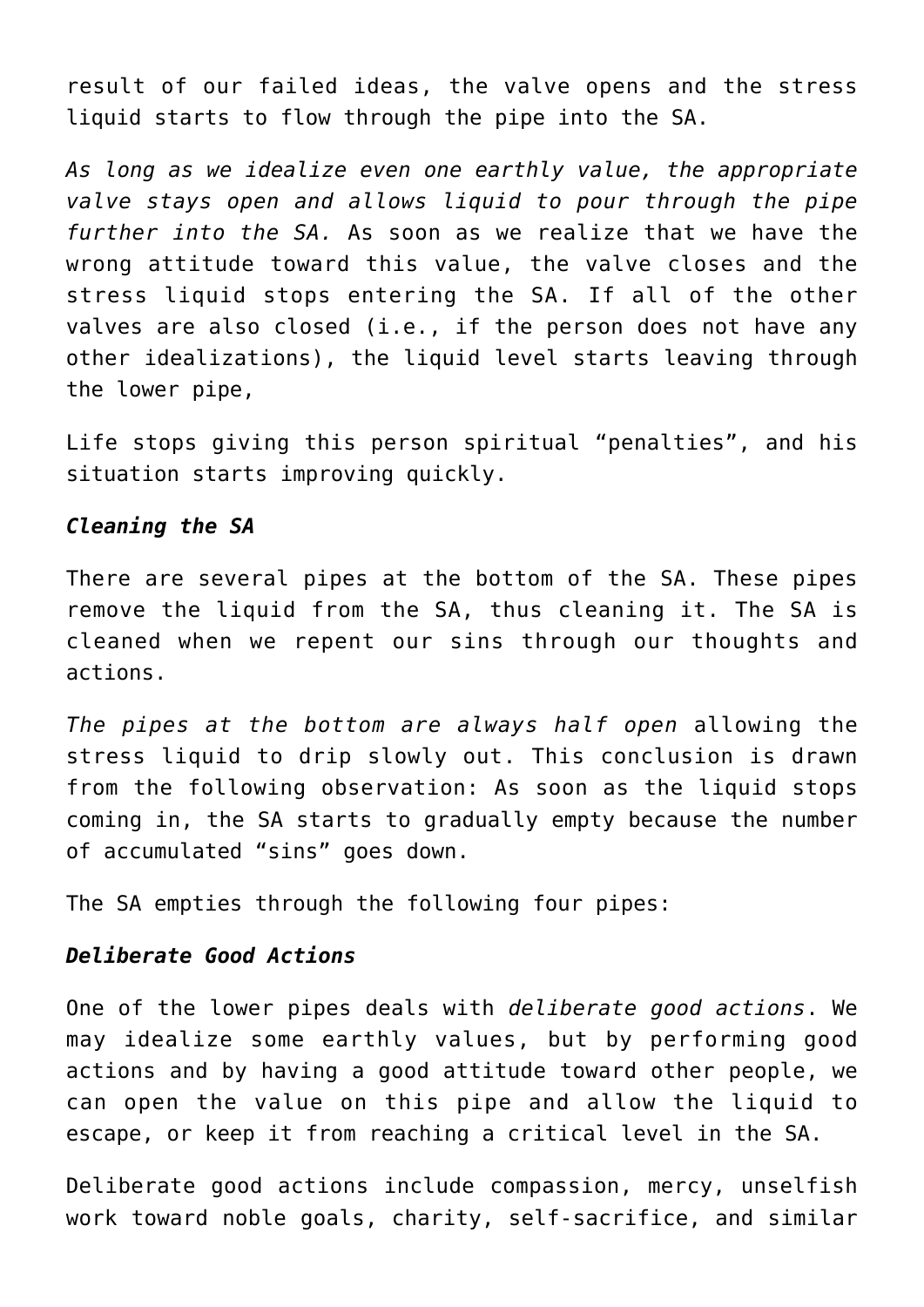examples meant for the good of other people.

For example, if you give this book to a friend who is experiencing difficulties, it will count as a deliberate good action.

## *Personal Positive Traits*

The second lower pipe deals with *positive personal traits of character*, such as kindness, good nature, cheerfulness, optimism, etc. We can be very attached to something, i.e., have many idealizations, but thanks to having a good character and optimistic attitude, our SA never becomes full. Many goodnatured people fall into this category.

## *The Influence of Others*

The third pipe at the bottom of the SA concerns the *influence of other people*. For example, anyone may go to a good healer if, by performing certain manipulations, they can remove some liquid from the SA. *The results most likely will be short term* because without closing the pipes at the top, the SA will become full again quite soon (in a week, a month, or a year). That is why some healers use their influence to remind patients to take their medications for their existing illnesses. Medicines only help while we take them, but as soon as we stop, our problems return.

The same principle applies to religious purification rituals. For example, Christians use fasting and confession. The priests understand this principle very well and ask people to confess every week. These methods are effective for believers, and they should be preformed consistently.

# *Fulfilling Our Mission*

Another pipe at the bottom of the SA concerns *recognizing and fulfilling the mission that brought us to this world*.

We all have several tasks to perform in each of our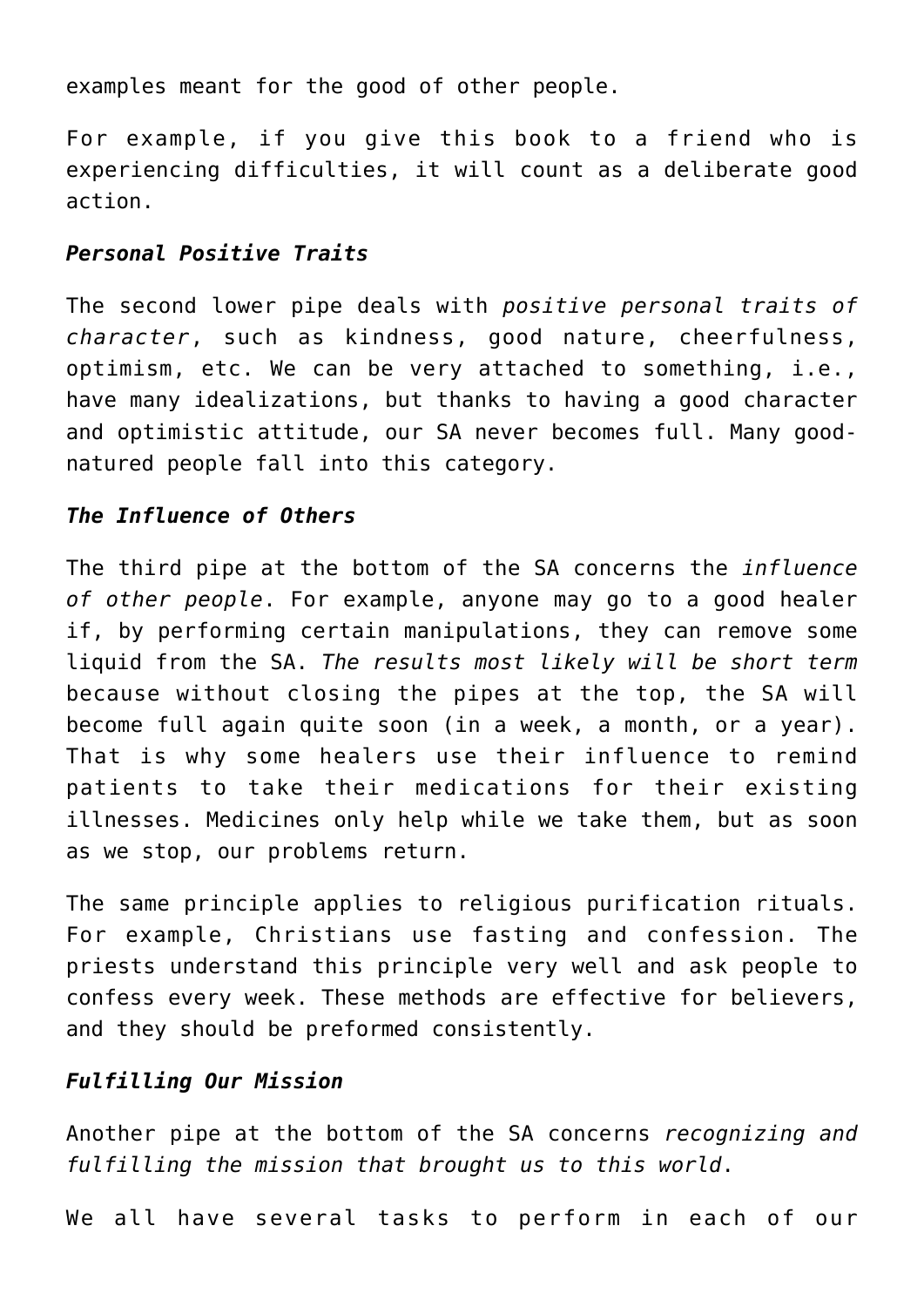incarnations (e.g., to create a family, give birth to a child, become a warrior or scientist, invent something new, or gain new knowledge). It seems that we *have to try everything in this life*—love, family, power, politics, teaching, sports, war, intellectual pursuits, and so on. *Some people fulfill several missions in the course of one life.* A clear indication of this fact is a *sudden change in our field of activity.*

For example, we work as a cook or teacher, and we are good at it and achieve great success. Suddenly, without any obvious reason, we quit and begin pursuing something absolutely different—for instance, we become a farmer or an artist. Having reached success and satisfaction in one field, we want to succeed in something new. Today, there are many people like this.

For its next incarnation, our soul can choose any task that it was unable to fulfill in this life. For example, its mission may be to create a new work of art or increase scientific knowledge, to create a perfect family, or to organize people's work into a new enterprise. As a result, the soul gains new experience and takes another step toward its spiritual growth.

Unfortunately, we do not usually remember what kind of task it is that our soul had wanted to pursue; however, the situation is not so bad. We are often attracted by *a certain type of activity* (e.g., social or political affairs, business, teaching, medicine, technology, or the arts). If we are satisfied with our work, we *succeed and are happy with our destiny*, deriving pleasures from our life. This happy feeling indicates that we are on the correct path toward fulfilling our soul's mission.

If we fulfill our mission in life and enjoy what we do, the valve on the lower pipe opens, and the liquid slowly seeps out from the SA.

### *Empty SA*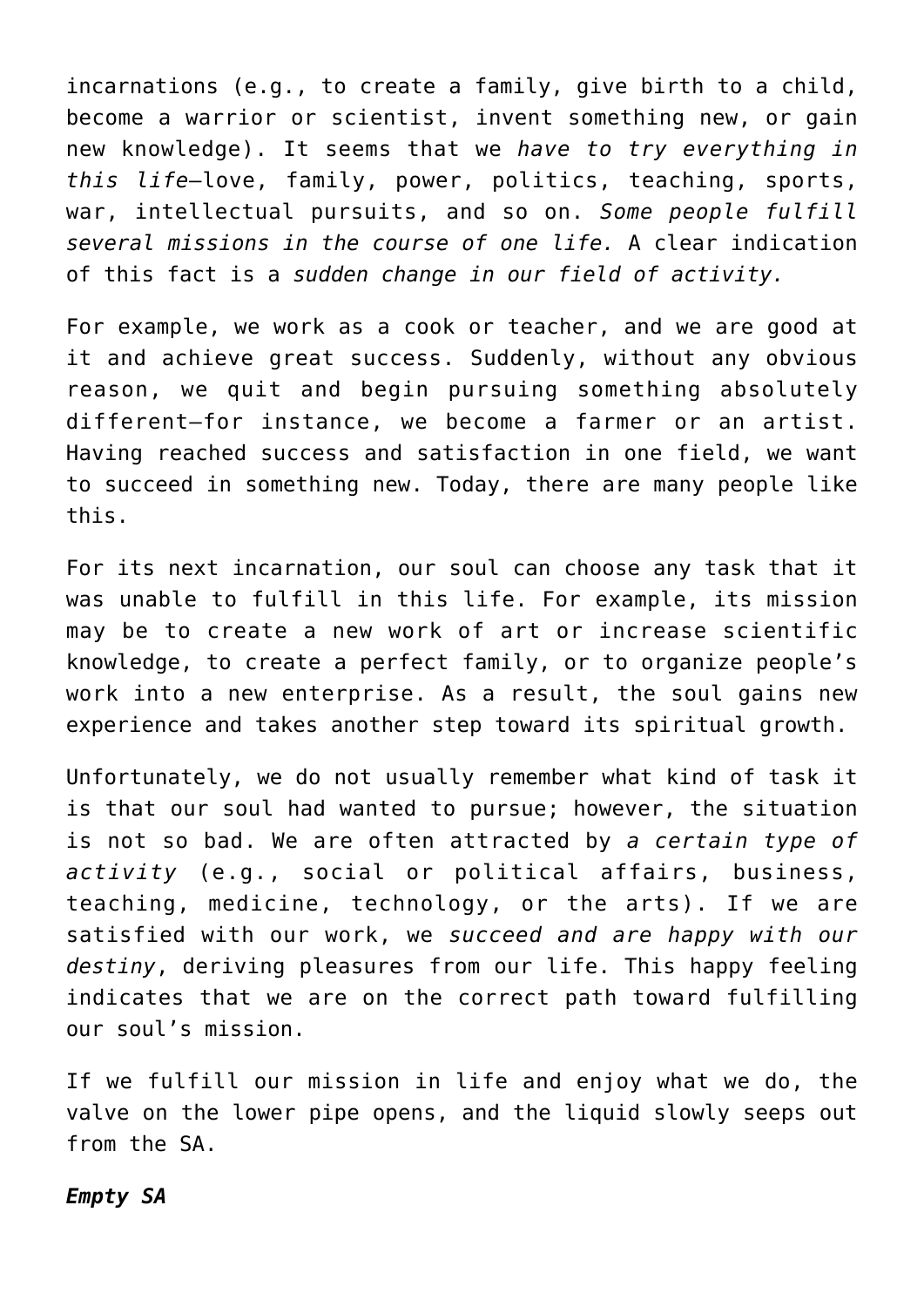At some point, the SA of a certain person may become *empty.* An empty SA indicates that this person has no stress liquid or "sins." He is not attached to anything on Earth (in the wrong way) because no event or circumstances can cause him stress or provoke his negative emotions. He accepts this world as is. He usually has correct convictions and helps people by healing, giving sermons, and living his life. No one sends him negative energy, and even if someone does, it has no power or influence over him.

Nothing holds this person on our planet; *he stays only for as long as he wishes and can leave at any moment.* Whenever they wish, these individuals can travel to the Subtle World and return to the human body. There are not many humans of this kind in our world, e.g., yoga adepts of high initiation or highly spiritual people. When they conscientiously realize that they have fulfilled their mission, they leave our world, regardless of their age.

One way to achieve this state is through a conscious renunciation of earthly values, called asceticism; however, this way is hardly acceptable for people living an ordinary life because the reality provokes us to care about our relatives, to earn money for paying our bills, and so on. It is extremely difficult to abstain from negative stress when we do our usual business, which is why most of our SA never empties out fully.

Here is the way most of us can clean our SA: Each of us *should figure out which of the valves is open* and if we had any events in our life that could be considered

lessons that we were taught as a result of having an incorrect conviction or idealization. Most likely, each of us can find more than one event of this kind in our life.

We suggest [that you] analyze willfully your life, determine what ideals you have concerning this world, and calculate the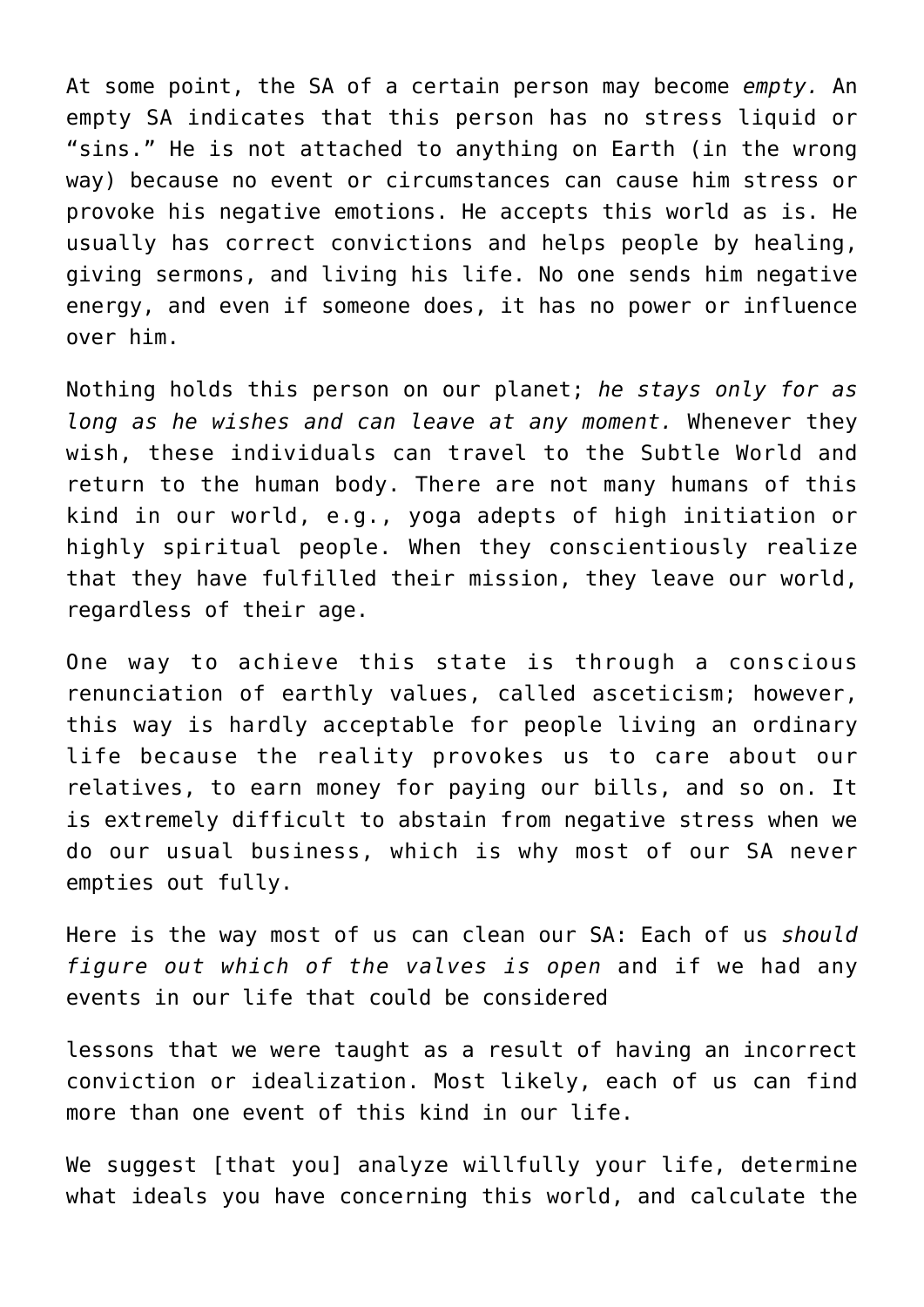stress liquid level in your SA. We will help you to do this kind of evaluation in the next paragraph.

## *Summary*

- 1. *The SA is filled with your idealization of earthly and spiritual values. The pipes at the top of your SA give the liquid that characterizes your incorrect attitudes toward this world.*
- 2. *The liquid can be released out of the SA through four pipes at the bottom that are called "deliberate good actions," "positive How to Learn Life's Lessons and Become Its Favorite personality traits," "the influence of others," and "fulfilling our mission."*
- 3. *By knowing the principles of filling and emptying our SA, we can consciously regulate the level of the stress liquid, thus controlling our destiny and health.*

# **1.3 Self-Diagnosing the Negative Liquid Level in Your SA**

In this section, we will explain how you can determine the level to which your SA is filled and how you should behave and deal with your life in the future.

# *The First Stage of Self-Diagnosis*

The first step of self-diagnosis is to evaluate the *burden of sins you brought into this world*. In other words, you need to determine which level of the Subtle World your soul occupied (how full your SA was at the moment of your birth). Most people come to Earth with at least some liquid inside their SA.

Theosophy calls the burden brought from the past "mature karma." Mature karma determines our future birth conditions, character traits, habits, etc. The more positive we were in our past life, the less liquid we had in our SA at the moment of death and the more opportunities we will have when we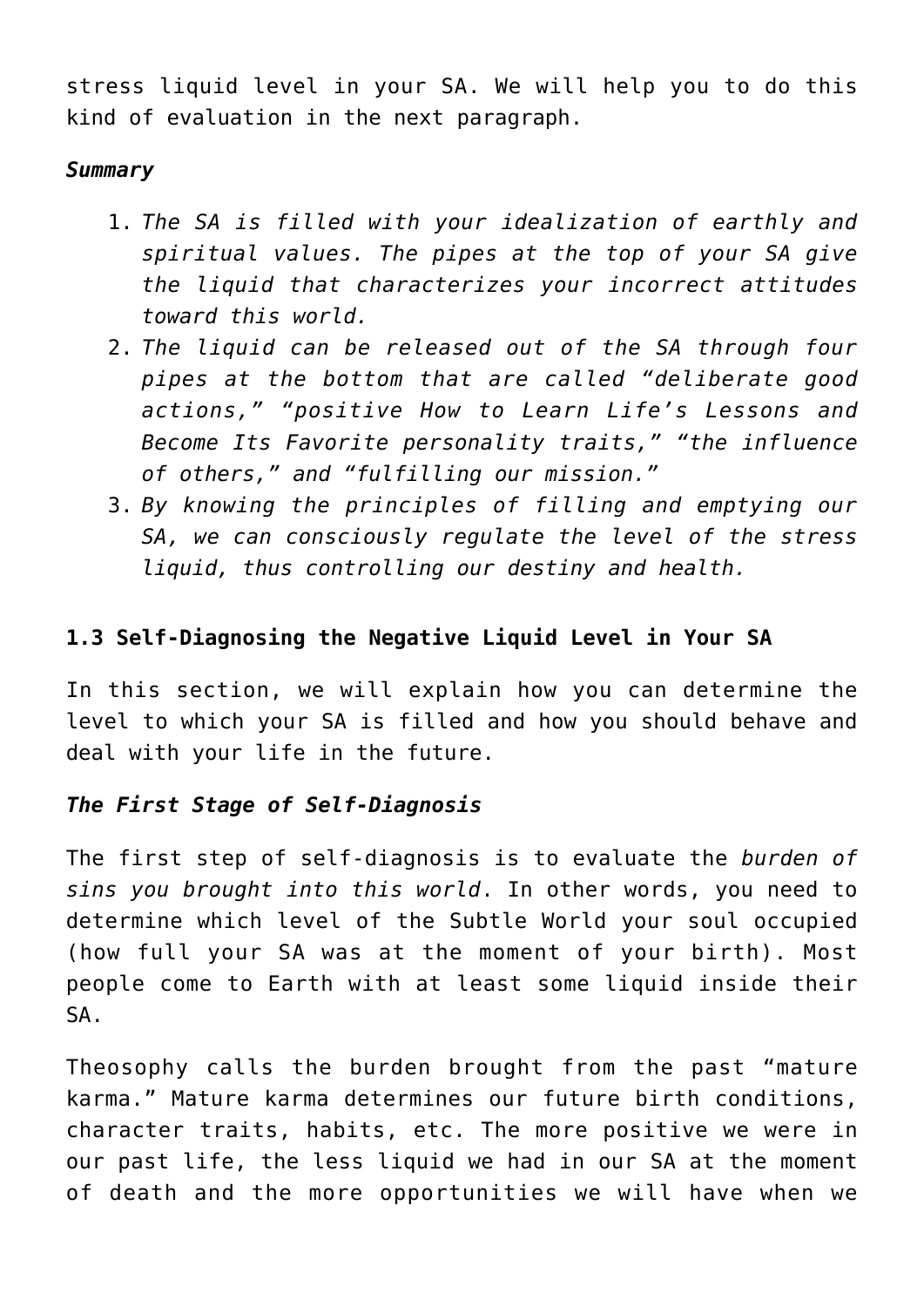return to Earth.

To make it easier, let us *divide the Subtle World into ten levels.* At each level, souls live in different conditions. Let us call the first floor Hell and the tenth floor Paradise, even if this model sounds too simplified.

At the first stage of your self-diagnosis, you need to determine approximately *how full your SA was at the moment of birth*.

It is convenient to measure the liquid level in some *quantitative index—*for example, by the percent to which the SA is full. Let us assume that a full SA equals 100% (the SA of a sinner who seriously violated the rules of living in this world for a long time.) On the other hand, an empty SA is 0% full, and it is an SA of a saint who came to this world with his own mission and did not judge the world where he lived. We call such a person blessed.

At the moment of birth, our SA is about 3–25% full. You can approximate the level according to the following indications:

- 1. Country of birth. If you were born in a country with a stable economy and political system (e.g., Western Europe or the United States), it means that your soul had a wide choice that only souls living at the higher levels of the Subtle World have.
- 2. Family. Some of us are born into extremely rich families, while others have illiterate, poor, alcoholic, or drug-addicted parents. So, some people live a happy life, while others suffer. The better your soul behaved in the past, the more opportunities exist for your soul to choose a good family in this life.
- 3. Cultural and educational level of your parents.

The souls living on the higher levels of the Subtle World are most likely to choose parents with the highest level of education and who work in the fields of administration,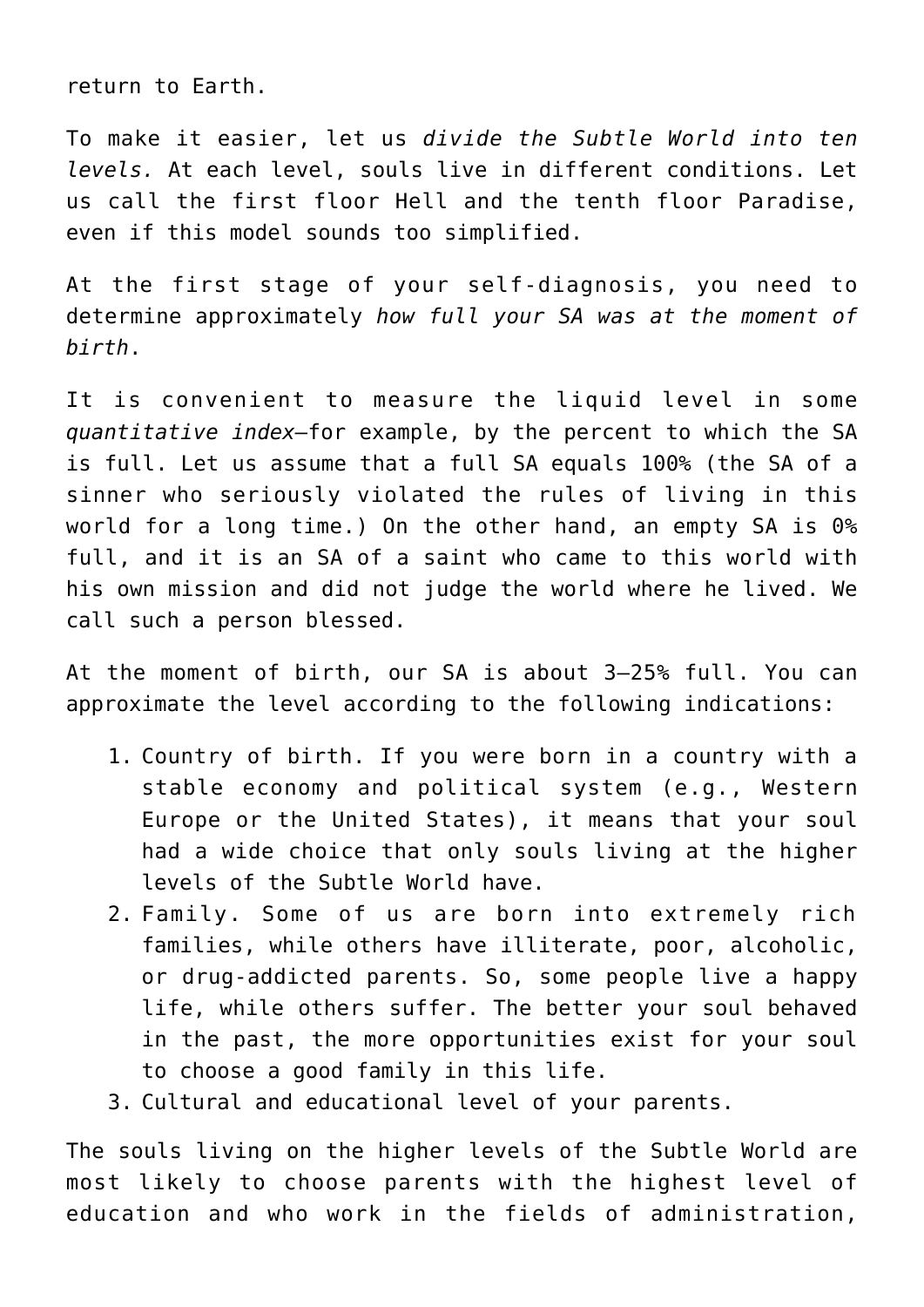- 4. Your health after birth. If you were born healthy, it means that your SA was not full when you died in your past life. If you suffer from some inborn illnesses, however, your soul came from the lower levels of the Subtle World.
- 5. Destructive personality traits. No doubt, we all possess a wide variety of character traits. Some people are quiet and balanced, while others are highly emotional, touchy, cruel, soft, or depressed. We brought all these personal traits with us from our previous lives, and they show that in the past we were seized by many passions,

especially if these traits correspond correctly to our signs of Zodiac and astrological forecasts. The presence of these traits is directly connected to the level of the stress liquid in our SA.

All of this shows us something about our past lives. By using these indicators, you can approximate how full your SA was at the moment of your birth.

*Approximating the Liquid Level in Your SA at Birth.* A healthy and talented child born in a rich and happy family has a low starting liquid level in his SA (approximately 5–6%).

A healthy baby who is born in a country with a strong economy, and who has educated parents and good living accommodations and an average family income, has a higher liquid level  $(10-12)$ .

A child born into a poor family with uneducated parents with no stable job has an estimated liquid level of 15–18%.

If a baby has a serious inborn disease, his SA is 20–25% full at the moment of birth.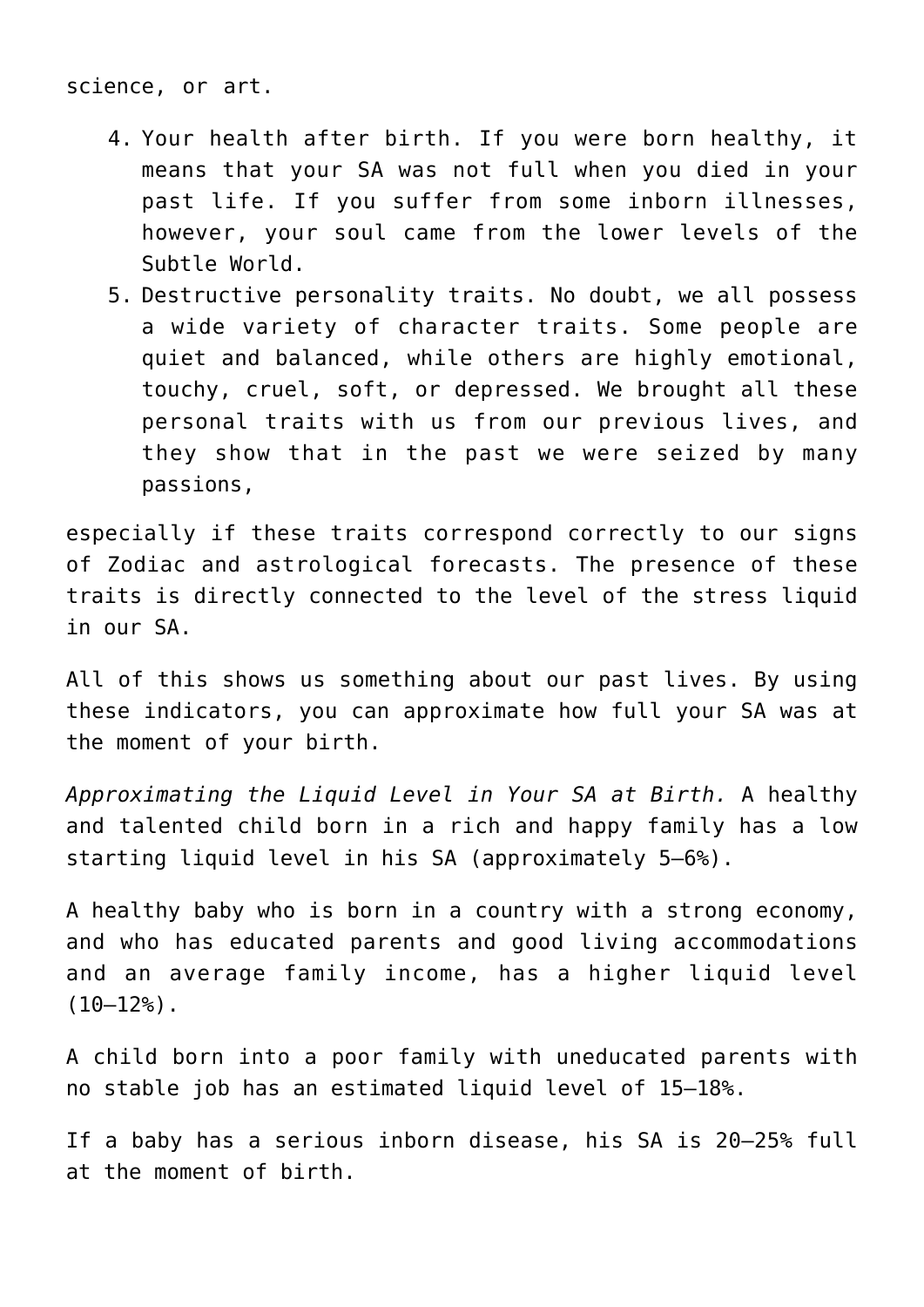Based on these figures, you can approximate the level of liquid in your SA for yourself.

While evaluating the liquid level in your SA at the moment of birth, do not exaggerate its importance at older age*.* As you grow older, the situation changes according to your thinking and way of life.

## *Higher Standards for the "Saints"*

The conditions that we have considered so far apply only to the "starting conditions" of your existence in this world. *The lesser the burden that you bring with you from your past lives, the more difficult life will be for you.*

It seems that a person who came to Earth with his SA that is almost full is already in the worst possible situation and cannot do much about it.

If we come to Earth from the higher levels of the Subtle World, we should be careful because it is much easier for us to fall down than to move up. People coming from the higher levels have *better starting conditions in life*, and they can achieve prosperity and success easier on Earth if they do not break the "visitor's code." *Much higher standards are applied to them*, however, and if they start idealizing something, their SA fills much faster than those of other people. This explains to some extent why talented people who lead bright and emotional lives (musicians, actors, and poets) very often die young. On the other hand, people who live a monotonous unemotional life can physically survive much longer in our world.

So far, we have evaluated our starting conditions in life. Now we should determine *how our SA looks now*. We can do this ourselves without any help of fortunetellers or clairvoyants.

### *The Second Stage of Self-Diagnosis*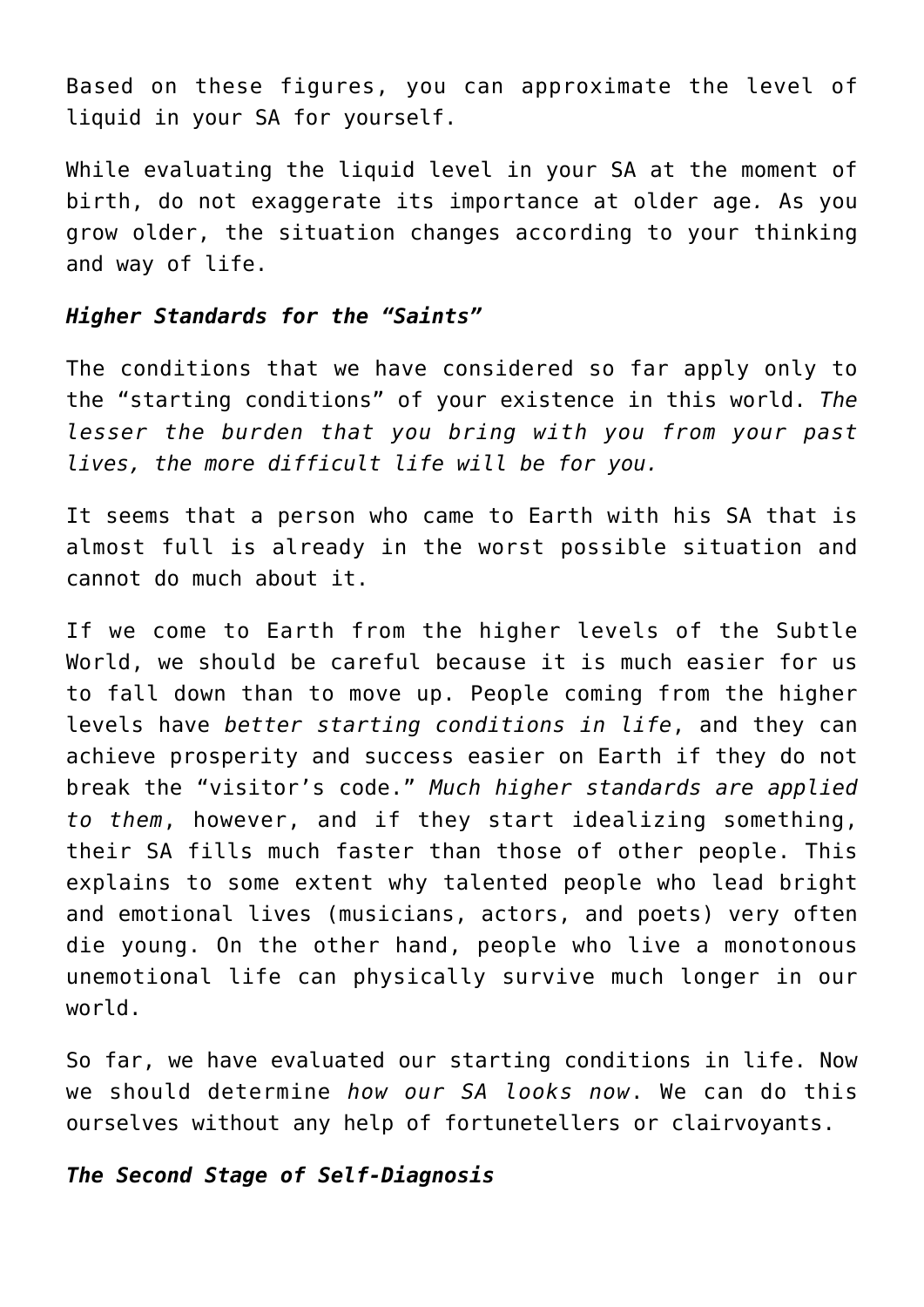We have now reached the *second stage* in our reasoning, and it is time for us to determine how full our SA is at present. One of the ways to accomplish this task has already been provided in our earlier consideration of the structure of the SA. As the stress liquid (your "sins") is collected through the valves (i.e., idealizations) into your SA,

*you should think about each of them separately*. This way, you can determine what idealizations you have at present. It is quite easy to use this method.

## *How to Determine if You Have Idealizations*

If you remember, having an idealization means suffering from a long-term stress about something (e.g., a husband who is not successful enough, a wife who is not very sexy, a child who misbehaves, or someone who is sick or has passed away). Try to remember what problems and situations make you suffer the most and determine if the reason for your stress is an idealization of some earthly value. If yes, then one of the valves of your SA is open, and the stress liquid is pouring through it.

If you have not grieved about anything in a long time, consider whether you have any latent idealizations. You need to imagine your life without some components: love, family, money, health, your job, mutual understanding, fame, etc. These are the things to which we can attach excessive importance. If you can imagine living without each one, or without several of them, and if their absence will not make your life seem empty or purposeless, then you do not have any idealizations. You are a saint and you have nothing to do in this world.

# *Life Is a Game.*

Most people will discover one or more values that they cannot live without (e.g., family, children, love, work, money etc.). If you are one of these people, the valves that correspond to these values are open, and the negative stress flows into your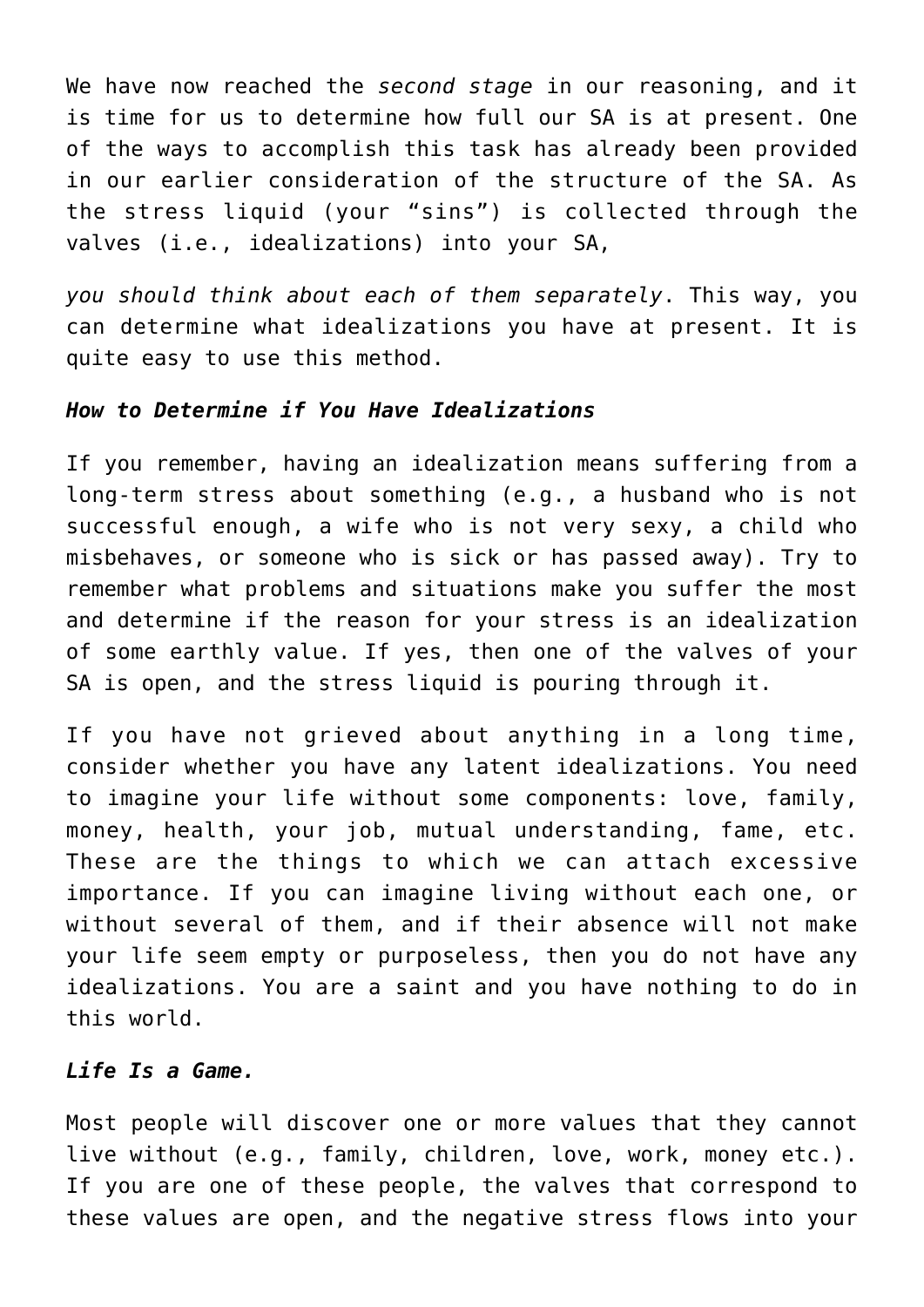SA. These idealizations bring you illnesses, troubles, and conflicts.

We do not ask you to completely deny these values because life without them may lose sense for you. We merely suggest that you *reconsider these values*. Try to consider them in the context of achieving *victory in the game called "Life."* If something does not turn out as you hoped or if a problem appears, think of it as a temporary loss and not as the end of life. Continue to play the game and try to win. We will describe this attitude in more detail in the third chapter of this book.

### *Indirect "Lessons"*

We cannot literally look into our SA and see how full it is.

We can, however, make this determination by paying attention to some *indirect signs*. Remember that our Guardian *takes measures according to the level of our discontent with Life.* Unlike doctors and clairvoyants, our Guardian never makes mistakes. We know from our life what lessons our Guardian is giving us, so by considering them, we can evaluate how discontented we are with our life and even understand which valves in our SA are open.

Our Guardian can educate us by sending troubles our way, destroying our plans, giving us professional or family problems, keeping us from enjoying a love life, or making us ill.

There is no particular order for these measures. They are chosen individually according to our idealizations or misconceptions. (Small problems and illnesses happen to all of us, however.)

*Approximating the Current Liquid Level in Your Stress Accumulator*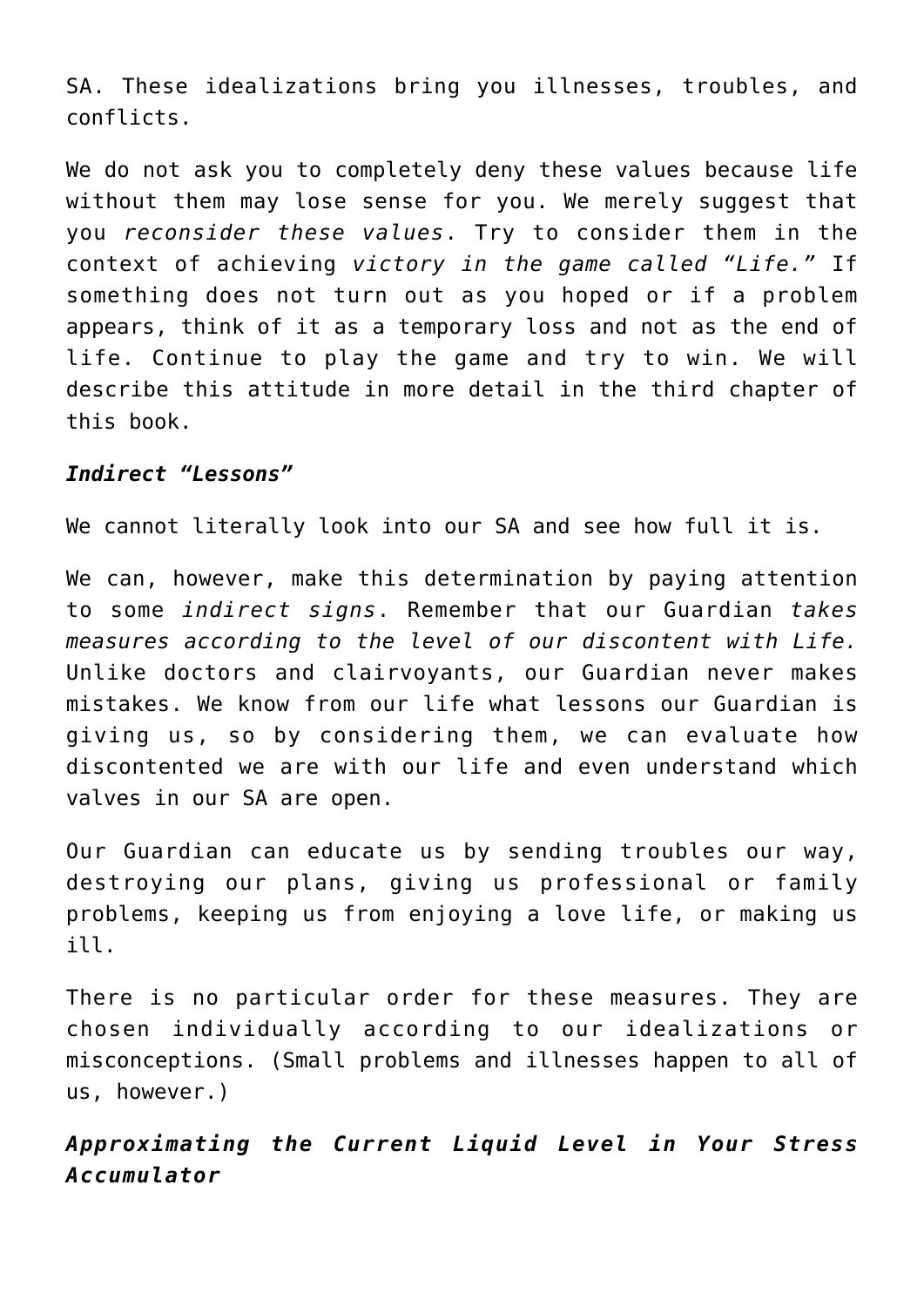We suggest that you take a look at the recent negative events of your life, and based on their significance, evaluate the liquid level in your SA. Let us consider several possibilities, beginning with the most serious:

- 1. If you are suffering from a fatal disease (e.g., cancer or AIDS) or if you are in jail for a serious crime, your SA is 92–96% full.
- 2. If you have an illness that is serious but not lethal, the level of stress liquid in your SA is a little lower (up to 90%).
- 3. If you are involved in a serious car accident, fire, robbery, or a lengthy trial, or if all of your plans fail and you continually face problems, your SA is 80–90% full. These signs are among Life's last warnings about the absolute necessity of changing your attitude.
- 4. If you face financial problems, you have bitter family relations or sexual troubles, or important business is moving forward too slowly and it takes all your time and energy (in a negative way), your SA is 60–75% full. These difficulties do not lead to death, but they keep spoiling your life.
- 5. If everything works out just fine for you, but could be even better, then your SA is 60% full. This result is positive, but try not to make it worse.
- 6. If your life brings you joy and all your dreams come true the way you want, the liquid level in your SA does not exceed 50%.
- 7. People with 15–30% in their SA are the ones involved in spiritual, educational, or charitable activities.

This is the way you should act if you want to evaluate your life from the point of view of the Sensible Life Method or according to the rules that we should observe to live happily in this world.

# *Ask Your Subconscious*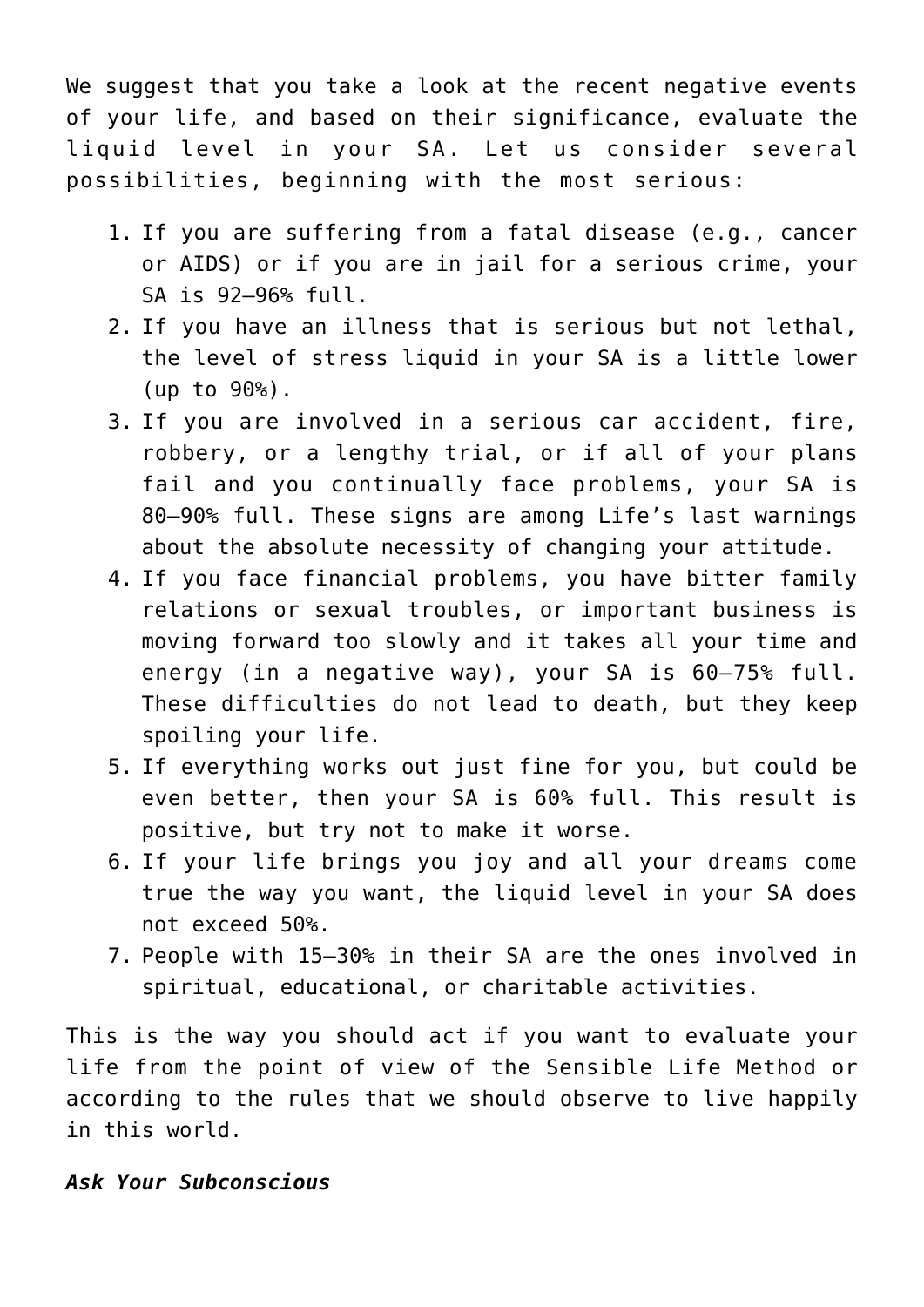We have considered the way to logically evaluate the stress liquid level in our SA. It is a comprehensive method and works well. Also there is another way of doing it: We can get information directly from the subconscious without taking any rational or critical approach.

Everyone is able to use the subconscious method. The last chapter of this book provides you with several exercises and drills that allow you to gain knowledge from your subconscious by what is known as "auto-writing."

We have noticed during different discussions that everyone who takes this method seriously was able to gain information about his *self* directly from his subconscious.

Intuition helps us on this path a great deal.

## *Summary*

- 1. *Each of us is able to determine how many "sins" we brought with us from our past life to calculate the current level of the stress liquid in our SA.*
- 2. *The following indicators help us determine the level of the stress liquid in our SA: country and place of birth, family, state of health at the moment of birth, and inborn character traits.*
- 3. *The present level of the stress liquid in our SA can be evaluated according to signs given us by the Higher Powers that we are able to feel.*

# **1.4 Typical "Educational" Measures**

This discussion is intended to help people who want to try to determine on their own what life errors they make, what they idealize, and how Life corrects their mistakes.

This task is difficult because it is hard for us to evaluate ourselves and accept that some of our views are wrong, especially if we have held these beliefs for many years.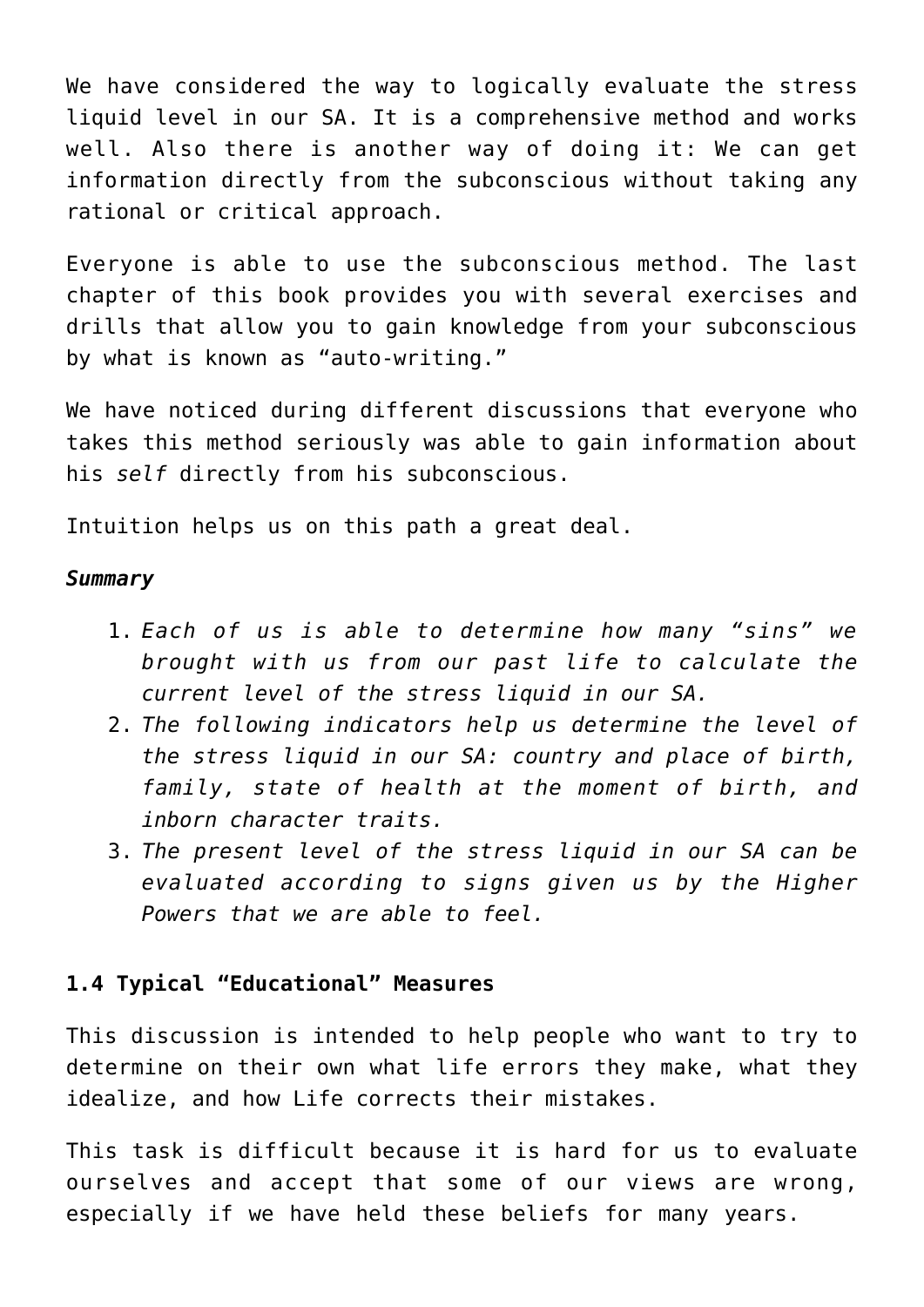Without accepting our errors, we will be unable to calculate correctly the level of the stress liquid in our SA, and we will not be ready to learn the lessons that our Guardian prepared for us to correct our mistaken views.

As you understand this already, these measures can be quite painful.

Keep it in mind that the idealization of earthly and spiritual values can be corrected by situations that destroy these values. We can be certain that our Guardian *correctly "diagnoses" our mistakes and provides us with the correct "medication."* Consequently, if we analyze the educational measures that we face in our life, we can determine their reasons.

There is only a certain number of educational measures, so we can define the most common ones and classify them according to the different aspects of our lives.

The *primary "educational" categories* are family, children, and work. Let us examine each of these categories.

## **1.5 Typical Lessons for the Family**

Remember that our SA is not empty when we come to this world. Instead, it is filled with erroneous views that we bring with us from our previous life. Normally, we do not change our views while we are in the Subtle World because it provides us with only limited opportunities for purifying our soul. For this purpose, we come to this world; however, we bring our wrong viewpoints with us to this world, and Life is aware of it.

To improve the growth of our soul, Life in advance plans particular situations of our arrival to this world—the situations that will help us to destroy our erroneous notions. One of the common situations when this occurs is our family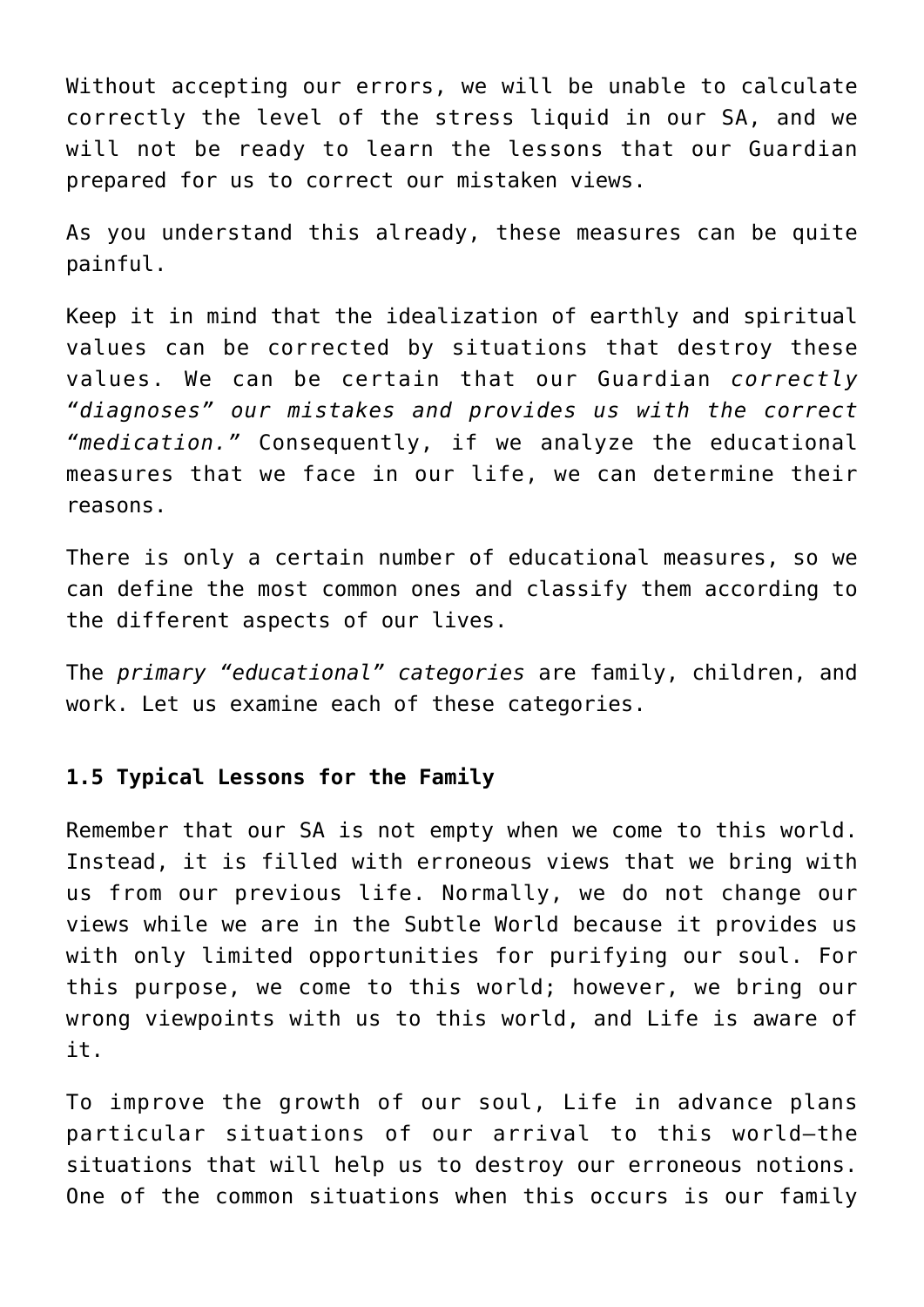life. Let us take a look at the *family relations* between a husband and wife. As you observe it yourself, many families lack mutual understanding to some extent or another, which often results in offense, arguments, scandals, and finally divorce. Why does it happen?

The answer is that *Life pairs people in such a way that each spouse destroys the values to which the other spouse pays excessive attention.* It means that the excessively important values of one spouse are destroyed because the other one denies them. This explains most of the conflicts between spouses and the lack of understanding in many people's family life.

Of course, not all of us have idealizations that can be destroyed in the context of family life. As a result, some families have happy lives without many arguments or much mutual discontent. Yet, these families represent the minority.

Most people idealize such *family values* as fidelity, good housekeeping, order and tidiness, life without stress, and so on. As you might guess, these qualities are most common in women because they are more apt to pay excessive attention to these values.

When women idealize these values, men have nothing else to do except to destroy them. Men are forced to drink, go fishing, have affairs spending a great deal of money on mistresses, spend excessive time at work or with friends, and so on. To fulfill their educational family mission, men have to do things that public opinion deems immoral. As we already noted, however, there are sometimes discrepancies between moral norms and the necessities of spiritual learning.

Women are not the only ones who idealize family values. Most men idealize these values, too. A man's *family idealizations* are often manifested in jealousy, in trying to control the behavior of the wife and children, and in attempts to plan the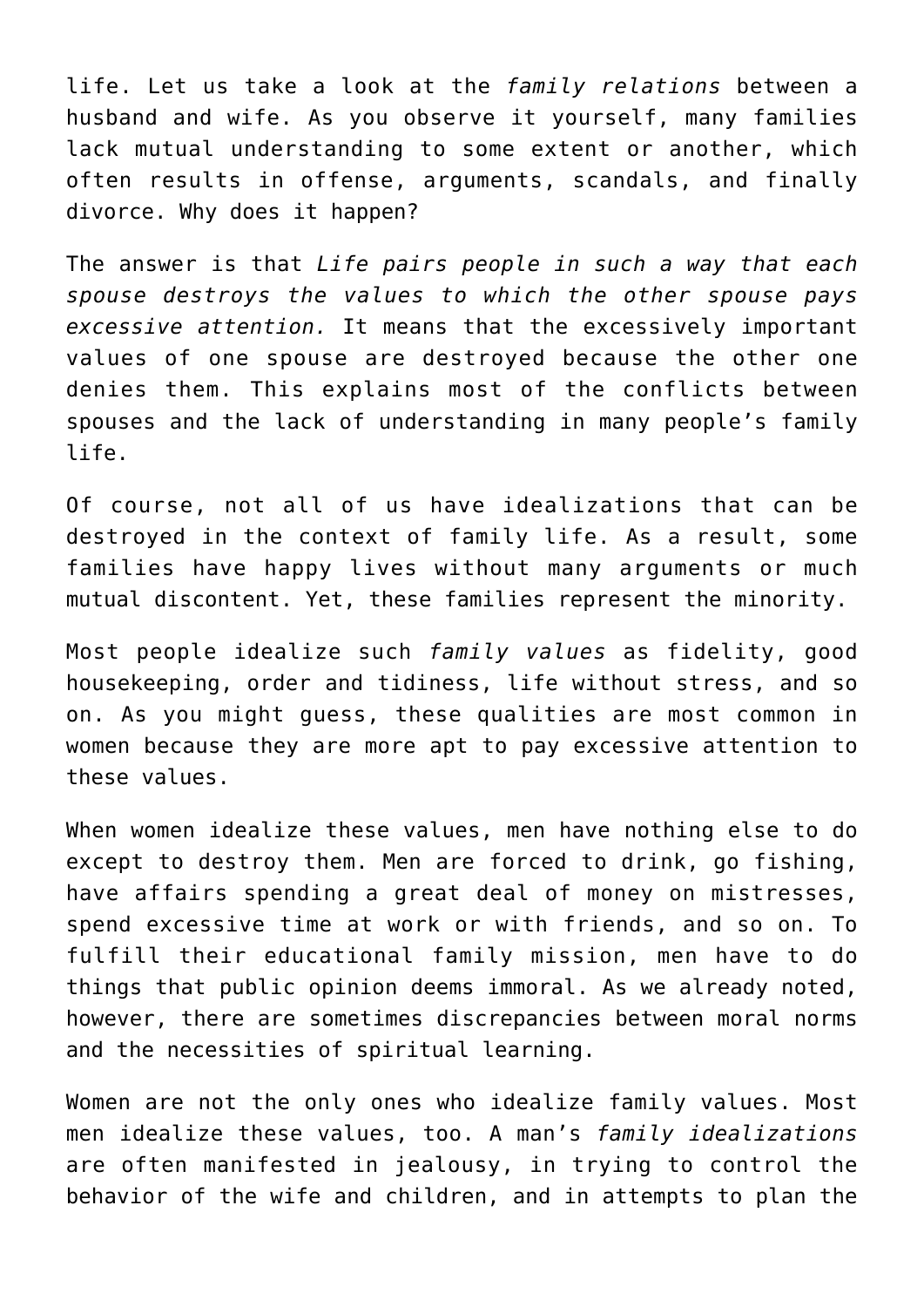family budget on his own. These values must be destroyed, and women are the instruments to fulfill this task. As a result, women look for love affairs, spend too much money on shopping, neglect their household chores, etc. This way the *spouses give each other all kinds of spiritual lessons.* When one side does not understand these lessons, the other side takes offense, and they may get divorced.

Let us see how Life is able to pair people who will destroy each other's values. We are reasonable creatures; therefore, before getting married, we can see that our future partner has different views on life, and we have a choice not to marry him/her. Yet, in reality, things rarely turn out this way.

#### *Love*

To pair people with opposing values, Life invents a method for depriving us of what seems to make sense to us. It is called love. *Love may be considered a way of diminishing our intelligence for enough time for us to marry our spiritual "teacher."*

To make us feel better, love is supposed to be very pleasant, and we can fall in love more than once in our lifetime. That is *why marriages based on passion are usually marriages between people who need to destroy each other's excessive values,* i.e., between people who idealize different values in life (e.g., a wife who adores tidiness and material wealth, and a husband who loves soccer and his own independence).

Ardent infatuation usually lasts from six months to two years. Then the magic disappears, and the husband starts to notice that his wife does not behave the way that she should, according to his point of view. As a result, they are both discontented, take offense, become hostile, and argue with the intention of making each other better, but in reality, hurting each other. This is when the mechanism of spiritual education starts to work.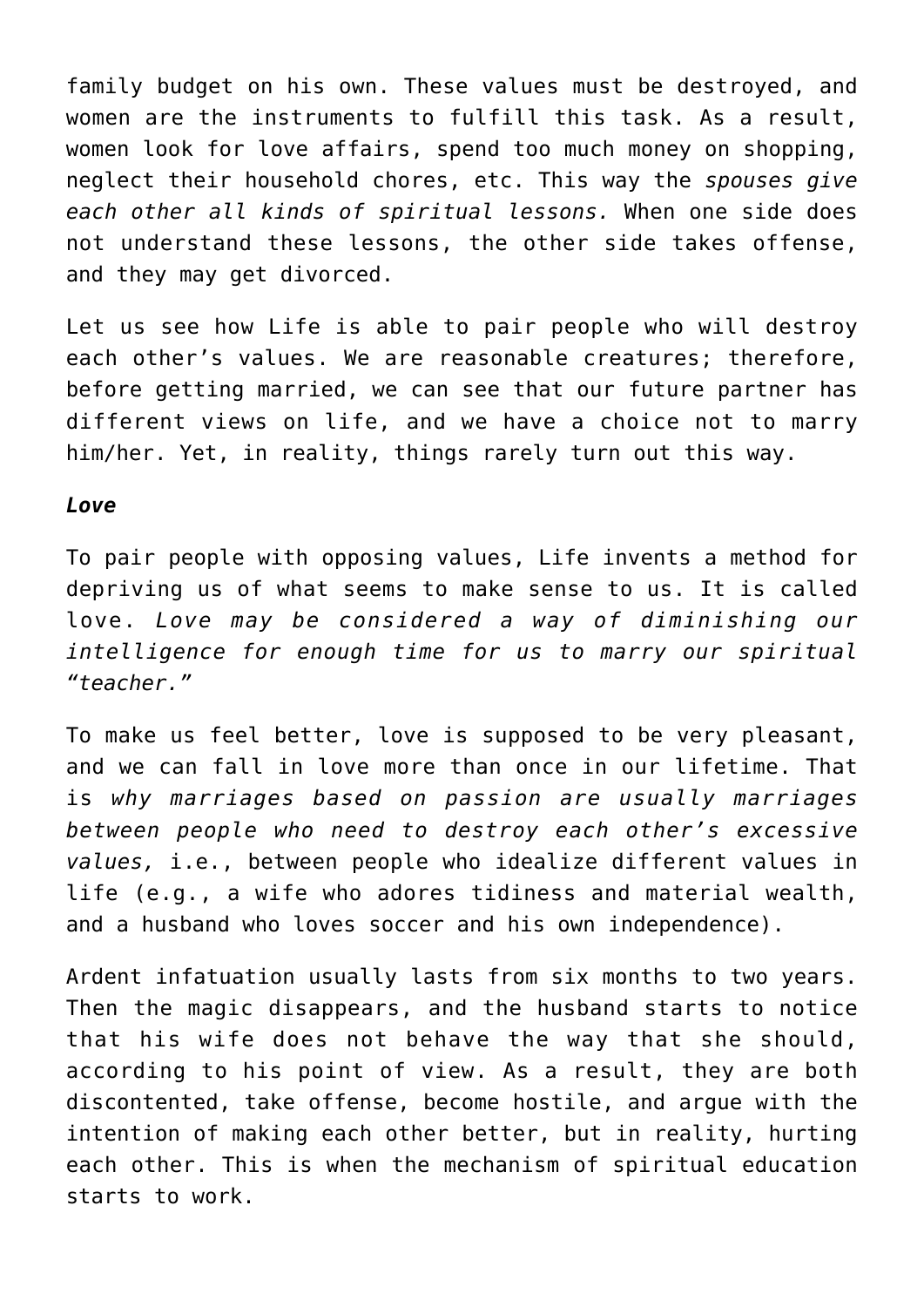Life is very good at coupling people, so by knowing one of the spouses, it is easy to predict the character traits of his partner.

If a husband is very prudent and logical, he is most likely going to choose an emotional and hot-tempered wife.

If a wife loves money and believes that her husband should have a high salary, her husband will most likely be broke or pay no attention to money at all.

If a husband values sex a great deal, his wife will not care much about it.

If a wife is very well mannered and is critical of rude people, she is very likely to fall in love with one.

If a husband has strict ideas about raising a child, his wife will have the opposite ideas.

If a wife likes one type of food, her husband will prefer a different

If a husband enjoys one kind of entertainment, his wife will like another sort cuisine.

If one partner really loves his/her relatives, the other one will not care much about keeping good relationship with them.

People have noticed this pattern and invented the proverb, "Opposites attract;" however, no one explains why relationships have to happen this way. We stubbornly insist that our ideals are the only ones, and as a result, we experience endless arguments, grievances, misunderstandings, and resentment. Yet, in this process, we destroy each other's idealizations and, in a way, help develop each other.

A wife does not realize that her husband is her "spiritual educator" who stops her from idealizing earthly values, and vice versa. To make this "treatment" last longer, a child is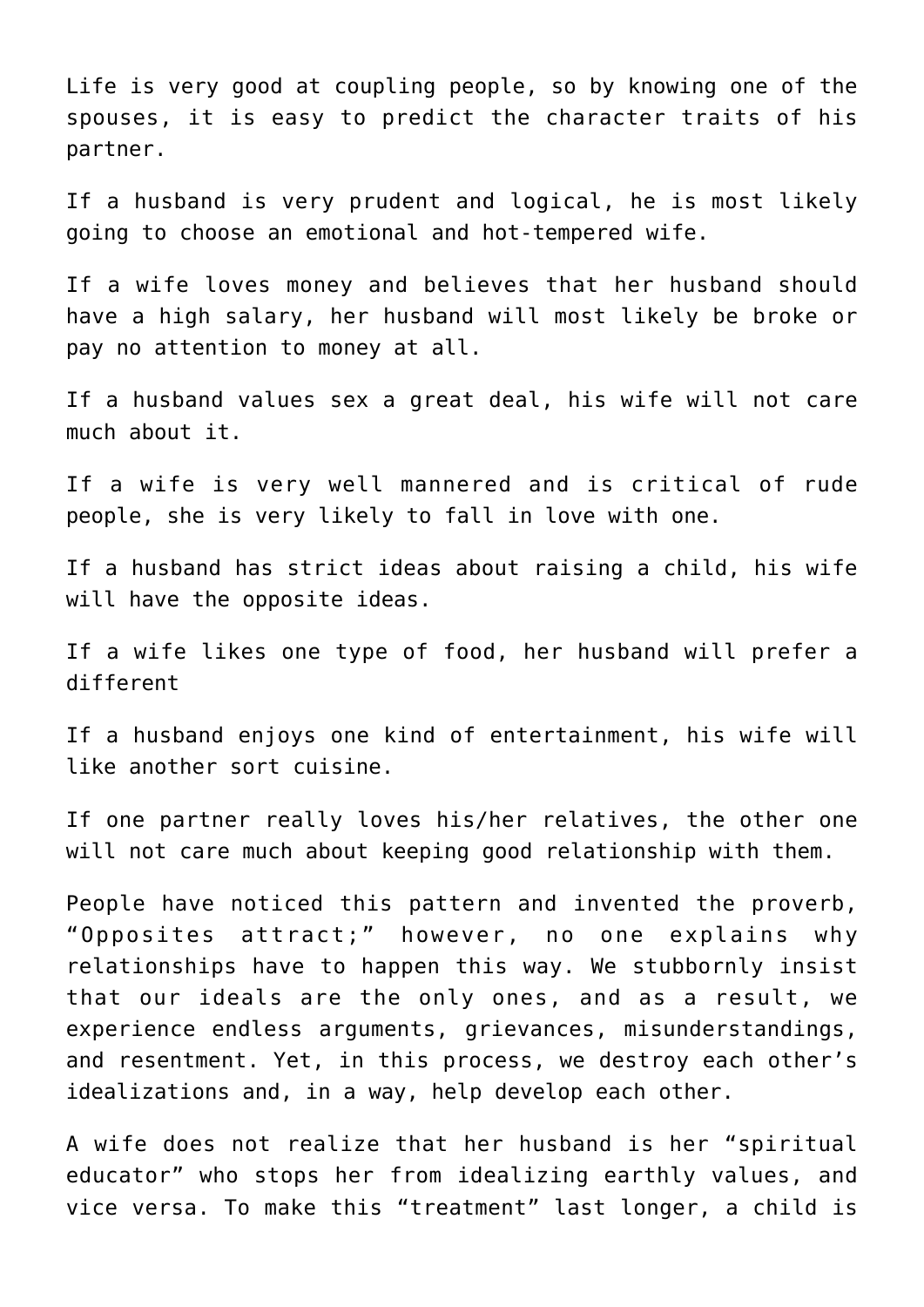born into this family. Children usually connect people and do not allow them to divorce too early. They also participate in "spiritual education" and often destroy the values of one or both of their parents.

#### *Marriage Problems*

Now let us talk more about love, particularly about the cases when people fall in love but do not get married. This situation arises *when a woman or a man is not able to*

*find his or her "better half " to create a family.* Women in this situation are believed to suffer from what is called a "celibacy crown," and some healers try to help them to get rid of this "infirmity." What does this "crown" mean from the point of view of the Sensible Life method?

It is easy to understand that this problem is caused by *excessively idealizing family life*. A woman can idealize family life so much that Life cannot find for her a husband who would match her ideal, but on the other hand, could teach her the proper "lessons." Actually, it is not so difficult to find a proper man who could become an "instrument of her torture;" there are plenty of them around.

The reason is that it is difficult for Life to make the girl so foolish that she could fall in love with such a guy and marry him. The prospective partner is so different from her ideal of a husband that her emotions cannot win over her common sense and make her do such a "crazy" thing.

Some women have too much common sense and do not listen to their emotions. In these situations, Life is unable to deliver her the right partner; however, she does not deserve a better one because he would be unable to give her the proper lessons. That is why she has to wait till the next incarnation to fall in love and have a family.

As you can see, Life cannot always use love as a "treatment."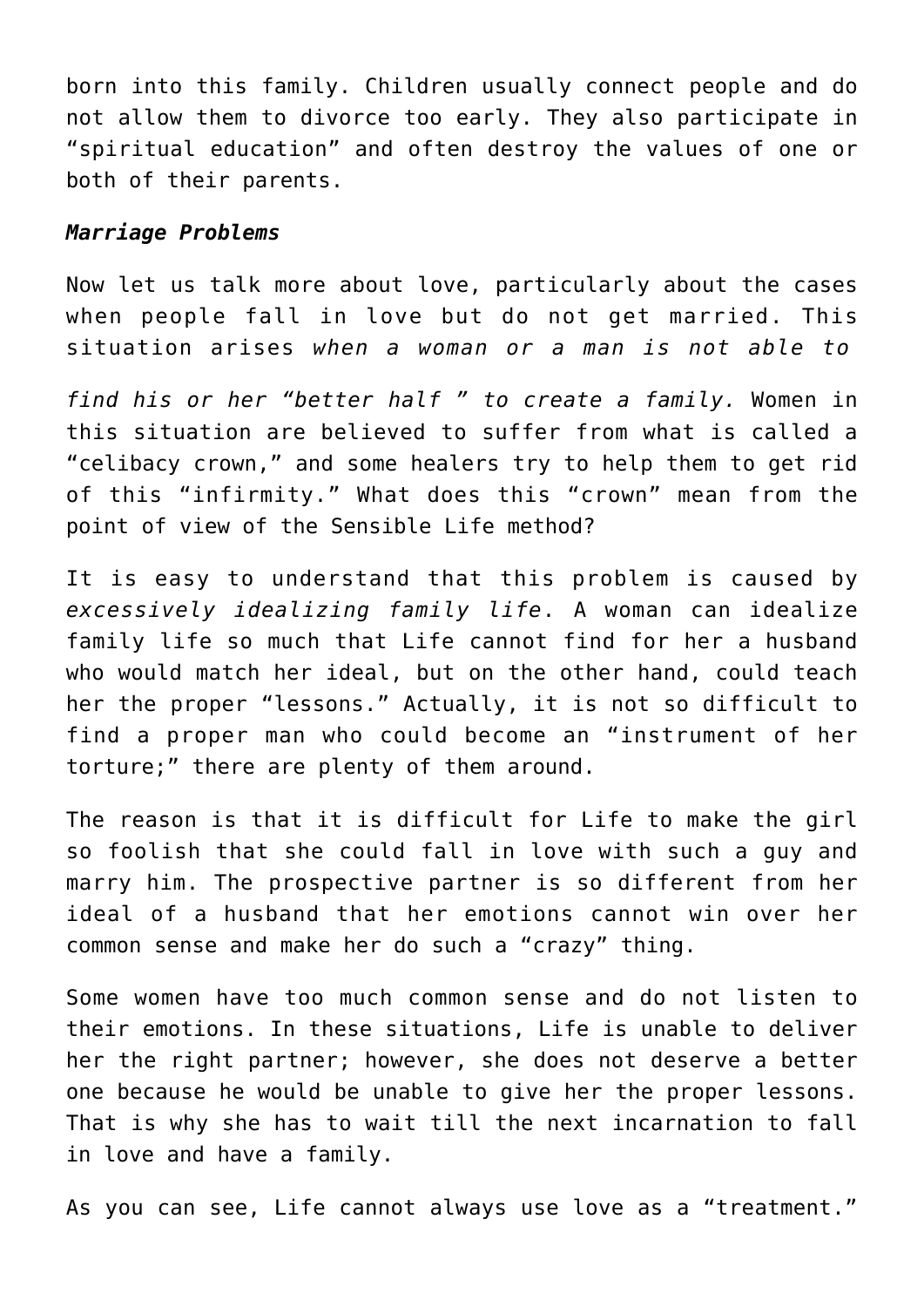If we excel at logical thinking, imagining exactly what we want from life and from our partner, then it is difficult for our Guardian to make us unreasonable enough to fall in love with the wrong person. Usually it happens with *more mature people*. People normally get married at a young age, when they are not wise enough and are mostly driven by their emotions.

If Life wanted, it could make us fall in love with a person who will cause the most destruction to our life.

The more idealizations that we have about love, the worse the person we will marry. Life is life. Many books tell us stories about these kinds of marriages.

#### *Reasonable Choice of a Spouse*

Now let us consider cases when *we do not marry a person who we love* or we divorce our "spiritual teacher" after the spell of love disappears, and as a result, we do not learn the lessons that Life intended to give us through that person.

These events indicate that our idealizations have not been destroyed and our SA still remains full.

In these cases, we usually look for a new partner using our common sense. As a result, it is difficult for our Guardian to find us a partner with a value system opposite to our own (what we spiritually need), and we choose a person with interests common to ours and whose character traits are compatible with ours. Does this mean that we will not receive more lessons from life? On the contrary, we will.

If we bring our erroneous beliefs into our adult life and find a partner who idealizes the same values, then Life will teach both of us. In this case, however, Life has fewer choices of educational measures. Here are the possible ways to destroy the idealizations of both spouses:

1. A child who ignores the values cherished by both parents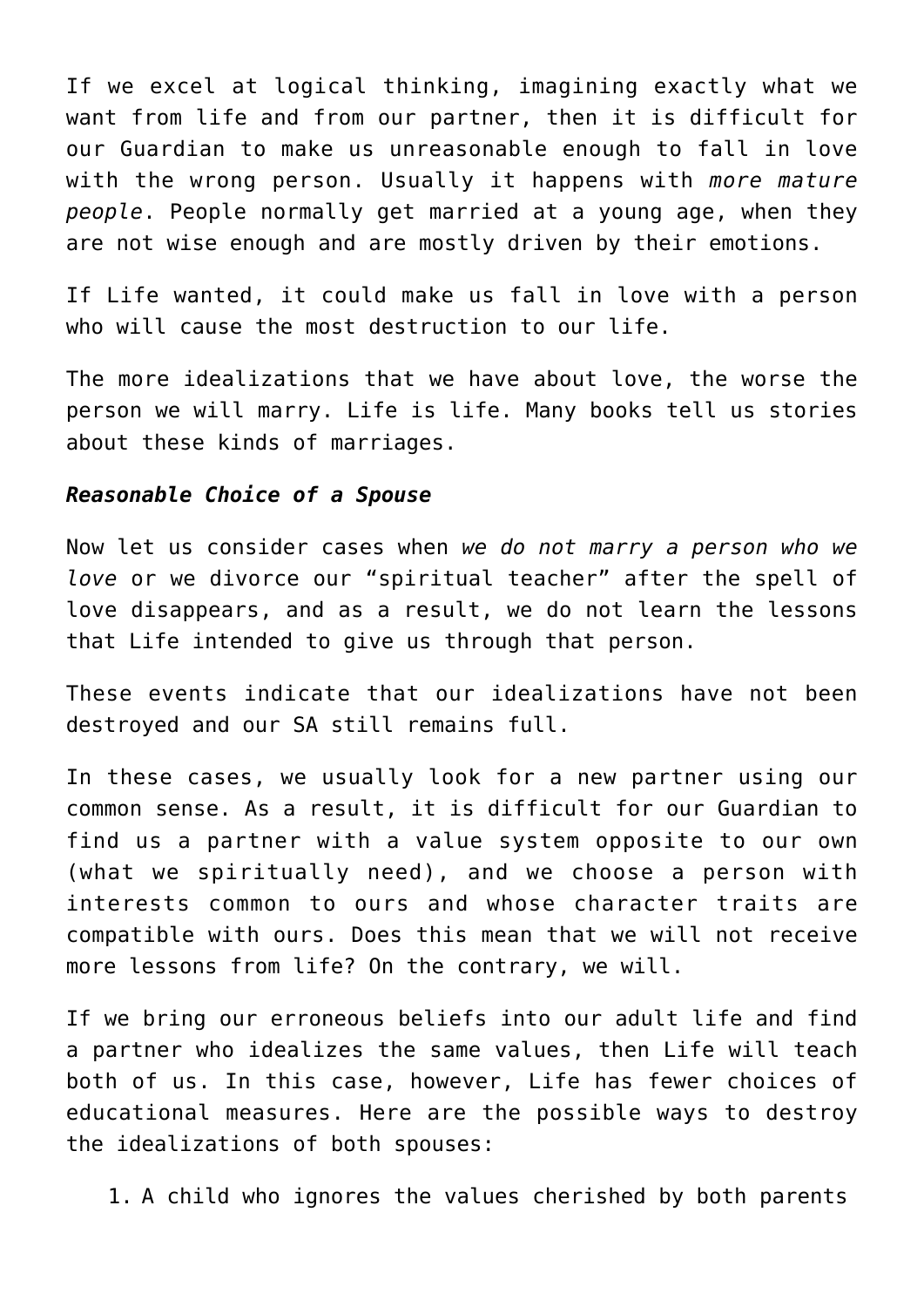- 2. Loss of property (e.g., family bankruptcy)
- 3. Illnesses that require great effort from both spouses.

For example, the common idealization of material well-being may be destroyed by removing money and other material values from your life in the form of money loss, minor car accidents, property theft, etc. If these lessons do not teach you anything, the situation will become more serious. Your house may get robbed, the car may be seriously damaged, the house may be ruined by fire and insurance companies may be indisposed to compensate the loss, etc. These events exemplify the most simple and common lessons. Actually, the Guardians of the couple might work together and do something much worse to the spouses to destroy their idealizations.

Life is life—let us repeat it once again. We have to observe its rules.

### *Scandals Are Good for You.*

Let us talk about scandals that often accompany some people's family life. In-laws, the husband, or the wife are the most frequent participants in conflict. What are the reasons for conflicts and how should we behave when someone makes us angry?

#### *Scandal Is a Way of Exchanging Energy.*

There are several aspects to this issue. From a spiritual point of view, each scandal helps *transfer energy from one person* (the energy donor) *to another* (the energy vampire).

In most cases, scandals take place when one person lacks the energy usually received from food, air, and the environment. As a result of some inner disorder or ailment, this person's body lacks energy, but he or she does not want to be sick or die. Therefore, this person's body starts looking for another way of gaining energy. It is possible to acquire it *from other human beings*, especially from very emotional ones. It does not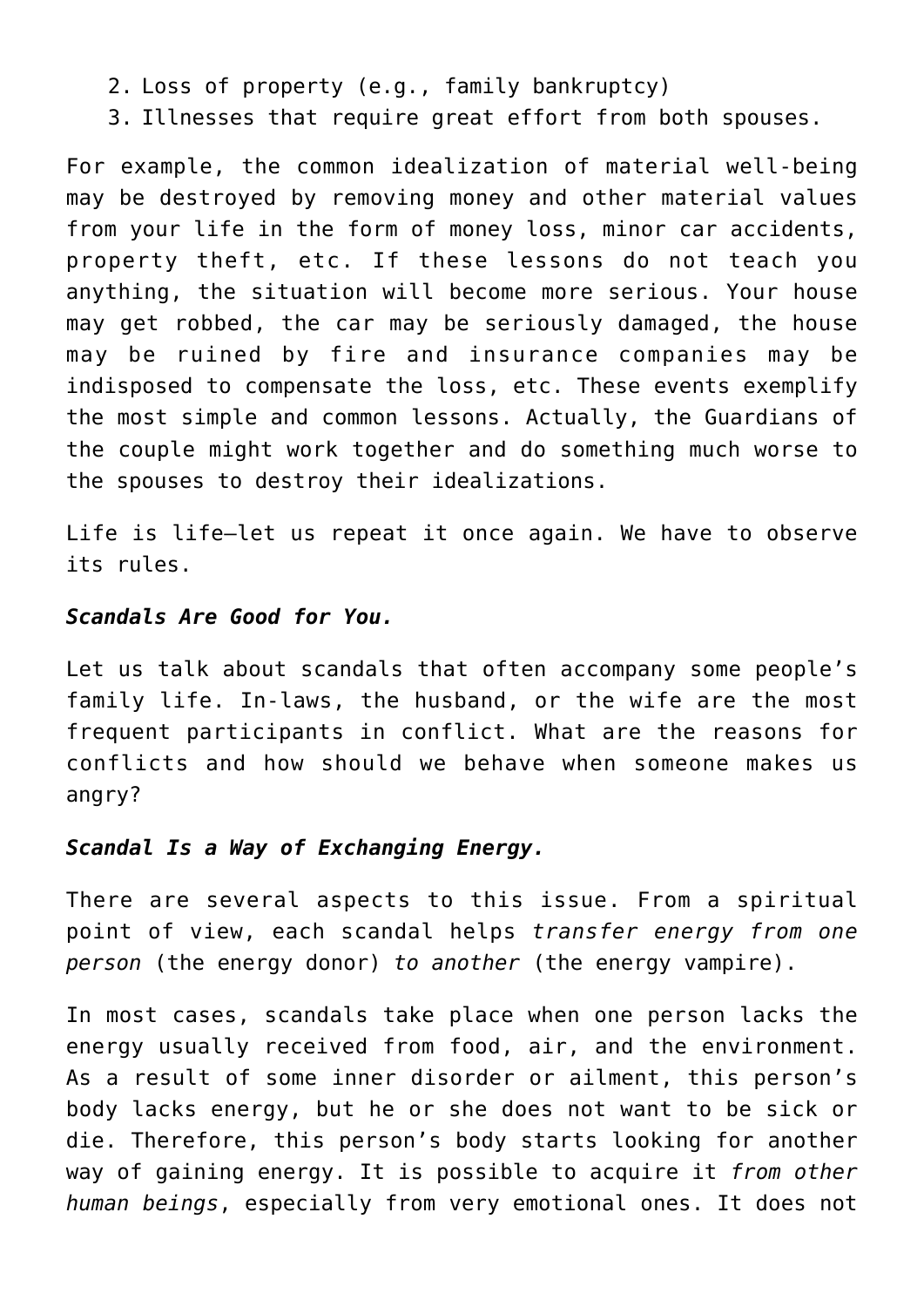matter if this energy is negative or positive. That is why some people (mostly the elderly) provoke others to anger. They use any means necessary (admonition, insults, criticism, tactless statements, etc.). Everything works to make you angry, thus making you lose you energy to feed the "vampire."

After screaming and exchanging insults, both parties would have to come down to a quiet state. The "donor" feels as if he has no more energy to continue with the argument. The "vampire" is content because he collected some energy that he can run on for a certain period of time. Try to remember some scandals in your family, and ask yourself if this scenario sounds familiar to you.

This notion explains how a scandal manifests itself *at the energy level* and also how it is explained by clairvoyants and healers who use energy for their work.

We need to realize *the reason why the "vampires" lack longstanding energy*. For now, we will try to set aside such reasons as illnesses, lack of sleep, or fatigue, which are only an outcome of those reasons. Most likely, the real reason is the effect of the *"lessons" taught to us for having the wrong attitude toward life*.

Older people, especially the ones who did not achieve much in life, often criticize others (the young, the wealthy, or the healthy); they get upset with life and impose their ethics and standards on others. Their Guardians have to teach them "lessons." As a result, those people do not receive sufficient energy, and they look for an alternative energy source, such as pulling it from other people.

## *Scandals Help Us Stand for Our Principles.*

*If you do not have any idealizations, it is virtually impossible to engage you in a scandal.* Nothing will bother you because you are emotionally well balanced. If your opponent finds a way to make you lose your temper, you should be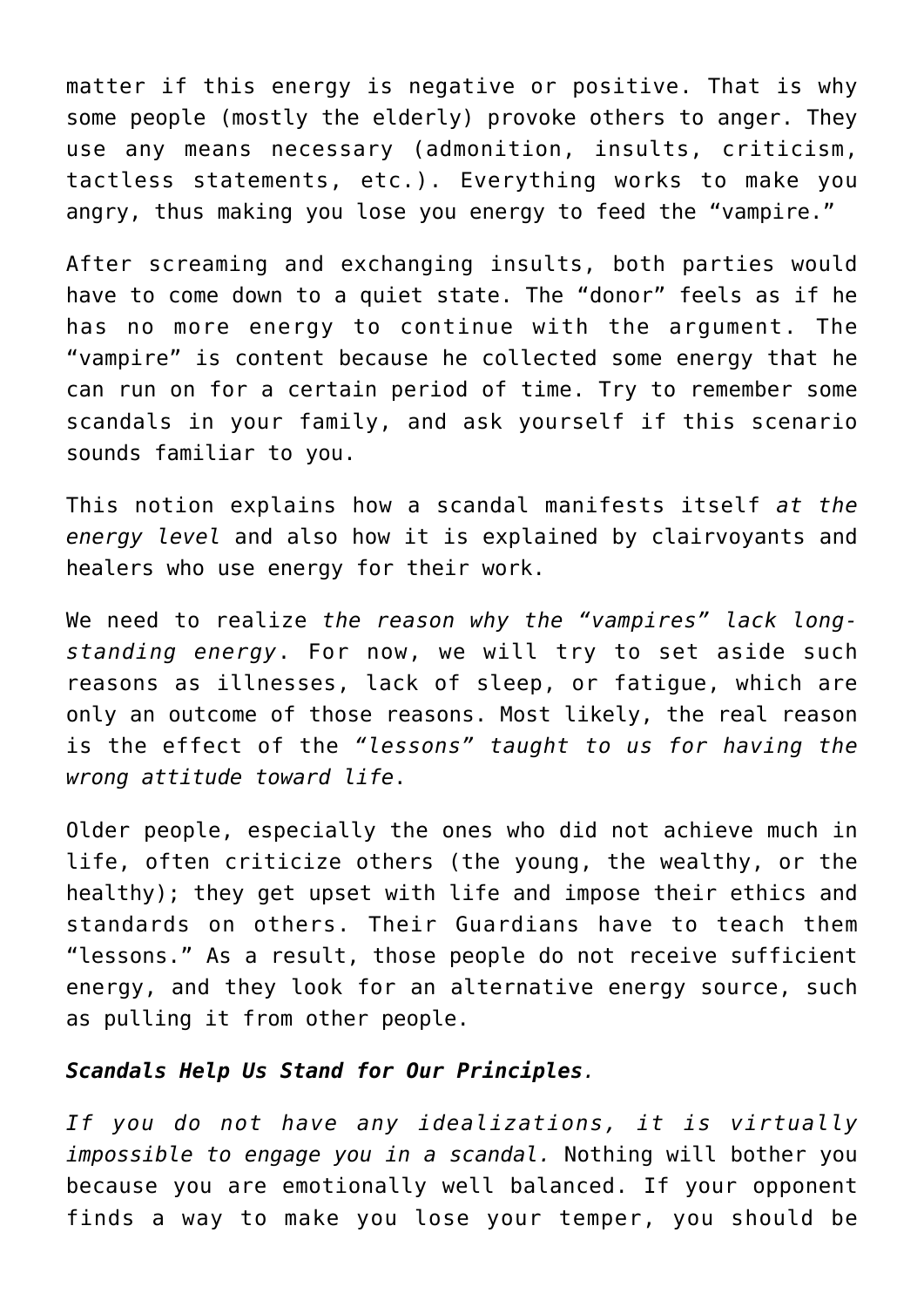grateful to him. He helps you *find a value to which you attached excessive importance*. He helps you to reveal your erroneous beliefs so that you can get rid of them. These beliefs can include your point of view about your children's education, politics, your appearance or intellect, or any other value. Each of us has our own set of principles that a "vampire" will use trying to push all available buttons to make us angry; in fact, *he is our "doctor" because he shows us what we excessively value*. On this account, scandals are useful for our own good because they become an excellent diagnostic tool to see all our idealizations and to offer us the right treatment. The "vampire" destroys our idealizations by his behavior, convictions, or actions against us, so let us be grateful to the person who drags us into a scandal.

Keeping this in mind, we can decide *our own role in the approaching conflict*. There are several options. We may *try to avoid the conflict*, i.e., remain silent, leave, or try to bring some levity by a joke. In this case, the "vampire" will not receive the necessary vital energy and will continue grating on our nerves, or if it fails, he will switch to a different person (a sensitive child, a nervous neighbor, an irritated housewife, etc.).

We can yield to *the "vampire"* and allow him to pull us into a conflict. If we are able to control our anger, it will not hurt us much, and it will totally satisfy him. A couple of days later, however, we will find ourselves in the same or similar situation again.

Besides actively participating in the conflict, we can use other tactics. For example, we *may show compassion to the person who provokes us*: mentally wishing him respect, appreciation, higher self-esteem, etc. By doing so, we will still feed him part of our energy, a different kind though—instead of the anger energy he expects, we will give him the energy of love and forgiveness.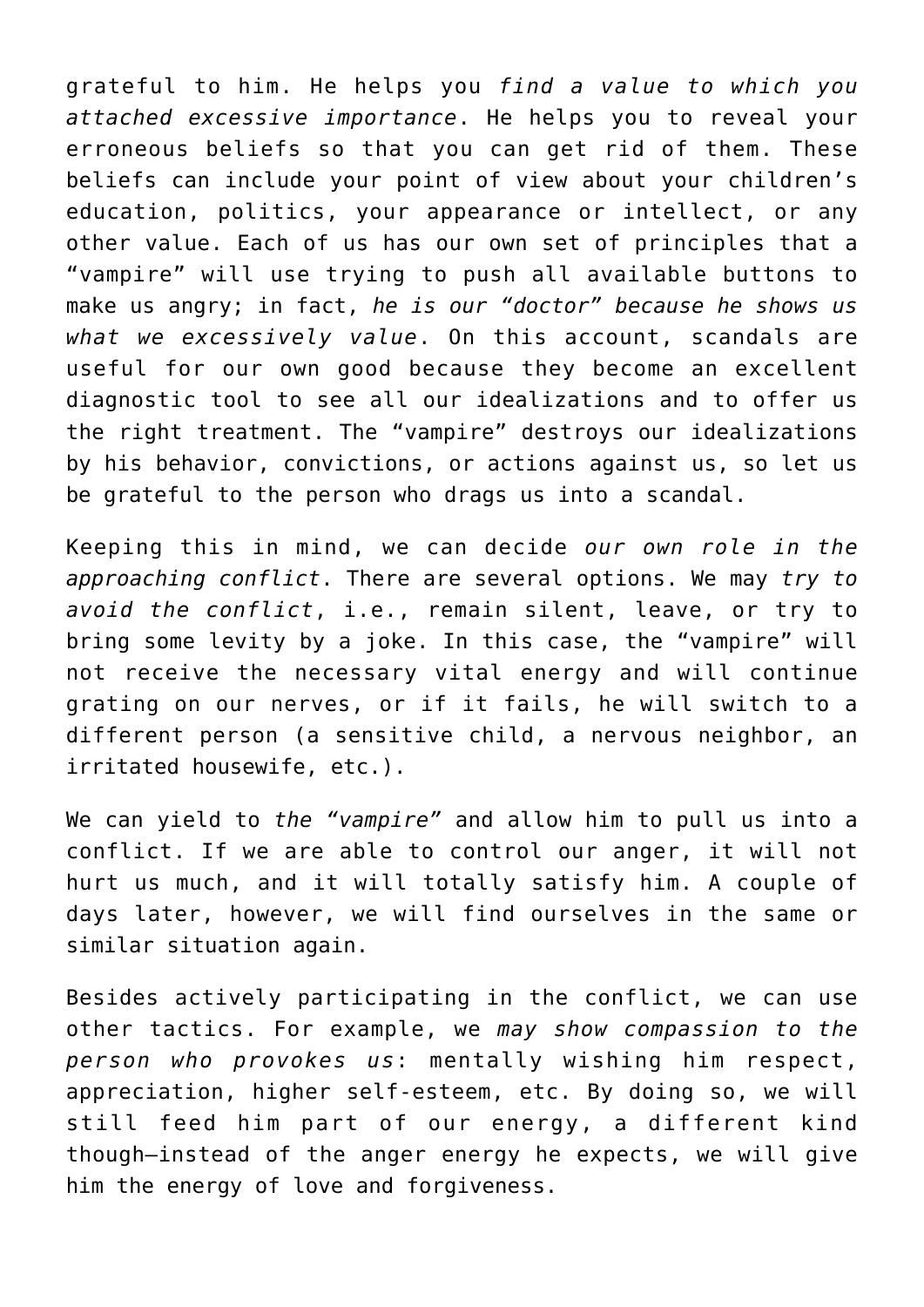Hopefully, the "vampire" will be able to absorb it—in which case, his reaction might be quite surprising to us.

He may apologize or even cry from remorse. If this energy is still not enough for him, he will attempt to further provoke our anger.

Actually, some "vampires" prefer this *energy of compassion and mercy.* To receive it, they often provoke you for a pep talk.

There are other solutions to the problem. If we want to *really stop conflicts*, it is necessary to restore the energy of the sick person (the "vampire"). It is only possible if he will change his attitude toward the world and will be able to comply with Life's important requirements in order to stop judging the world and start accepting it as is.

### *Family Idealization*

Now let us study *our family life* in light of the aforementioned explanations. Try to evoke what particularly *annoys you about your spouse,* what he or she does wrong according to you. It may concern the aspects of housekeeping, sex, money spending, specific character traits, or the like. You have to realize that *you idealize those exact qualities*, i.e., you attach excessive importance to them.

You are taught lessons for these idealizations because they cause your Stress Accumulator to fill up. The more you are discontent with some qualities of your partner, the faster your SA becomes full.

Now try to remember *which of your own traits or habits annoy your spouse the most*. He or she obviously idealizes *the opposite personality features or values*. The more your partner is unhappy with you, the more admonitions you receive from him, and the more stress liquid pours into his SA. You already know the consequences.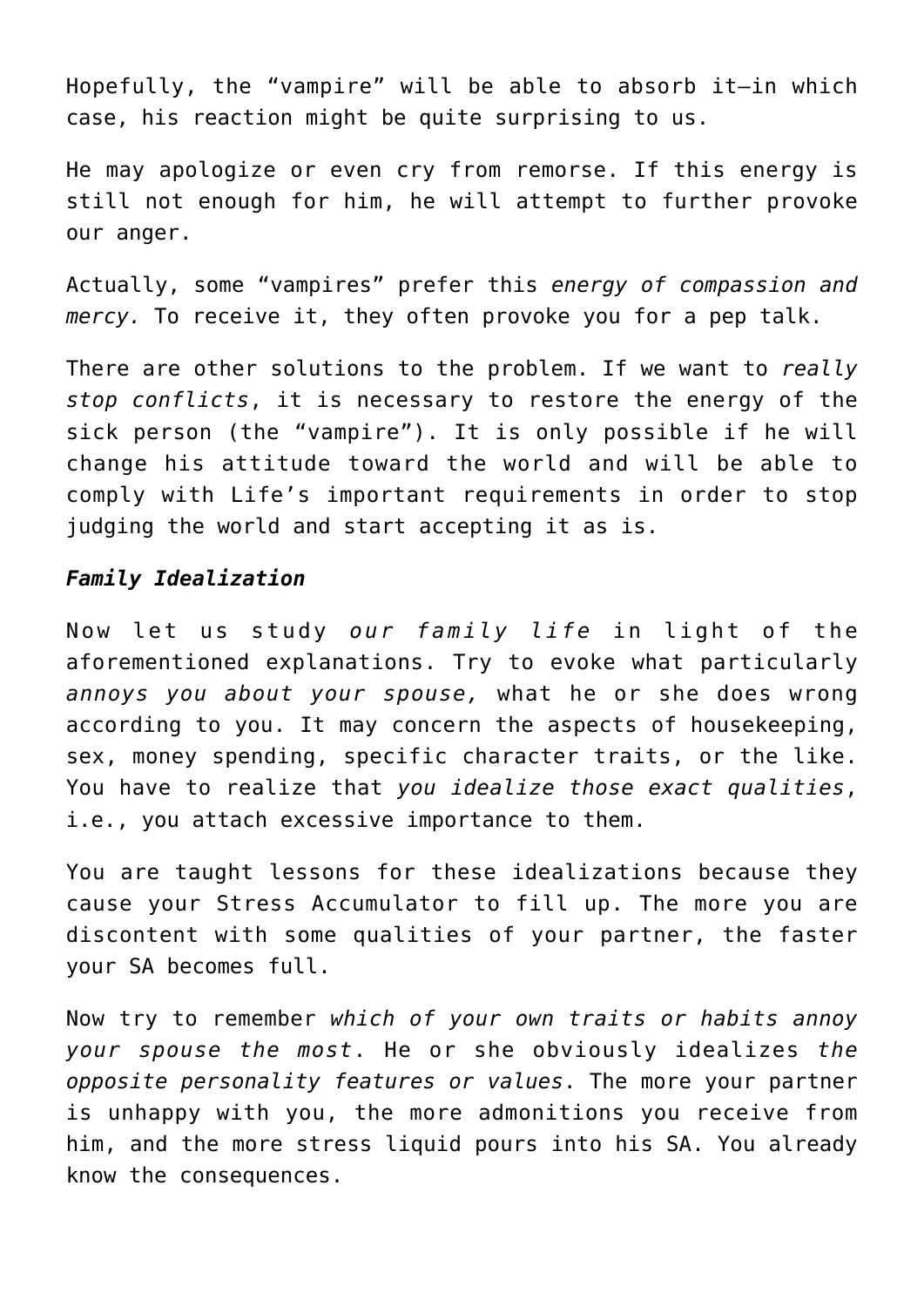After you understand what kind of lessons you got from Life, you should make a decision. You may leave everything as it is—in which case your SA will continue filling. Or you may change your attitude to life, i.e., *stop idealizing things that are extremely precious* to you on the subconscious level. At the same time, consciously you are able to logically see that they do not have such a big importance to you. This approach can seem difficult, unless you stop idealizing.

#### *Stop Idealizing*

It is quite easy to do if we remember *the way of forgiveness*.

Forgive your spouse for what he or she does wrong, no matter how difficult it may be for you. You must realize that he only does things that you believe are mistaken to make you better, to teach you a lesson. Of course, he does it subconsciously because Life gave him this uneasy task.

As soon as you forgive your partner and accept him as he is, he will immediately change. He will have no need to teach you lessons anymore and will stop doing the things that bother you so much. Although he may still be doing something wrong, it will not bother you anymore because you will have already forgiven him.

At the same time, if your partner understands that you have a task to make him a better person, and he will forgive your spending too much time with friends, shopping, neglecting chores, drinking beer, or fishing, then you will no longer be obsessed with these activities.

You will still do them on occasion, yet without harming or offending your family.

Forgiveness alone is not enough, however; it is merely the *first stage* of correcting your destiny. We may forgive a person, but a day later we become offended or angry with him—again for the same reason. After you have comprehended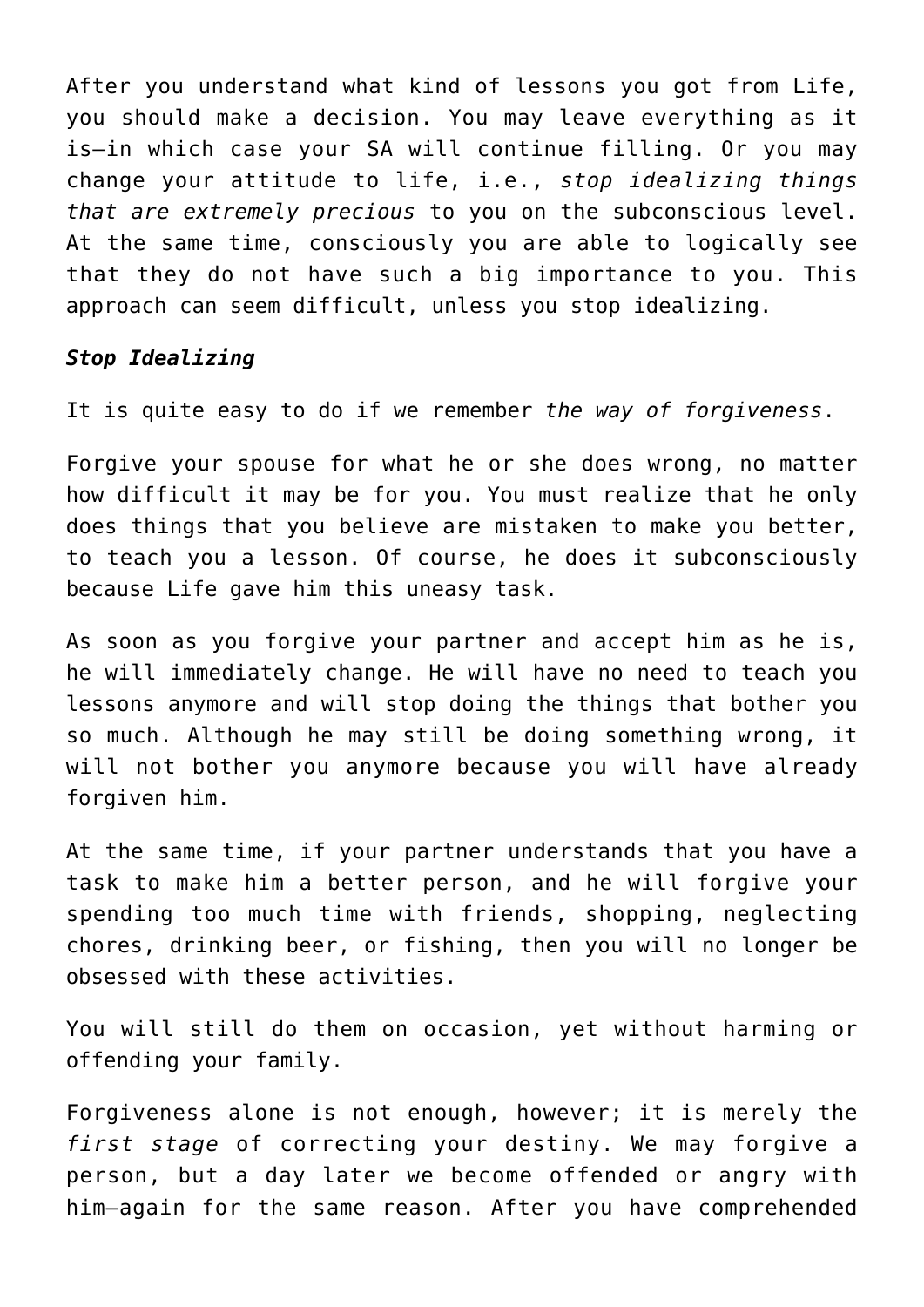what you value excessively, you should first forgive Life itself, your relatives, yourself, your bad luck, etc., and then *change yourself so that you no longer idealize much of earthly values*.

We will examine this kind of attitude in the third chapter. If this problem is your priority now, we urge you to proceed to the third chapter right away.

## **1.6 Common Lessons We Receive from Children**

Children can also give spiritual lessons to their parents by. means of their character, habits, behavior, attitude toward life, etc.

It is especially difficult to deal on this account with the *first child* (when there are several children in the family).

Life may worry that the parents only intend to have one child, so its task is to have the first child teach them all of the necessary lessons. For this reason, the first-born child idealizes the opposite values of the parent who needs to be taught Life's lessons the most.

The first child destroys the values system of his parents. He usually possesses the following:

- 1. The qualities opposite to the ones idealized by his parents
- 2. The qualities that his parents despise in other people

These qualities will annoy his parents the most and will teach them the proper lessons.

Typical Ways to Destroy the Idealizations of the Parents Let us take a look at some of the common ways for children to destroy the idealizations of their parents:

1. A drug-addicted child may destroy his parents' love of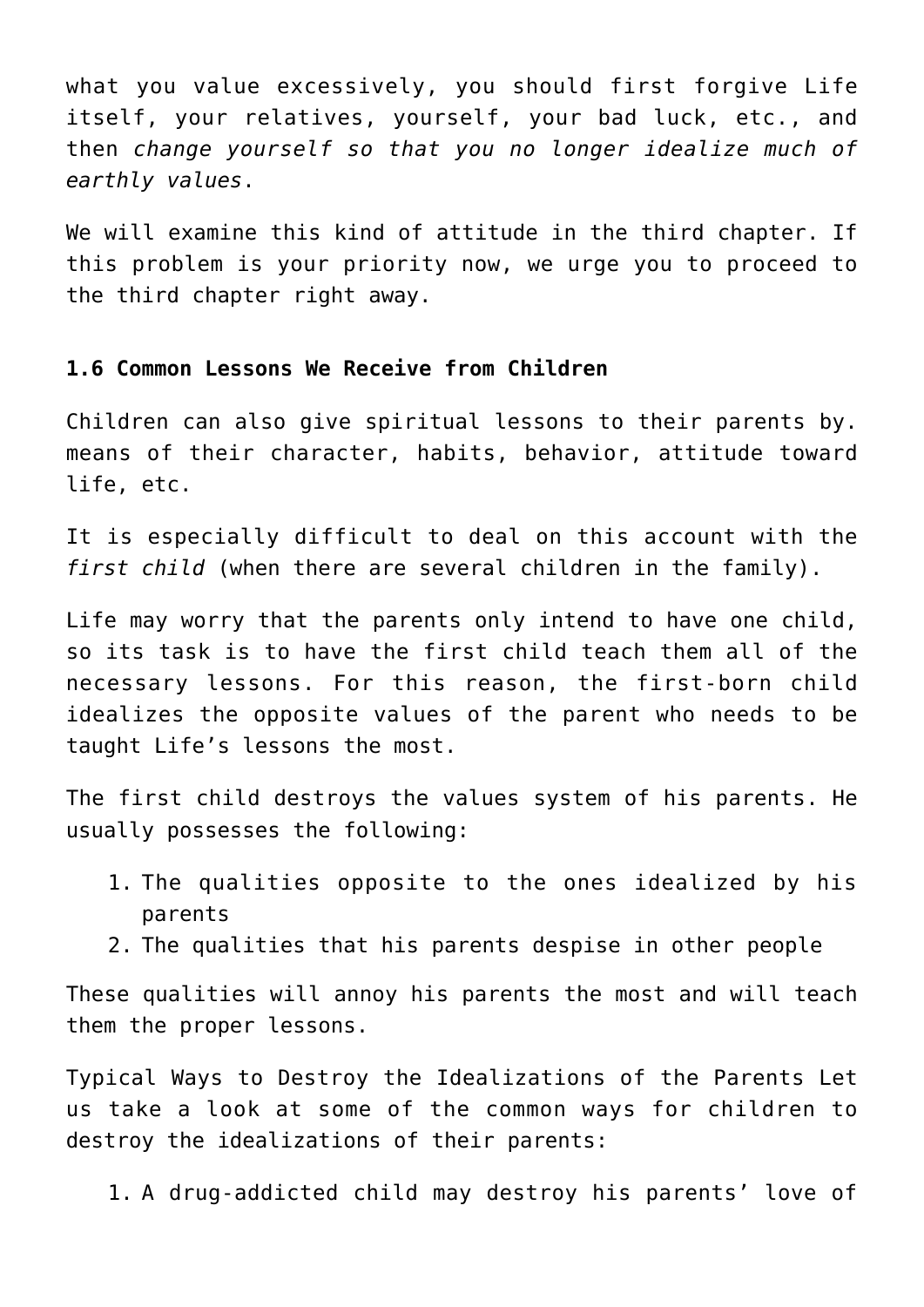discipline and sense of order, their devotion to moral norms, and their care about public opinion.

- 2. A child who does poorly at school destroys such values as knowledge, intelligence, planning and managing life, and public opinion.
- 3. A child who lives an alternative lifestyle (e.g., becomes a punk, rapper, etc.) will not allow his parents to idealize public opinion, rules of social behavior, or moral norms.
- 4. Some children show interest to sex quite early. This way, they destroy their parents' puritan views about sex, as well as their condemnation of sex and restrictions regarding intimacy.
- 5. A very spiritual child will not permit his parents to exaggerate the importance of material values.
- 6. A child who lies and steals will destroy the excessive honesty of his parents.
- 7. A child who is too independent will fight against the parental control over his life and against too much protection or care.
- 8. Children who are too attached to material values will struggle against extremely spiritual parents who condemn wealthy people.

As you know, difficult relationships that occur between parents and their children have always existed. Parents are always critical of new ideas and are attached to old ones.

Young people have the opposite perspective. Parents and their children give each other Life's proper lessons. This cycle will continue until the moment we learn to forgive each other and accept the views of the other party.

This system allows us to easily predict a child's character traits (especially those of the first-born). To determine a child's personality, we simply need to know the main idealizations of one of his parents. The child will destroy these values.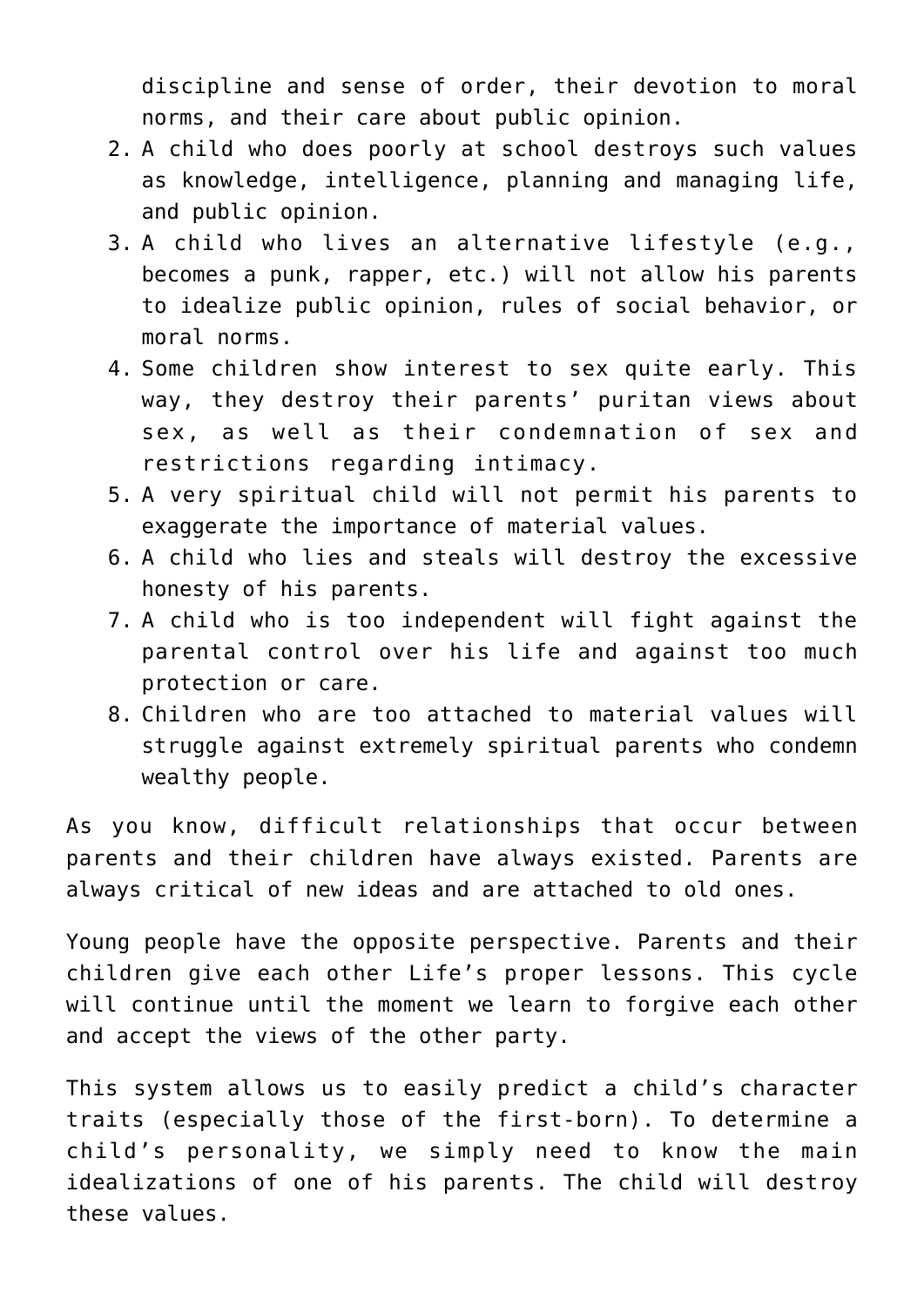## *Families with No Children*

Now let us consider the situation when parents are unable to have children. What might be the reason?

The most possible explanation is that the parents idealize the idea of having a child and *cannot imagine life without children*. They live without a child for a long time and continuously experience stress and anxiety about not having children. They believe that their real life will only begin when they have a baby. This belief is mistaken. We live life right now, and we should learn to enjoy it the way it is given to us. That is why Life itself has to destroy the belief that a family cannot live without a child.

The situation may drastically change, however, if the parents reconsider their views and understand that their life is wonderful and full of happy events even without a child. Children simply make our lives fuller.

There may be another reason for an inability to have children. To correct the erroneous views of the parents, the child should possess a set of qualities that are in opposition to his parents' value system. The number of these qualities might be so big that a child would make his situation much worse in the process of making his parents better people. The child's SA would invariably become full. To avoid this result, the child's soul is not allowed into this world.

If the parents truly want to have a child, they should get rid of excessively important ideas about the world and their requirements and expectations regarding a future baby (its sex, talents, health, etc.). Instead, they should determine what exactly they idealize, reconsider their views, forgive each other, and accept our world as is. This way, *the mission of their future child will not be so complicated*, and he will be able to enter this world.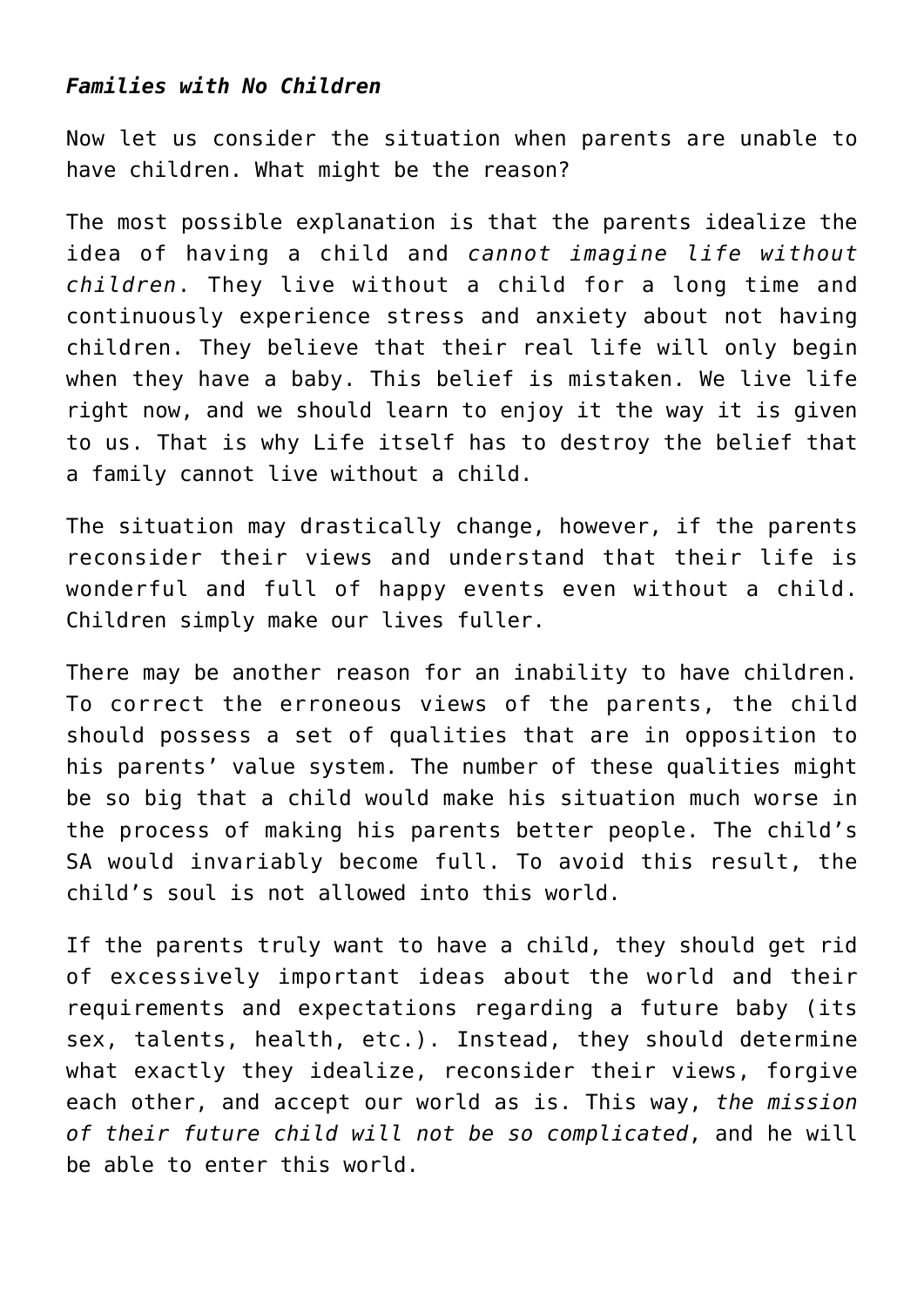### **1.7 Common Lessons at Work**

Most people spend half of their life at work (some of them even more). We call them "workaholics."

Work means a lot to us. It brings us material wellbeing and allows us to pursue our plans and dreams and gain power or prestige. For these reasons, there are many possibilities to start taking to your heart too much. As you understand, creating idealizations at work can result in spiritual lessons your Guardian will send your way.

The workplace contains many of the same objects of idealization that might be found in other situations.

### *Idealizing Material Values*

While working, it is very easy to begin idealizing *money, material goods and expensive* things. It is very easy to become envious of your more successful coworker who has a better house or a car, without seeing big opportunities of changing your own financial situation.

Some people take it easy, while others plunge into a long-term grief on this account. If these things cause us to suffer, we start judging ourselves harshly, become unhappy with ourselves, or even take offense with Life for not providing us with enough money or material goods. We can also grow to be envious of other people who earn more.

These results do not mean that we should stop trying to earn more money or achieve material wealth. Earn as much as you can. Yet, developing the right *attitude toward material wealth is more important*. If you idealize material things and you if you believe that life without them makes no sense to you (if you exaggerate their significance), then you can face tremendous obstacles when you try to increase your income. This way, Life teaches you a lesson about your wrong attitude toward important material values—particularly, *you are living*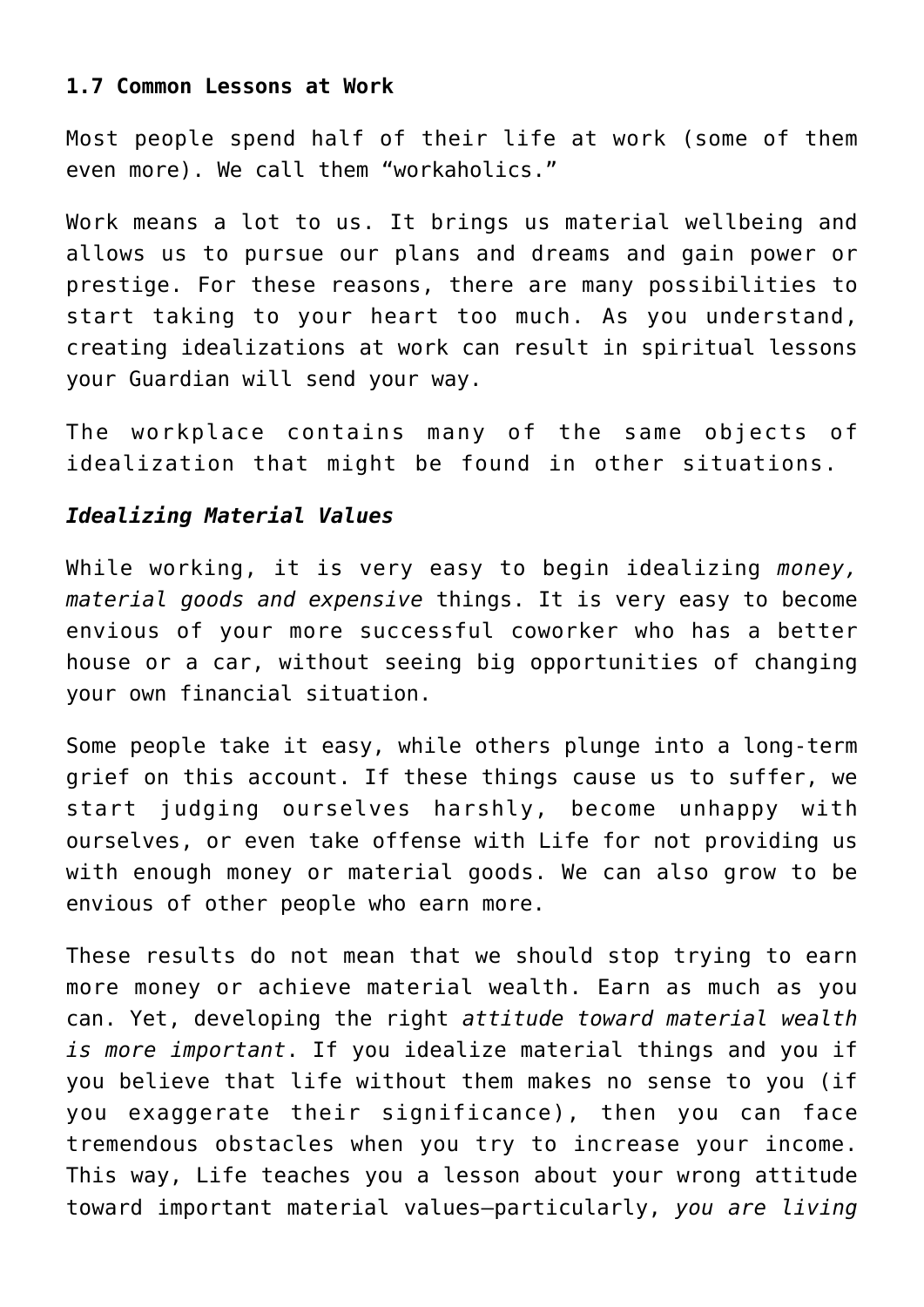*an acceptable life without these things, even if you do not believe that you have a decent life.*

This idealization takes different forms. Some of us hate wealthy people for being rich, and we believe that we are losers because we do not have as much money. Others passionately dream of buying a huge new house or a luxurious car, and they become depressed when these dreams do not come true. Yet, other people have the goal of earning a lot of money and become aggressive and hostile when they do not achieve the wealth that they idealize.

As you may have already guessed, it is absolutely normal to strive for a larger income, a better car, or a nicer house; however, we should not become offended or be annoyed with Life *for a long period of time* if things do not work out the way we want. We may turn upset and vent our frustration by swearing or hitting things to get rid of our negative emotions, but it is important that we do *not create prolonged negative emotions inside*. If these emotions start manifesting themselves, our Guardian will make an immediate effort *to make our life even worse. Now, when it got worse, we understand that it was really unwise to complain about our earlier material situation.* Life can always throw us down to the lower levels—to complete poverty, humiliation, or even death.

## *Idealizing Power*

The other objects of idealization are *power, honor, worship, and excellence.* These values are usually idealized by individuals who own businesses, especially the ones who achieved tremendous success unpredictably fast. Let's say they were not very successful in the past and then suddenly jumped to being a head of a financial institution or a trade company, gaining almost unlimited resources and control over money, property, people, etc. For this reason, they *feel euphoria and they believe that they can do everything they want, becoming arrogant toward their less-fortunate colleagues*.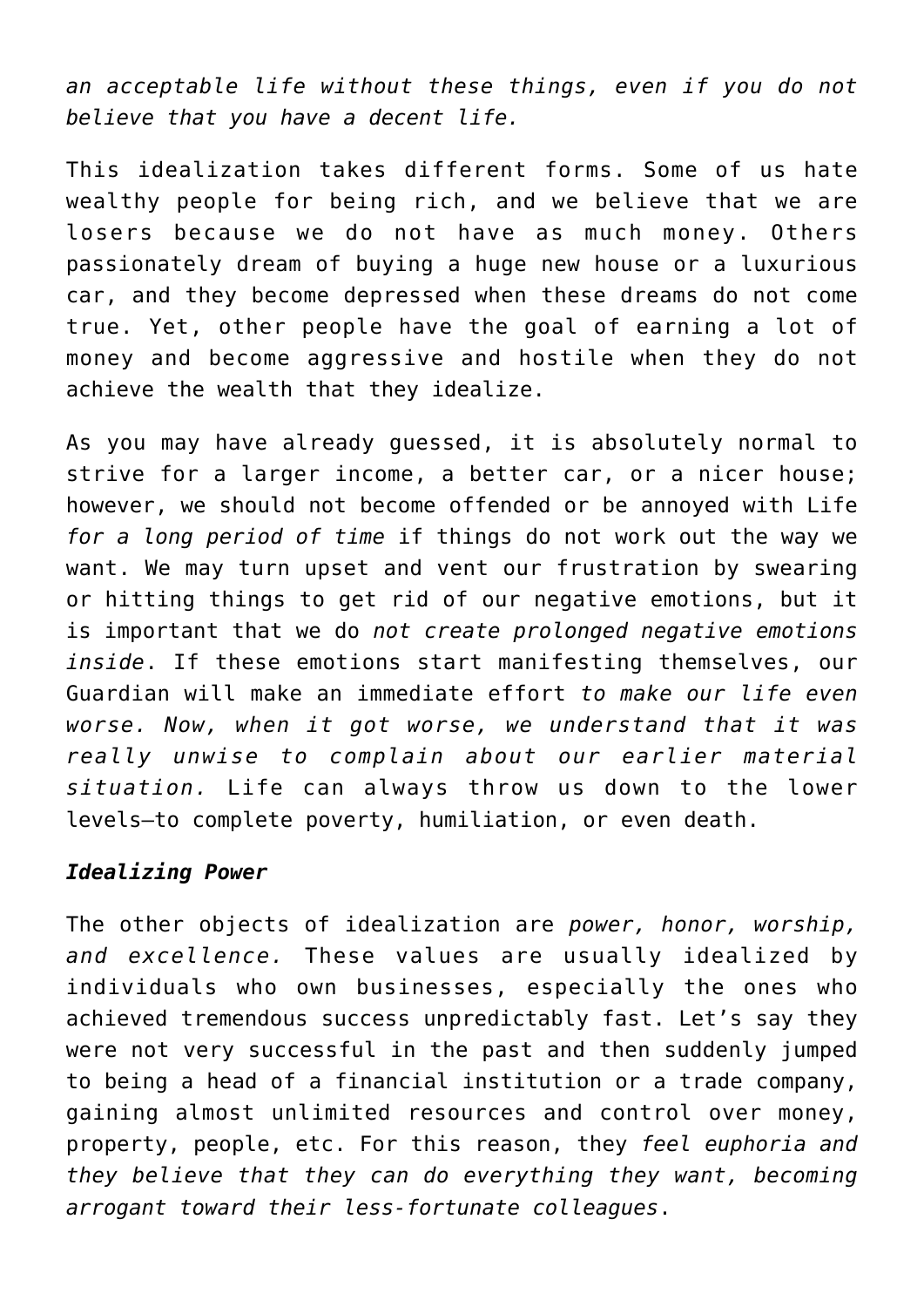Life takes very strict measures against such arrogance.

Being eventually put under certain circumstances (fraud or bankruptcy), this conceited person becomes surrounded by people whom he previously despised. If it is impossible to undermine his material wealth, his Guardian works out a program for him when he gets sick, sued, or "exterminated" and is returned to the lower levels of the Subtle World. Such a person does not go to the upper levels, as you understand.

## *Idealizing Trust in Other People*

Another typical belief is an *excessive faith in people, exaggerating their honesty, decency, or responsibility*. This idealization may manifest itself in *too much trust in a business partner,* when you do not ask for proofs of reliability when doing business.

People often borrow money from each other, and it is normal; however, if you idealize the person to whom you lend the money, he will destroy your idealization by not paying you back.

Almost all of us have faced situations when our good acquaintances do not keep their promises. If you trust them too much and do not take measures to protect your interests, and they betray your trust, then all that is left for you is to grieve and become upset with Life. You should not get upset, however. You need to realize that *these events were meant to make you stop idealizing others*, placing too much trust in them.

# *Idealizing Our Plans*

Another erroneous belief concerns the efforts to control the whole world and to achieve our goals at any cost. We all make plans for our future in one way or another; however, not all of us become unreasonably upset if our plans do not work out. When we are at work, it is easy for our Guardian to determine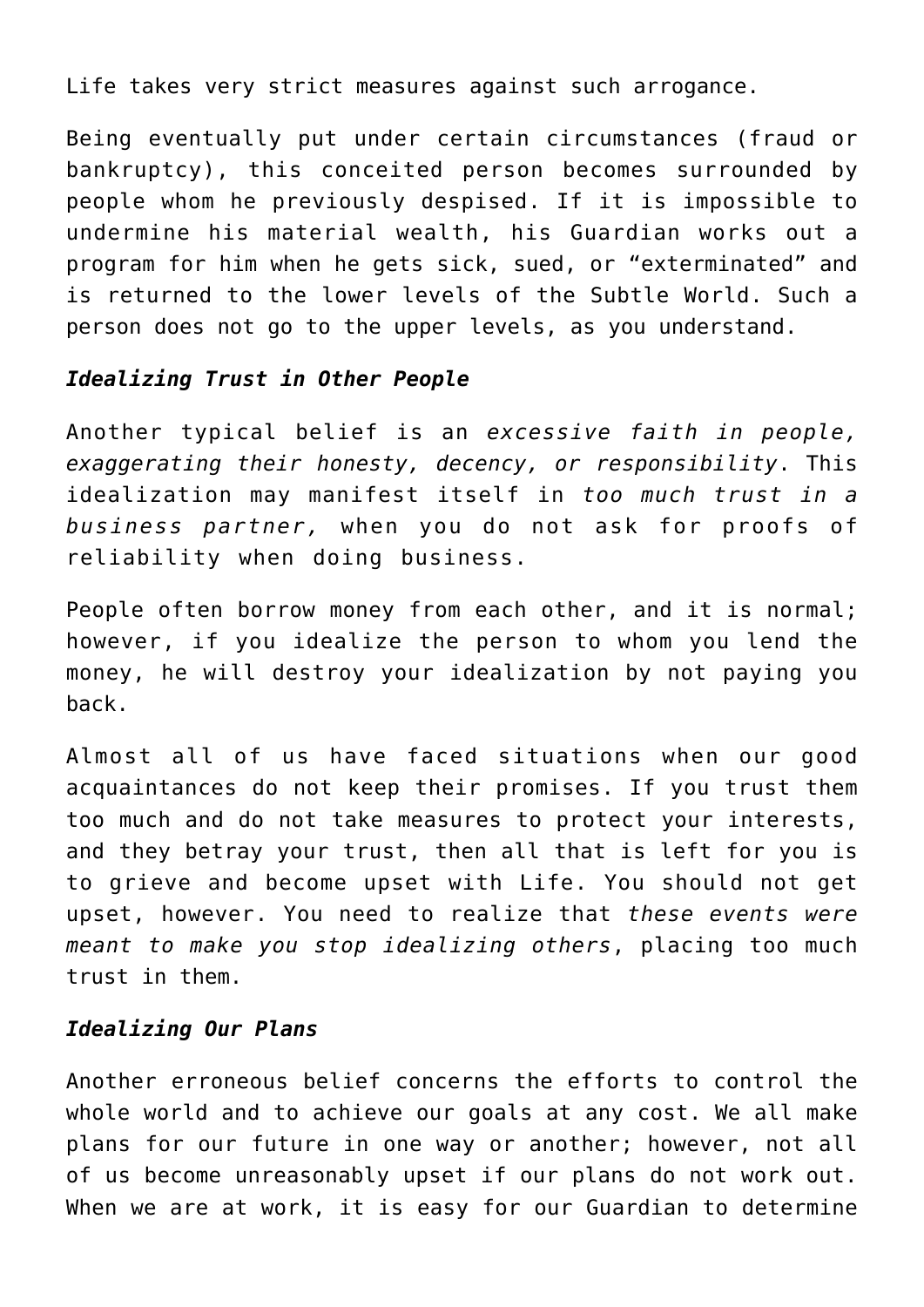if we idealize our plans:

He simply destroys them. In these circumstances, the more we insist on sticking to our plan, the worse it will work out. If we cannot accept our failure as a loss in a game and we aggressively continue trying to achieve our goals at any cost, then we face even more counteraction from our Guardian.

We should not stop working toward our goals after a failure occurs. It is normal to make plans, pursue them, and apply our knowledge and energy toward achieving them. Yet, we should *not take offense if something does not happen the way we want. Do not hold a grudge against those* people who do not meet your requirements, who disagree with you, or who do something incorrectly according to your point of view. *Do not judge them.* On the outside you may be strict, demanding, and even cruel, but only within the norms of the game called "my business."

You can get emotional, write complaints, and sue somebody, but do it without anger—with forgiveness, understanding, and compassion toward others when they lose.

If you do not pass Life's tests, get annoyed, and start judging others or yourself, then your situation will grow increasingly worse until your plans are completely destroyed by negative circumstances. This way, you will come to understand that it is not the end of the world when your plans fail.

The other extreme of this idealization manifests itself in an *excessive anxiety and doubt*: "Did I do everything correctly? What if something unexpected happens? Maybe I forgot something?" These kinds of questions indicate a lack of trust in your surrounding world and show an *exaggeration of your inability to reach your goals*. This idealization will also be destroyed through unhappy events or illnesses brought to your life.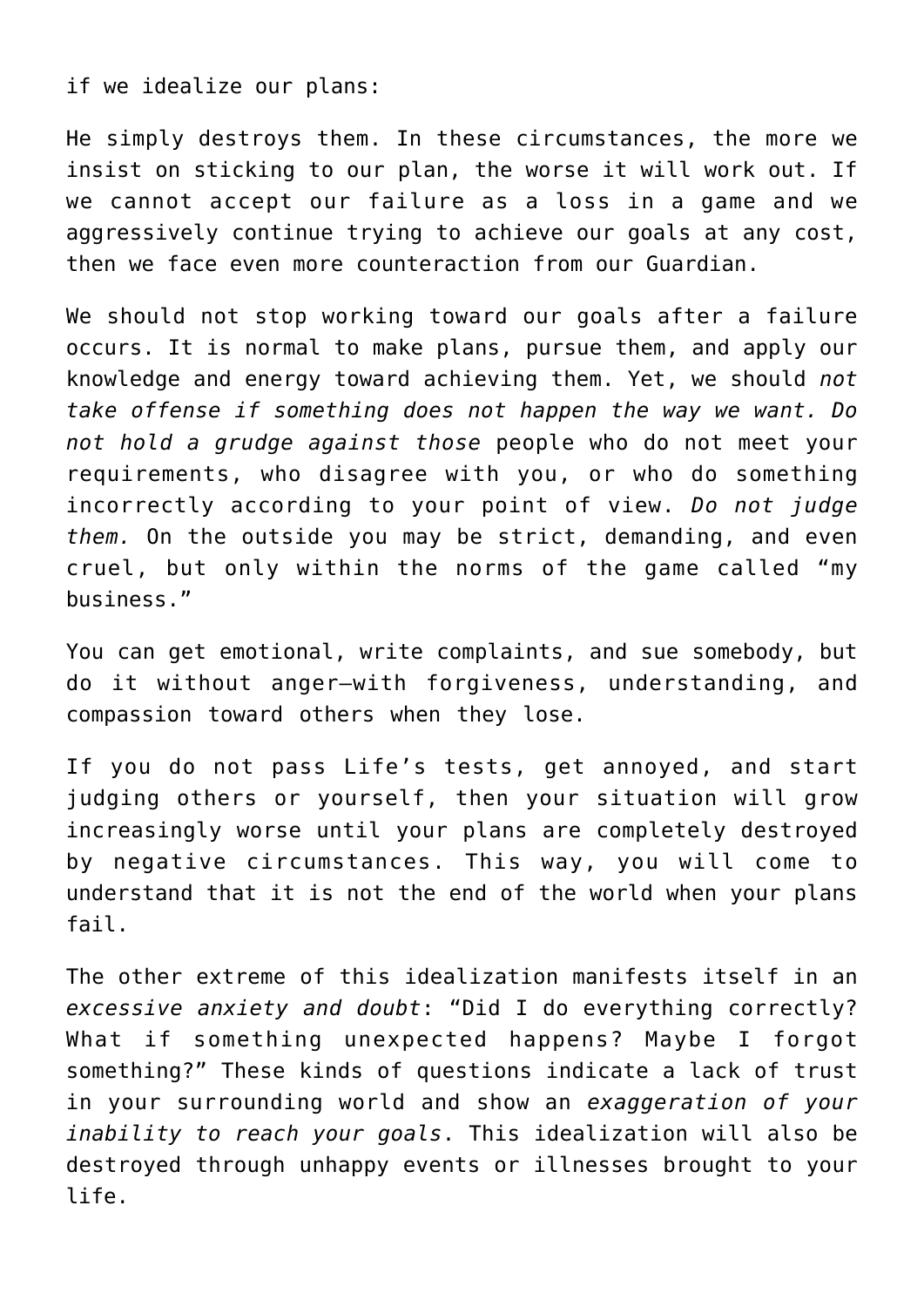These principles apply to any kind of planning, whether it concerns a purchase, construction, education, or family planning.

# *Self-Diagnosis of the Spiritual Lessons While at Work*

You can tell whether Life is trying to teach you any lessons when things stop working out for you.

If none of your plans are ever implemented and you consistently suffer misfortune, it means that Life is teaching you a serious lesson. Your SA is overflowing, and your problems might even worsen in the future. To help yourself, you must identify your idealizations and erroneous convictions, and ask Life to forgive you for *attaching too much importance* to your plans or other aspects of your life. You *exaggerate the importance of your goals*, but in reality, nothing frightening will happen to you if they never materialize. After all, you are alive and healthy, despite all your apprehensions and stress, and it seems that indulging yourself in suffering is the wrong thing to do.

Instead, you should deem *your problems as a loss of just one set in a game* and tune yourself to winning the next one; however, you should gear your anxiety to winning over yourself first of all, not over Life in general. *Life always wins*, no matter how things turn out.

To avoid having idealizations about work, it would be advantageous for you to *occasionally change jobs.* It will help you to detect early when you start to *attach excessive importance to your professional victories or defeats.* While keeping in mind that you will only have the same position at your present work for a limited number of years/months, you will not *attach excessive importance to your professional victories or defeats*. Thus, you will not be offended with Life, and it will be easier for you to become professionally successful.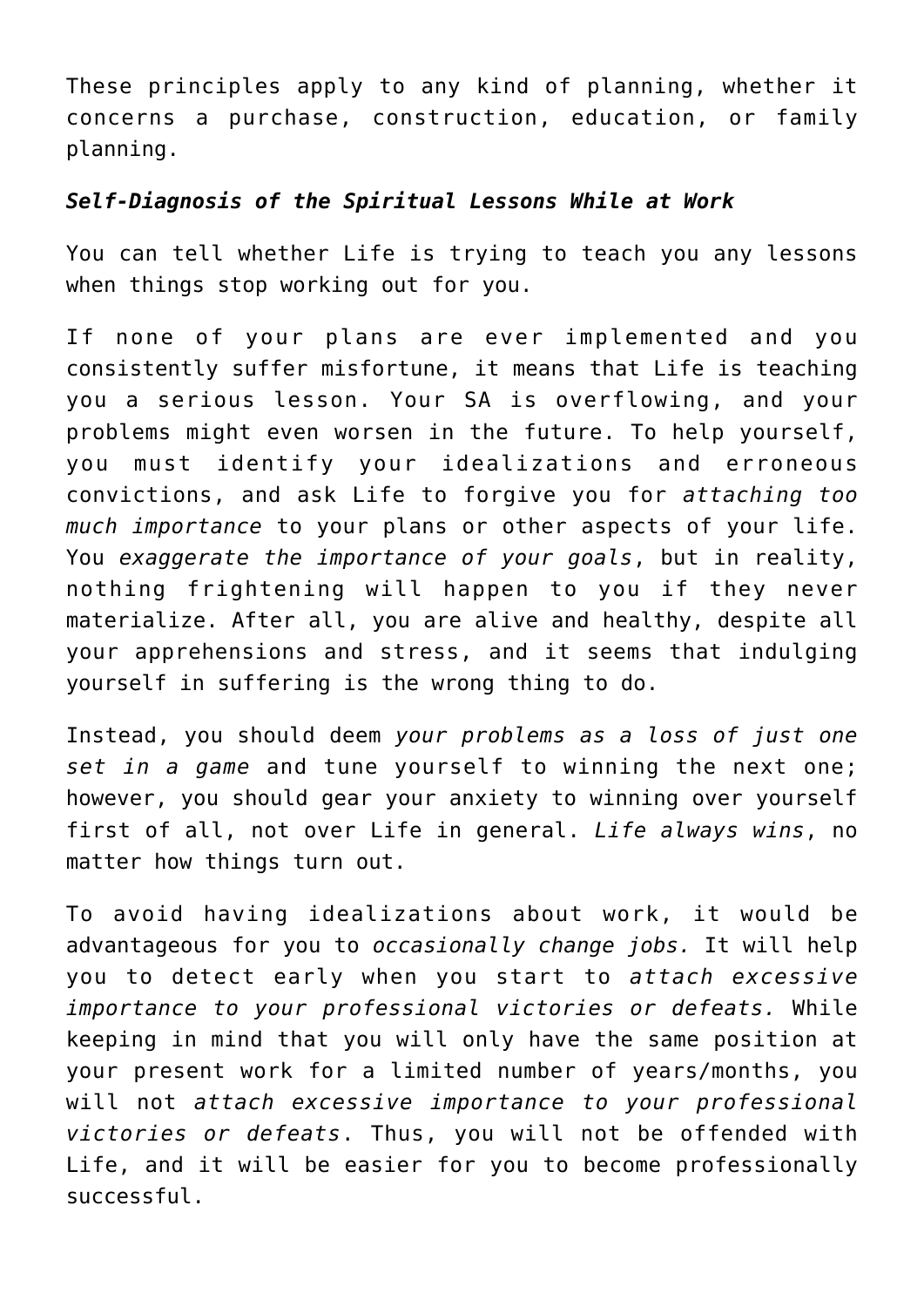It is not easy, however, for all of us to change our job or business. It is quite difficult for miners, railroad workers, pilots, farmers, etc. People of such professions should learn *not to take offense with their life*; otherwise, their idealizations will be destroyed severely. Sadly enough, our Guardians are not interested in our earthly problems. They want our souls to be perfect and are not concerned with how our bodies survive.

Of course, there are many other aspects of our earthly existence, such as business, private life, health, creative pursuits, hobbies, sex, and so on. We are constantly being taught lessons in each of these areas when Life uses the *same educational methods*: destroying our plans, wrecking our success, provoking spousal betrayal, etc. For example, let us see how our idealizations can result in a car accident.

#### **1.8 Common Lessons for Drivers**

Only a few drivers are lucky enough to avoid car accidents.

There are many different reasons for these accidents, regardless of whose fault it is.

At first sight, all accidents have their own nature, except for one common thing—all of them are unexpected, except perhaps the cases involving drunk drivers.

Driving under the influence is considered being reckless, and it illustrates that a person idealizes his or her driving abilities.

This approach does not allow us to predict the accidents with a tragic outcome. We offer you another approach for foreseeing accidents, if you remember that everything in this world happens for a reason.

As you understand, *an accident is a way of destroying a driver's mistaken beliefs.*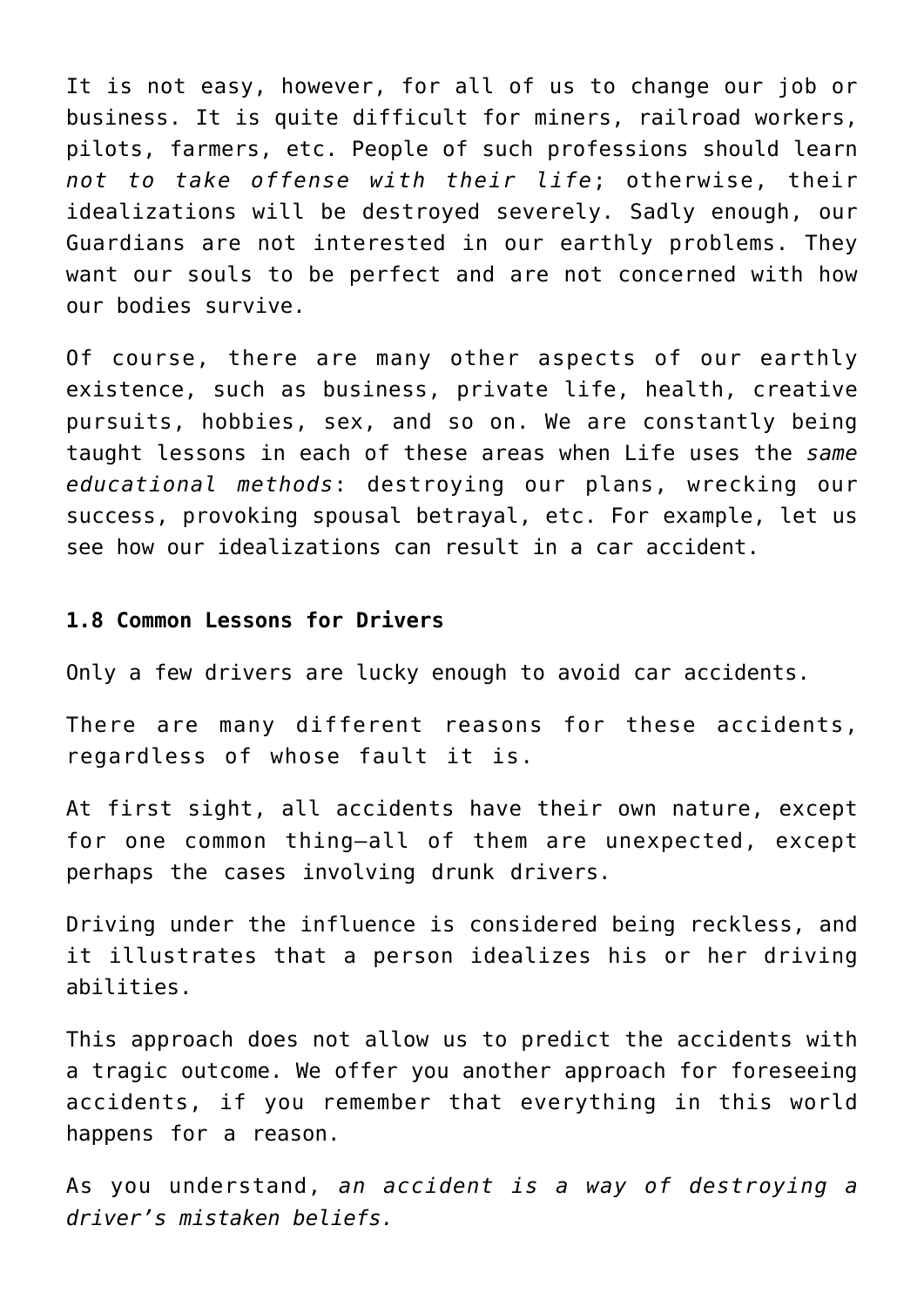## *Idealizing Your Abilities*

The first mistaken belief is the *idealization of one's abilities*.

We idealize our abilities if we prefer driving fast, passing other drivers by any means. This idealization manifests itself in *a feeling of superiority over other drivers and disdain for their driving*. Of course, we have similar attitude toward other people in other aspects of life, including work, but at the moment, we are considering only driving.

In reality, you have no reason for such judgment. No matter how fast and recklessly you drive, there is always someone who can be even more reckless.

You should not despise careful drivers either. You have no idea who drives other cars. It can be a priest, a college professor, or a world boxing champion who might have his own reasons to disdain you, and in case of a conflict, he will certainly be able to defend himself.

Your Guardian notices your false beliefs, and as soon as your SA becomes full, he starts teaching you lessons.

With the help of some adequate measures, he proves to you *that you do not drive so well after all*. At some point, he makes you absent-minded, and you become involved in an accident.

Life is merciful, so the lessons *gradually become stricter* according to the number of your negative thoughts and emotions you accumulate. Initially, fast drivers become involved in small accidents. If they do not learn the lesson, then harsher measures are applied. When the total number of negative convictions exceeds the norm, your physical life is taken away.

You may say, "So what? Does it mean I should not drive fast anymore?" Yes, you may drive fast! Yet, *you should not despise*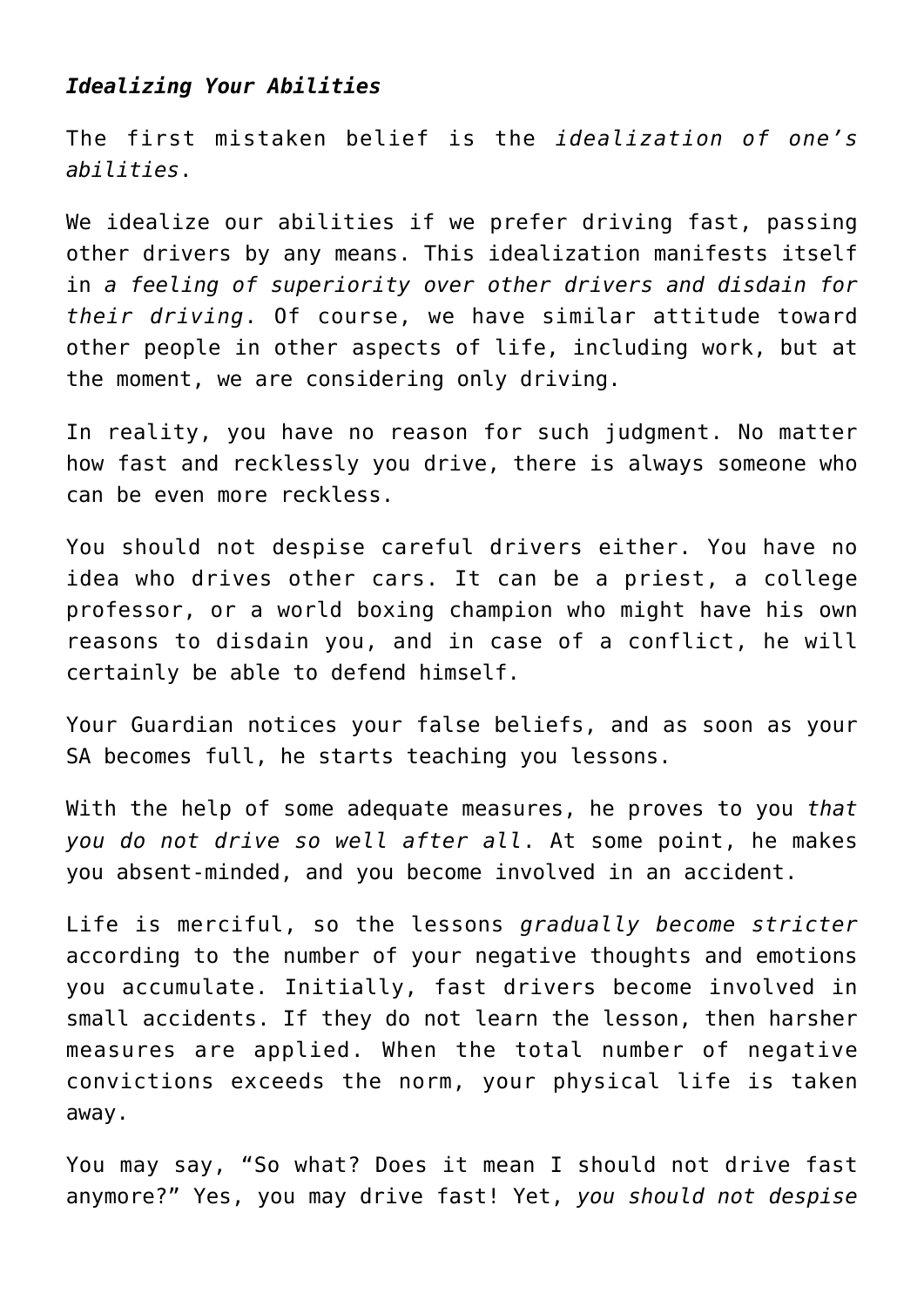*others for driving slower and more carefully than you do.* Change your values. Sympathize with other drivers, who are less able according to you. Apologize to them in your thoughts for your impatience and for your need to pass them on the road.

It does not seem to be a big deal; however, this attitude may save you a lot of time and money that you might otherwise need to spend on repairs and medical treatment.

## *Idealizing Your Car*

Another common mistake is to *idealize material goods*—in this case, a vehicle. For some people, having a prestigious car as a possession becomes their main goal in life; it is stereotypical evidence of prosperity and happiness. This idealization leads to two kinds of erroneous beliefs.

If you have a very nice car, you might start to *feel superiority and contempt toward others* who have a worse vehicle or no car at all, i.e., you exaggerate your invincibility and despise others, developing an arrogant attitude. You allow yourself to despise others simply because they do not have such an impressive gadget as you do.

To help you get rid of this misconception, your Guardian may take measures to humble your arrogance and disdain for others by the means of making it more difficult for you to repair your car after an accident. It does not matter whether you or another driver is at fault. Your Guardians had agreed to involve the two of you in thisaccident to teach you both a lesson.

If you just go and repair your car without changing your attitude, the very object of your idealization may be taken away from you. Your Guardian may work it out with the Guardian of a thief who is destined to steal your car to deprive you of the original reason of your idealization—your car. So, it turns out that this very accident had been subconsciously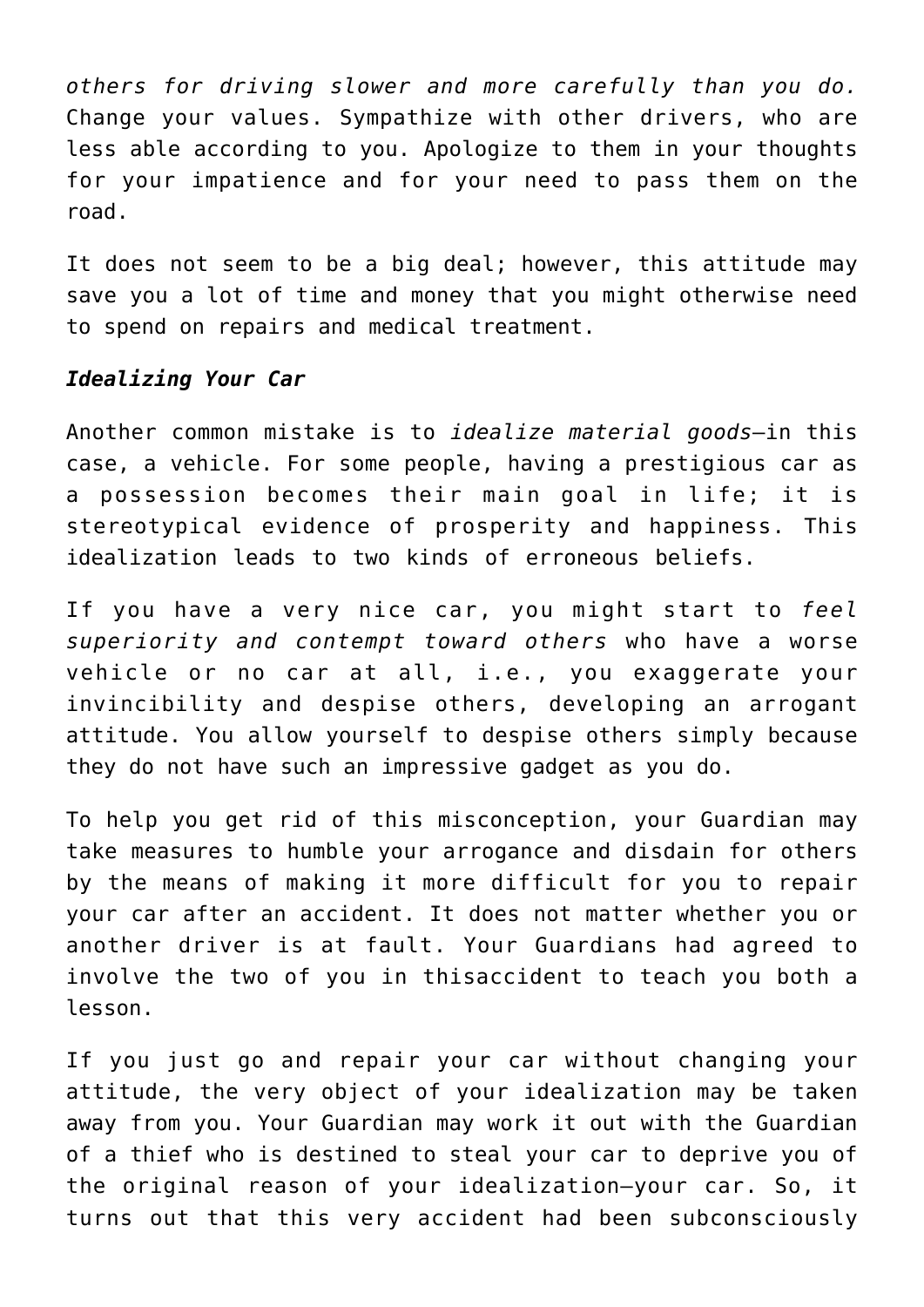provoked by your own attitude.

At the same time, you may experience difficulties acquiring a new automobile or when dealing with your insurance company, which may question the adequacy of your driving abilities. On the other hand, if you do not idealize your car, regardless of its splendor, nothing will happen to it. There is no reason for a future car thief to teach you any lessons.

The second idealization occurs when you have no car at all or if you are unhappy with the one you have and cannot afford to purchase a better one. You admire luxury cars and either secretly hate their owners or believe that you are unlucky in life. In his way, *you idealize wealth and material success* and condemn your present inadequate state.

To change your erroneous beliefs, your Guardian will take measures to worsen your financial situation, which compared to your previous one will seem quite a disaster.

Then you will understand that you should have appreciated your situation and should not have condemned Life.

It is a normal desire to have a luxurious car; *however, do not take offense with Life if something does not turn out the way you want* and if your financial situation is worse than that of other people, which does not allow you to buy a better vehicle. If you think about it, you will realize that you are responsible for your poverty, but if you continue being discontented about your financial state, Life will keep teaching you lessons until you become very poor, get sick, or even die. For your Guardian, the purity of your soul is much more important than your obsession with material wealth.

# *Idealizing Discipline*

Some of us *idealize discipline, order, and all sorts of rules*. It is commendable that we try to observe—let's say—the rules on the road; however, we sometimes attach excessive importance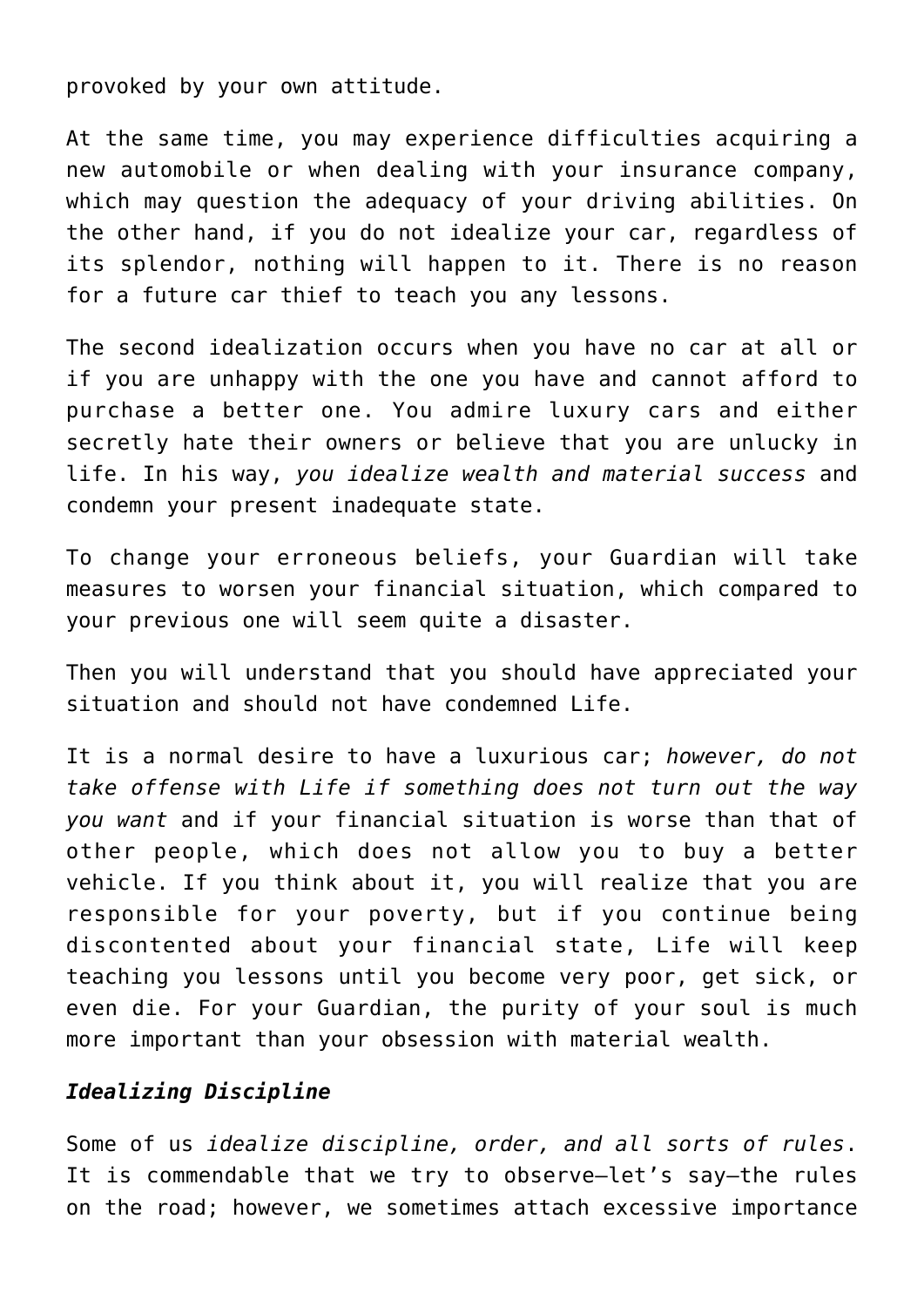to these rules and aggressively condemn people who break them. We may expose our discontent by honking the horn, deliberately driving at a slow

speed, or forcing others to pass us on the wrong lane. Alternatively, we may simply become angry inside without showing it.

In any case, our Guardian discerns this idealization and takes the necessary measures—namely, trying to mend our disposition concerning discipline: He will make us encounter a lot of lousy drivers who will force us to break all possible rules or get into an accident and hold us responsible for it. Thus, he will continue teaching us until we stop being obsessed with order and discipline. This explanation does not mean that our Guardian dislikes discipline. He simply does not care much about the behavioral patterns established by people. Instead, our Guardian is concerned cleansing our soul and does not want us to become bitter or contemptuous.

Certainly, drivers are not the only ones with erroneous beliefs. Business people, politicians, scientists, artists, and other people have them, as well. We all belong to some professional environment and sometimes experience the peer pressure.

We showed you how to consider all of the events in our life from the following point of view: *If something happened, it means we received a lesson and must learn it.* We should determine what Life is teaching us and correct our mistakes.

Life is life, and we are not able to change it. We may only learn to understand its laws and try to follow them in our life.

#### *Summary*

1. *Life constantly monitors our thoughts and actions. We permanently receive instructions within the norms of*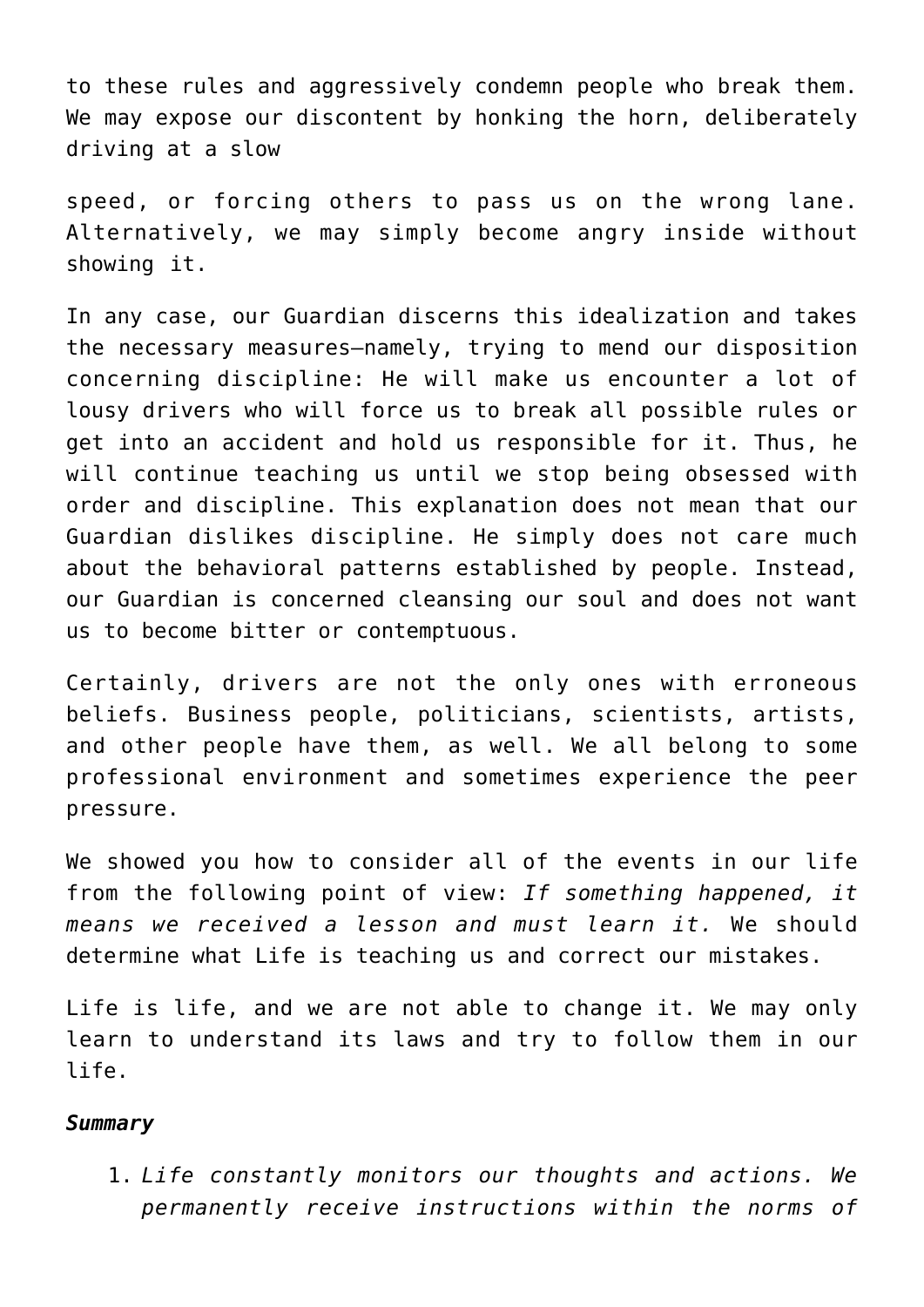*behavior that Life establishes.*

- 2. *We may do whatever we want; however, we should not attach excessive importance to any idea, event, person, or feeling.*
- 3. *Family life is one of the most effective areas where Life can destroy our idealizations. Couples who marry for love usually idealize different values. As a result, they teach each other lessons, and it becomes one of the primary reasons for family conflicts.*
- 4. *Children usually idealize values that are opposed to the values of one of their parents. This way, parents and children teach each other lessons and eradicate each other's idealizations.*
- 5. *Failures at work and an inability to fulfill our plans are good signs that we are being taught lessons by Life. In these situations, we need to change our attitude toward our goals and our other idealizations, and then these situations will improve.*

## **1.9 Spiritual Lessons**

In this chapter, we will explain to you how Life itself (with the help of our Guardian) heals our souls.

As you remember, the importance of our misconceptions may be determined by the level of the stress liquid in our Stress Accumulator. We also mentioned that our Guardian uses different ways to prove to us that our beliefs are false. Here are five ways Life can teach us.

## 1. **Direct Conflicts with Another Person Who Has an Opposing Value System**

 This situation usually arises in families where the spouses have opposing values and are consequently functioning as "spiritual teachers" for each other without even knowing about it. If the parents idealize their children, then they will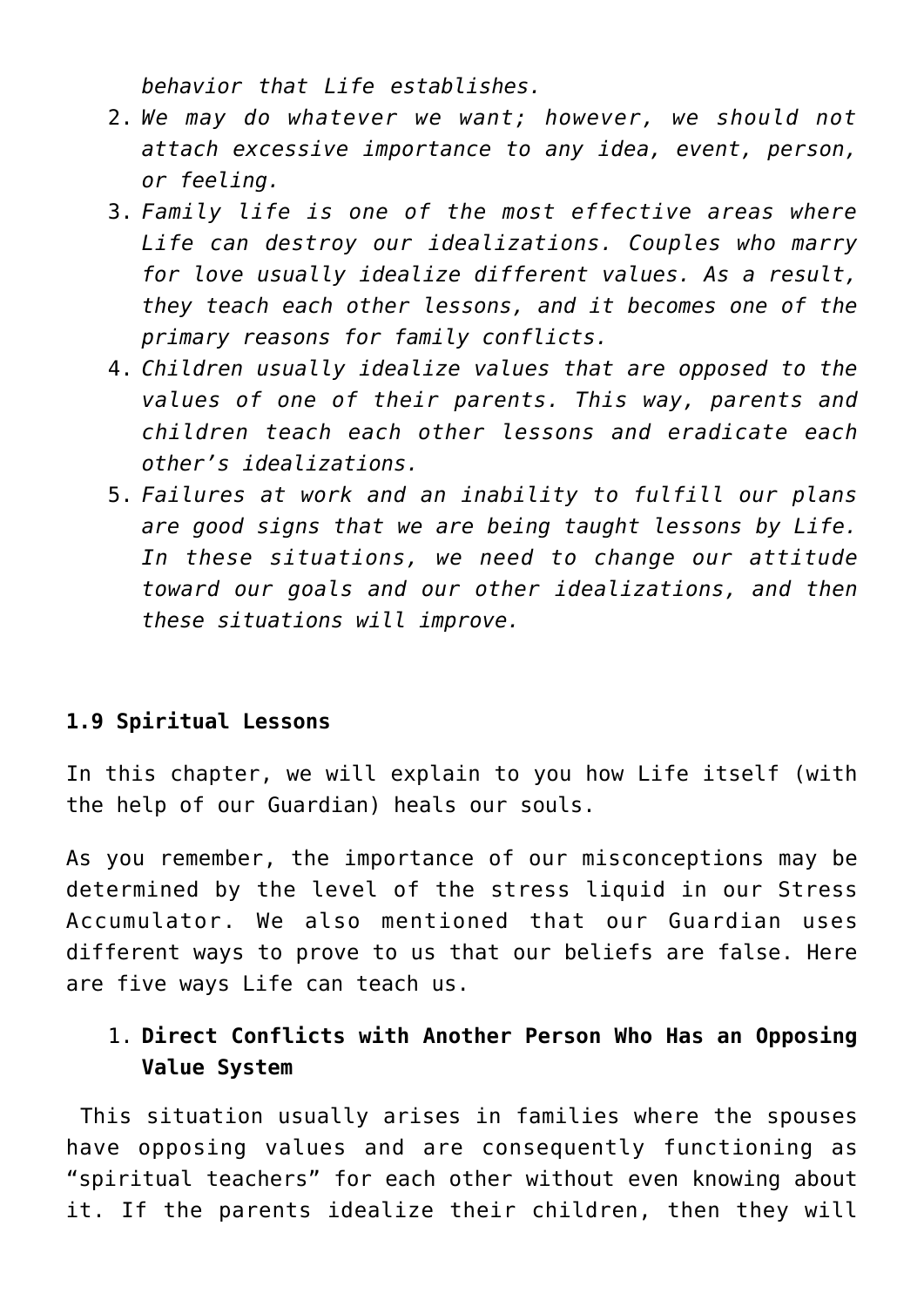destroy their parents' convictions. Friends and business partners destroy each other's values systems, thus exchanging Life's lessons. Bosses teach subordinates, subordinates teach bosses, and so on.

## 2. **A Situation That Destroys Our Very Important Ideals**

There are situations when we cannot tell who exactly is teaching us a lesson. Most probably it is not only one, but several people subconsciously create circumstances that destroy our value system. For example, a person who idealizes money would lose it, and it is difficult to determine who provoked this result. He might work for a company that is going bankrupt, or his own business may collapse because of high taxes or unstable market. It is no one's fault.

So, why does Life take away money from the person who idealizes it? What is the purpose of such "healing"?

This way, we receive proof that we should *live in paradise every moment of our life* and that our discontent with Life results from our mistaken convictions. Let us see how Life proves it to us.

Let's assume that your income is \$20,000 per year, and you are unhappy about it. It is difficult to be content when others earn \$30,000 or more. Can you attain a bigger income?

Of course, you can. To achieve this goal, however, you should not take offense with your life and should instead seek real ways to increase your income. If you prefer to take offense and judge other people, Life will teach you a lesson, and your income will drop to only \$10,000.

This income will still allow you to support yourself, but the previous one will now seem like a very decent income. If you do not regard this new situation as a lesson and do not apologize to Life for your criticism and taking offense, then Life will teach you again. Your \$10,000 will be taken from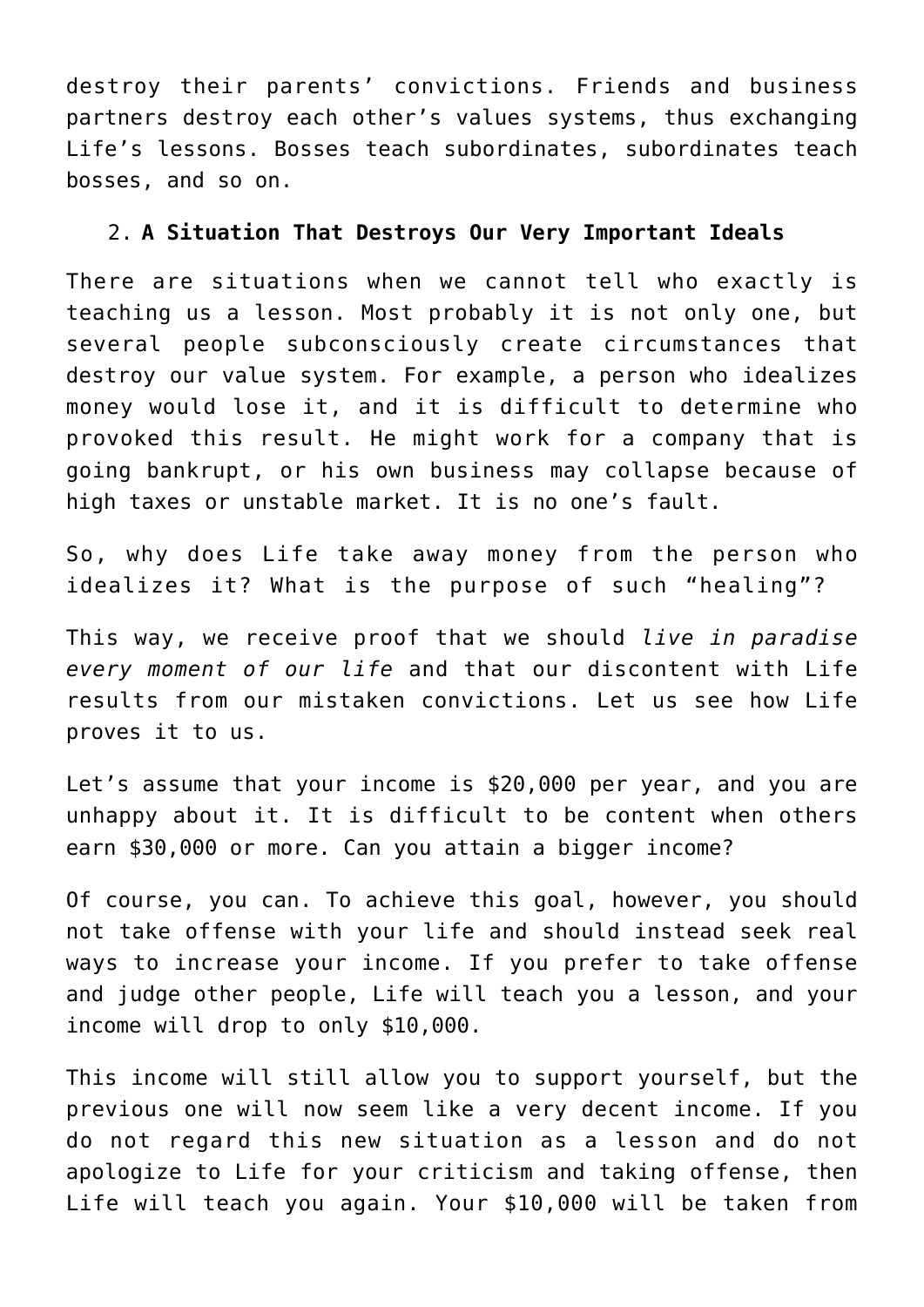you, and you will go on welfare or get disabled; instead of making money, you will become a burden to your relatives. Confined to bed, you will remember how good your life was when you had your health, were making \$20,000, and had a strong opportunity to find a better-paying job. Compared to the present situation, it was almost a paradise. How could you be upset with life if you lived in paradise?

If, in your new and difficult situation, you recognize your misconceptions and apologize to Life, then Life will allow you to return to your life when you were healthy and making \$20,000. If you are grateful to Life, you will earn much more, as long as you stay away from generating new idealizations.

Therefore, we receive instructions concerning money idealization, i.e., we are taught lessons when we are unhappy about our perceived lack of income. It is quite painful and unfair to us, but it is fair from our Guardian's point of view. People who idealize power, career, talents, control, and the like are taught in a similar manner. Life destroys their idealizations through situations that prove to them that they have the wrong attitude.

## 3. **Situations That Force Us to Do Things for Which We Criticize Others**

These circumstances arise when we judge others for their lack of common sense or discipline, frivolity, breaking norms of morale, etc.

Try to remember if you were ever upset with someone for being late for an important meeting or if you criticized another person for his unacceptable outfit. Later, were you ever suddenly late for an important meeting or dressed improperly? It surely happened, but you never connected these events, especially because there may have been a certain gap in time between them. It may have seemed that these events happened due to a pure coincidence, but it is not true. These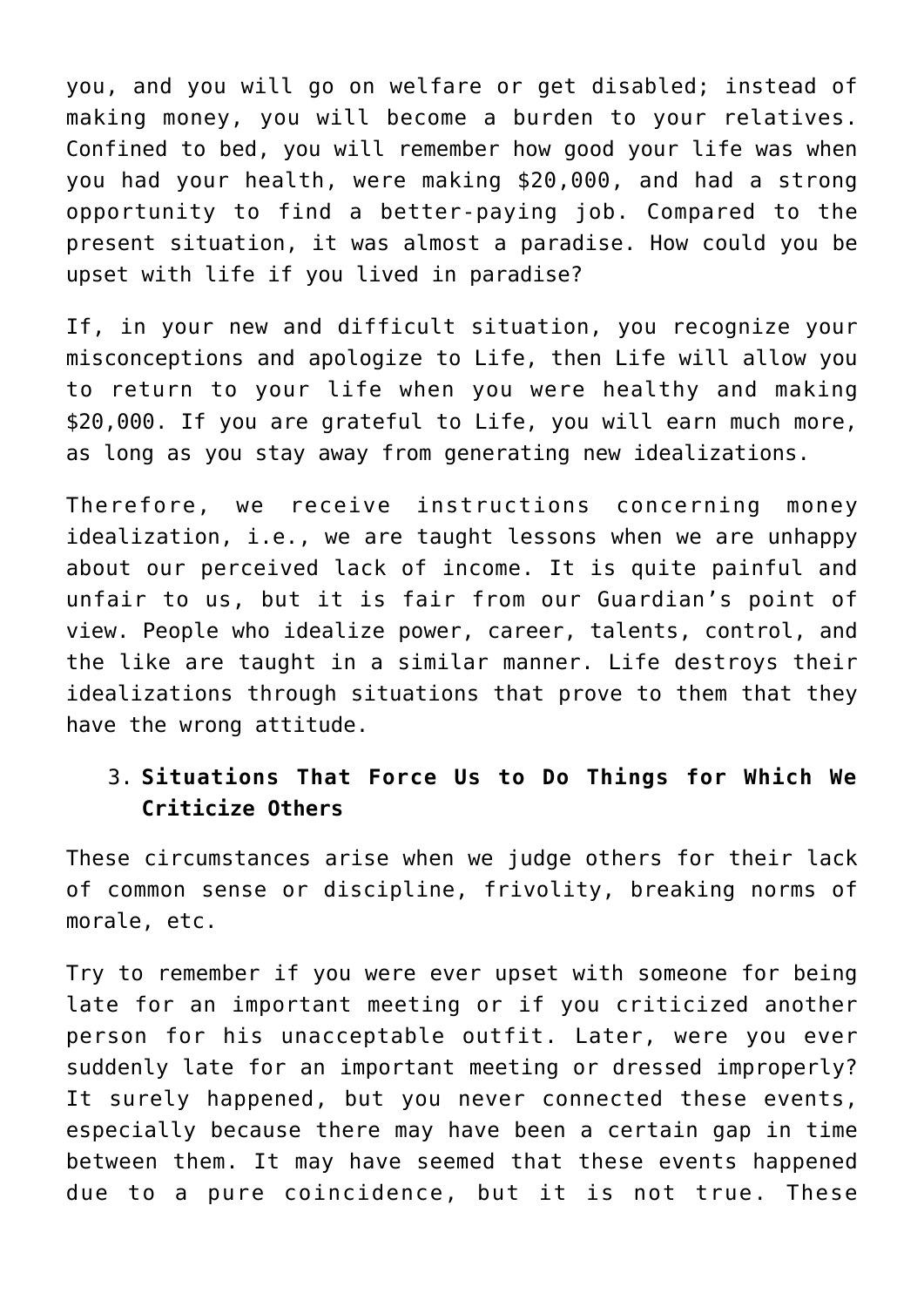circumstances were *created especially for you to put you in the same situation in which the person that you judged had found himself before you.* You provoked your own situation to happen without realizing it.

If you faced a situation in which you had to compromise your own principles or standards and now you feel bad about it, *try to understand what caused this situation.* Try to recall who you recently judged for a similar behavior. If you recall such an episode and ask for forgiveness in your thoughts, Life will not put you through the same test again. Yet, if you do fail to evoke the episodes that might have caused this situation, deem it as just a fluke, and continue to judge others, the situation might drag out for many years. You will always be late for important meetings and will become upset with yourself, or you will always dress improperly in important situations—or something similar will continue to cause you discomfort, providing you with reasons to judge yourself.

There is another and more unpleasant type of spiritual mentoring: *conflicts between parents and children*.

For example, your parents did not behave appropriately when you were young: They argued or fought with each other. It gave you a valid reason to be upset with them throughout your life. You assured yourself that such conflicts would *never happen in your family!* So when you grow older and create your own family, *Life will place you in the same situations as those of your parents* (because you judged them). You may suddenly become irritable and start scandals for no apparent reason. Even if you try to keep your promise about not having arguments and scandals in your own family, you will allow others to provoke you. Your spouse will argue with you, your children will throw a tantrum, and your parents or other relatives will annoy you and provoke your hostility. This situation will continue until you stop reproaching your parents' early behavior. Then your Guardian will no longer have motivation to inflict such an unpleasant penalty onto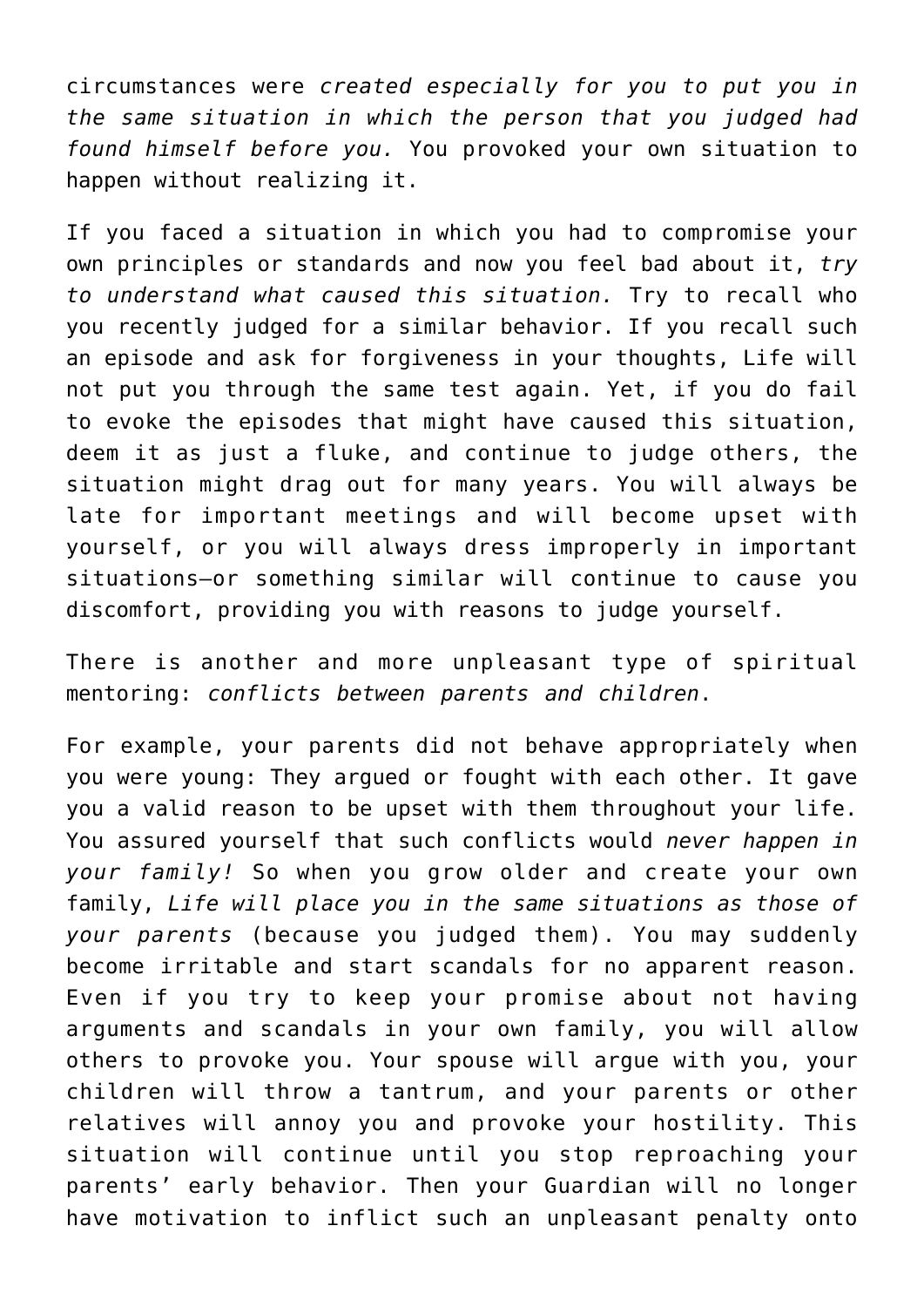your life.

## 4. **Situations That Implement Our Erroneous Beliefs on the Subconscious Level**

Imagine that you once borrowed money to invest it in your business, but your plan failed and you had a difficult time paying the money back. You finally met your financial obligations, but deep inside you are persuaded: "It is dangerous to start a private business" or "I am unable to be a successful businessperson." Regardless of what you want and believe on the conscious level, your subconscious beliefs do not allow your business intentions to be carried out. You may get indignant or take enormous effort to proceed with your business, but nothing will seem to help. Your mistaken subconscious beliefs will cause events that bring you extra trouble.

If you are familiar with systems of achieving business success, then you know that one of the most important conditions for success in business is having *the right thoughts* and attitude. You should feel like a successful businessperson and look forward to your future achievements. It is quite difficult to feel this way if you have some hidden fears and apprehensions.

Subconscious fears and negative agenda can be developed in our mind concerning practically any issue. For example, having a negative experience being in love with a blonde girl earlier in your life will make you reluctant to develop the relationship with other blonde women for no apparent reason.

A mixture of fears and negative emotional patterns can inhabit our subconscious even when the original situation that triggered our fears is long forgotten. *It is only possible to determine that we have erroneous subconscious beliefs when we experience an emerging problem that has no other reasonable explanation. We also can detect these belief*s when we analyze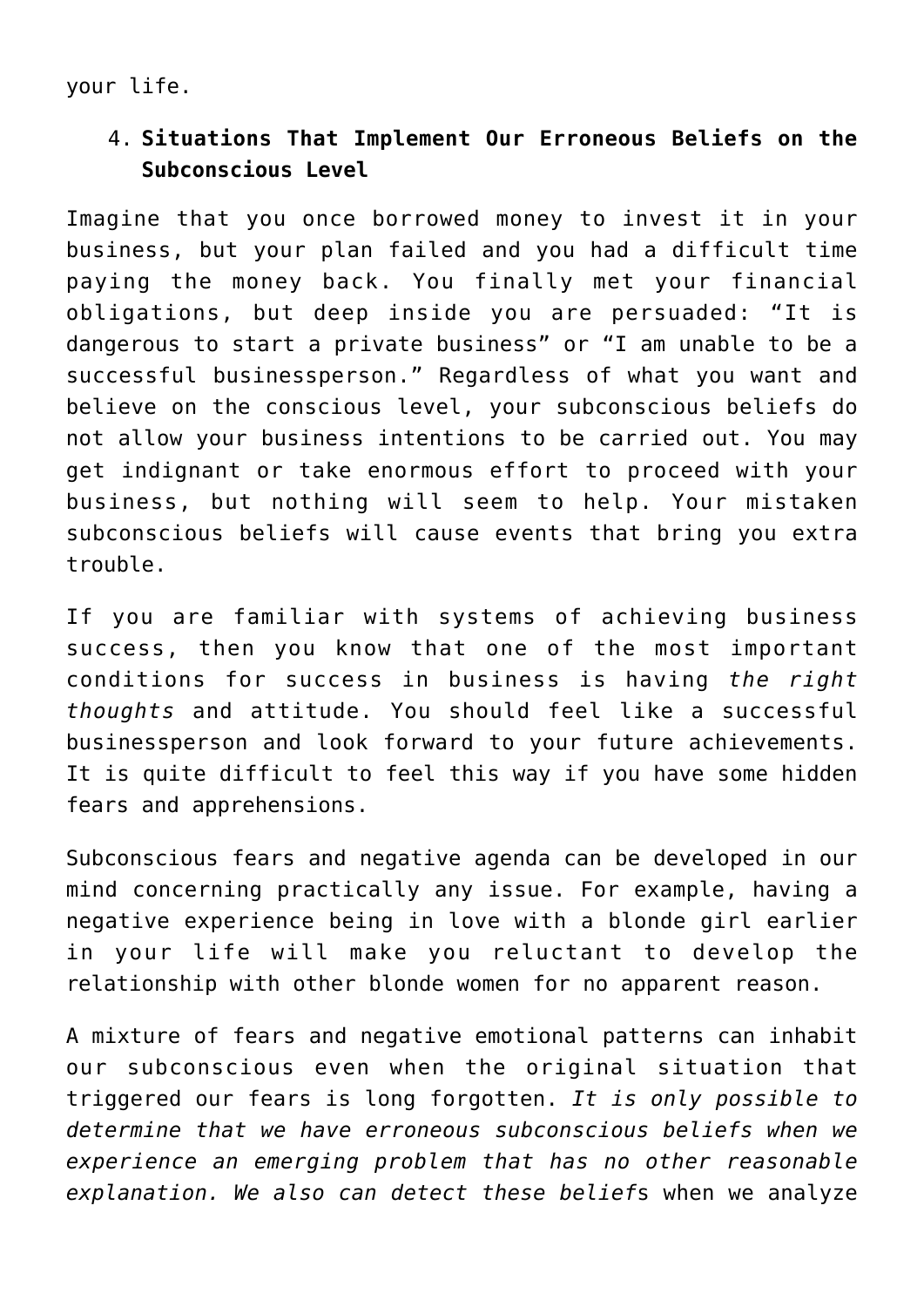various complicated situations that occurred in our life and can define what conclusions or subconscious programs we encounter.

One of the sources of a negative subconscious programming is our own negative experience.

## *Parents Programming the Lives of Their Children*

Another common source of negative programming is children's upbringing. Some parents are not afraid to be negative toward their kids, calling them "stupid," "clumsy," "lazy," etc. Parental opinion is very important to children, so these words go straight to a child's subconscious and influence his or her whole life. As a result, even the most energetic child may grow into a very clumsy, stupid, or lazy adult, or he or she may feel this way.

In fact, very often *children experience a psychological attack from their parents.*

Parents attack children at the mental level, so it is extremely difficult to remove this negative program or change it at an older age.

We have met many people whose life was blemished by such subconscious negative programs, which made them skeptical and withdrawn. These personality traits do not allow a person to prosper in life.

There are more ways to show us how our subconscious can be negatively programmed and how it creates problems in our life.

# 5. **Situations That Take Us Out of the Usual Course of Events and Give Us Time to Reconsider Our Attitude Toward Life**

In these situations, Life usually makes us physically very ill in order to destroy our false beliefs, or it sends us to jail.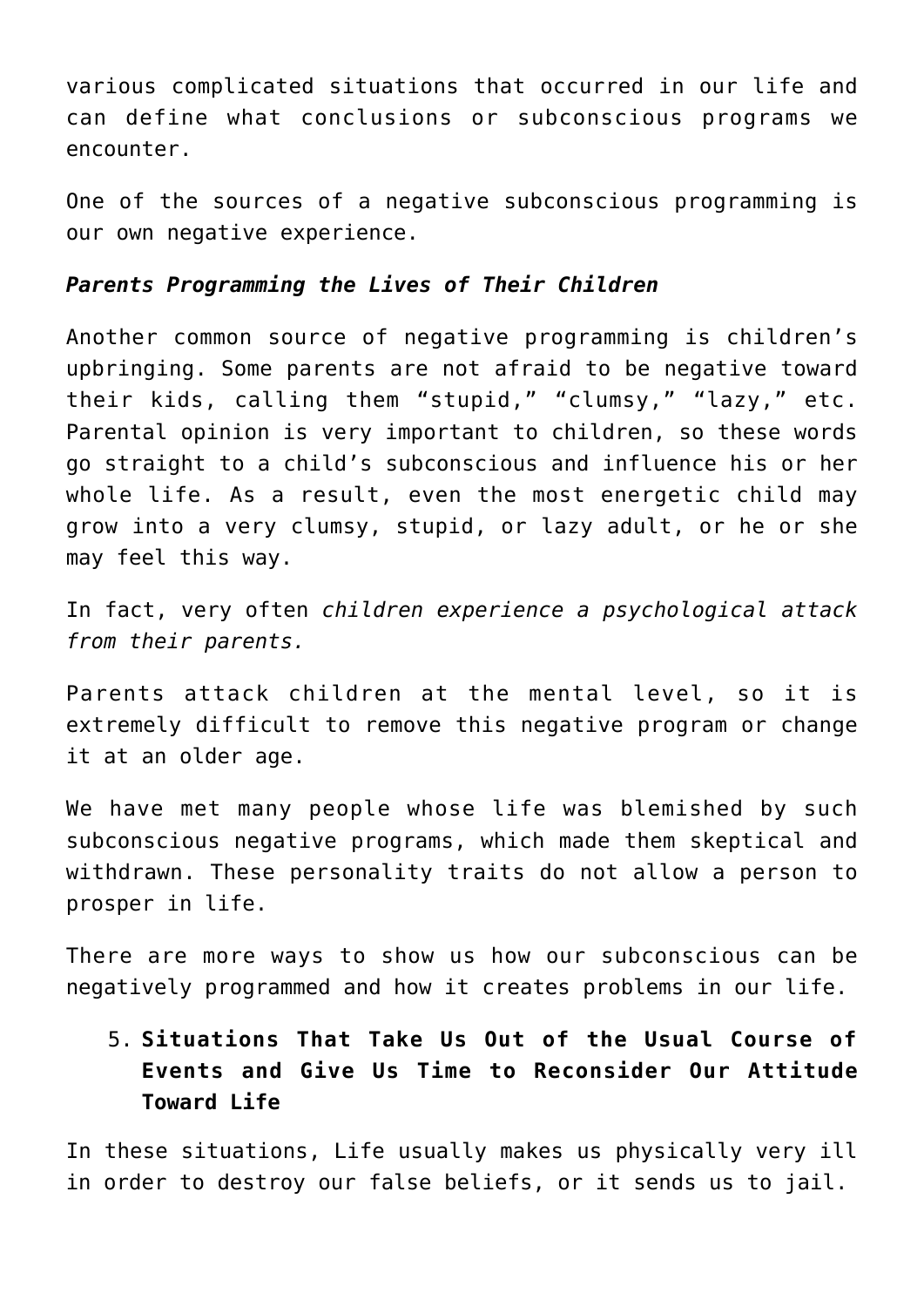Our Guardian uses this kind of spiritual treatment when he cannot use the methods previously discussed—for example, when we judge ourselves or when we refuse or are unable to stamp out our own false beliefs.

These illnesses are meant to teach us a lesson, and if we have idealizations, then the illness is accompanied *by intense grief*. For example, if we idealize control over our relatives, we always watch over them and worry when they are on their own. Suddenly, we undergo an illness that does not allow us to move around very much, thus thinning our ability to watch over our relatives. In this manner, Life shows us that our relatives can live just fine without our guidance; however, we may resist learning this lesson, which will make it difficult to treat our illness with medications, and Life will not allow us to recover until we learn this necessary lesson.

In general, all means of spiritual treatment can be narrowed down to a simple principle: *Life gives us what we do not want and does not give us what we cannot imagine life without.*

### *Correlation Between "Crime" and "Punishment"*

The question remains: How soon will the Guardian give us penalty after we have formed our erroneous beliefs?

The answer to this question depends on the liquid level in our Stress Accumulator. If it is only 25–35% full, we will receive a lesson approximately 1–2 days after we start idealizing something.

If our SA is 70% or more full, we have been receiving instructions for a long time already and have simply not been paying attention. This situation indicates that Life may not teach us another lesson in the immediate future.

If we did not understand the previous lessons, we will not understand the next one either. We will eventually receive our "punishment," but maybe a month, year, or even a decade later.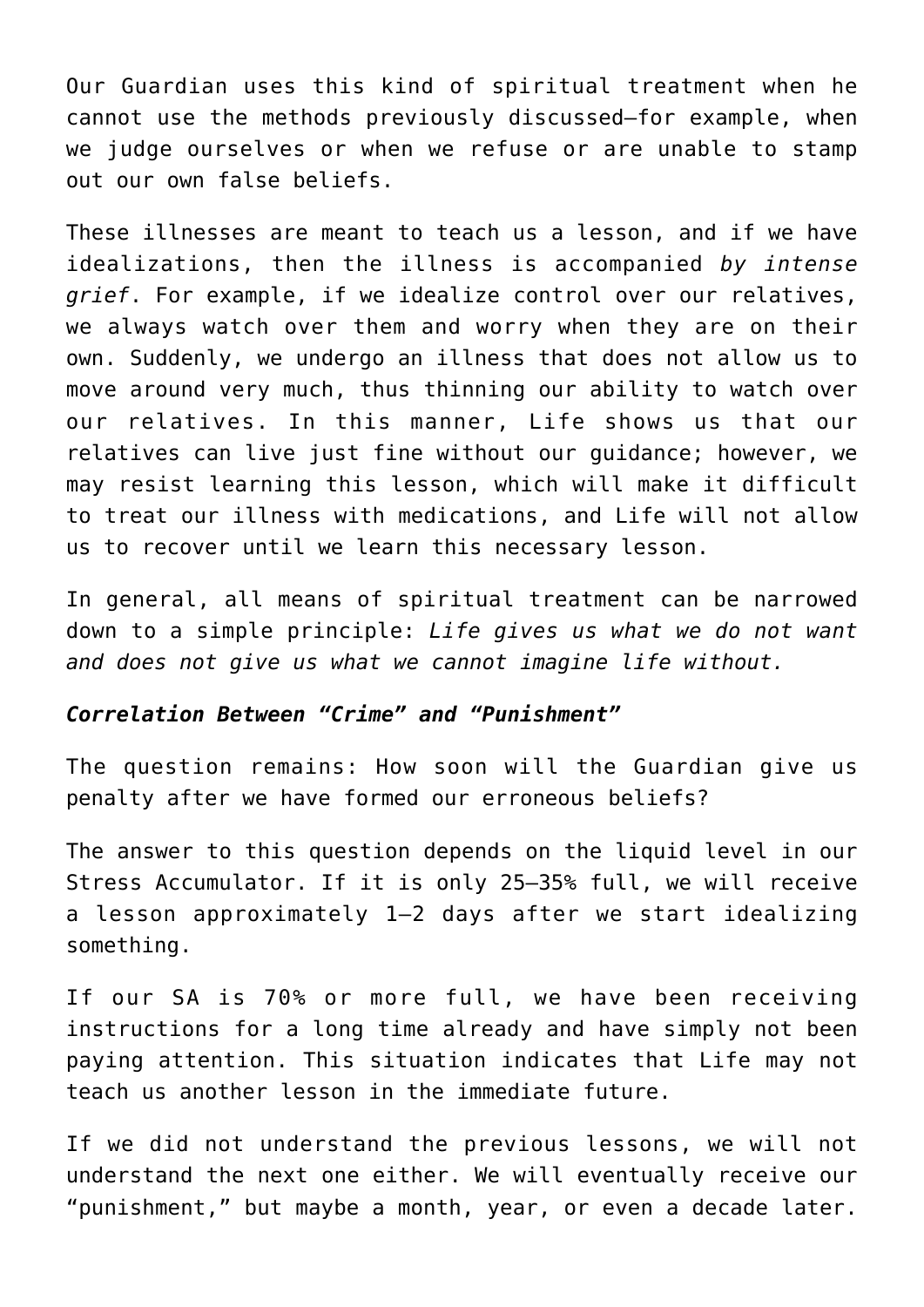Just keep in mind that, sooner or later, we will face problems unless we reconsider our life. When these difficulties occur will depend on how well we learn Life's lessons.

## *Summary*

- 1. *Life uses five ways to destroy our excessively important ideas and convictions.*
- 2. *Each of these ways is used according to the number of our mistaken beliefs and other negative circumstances.*
- 3. *The timing of Life's lessons depends on our ability to react to them, i.e., on the level of stress liquid in our Stress Accumulator.*

*The whole book by Alexander Sviyash* **How to Learn Life's Lessons and Become Life's Favorite** *in paperback and as an ebook you can purchase on www.sviyash.org*

## 2. **Let's Get Rid of the Problems.**

 In this chapter, we will continue talking about Life's lessons and, more precisely, about the methods for getting rid of the ―educational‖ measures taken by the surrounding world against us.

## *Getting Rid of All Problems*

What should we do in order not to be taught by Life? In general, *we should get rid of the negative stress that we already have and should not accumulate any new stress*. Yes, it is not that easy. We might have accumulated negative emotions for many years, so simply saying ―I forgive everybody,‖ even sincerely, will hardly help us to get rid of all the accumulated negative stress. Also, it is hard to stop stressing out right away only by figuring out what our idealizations are; we need more help here. That is why we are ready to offer you valuable recommendations to ease up the transition to your new life without stress.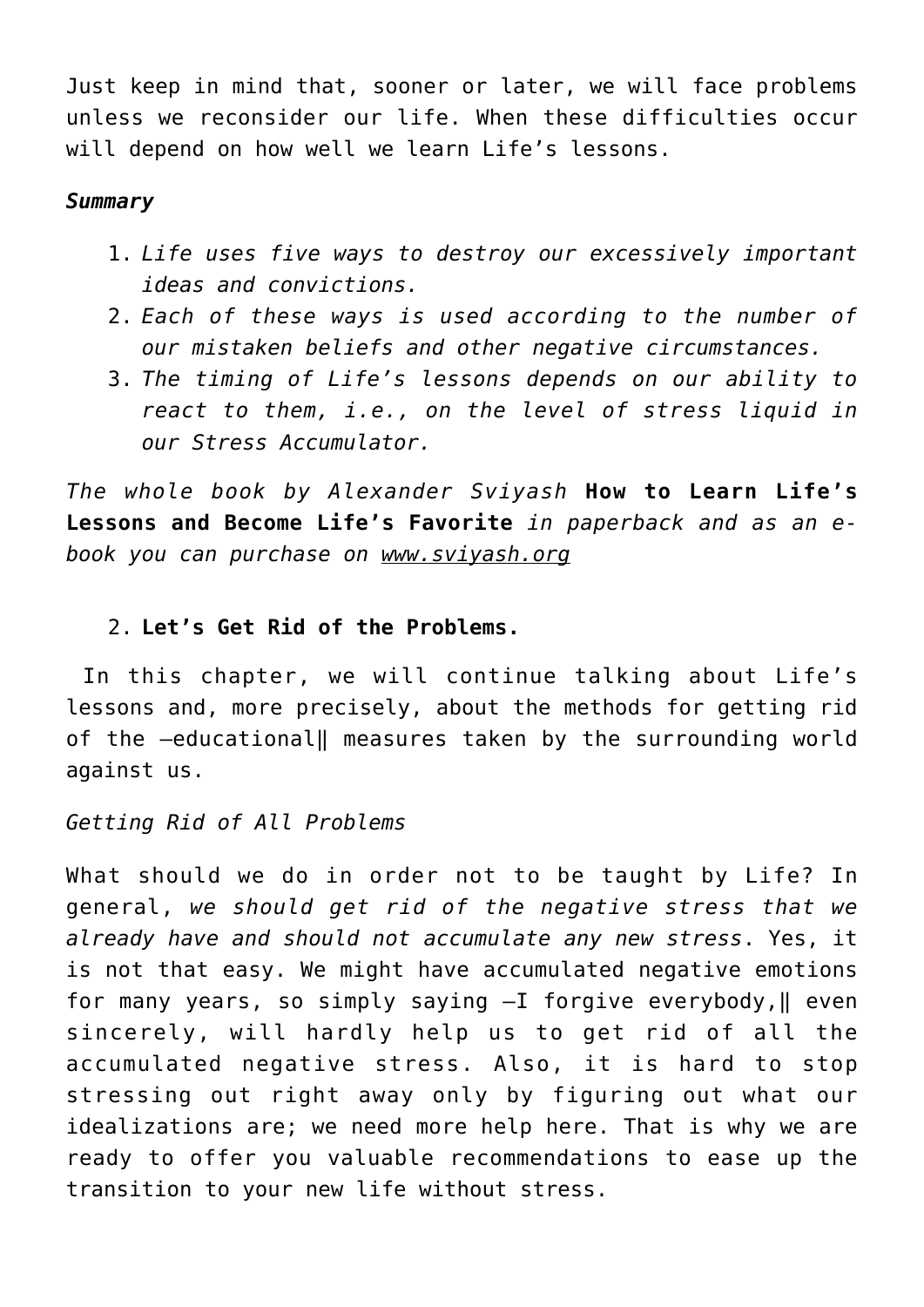In this book we are going to use an esoteric model of the man, which not only considers a human being as a material object (physical body), but also illustrates that a human being possesses a spiritual (subtle material) component called either aura or soul (in religion).

According to this model, a human being consists of a physical body and six subtle non-material bodies.

Therefore, we keep in mind that a human being presents a very complicated structure consisting of the physical body, as well as non-material ones such as energy, emotional (astral), mental, and several other subtle bodies.

Together, they form what is called the ―immortal soul‖ that moves from body to body in the process of reincarnation.

The materialists who do not believe in the existence of subtle bodies might instead think of the different psyche components, i.e., health (energy), emotions, and thoughts (mental body).

Our experience shows that all subtle bodies influence our life. Our immortal soul may also bring from the past some problems that we are unaware of. That is why we should look deeper into our soul.

So if you are going to become a ―saint‖—that is, clean your Stress Accumulator (SA) —we suggest you purify all your subtle bodies. Otherwise, the cleansing or treatment will not be efficient, or the results will only be temporary.

### *What Are We Going to Clean?*

Is it a good idea to get rid of every single problem in our life? This question is not that simple to answer. It is easy to come to a conclusion that total cleansing may result in losing interest in life.

We already mentioned earlier that only saints have an empty SA, as *they have no desires in this world*. If we successfully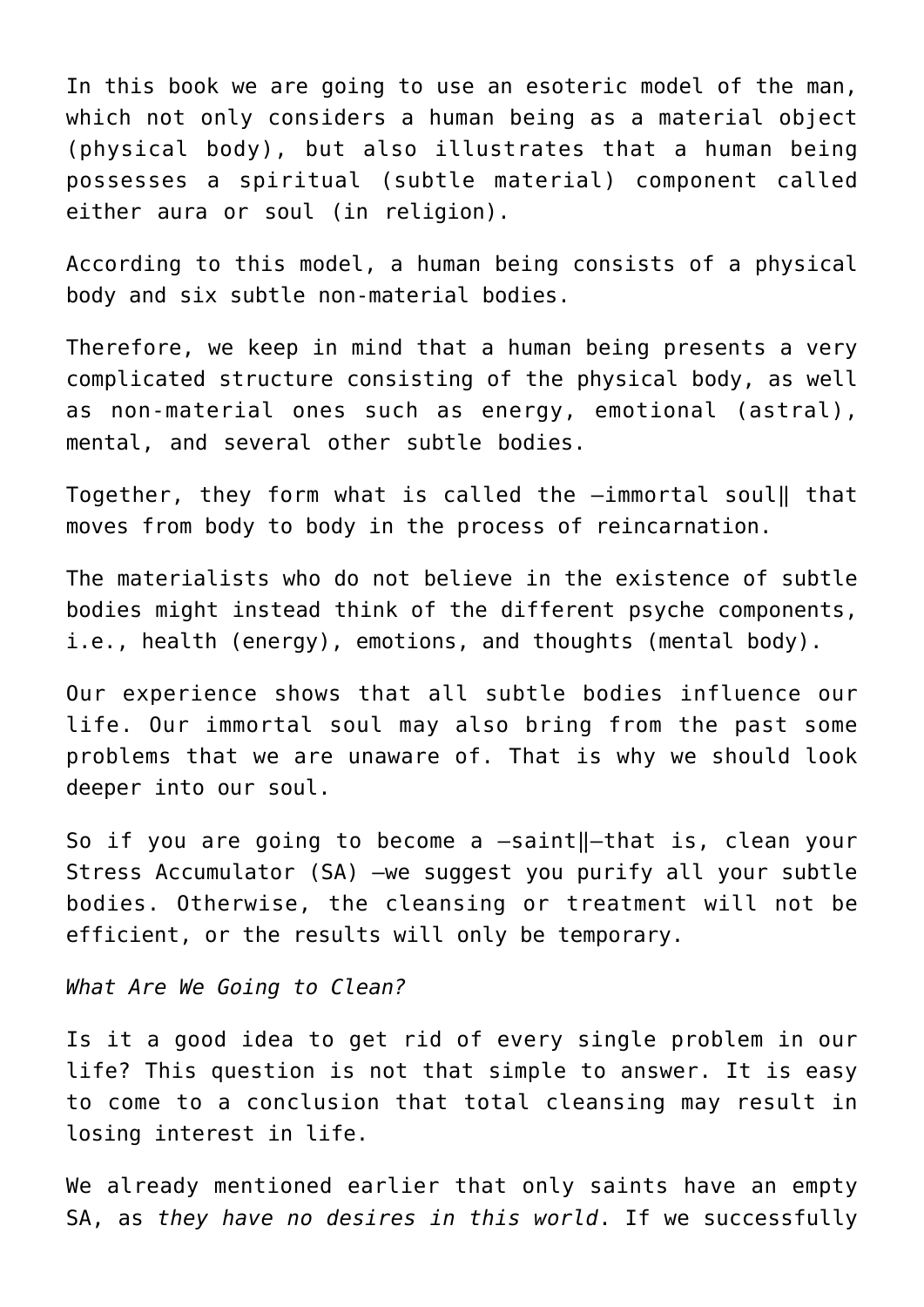clean our SA, the same will happen to us.

Everything will be possible for us, but we will not want it.

Nothing will worry us, as we will calmly accept anything that Life brings.

Would you like to face such a future? We guess not.

More precisely, such a goal is virtually impossible to achieve. We all want to lead an active life, buy nice things, and feel *alive*, even if it involves having to pay bills or arguing with relatives or friends. Life does not allow us to be entirely tranquil and remote, and we can never avoid temptations. So what can we do?

We suggest you choose problems you want to get rid of i.e., you should select several valves of the SA that are the most important for you. Let some stress liquid in through these valves, i.e., you may still slightly idealize some aspects of life (love, family, money, art, etc.); however, try to keep the other valves closed by staying away from condemning, judging, or despising other people. Then you will be able to live your life joyfully, and your SA will only be 45–55% full. As we already mentioned, this percentage represents the best situation for allowing all of your earthly dreams to come true.

If this recommendation sounds good to you, let us tell you what methods and techniques will help you transform into this comfortable state. Even if you want to become a ―saint‖ and are not interested in earthly values, our method will help you. Using it is not enough to become a saint, however; for this, you need other, more complicated techniques. But that's a different story. Now let us talk about cleaning our SA.

## **2.1 Say Goodbye to Your Negative Emotions!**

Everything in this world is ruled by emotions. So let us start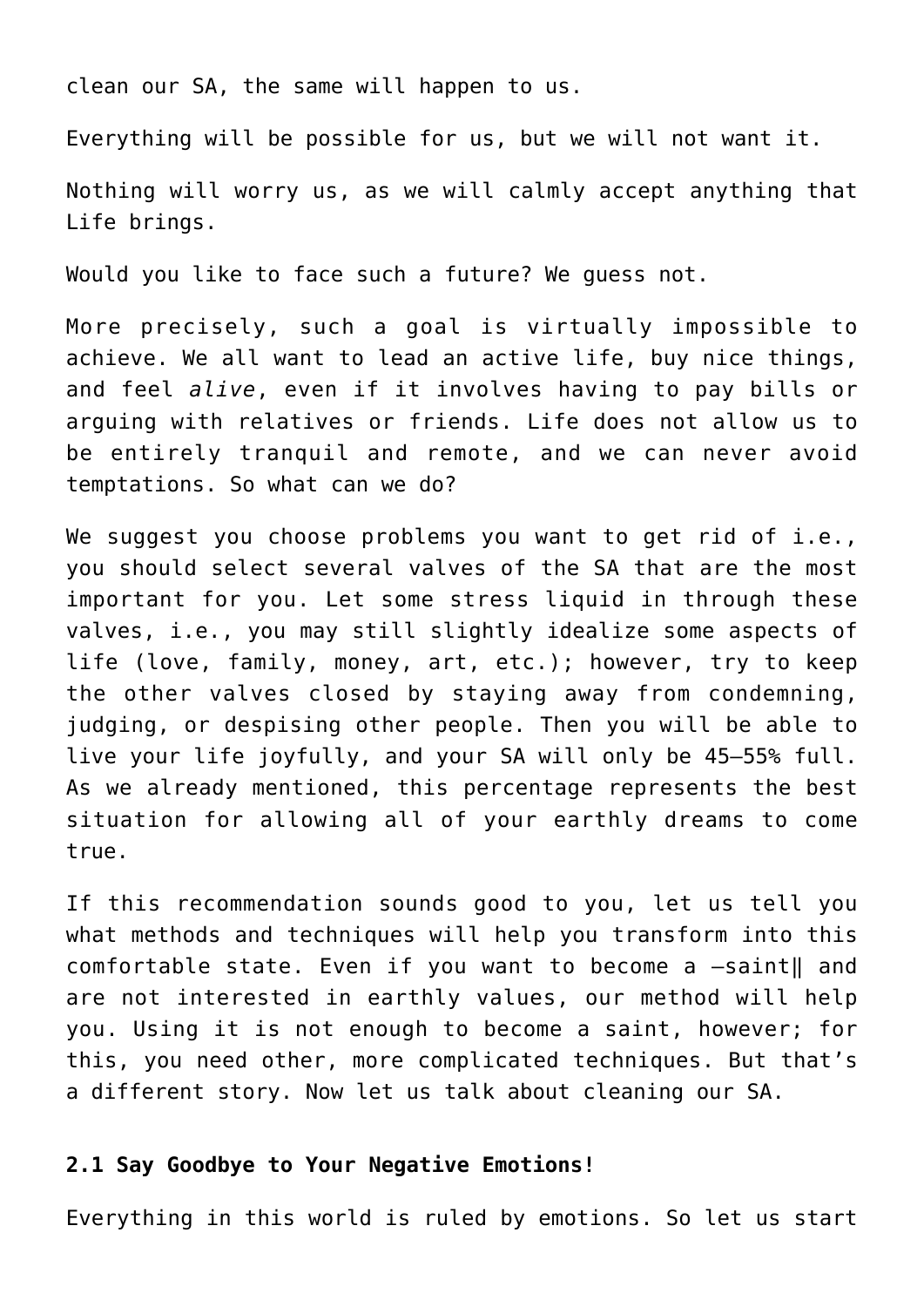with learning some techniques that will help you to cleanse your subtle body. *This body stores all our offense, condemnation, memories of jealousy or anger, and other positive or negative emotions.* If the emotions were positive, then memories of them make our life more pleasant, and as a result, we will not fight them.

Negative emotions have a different effect. Almost all of us have been feeling such emotions from our childhood, and we probably feel them now. We already mentioned where these emotions come from. Our mind idealizes the world, but the real world is dramatically different from our model. Having noticed this difference, you may stop paying attention to it or may try to change the world according to your ideas, if it is possible. You may also do nothing and feel a great deal of negative stress, wondering why everything goes so wrong.

*Emotions Are Stored as Thought-Forms.*

Each stressful emotion is accompanied by a certain set of thoughts. As a result, each strong emotion forms a corresponding *thought-form* (bundle of energy and information) that is stored in our emotional body in the form of a dirty stain (in case of a negative emotion). In other words, all stress is recorded in the cell memory of our body. The stronger our offense or condemnation is, the larger and denser the corresponding thought-form is.

Thus, unfortunately, our stress does not disappear. It is *stored in the emotional body* and initiates the stress outbursts in our uncontrollable mind. So when we see a person looking even a little like our offender, our memory produces a corresponding thought-form, and we start thinking of all our offenses and go through them again. In this way, the existing thought-form becomes more dense and massive. As you understand right now, this is how our SA gets filled.

All Offenses Stay Inside Us.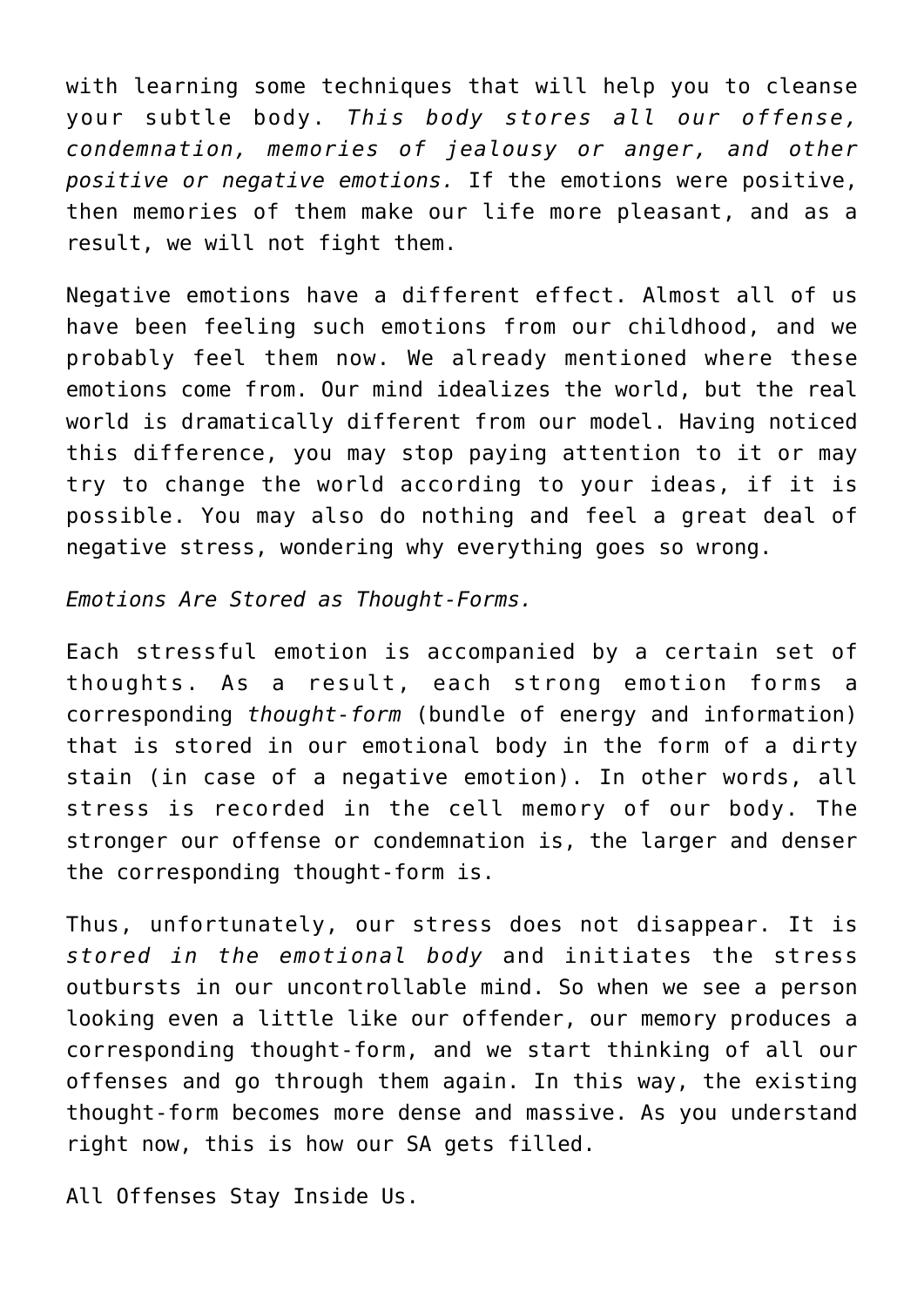By the moment we turn, say, forty, we might possess a lot of negative thought-forms. Each of them is connected with some person—your father, mother, children, husband or wife, boss, or any other people who cause us negative stress.

Sooner or later, the stress weakens, and it seems as if we do not take offense and do not condemn anymore. At least we believe so, as we have already forgotten the negative events and the accompanying stress. Sadly, the reality is different. We might have forgotten the negative stress that we experienced in our childhood, but this stress still stays in our emotional body and we need to activate certain procedures to get rid of it.

More precisely, the negative thought-forms do somehow melt away, but very slowly, especially if we accumulated them with years by taking offense with someone or condemning people. After so many years, the thought-forms became large and dense, and *we cannot eliminate them simply by forgetting about our offender*. Nor can we get rid of them by consciously forgiving the offenders.

It is true that forgiveness will block a corresponding valve of the SA, but the stress liquid level will hardly change.

As our offenses and condemnations are stored in our subtle bodies, our Guardian will have to use the third way of destroying our idealizations, i.e. he will *put us in the situation of the person whom we condemned.*

We already gave you an example of typical lessons for the family.

*Let's say a child condemns his parents for the discord in their relationship. Therefore, a large thought-form concerning the condemnation of his parents gets stored in his emotional body. When the child grows older, he may consciously forgive his parents and change his attitude toward them (especially if one of them dies). The thought-form of offence or condemnation*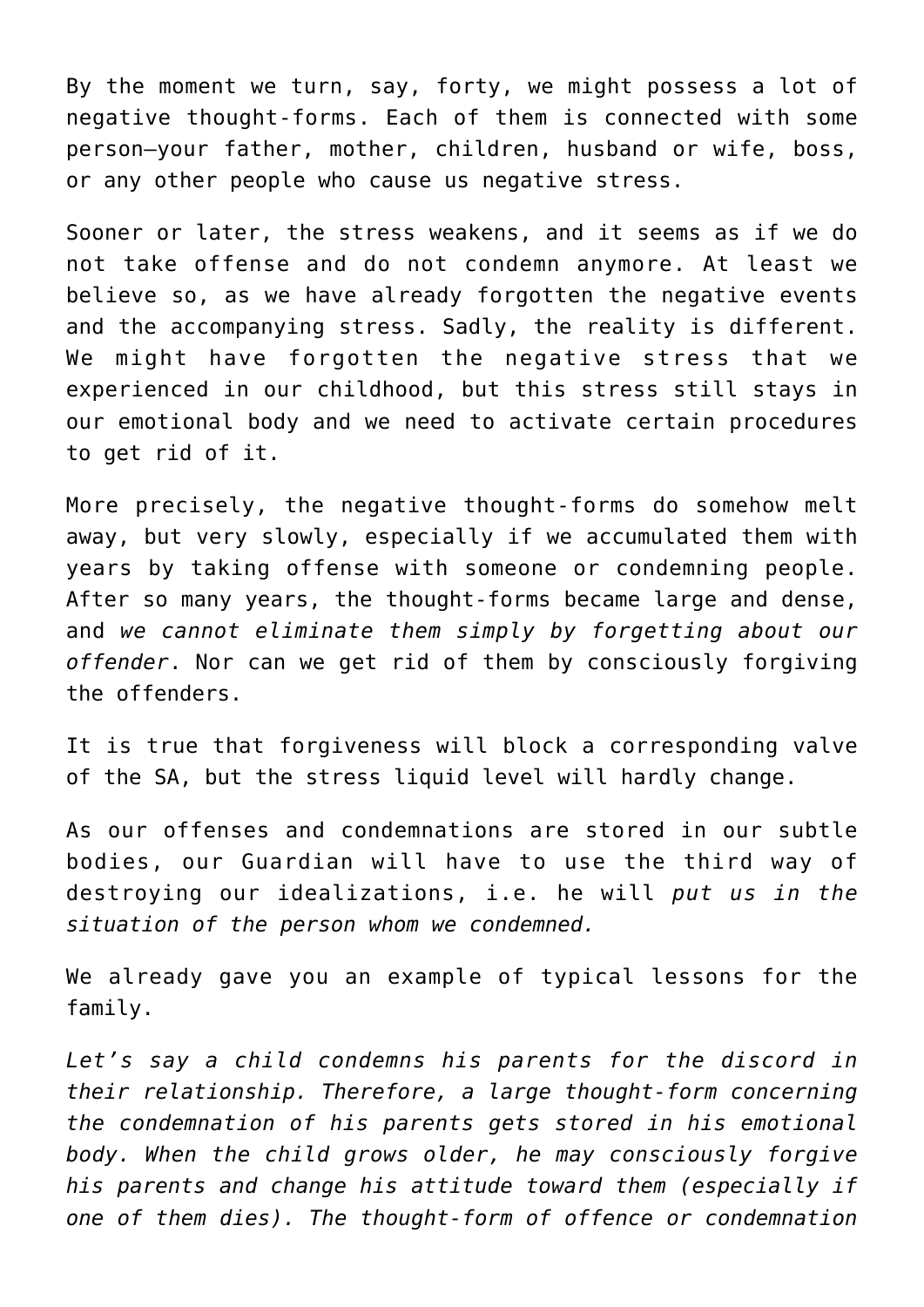*does not go away, however; it is still with him. Our Guardian is aware of it, so he has to apply "educational" measures to this person i.e., to create the same situation that annoyed him concerning his parents.*

*Let Us Erase Negative Thought-Forms.*

To avoid such ―educational‖ measures, we need to find a way to *erase these thought-forms in our emotional body*. Who is able to do it best? Ourselves, of course, because it is our own problem. We need a special tool for this cleansing, something that can interact with the subtle matter of our emotional body.

There exist many tools for this purpose—for instant, seeing your psychotherapist is not such a bad idea, as well.

Yet, such a specialist usually works with *one very strong emotion ruining your life* that made you ask for help (offense taken with a girlfriend who left you or a husband who dumped you for another woman, etc.). We need to deal with all of the thought-forms that are responsible for our stress, however, including the ones we forgot all about a long time ago.

Let Us Totally Clean the Emotional Body.

That is why we suggest you totally cleanse your emotional body and get rid of any negative thought-forms that appeared due to interaction with other people. During lifetime, you meet many people, so while cleaning your emotional body, you should take *them all* into account.

If you are a young person and have never been very tactful, then you might possess hundreds of negative thought-forms, depending on the number of people who caused you negative stress. You emotional body is very dirty, and it will take an effort to clean it.

*Remember All Your Acquaintances.*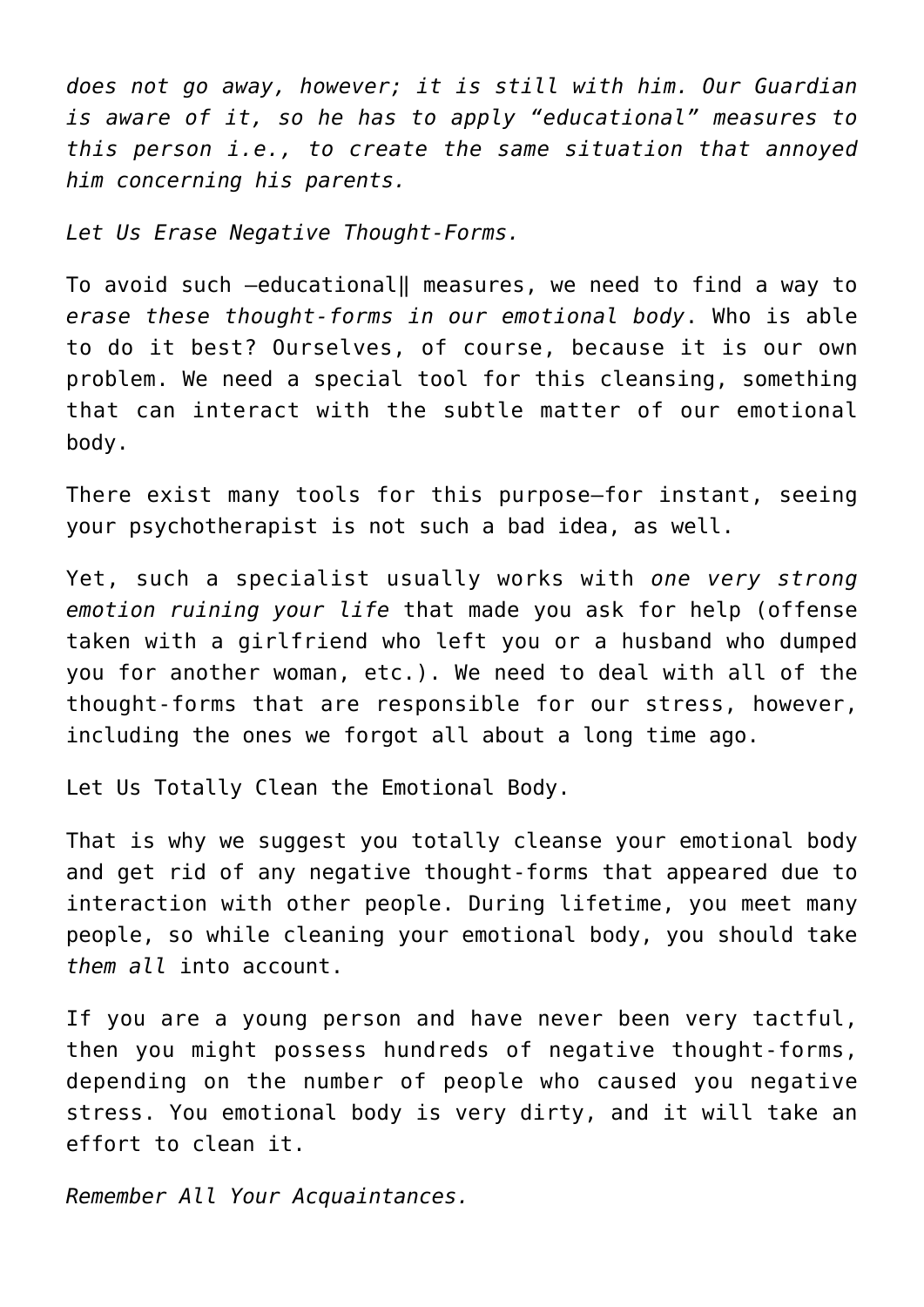We recommend that you *make a list of all the people* you interacted with in your early childhood, at school, in college, at work, at home, etc. Try to remember details and put every person on this list.

The first entries of your list should represent people about whom you *felt the most negative emotions*. Then list all the others. You will have to clean your emotional body, *thinking separately about each of these people*. It is not easy and will take one to two months of work.

*"Cleaning" Takes a Long Time.*

If you try to forgive your enemies all at once and feel love toward them, you will still not stop receiving spiritual ―lessons‖ from your Guardian. Feeling love toward your enemies will just result *in closing the valves* through which negative emotions enter your the SA. It will mean that your SA stops filling, but the stress liquid level will remain the same for some time.

That is why changes for the better often do not happen immediately, even when you ―start loving everybody.‖ Things may even become worse. It is very sad, is it not? What can you do in this situation?

One of the lower pipes of the SA is called ―Conscious Actions.‖ To quickly clean your SA, you should use its capacity, i.e., *take conscious actions to clean your SA*. Being merciful and charitable will do, but it is a slow path. To have this pipe release your sins quickly, you need to do certain exercises.

One of the exercises we recommend is called Meditation of Forgiveness. It is a well-known exercise used in various spiritual schools in one form or another.

This exercise will also help you to *stop the train of negative thoughts. It is based on the well-known principle of replacing*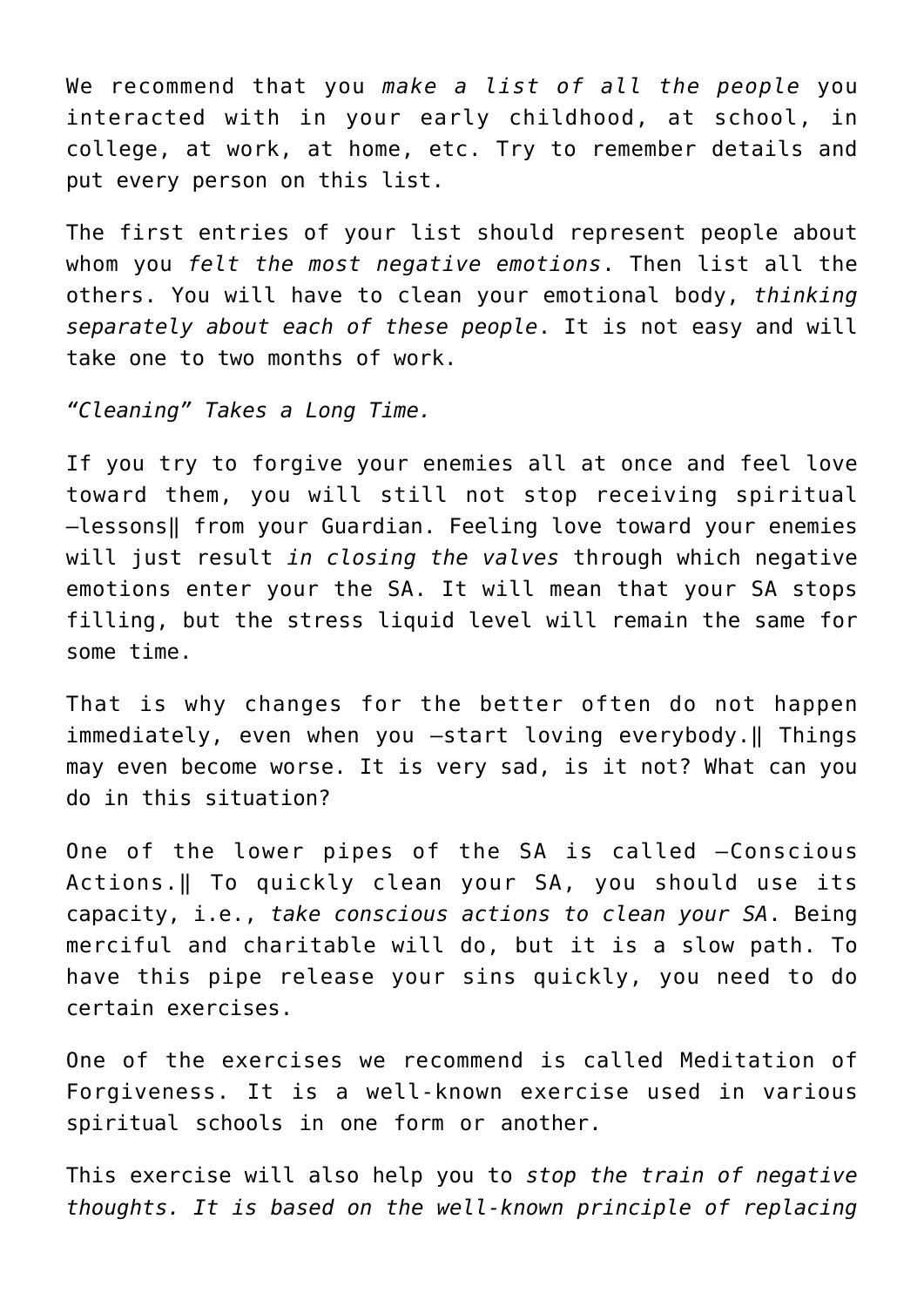*uncontrolled thoughts* by positive ones.

You may do the exercise at any time. For example, when walking down the street, riding a bus, attending a meeting, waiting for someone, etc.

*Meditation of Forgiveness Exercise*

*Choose a person you got offended by (or you feel a negative emotion toward). You need to erase your thought-form concerning this person. In our example, let it be a husband.*

*Start repeating this phrase for a long time:* ―With love and gratitude, I forgive my husband and accept him as he was created by God *[or, as he is].* I ask my husband for forgiveness for my thoughts and emotions toward him.‖

*Repeat this phrase until you feel warmth in your heart.*

*This sensation indicates that the negative thought-form concerning this person is completely erased.*

*Some very emotional people reach this sensation within five minutes. Other people never feel this warmth, and that is fine, too. To achieve successful results, you need to spend a certain amount of time on this meditation.*

*If you had tense relationship with someone for many years, then you need to spend three to five hours on this meditation.*

*This time may consist of short meditations that you can do in your free time. If you did not have serious conflicts with this person, then you need to spend thirty to fifty minutes on the meditation.*

*After you get rid of the thought-form, start repeating the following phrase in your mind:* ―With love and gratitude my husband forgives me.‖ *In this way, you will erase a negative thought-form* that was ―given‖ to you by your husband during your conflicts.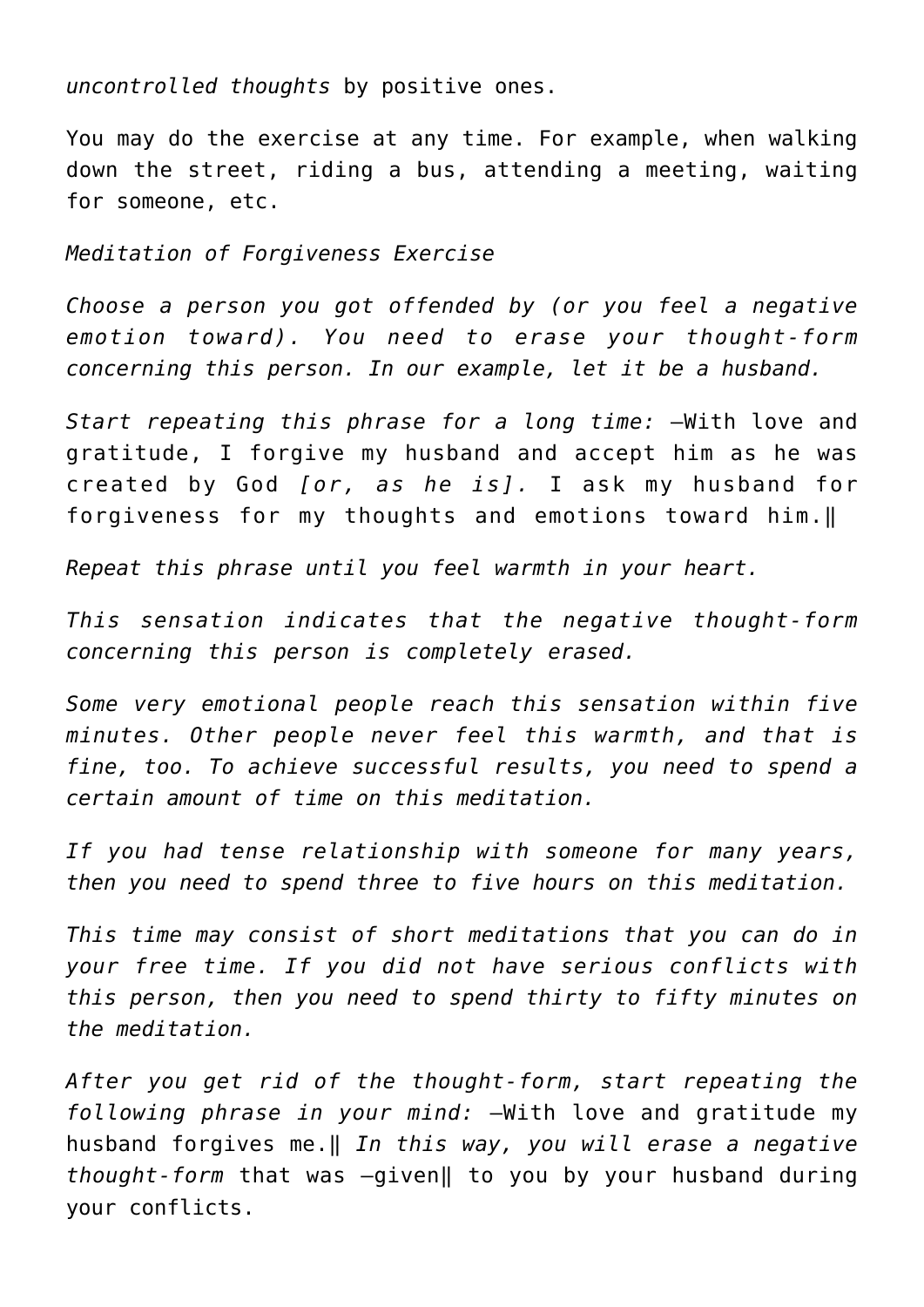*Repeat this phrase until you feel warmth in your chest again or you see your husband inside your mind. If his negative thought-form is successfully erased, then your husband may turn his face to you, smile, or even wave his hand (in your mind, of course). It means that your emotional body was cleansed of all offenses and other negative emotions.*

*Apply This Principle to Everyone You Know.*

We only considered the meditation of forgiveness concerning a husband. Yet, it is only the first step toward cleaning your emotional body. Next, you need to do the same thing concerning your *father, mother, siblings, exhusbands, or wives*, if you had tense or conflicting relationship with them. Then meditate about *all your relatives (each one separately)* who interacted with you and caused you trouble. Do not forget *the acquaintances at work* or the people you practice your hobbies with, unfair bosses or ungrateful subordinates, *your loved ones with whom you parted, and last, but not least, yourself* if you get angry with yourself. The phrase to use here is almost the same:  $-I$  ask myself for forgiveness for my thoughts and emotions concerning myself. With love and gratitude, I forgive myself and accept myself as I am.‖

People tend to judge themselves. (Why am I so unlucky, ugly, shy, or stupid?) They take offense with themselves and feel guilty all the time; however, *self-condemnation is a sin as serious as condemnation of other people.*

That is why it is necessary for us to forgive ourselves.

Next, you should pay attention to *Life in general*. Most likely, you sometimes took offense with Life for taking away your loved one or your relative, or for making your life too difficult. The phrase for this meditation is the following: ―With love and gratitude, I forgive Life and accept it as it is. I ask Life for forgiveness for all negative thoughts and emotions toward it. With love and gratitude, Life forgives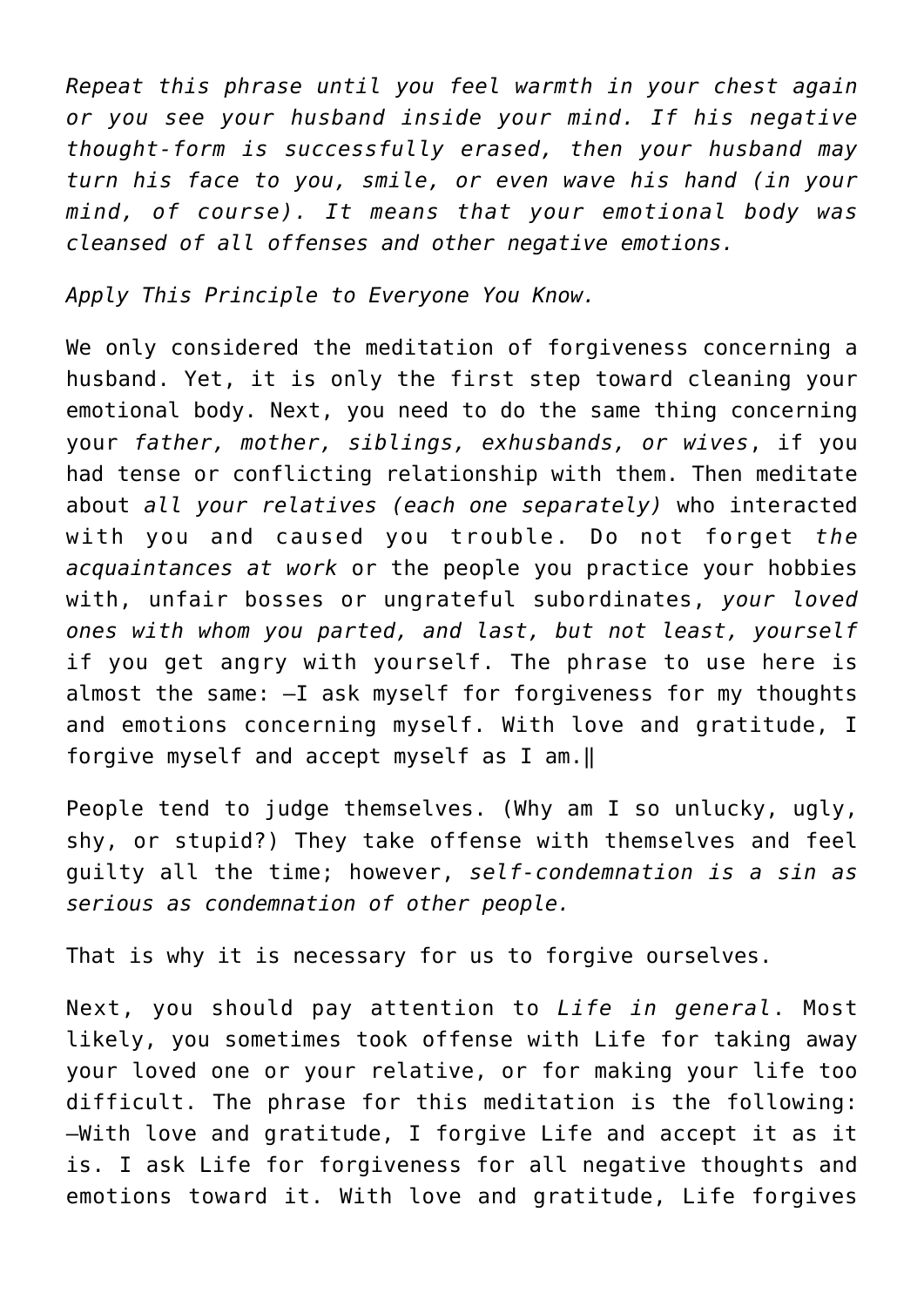$me.$ 

The ultimate meditation time depends on how deeply you are upset with Life. The meditation concerning people with whom you had the most conflicting relationship will require *several hours of meditation*. For old acquaintances or relatives who you can hardly remember, you should work ten to thirty minutes (for each).

Try to determine yourself how much time you will need for this exercise. A person over forty years old will need at least a month of work to completely get rid of all offenses. The general meditation time should not be less than thirty hours.

While reading this chapter, you might think: Why should I repeat the forgiveness meditation for such a long time? It seems like you no longer remember the offense that you took with some people, forgave some, and already feel compassion toward other ones. Your mental level is clean. Then why do you keep ―getting lessons‖ from your Guardian?

*Sins as Dirty Stains on Paper*

To answer this question, let us use a simple comparison.

Imagine that your negative thought-form is a dirty stain on a sheet of paper. The larger and darker the thoughtform, the bigger the stain appears.

You need to clean the paper, but the eraser that you have is really small. Every move of the eraser cleans a small part of the dirty surface. To clean the entire sheet, we need to perform a lot of cleaning movements. The bigger the stain, the more moves we use.

That is why we suggest you repeat the forgiveness meditation in your mind many times. Each repetition erases only a small part of your thought-form. If you realize that your former beliefs were incorrect and forgive your enemies, you erase a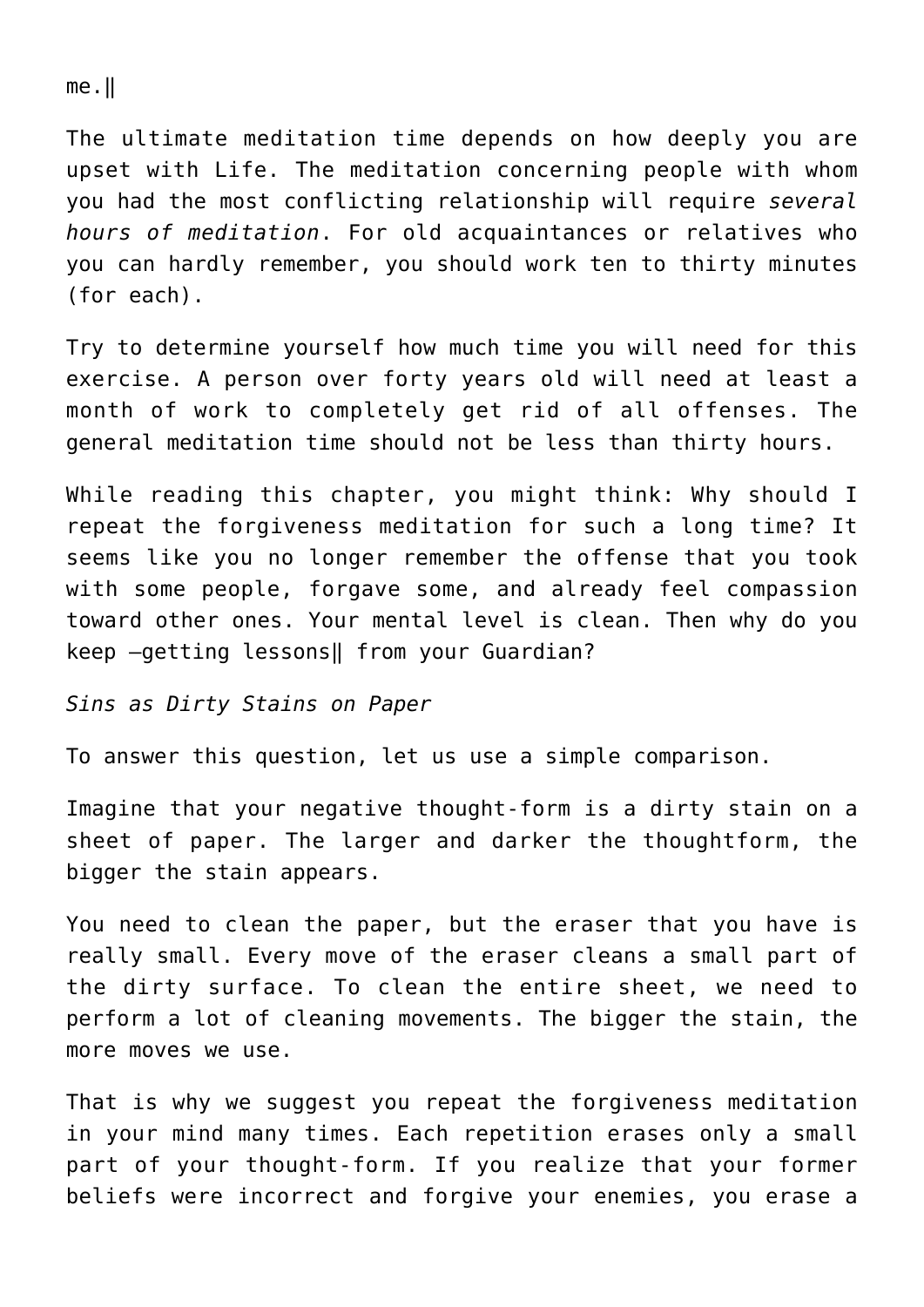big part of your thought-form; however, you only erase a bit at a time.

Therefore, while forgiving and accepting the world, *do not forget about your former offenses and indignation*. Work with them separately, and your Guardian will not have to apply ―educational‖ measures to you anymore.

#### *Summary*

*All the negative stress that we feel is stored in our emotional body as thought-forms (dark bundles of thoughts and emotions).*

*Negative thought-forms do not get erased immediately after we change our attitude toward the world and forgive our former enemies.*

*To quicken the process of cleansing the emotional body, we suggest practicing the Forgiveness Meditation, i.e., erasing a negative thought-from by repeating a certain phrase.*

*The Forgiveness Meditation should be applied to all people with whom we had tense relations, including relatives, acquaintances, Life, and ourselves.*

## **2.2 "Pincushion" Theory: Let's Play the Problems.**

The forgiveness meditation allows us to get rid of our former stress and eliminate the consequences of new ones coming into your life. Yet, if we do not change anything about our thoughts, we will always have to forgive others.

We will always become involved in scandals and conflicts first, and then we'll have to do the process of forgiving.

If we want to live more consciously, we should learn not to store new stress, i.e., block the valves (idealizations).

This will only happen when we stop attaching excessive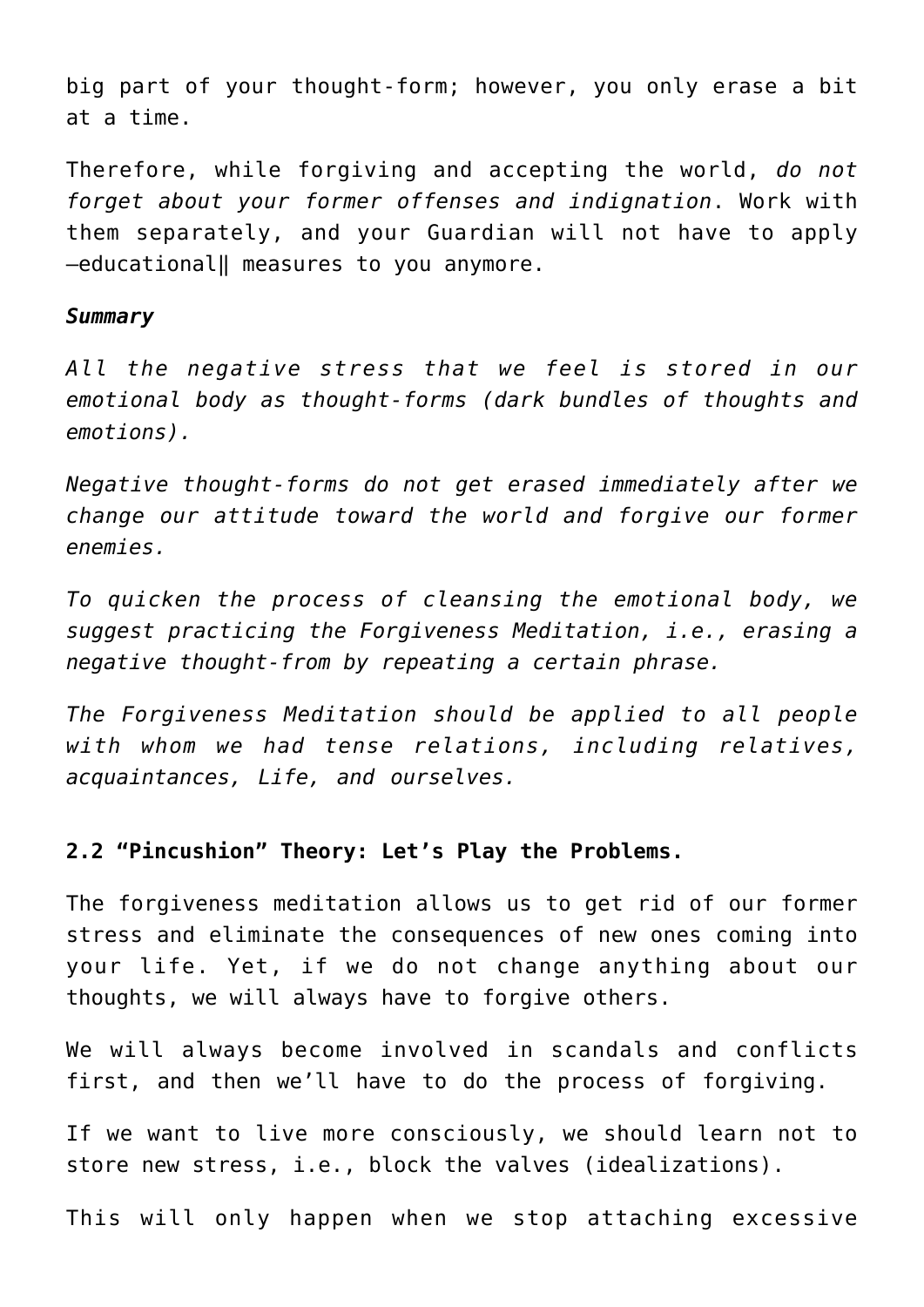importance to our expectations, i.e., we get rid of our idealizations.

At the same time, we need to start working with our mental level because it stores all of our ideas, knowledge, and information about our experiences and the idealizations created by our mind. As you may remember, idealizations are the source of our discontent with life, filling the SA and causing us to receive ―lessons.‖ As a result, *we urgently need to get rid of our erroneous beliefs and idealizations stored at the mental level*.

*You Live in Paradise!*

There exists an idea that can help us in life every time we suffer stress. It seems very simple, although not all people understand and accept it easily. Here it is: *You should accept that you live every single moment of your life in Paradise!* It is true for every single moment, no matter how terrible it may seem to you!

It is difficult to assume such an attitude toward life.

Life teaches us -lessons|| all the time, and that is why we do not feel like we are in Paradise.

Could your life become even worse? You probably have never thought about it because all methods (including our Method of Forming Events) encourage you to think positively. You try hard to think positively, but life only gets worse.

It is clear why life continues to worsen. We are unhappy with it, our SA fills, and Life takes increasingly strict ―educational‖ measures. Yet, these measures are not *a punishment or revenge*; they just help changing our erroneous beliefs!

If we dream about a better life and keep being discontent about our present state, the *situation is likely to grow*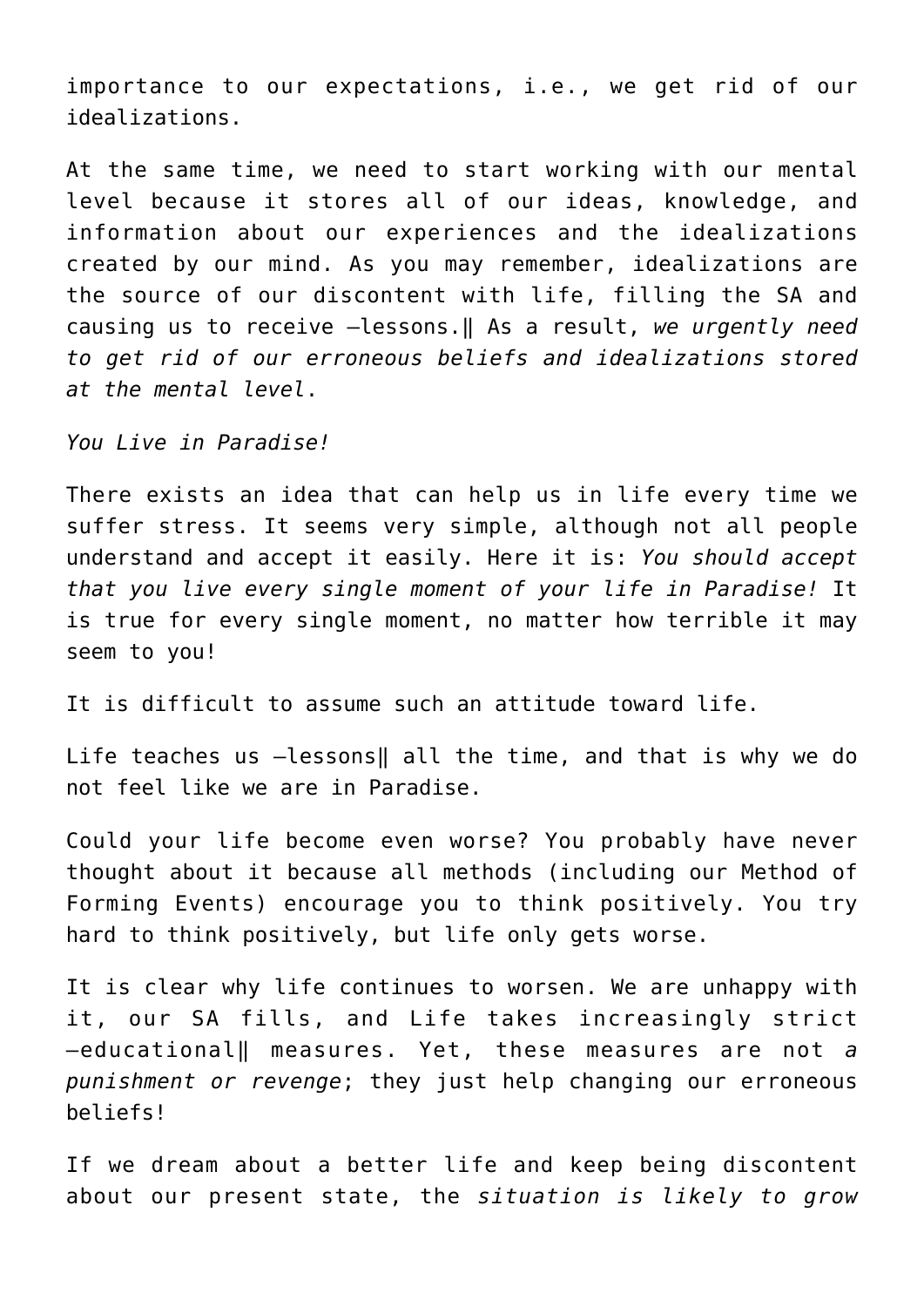*worse*. That is why we suggest you do not dig your head in the sand like an ostrich in case of danger, but try to look at your *possible unhappy future from the point of view that it could be even worse*.

It is easy to just imagine how much worse Life may turn. It only *depends on what area of life you are unhappy with*. If you are upset with your family life, the situation in this area could always be worse. Yet, if your work situation is not very important for you, things in this field will still be okay, and you will be able to earn your living.

And vice versa.

What can we do to avoid worsening the situation after we have determined our idealizations? How do we get rid of them when we like them so much?

It is simple. We just need to understand that *right now we live in Paradise.* If we do not admit it now, one day we will find ourselves in Hell. Then life will grow much worse. Of course, Paradise and Hell are very conditional notions. It is difficult to accept that we live in Paradise when the money we earn is hardly enough to pay our bills and all attempts to change the situation lead to nothing.

It is not Hell either, but a lack of money stains our life as much as being homeless stains the life of a poor person who does not have a place to live.

If you are unhappy with your life for a long time, it means that you have explicit idealizations. As a result, Life just *has* to prove that you live in Paradise, not in Hell, as you think.

How can Life do it? We already mentioned that ―educational‖ measures are applied to the area of life you are unhappy with. Let's say, now you are upset about your financial situation, so Life will take money from you. It is hard to tell how it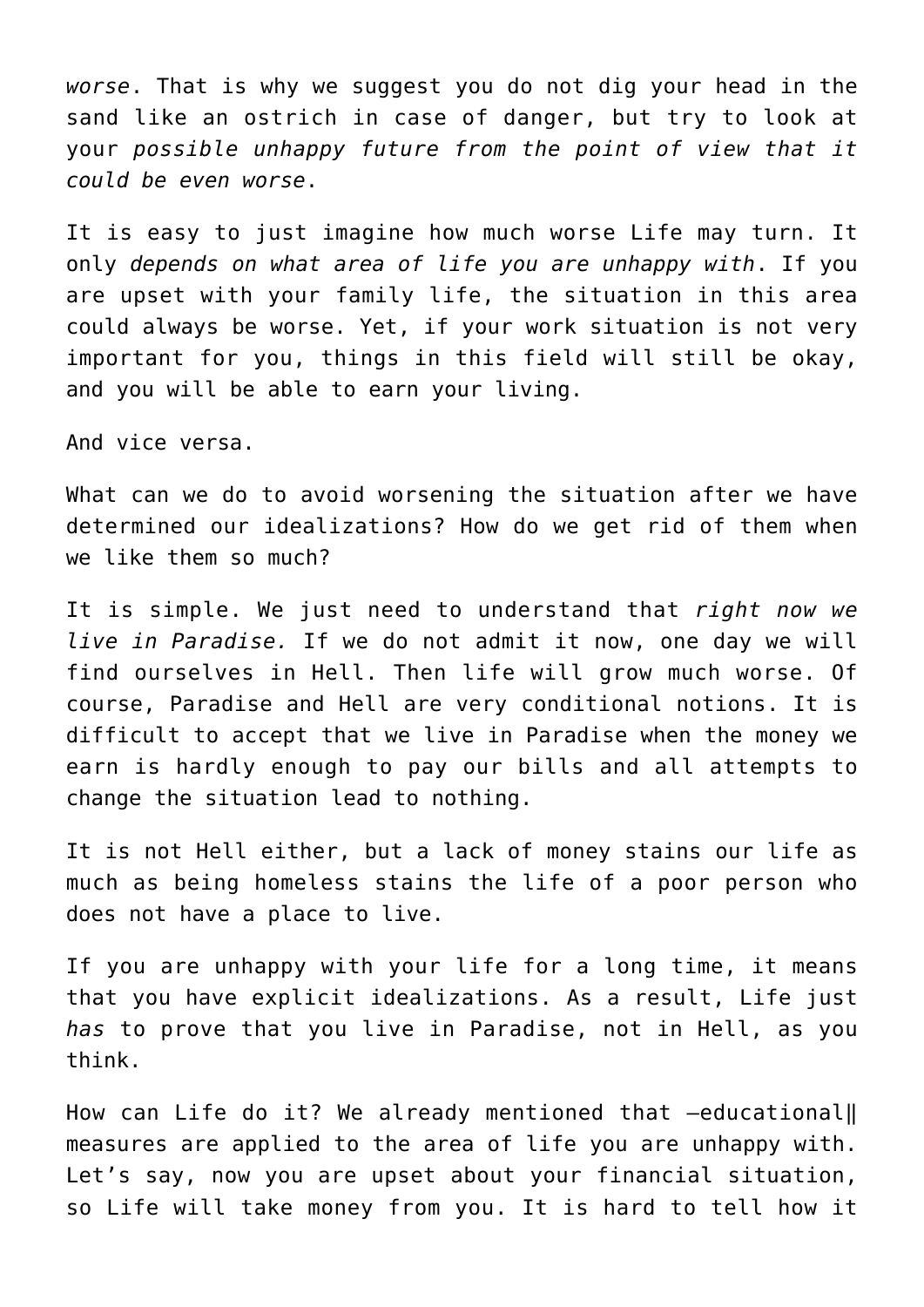will happen because Life has many opportunities for achieving its goals. For example, you will get a new boss who will dislike you for some reason and will try to demote you or even fire you, which will result in job loss and, possibly, poverty. Or there will be less demand for the products of your company, so the administration will lay off some personnel, including you. Or something else resulting in the loss of income will occur.

It will not make you more optimistic, and the new situation will seem like Hell to you.

Finding yourself in this new situation, you will interpret your life a year ago as being happy. Your income was not great, but at least stable. In this way, Life proves to you how wrong your views are. Your present life sounds like Paradise compared to a life of a jobless person, and you have to admit it.

Of course, compared to the life of a rich man, your life does not seem that happy. Yet, you have an opportunity to increase your income if *at any moment* you are ready to admit that you live in Paradise. Do not condemn Life, but ask it to give you a well-paying job or your own business.

There are plenty of possibilities in this world, so if you ask in a right way, you will surely receive what you want. Yet, if you do not get it, think which of your beliefs hinders you from achieving the goal that millions of other people have already achieved.

This approach *(admitting that any moment of your life you live in Paradise)* may help you close all SA valves and cleanse your mental body.

We probably need a *more practical approach*, such as particular breathing or some physical exercise. *These practical tools* are easy to grasp, but sadly, they will not help us much get rid of our mistaken beliefs. The reason is that our mental body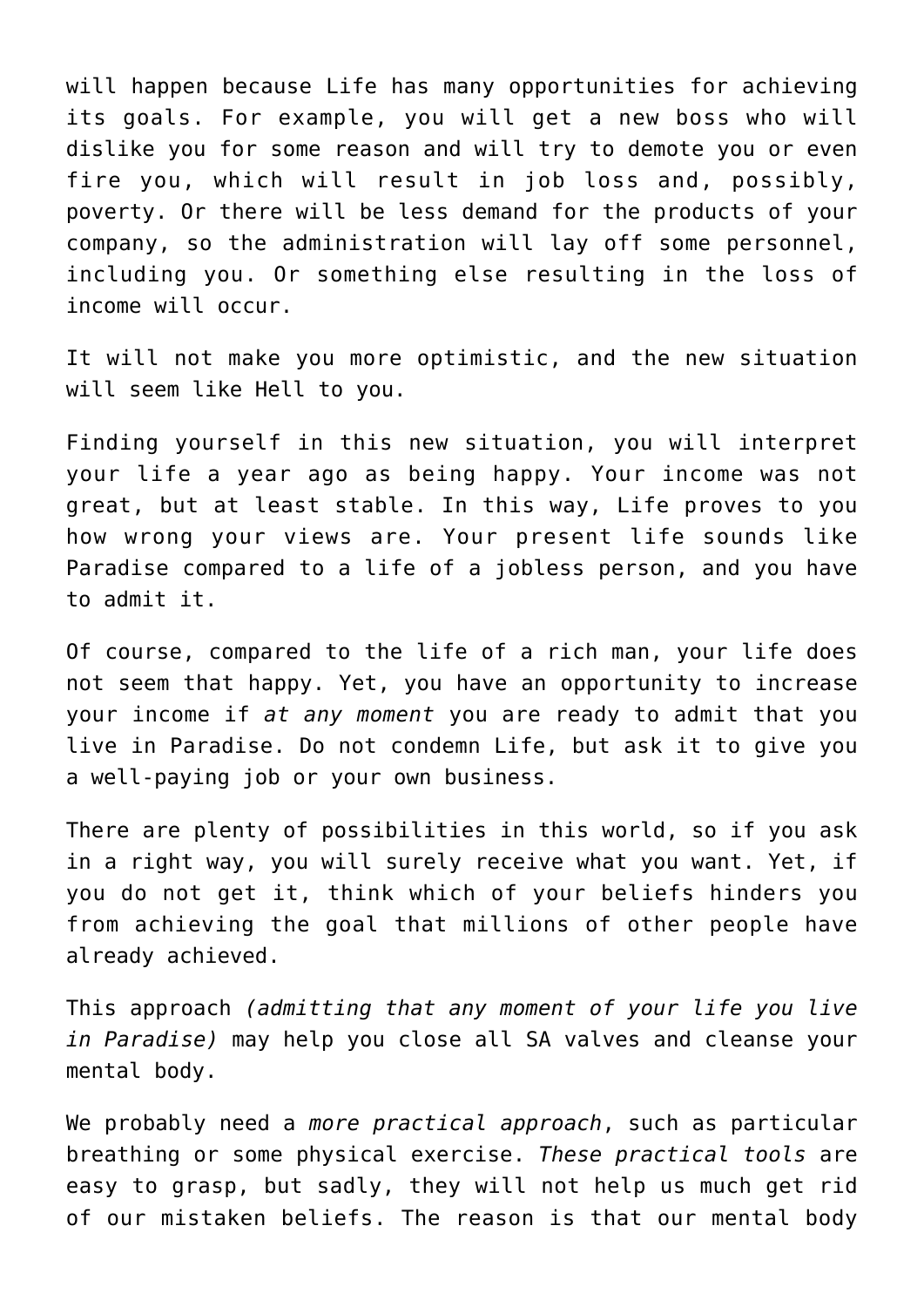generated these beliefs, and we cannot change our mental body through physical efforts because it is not directly connected with our physical body.

## *Tools for Changing Our Erroneous Beliefs*

Consequently, we need to find some tools to change our attitude toward life and our beliefs. Do these tools exist at all? Yes they do. One of them is self-programming (i.e., *using positive statements or affirmations*).

## *Affirmations*

These techniques are meant to replace our erroneous beliefs by *positive thoughts.* It is a good technique, but *it requires a major effort to "reprogram"* our mistaken convictions.

For years, our troubled mind has been filling our mental level with idealizations and erroneous beliefs.

Therefore, to get rid of them as soon as possible, we need *to intensely fill ourselves with positive assertions*. The total amount of positive thoughts should be *at least equal to* the number of negative ones. We do not have many years to replace our beliefs, so *reprogramming should be really intense*.

This goal is easy to achieve at group classes with a good mentor who creates a high-energy environment and who allows people to feel euphoria and excitement. After two or three seminars, instead of condemnation, we will feel love toward others and ourselves.

Yet, if you try to use this method at home by using a book, achieving results will take longer. It is quite difficult to reach a state of euphoria when your mind is filled with problems and doubts. Some people manage to do it well, so affirmations work quickly and efficiently. People who want to think positively but cannot get rid of constant doubts, however, face a problem and can do very little about it. Those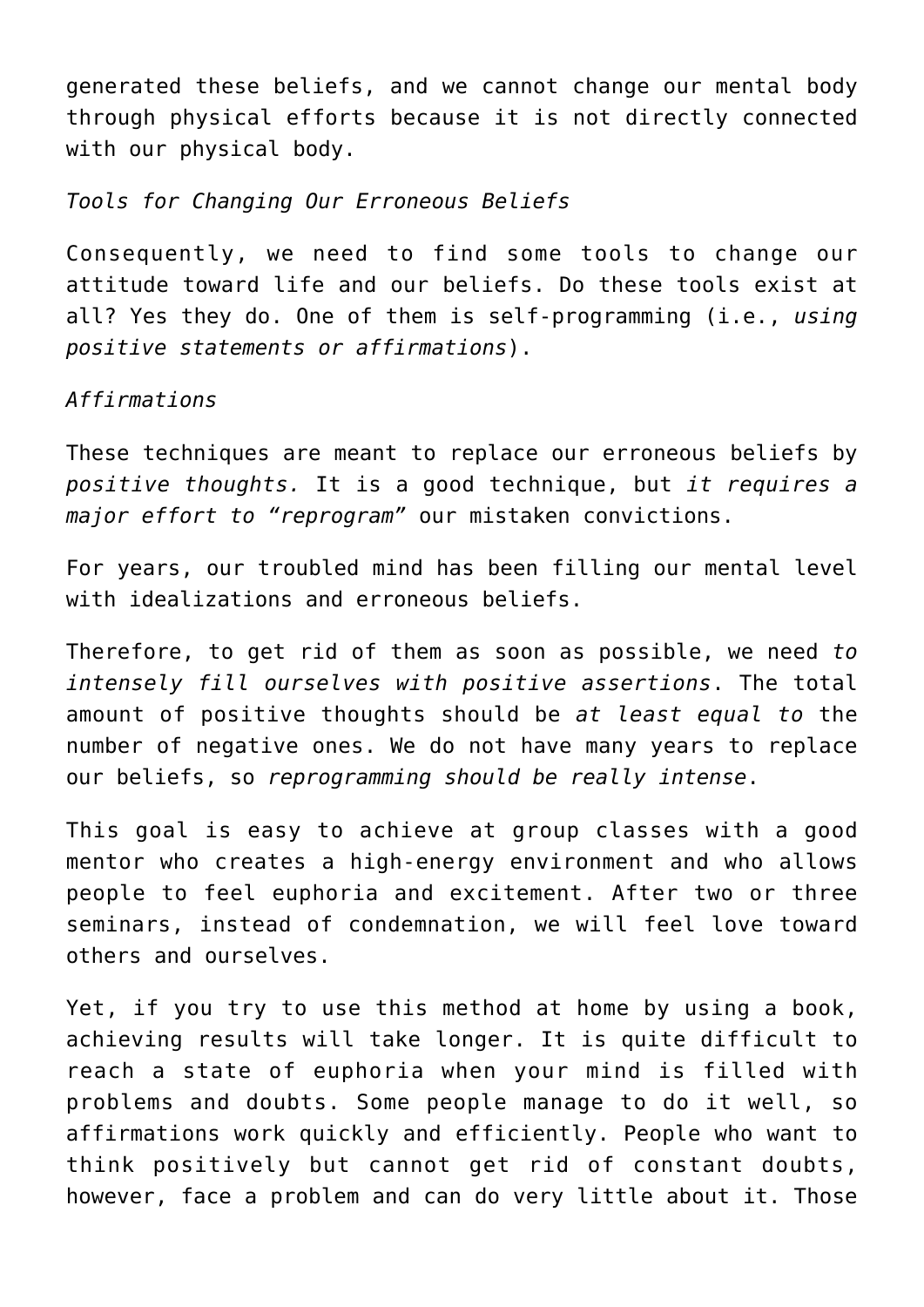people may use another, purely mental tool to fight their wrong convictions.

*Don't Create Your Unhappy Future!*

This method is very simple and originates from a simple idea: Let us not wait for Life to use all -educational| measures against us. We should *get ahead and only* imagine *what measures may be applied to us.* It is easy to do while using a simple exercise called the Pincushion of Events.

Let us see how it works in case you are sure that things should be the way you want and you cannot imagine that life may take a different direction. For example, your father used to be a kind, tactful, and well-mannered person, and you cannot imagine him being different (i.e., you idealize relationship between people). Now, when he is older, he might demonstrate negative traits of his character (rudeness, irritability, etc). *The more you judge him for this behavior, the worse it will become (only toward you).* His relationship with other people may be bad or good. Yet, his attitude toward you will grow increasingly worse until you change your attitude toward him.

Do you think your father is the worst father in the world? If you think about it, you will probably admit that it is not true. It is always possible to find a worse person.

So if you do not want your father to get worse, *imagine him becoming much worse already.* Then, troubles you have with him right now will seem to you just a small part of *what could have happened*. He could be even worse, but he is not. Look how good he is! Why did you judge him at all? Yet, he might change for the worse if you do not change your attitude toward him, i.e., now he makes you think you live in Paradise, but Life might show you Hell soon.

This principle will make it easier for you to live through every situation, no matter how bad it might seem at first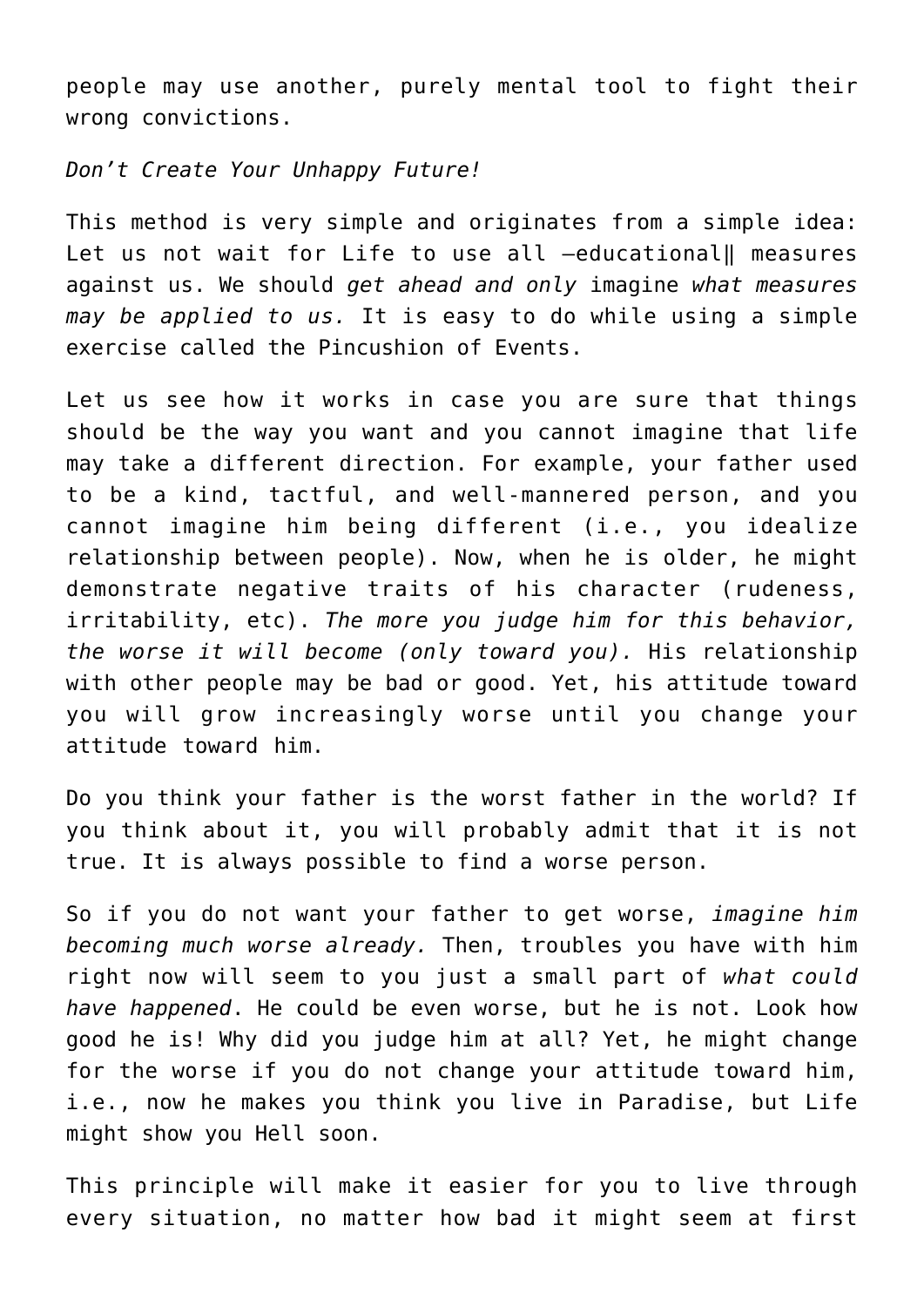sight.

The exercise that we offer you is based on this principle.

*Pincushion of Events Exercise*

*Ask people not to bother you for fifteen to twenty minutes.*

*Take a comfortable position, close your eyes, relax your body,and try to stop the train of your thoughts.*

*Imagine that your life might take a number of different turns so that all events in your life are represented by a set of pins (each pin represents an event) in a pincushion (Figure 2).*

*Of all possible events, you would like only one to happen, the one that suits you the most (one pin). In reality, while destroying your idealizations, Life causes increasingly worse events happen to you (a second pin, etc.).*

*Imagine what may happen to you if Life continues applying "educational" measures to you, i.e., conditions of your life keep worsening (more pins).*

*Imagine (e.g., for five to ten minutes) that you live through each possible negative event. Imagine what you will do, how you will interact with others and the world, and what your thoughts will be.*

*After living through each event, say to yourself: "Life! If you find it necessary to change my life to this extent, I will accept it without doubts and offense. There must be some reason why you are giving me this lesson. If I really need this lesson, then I accept it with gratitude*.‖

*In the same manner, you should "live" through events that gradually become worse. The rest of the pins represent them.*

*After each exercise, confirm that you will accept any lesson*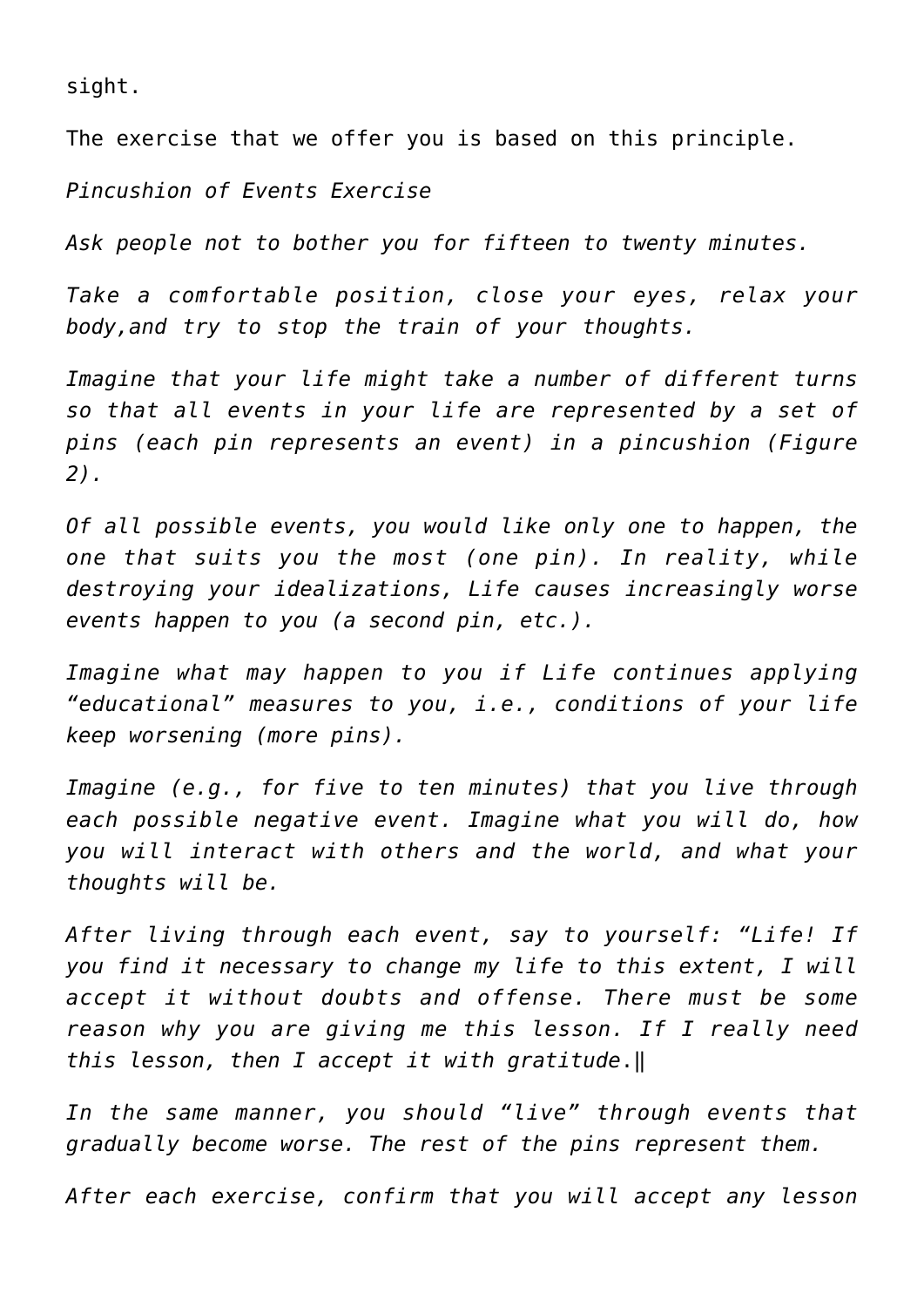*without anger and condemnation, but ask Life not to apply these measures* to you.

*At the end, confirm again that you do not condemn the present situation, that you consider it as a lesson that you deserved for your thoughts and actions, and that this situation is the best of all. You are grateful for the lesson you have received, accept you present situation as a very good one, and ask Life to possibly make it better, i.e., the way you want.*

By performing this exercise, you avoid ―programming‖ of a negative future by asking Life *not to apply measures to you.* At the same time, you let Life know that you accept everything that happens not as a punishment or revenge, but as a lesson taught to you for your erroneous thoughts or behavior.

Let us take as an example that involves the same father we mentioned before. First (the most desired) pin represents normal, quiet relationship between you two. The second pin represents the existing situation when he is rude to you and provokes conflicts.

The third pin *may represent the situation when your Dad gets sick and you have to take care of him*. His character will not change for the better. The fourth pin, he starts drinking and brings his drinking friends over. The fifth pin, he brings loose, drunk women home. The sixth pin, he treats his grandchildren badly. The seventh pin, he accidentally sets the house on fire being drunk. The eighth pin, he starts selling valuable things from the house.

There exist a vast variety of events (pins). *You should pretend living through all of them without taking offense with Life* (fortunately, not in reality, but only in your imagination).

Imagine what happens when the third, fourth, and following events will take place—all possible relationships, patterns, money situations, etc. Then say to yourself: ―Life, if I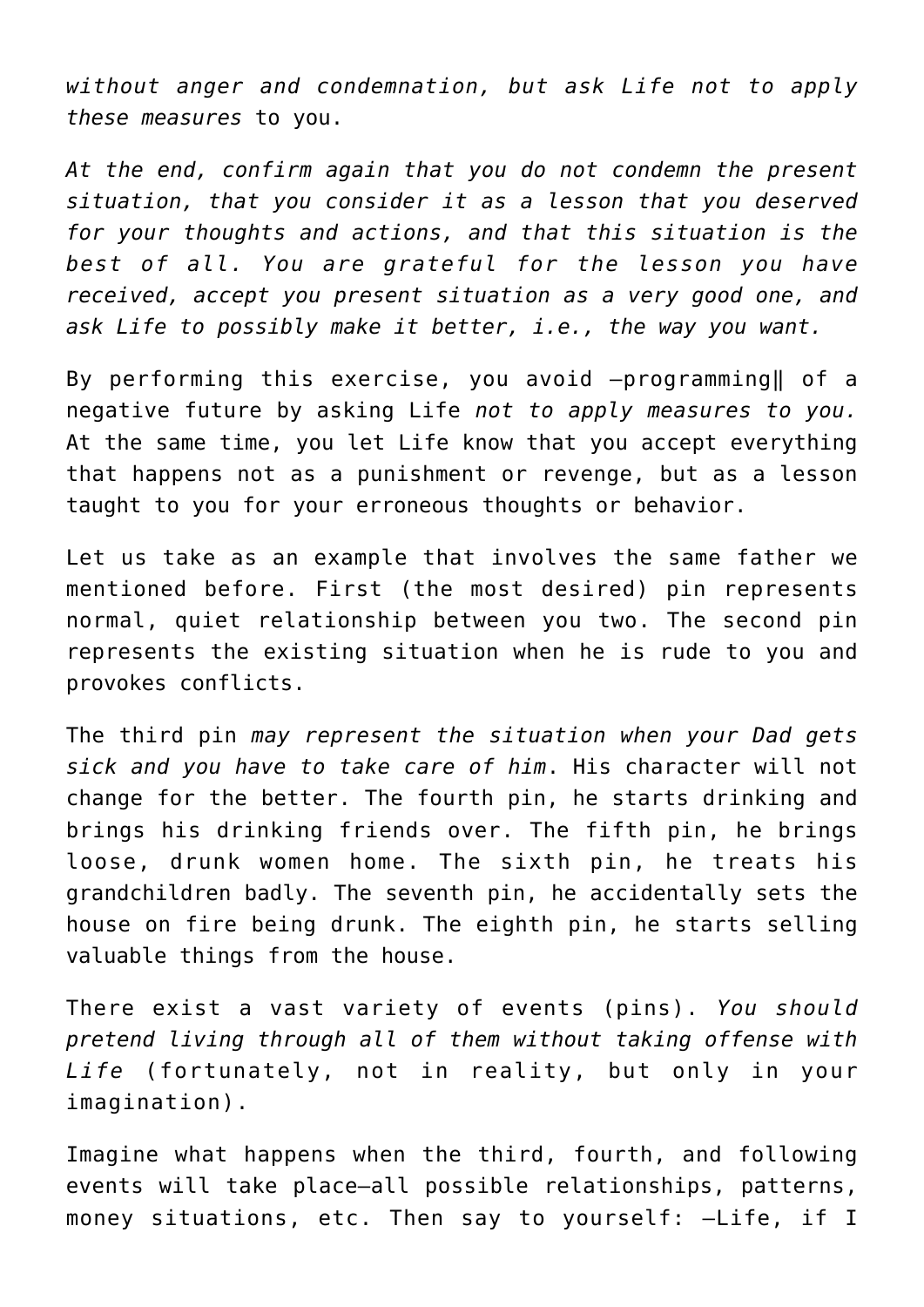deserve it, I will accept this situation and will not complain because I understand that this situation is

the result of my negative emotions toward my father. Yet if it is possible, let my dad stop spoiling our lives.‖

This mental exercise will help you get ahead of *"educational" measures* and prove to Life that you are aware of possible future lessons *and are ready to accept them*, and that you consider the existing situation as a very good one and realize that, due to your discontent, it may get even worse. Yet, you are not discontent with the present state anymore, so Life does not have to apply stricter measures to you. If your life is good now, it will only get better in the future.

We recommend that you use this principle to destroy any idealizations that you may have, as well as to get rid of your discontent about life. It is easier to be glad about the present than anticipate the problems that the future may/may not bring.

### *Could Things Get Worse?*

To anticipate possible questions, let us tell you right away that this exercise *does not program a negative future* because, in the end of each event analysis, we add the following phrase: ―Life, if it happens, I will accept it without any complaints and anger. Yet, if it is possible, let events happen the way that I want them to (express here an event you want to happen).‖

In this way, you let Life know *that you do not need negative events*. You are prepared for them, but you do not need them. You need other things that have not happened yet, but you are not stressed out about them anymore because you understand that your Life is happy anyway.

Consequently, you do not demand anything from Life but express politely your request, which lowers your pride and arrogance.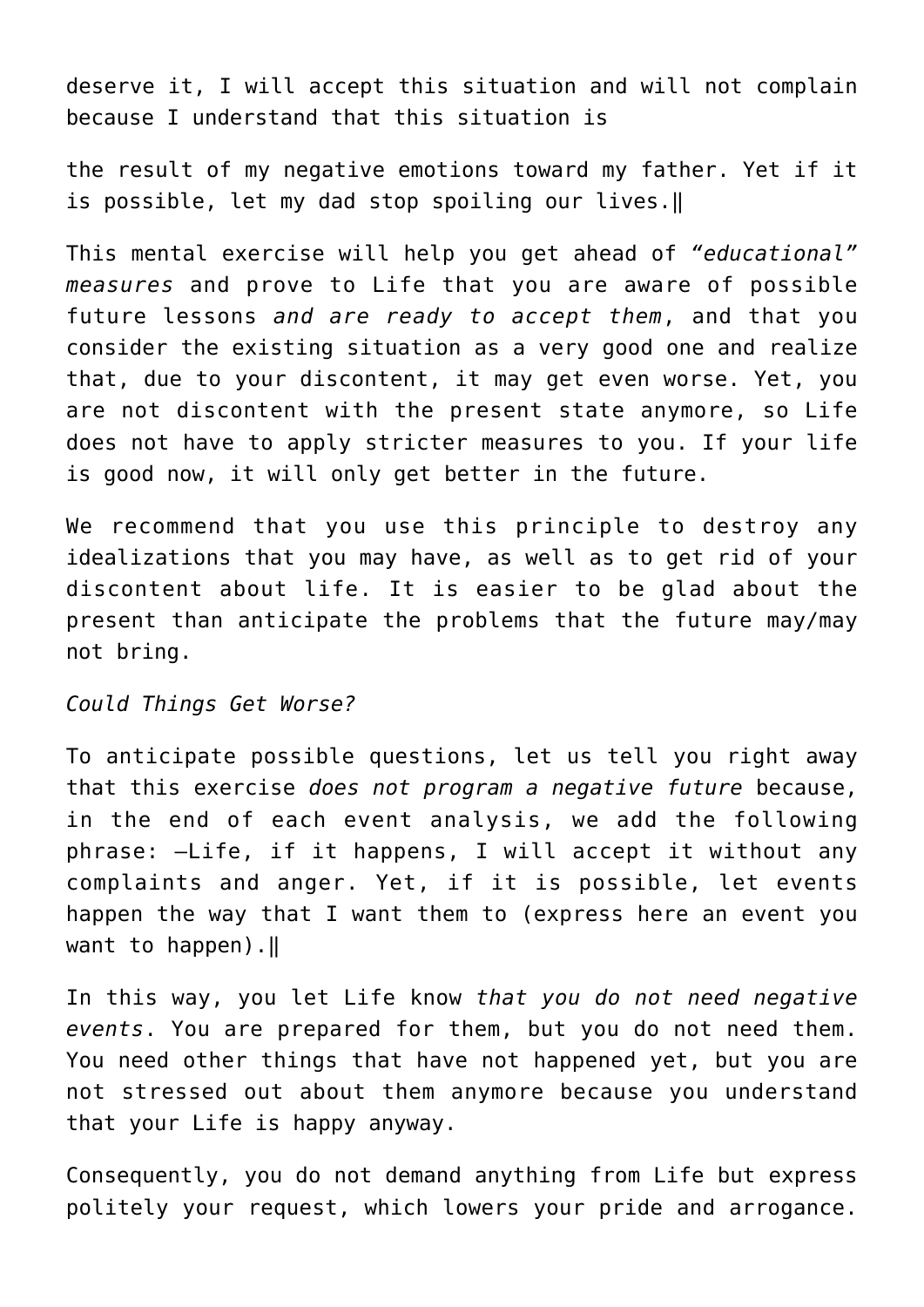Life appreciates people who are not too proud and arrogant, and helps them if they ask for help.

*Do Not Turn Your Life into a Pincushion of Events.*

Let us give you one more recommendation. The -pincushion exercise is a *one-time tool* to help you feel that your problem is not that serious after all, and to change your attitude toward events that you consider terrible. You should play with your ―terrible situation‖ for ten to twenty minutes, and then realize that in reality everything goes well. Then go and enjoy your life.

Imagining negative events all day long will not do you any good. Your mind might start programming problems that you think about a lot. It may even lead to depression.

So stop the train of negative thoughts with the help of this method and start enjoying life! Do not use the Pincushion of Events exercise more often than once a week for ten minutes. Good luck to you!

### *When Can We Use This Method?*

You may always use this exercise when it seems to you that your current situation cannot get any worse. The method will help you to quickly change your attitude toward the situation and bring down your stress.

For example, imagine that your child spends too much time at the computer. Do you constantly stress out about it? Perform the Pincushion of Events exercise and realize how good it is that he stays home and does not hang out with bad boys down the street.

Perhaps your husband drinks a pack of beer every day.

Do you worry that he is turning into a heavy drinker? Do the exercise and realize how good it is that he only drinks one pack and that it is just beer.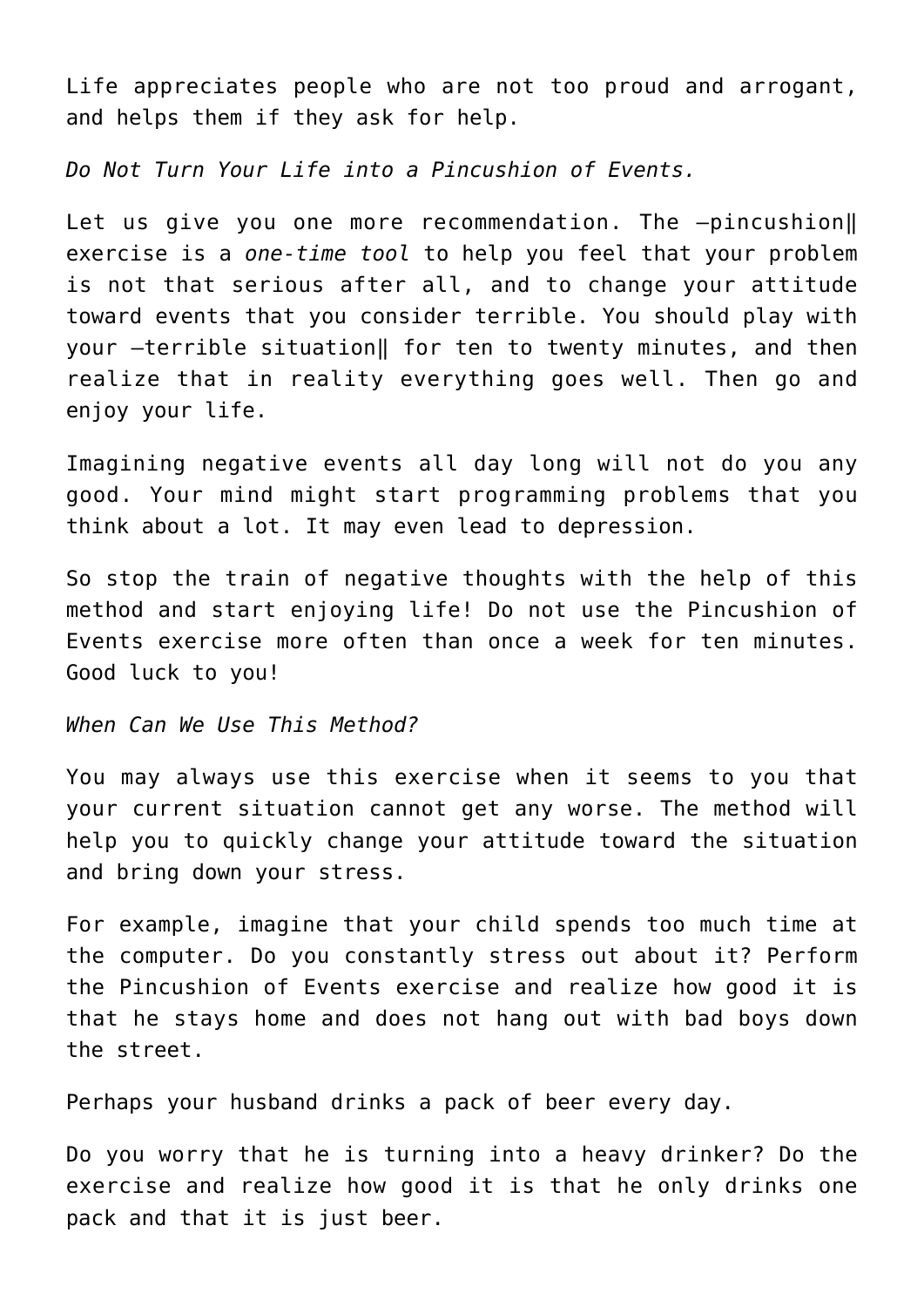Maybe your wife talks on the phone a lot, and it annoys you a great deal. After the exercise, you will realize how good it is that you know all her friends, what they do, and what interests your wife, so you can feel that you can control your family life better.

### *Summary*

*To get rid of your discontent with life, you should accept that you live in Paradise every moment of your Life.*

*To avoid worsening the situation, you may get ahead of a problem. Try to live through possible worsening events. At the end of this exercise, tell Life that you are ready to accept any situation without discontent and condemnation. Yet, ask Life to improve your existing situation, if possible.*

*The Pincushion of Events exercise is meant to make you imagine aggravating life events to prove to you that your life at present is much better than you think.*

## **2.3 Let's Get Rid of the Problems of the Immortal Soul.**

In this chapter, we will explain to you how you may work with problems that your immortal soul brought to your life from its previous incarnations.

Please do not look for the reasons of your problems in your previous lives, however! It is so easy to take a position of a victim of your previous incarnations and feel pity for yourself.

Our experience shows that *the main reason for most people's problems lies in the ideas* that they stick by, which that lead to ―educational‖ measures.

Yet, sometimes our immortal soul is the source of our problems. The soul might want to correct its past mistakes when it brings into your particular body the information of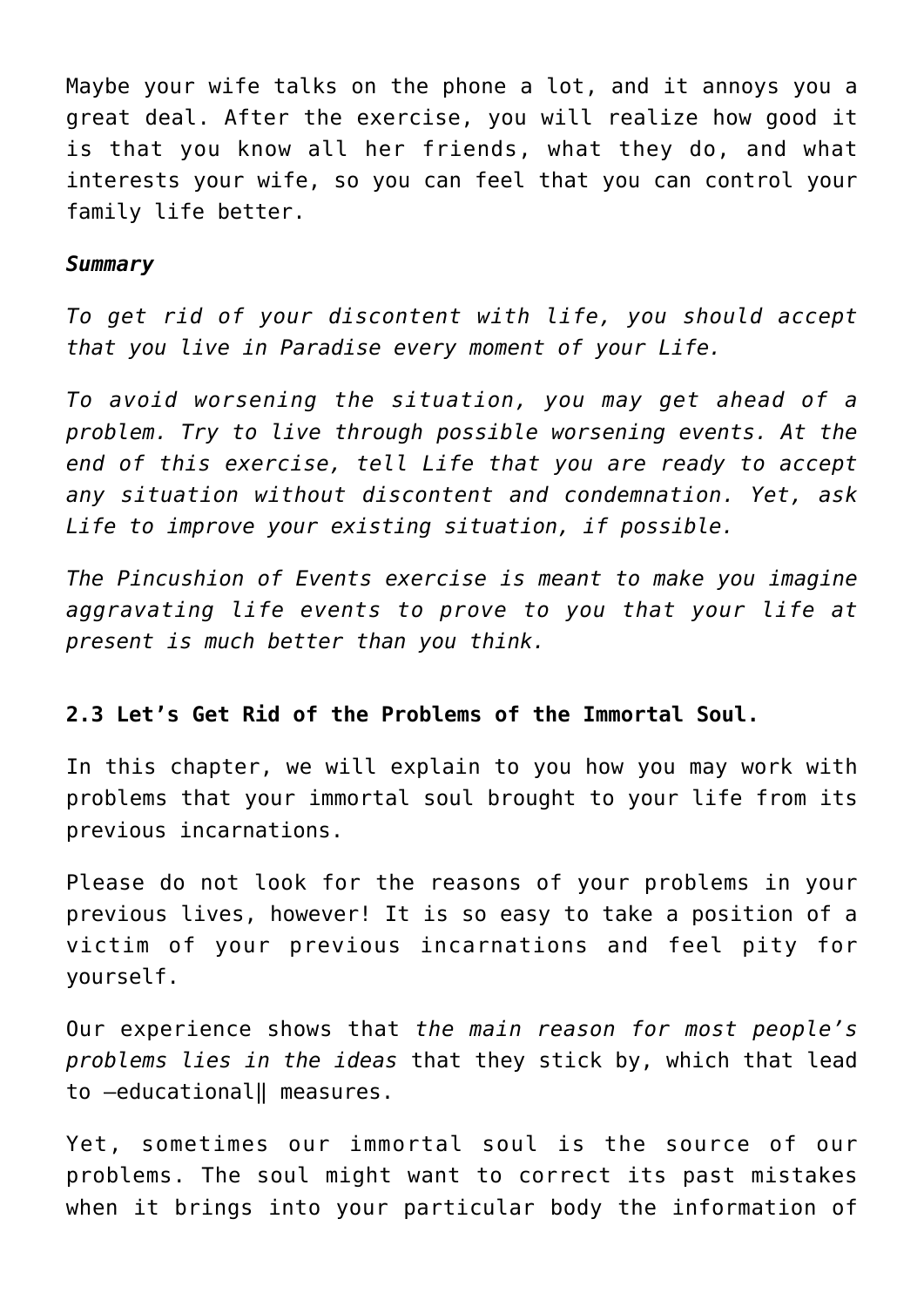all the problems/mistakes made in the past incarnations.

Sadly, it happens; however, do not think that all our current troubles are linked to our unknown past life.

Otherwise, you will feel the victim of the circumstances.

The victim cannot do anything about the situation and has the only choice to wait when the ―bad karma‖ stops influencing his life. Waiting may take a long time. It can take the whole life.

We suggest that you accept the role of captain of your ship. You created your own problems; now you need to get rid of them. You can control the situation.

*Not All Problems Are Brought from Past Lives.*

Our experience indicates that *not everybody has this kind of problem*. It only makes sense to look for the reasons of your problems in past lives if *it is impossible to explain your current problems by your idealizations or the overflowing of your SA*.

There exist not so many problems of this kind, and they usually manifest themselves in unexplainable actions, fears (phobias), or strange interactions with other people.

(In esoteric science, these interactions are called the ―karmic nod.‖) Those problems are called ―karmic,‖ and we are going to explain to you how to fight them.

For example, a person may be afraid of water and has a fear of swimming, even though he has never been through a drowning accident before. Other people are afraid of heights, solitude, or darkness for no reason.

There exist many different phobias, and some of them come from past lives.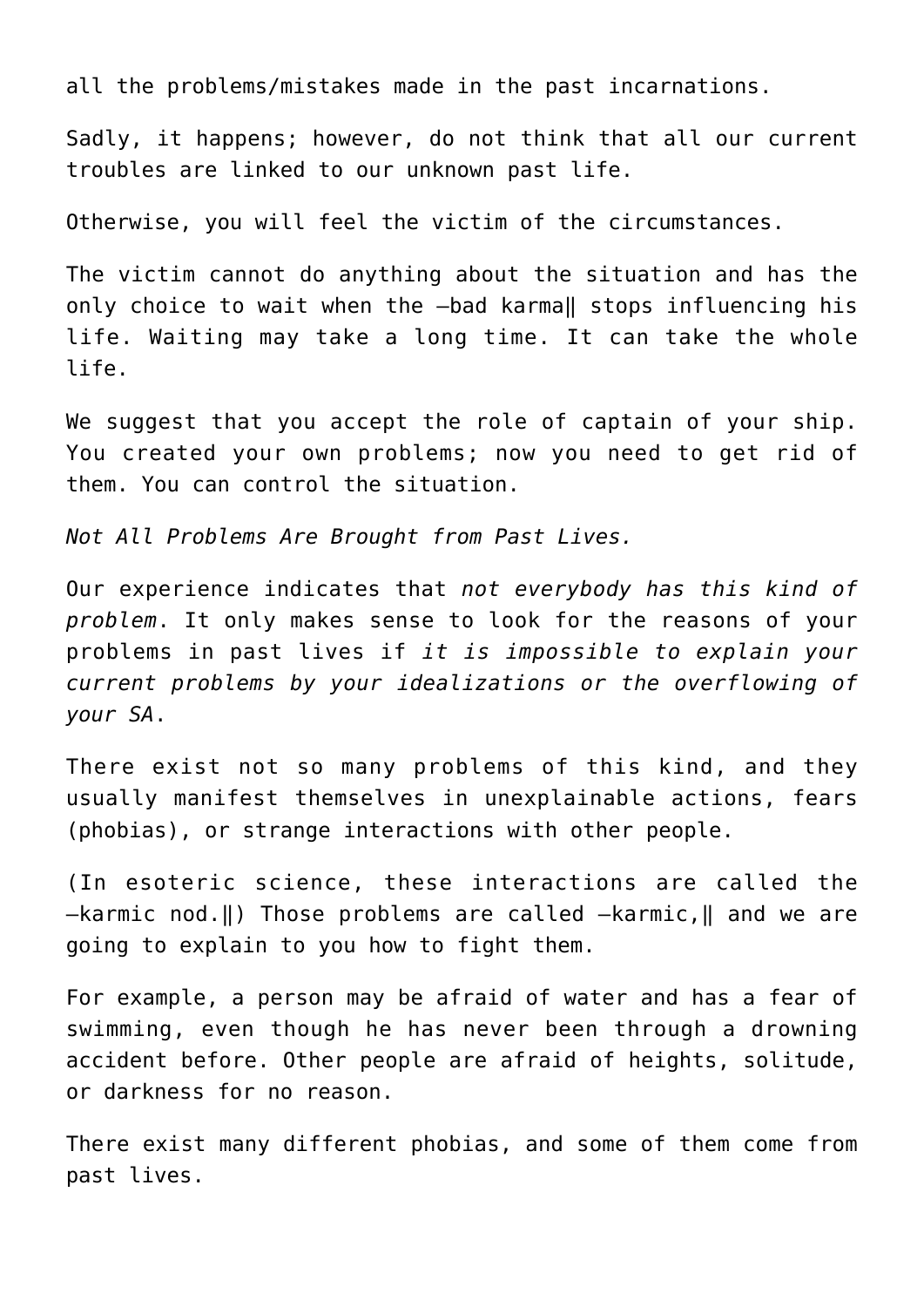*Look for Reasons in the Present.*

Seeking the reasons for the problems in the past lives makes us powerless and dependent on a clairvoyant who might discover the problem and eliminate it. In this way, it is easy for a clairvoyant to manipulate us.

We prefer a different approach. While not denying the existence of karmic problems in some cases, the suggestion is to *try to figure out on your own* what problems existed in your past, i.e., *what information about past problems your immortal soul brought to this life*. Often, you may get this information on your own.

#### *How to Analyze Your Own Past*

At first, analyze in detail all the problems that you face in life, depending on how many ―educational‖ measures Life applies to you. According to the five ways of destroying idealizations, you should realize your mistaken beliefs and idealizations.

Only if you cannot explain a certain problem according to the SA model (it means, you do not feel stress for a long time), you should try to *logically explain what negative events might have taken place in your distant past*.

For example, if you have hated water since you were a child and are afraid to learn to swim now, you probably were drowning in one of your past lives and were horrified. You had better find out the circumstances of the accident to correctly decode this information. Yet, you may only consider your water-phobia as a karmic problem if you *have never had water accidents in this life*. If you were drowning in this life, then your emotional body has a water-phobia impulse, and it is not a karmic problem.

Rather, it is a problem of your current life, and you have to treat it in different ways, including the ones used by the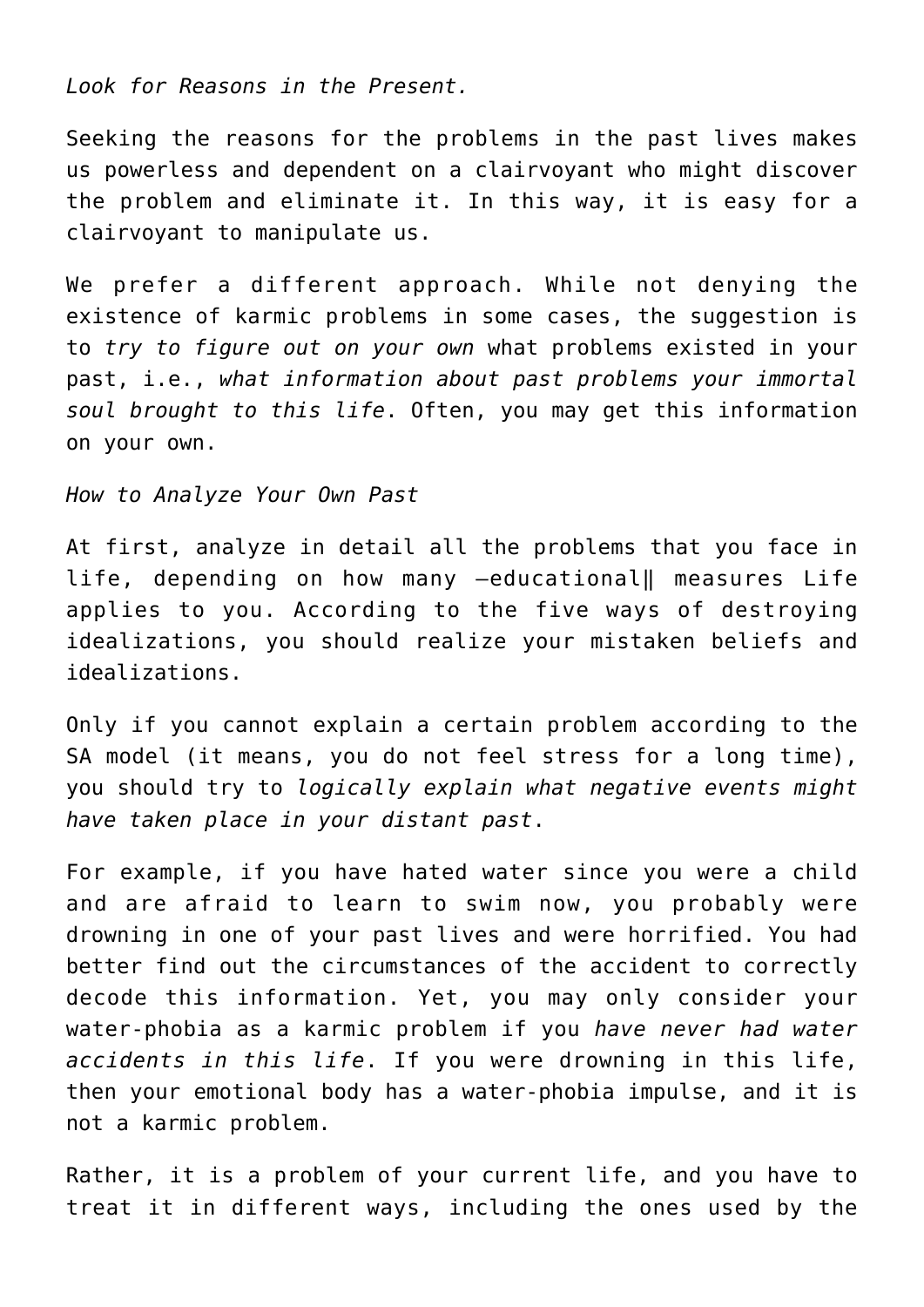modern psychologists.

*How to Discover Information on Your Own*

What can we do if we need to know exactly what happened in our past in order to change our memories about it? There are several ways of getting this information.

For example, *when meditating*, you may make a request and see the requested information in the form of a vision.

This approach often works if you are sensitive and have a vivid imagination. You may use any meditation, including reincarnation meditation that lets you see one of your past lives.

You may also request this information from yourself *before going to sleep*. You will probably see the answer in your dreams, especially if you repeat the request several dozen

times. The answer may be clear (a dream of events from your distant past) or latent (a dream you will have to interpret).

Finally, *you may directly ask your subconscious*. We will explain to you how to do this in the last chapter of this book.

You may apply the same principle *to any other problem* that you are unable to figure out in relation to your Stress Accumulator. Perhaps you have claustrophobia—most likely, it means that your subtle body stores information about a terror that you felt while dying in a small, closed space.

This way, we can find very sound reasons for many phobias that lie in our past life. Just do not go too deep into this approach. We have noticed that i*n 95% of the cases, the reason for our problems lies in erroneous beliefs and idealizations*, and only 5% of the situations have their roots deep in the past lives.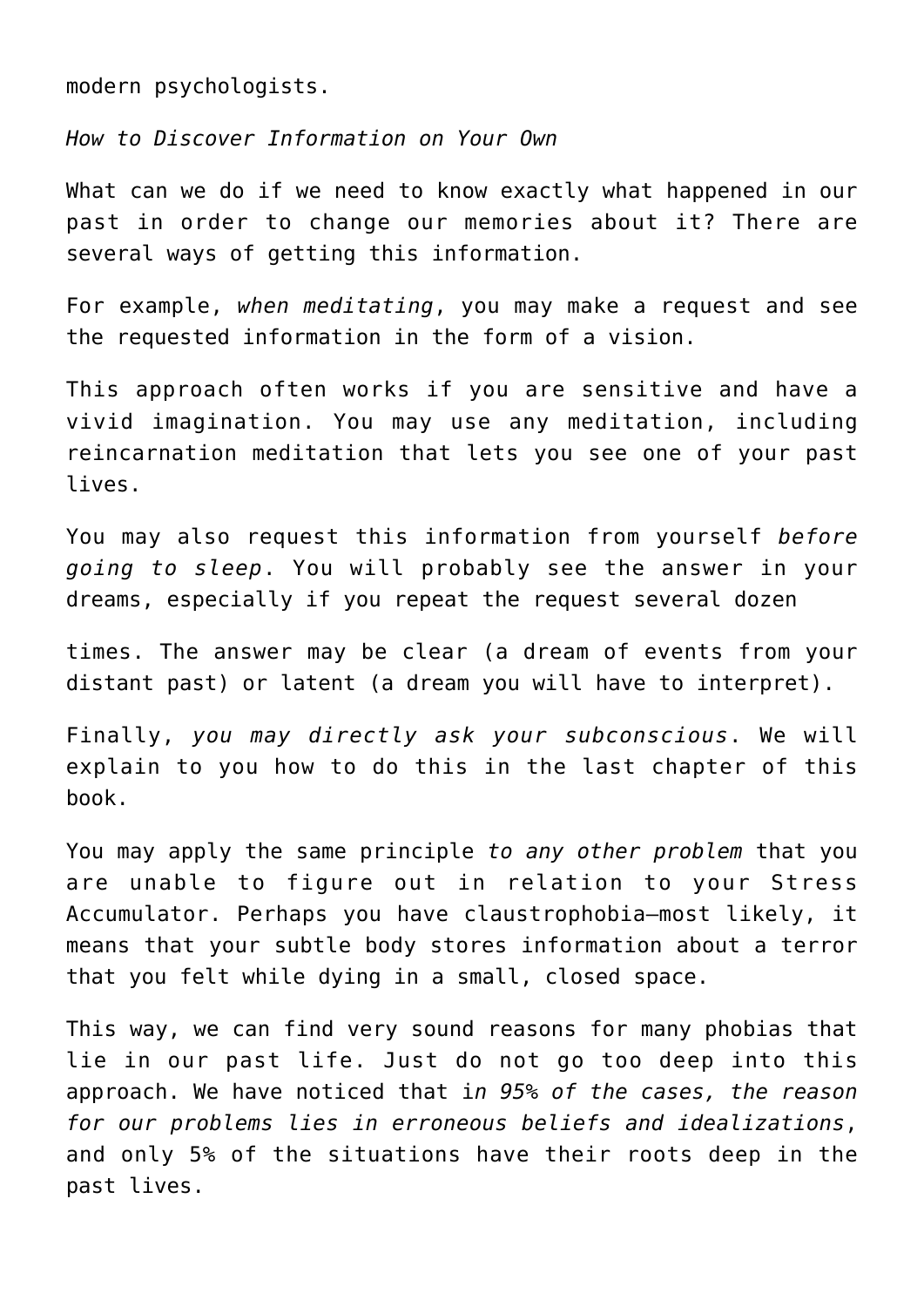*What to Do with the Received Information*

Let us assume that you discovered what negative event took place in your life in the distant past. What should you do next?

*You need to re-program the information* stored in your subtle body. It is not really possible to change your past.

Yet, it is quite simple to *change your memories about it* because we just have to change the information. We recommend that you perform the following exercise to achieve this goal.

You may do it either while meditating and seeing the events of your past life, or later in your free time if you have received some information in your dreams or discovered it while asking your subconscious.

*Re-Program Your Past Exercise*

*Ask people not to bother you for fifteen to twenty minutes.*

*Take a comfortable position, close your eyes, relax your muscles, and stop your train of thoughts.*

*Consider (or imagine) in detail an event that led to your karmic problem (you drown, you kill a person, you are killed, etc.).*

*Now "rewind" this event to the beginning, and consciously make up a happy ending.*

*For example, perhaps you were drowning, but suddenly you regained control and returned to the surface or lifeguards saved you. Rejoice over your salvation. In your thoughts, thank God and your Guardian Angel for their help. Then open your eyes and get back to your natural state.*

As you can see, this exercise is not complicated.

Anyone who can look inside himself is able to do it. Even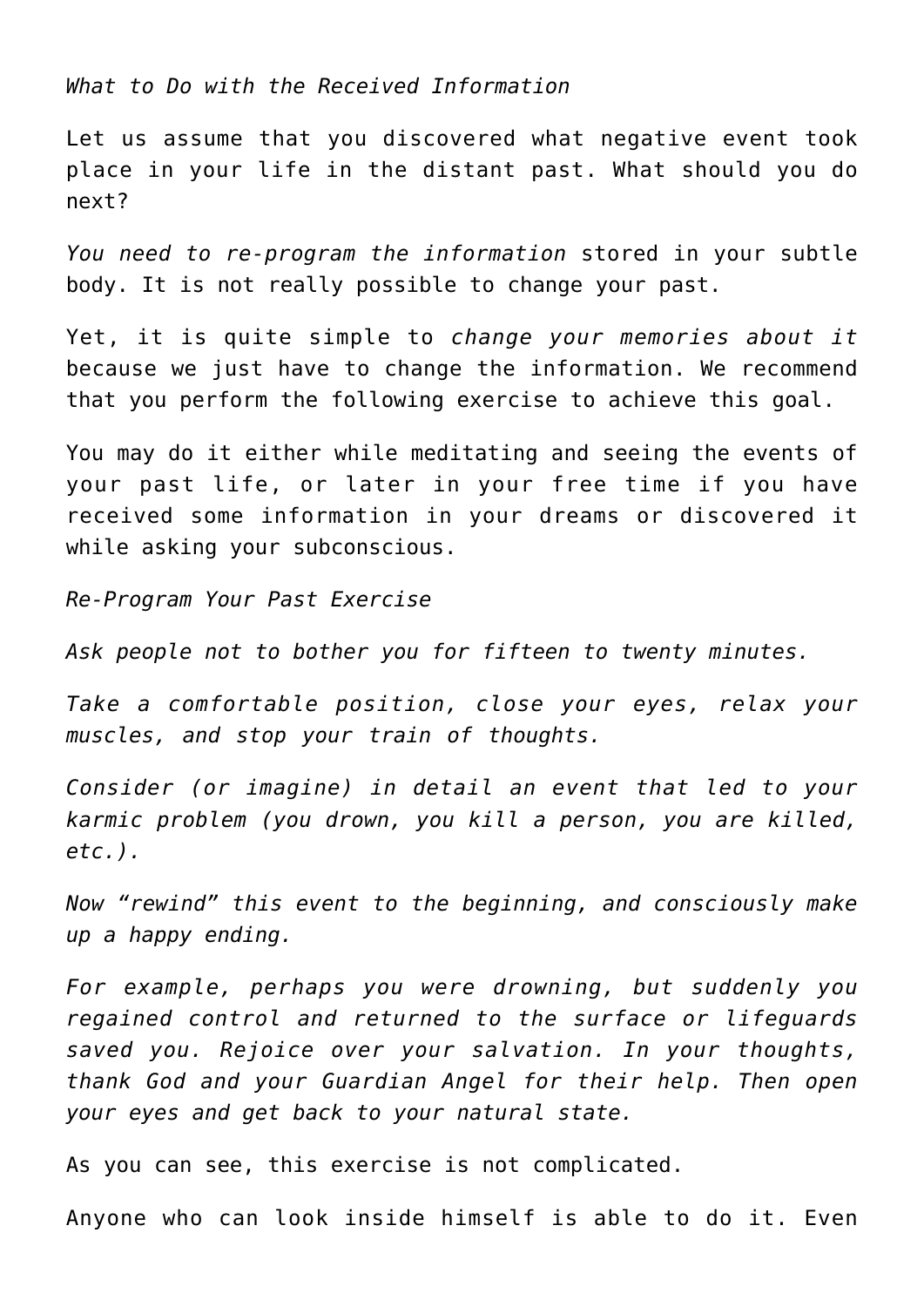without this ability, you may complete this exercise—only you will have to use words instead of pictures.

**Example 1.** *Valentina is married, has three children, works as a manager for a trade company, and has never had any deviations in her psyche, except for one. Once, when she played with her children, somehow all three of them jumped on top of her, and she had a panic attack. She had to push the children away. They did not understand why their mother became so angry. She herself had no idea what was happening because she had no reasons to panic. The situation repeated several times, so eventually she stopped playing with her kids to avoid this strange situation.*

*During the reincarnation meditation, she saw herself as a soldier during the Second World War. She was hiding in a trench while a German tank was moving toward her. The trench was shallow, so the tank killed the soldier. The fear that her body experienced at the moment of this horrible death and the remnants of what her soul remembered was recorded in her subtle body. In her next life, it manifested itself as a panic attack when something pounced on her, even her own children.*

*Valentina recoded this situation in her imagination.*

*During the meditation, she imagined that the trench had been deep and the tank could not hurt her. When the tank passed, the soldier blew it up with a grenade.*

*Since then, the children have been able to play with their mother as much as possible, and she has never felt panic anymore.*

**Example 2***. Maria is a doctor and has worked in the ER for many years. When she was about thirty years old, her back started bothering her. She went through all kinds of treatment, but the pain was progressing. At forty, she had to retire because she had become disabled. Lately, she had to constantly wear a special spinal corset and take sleeping pills because she*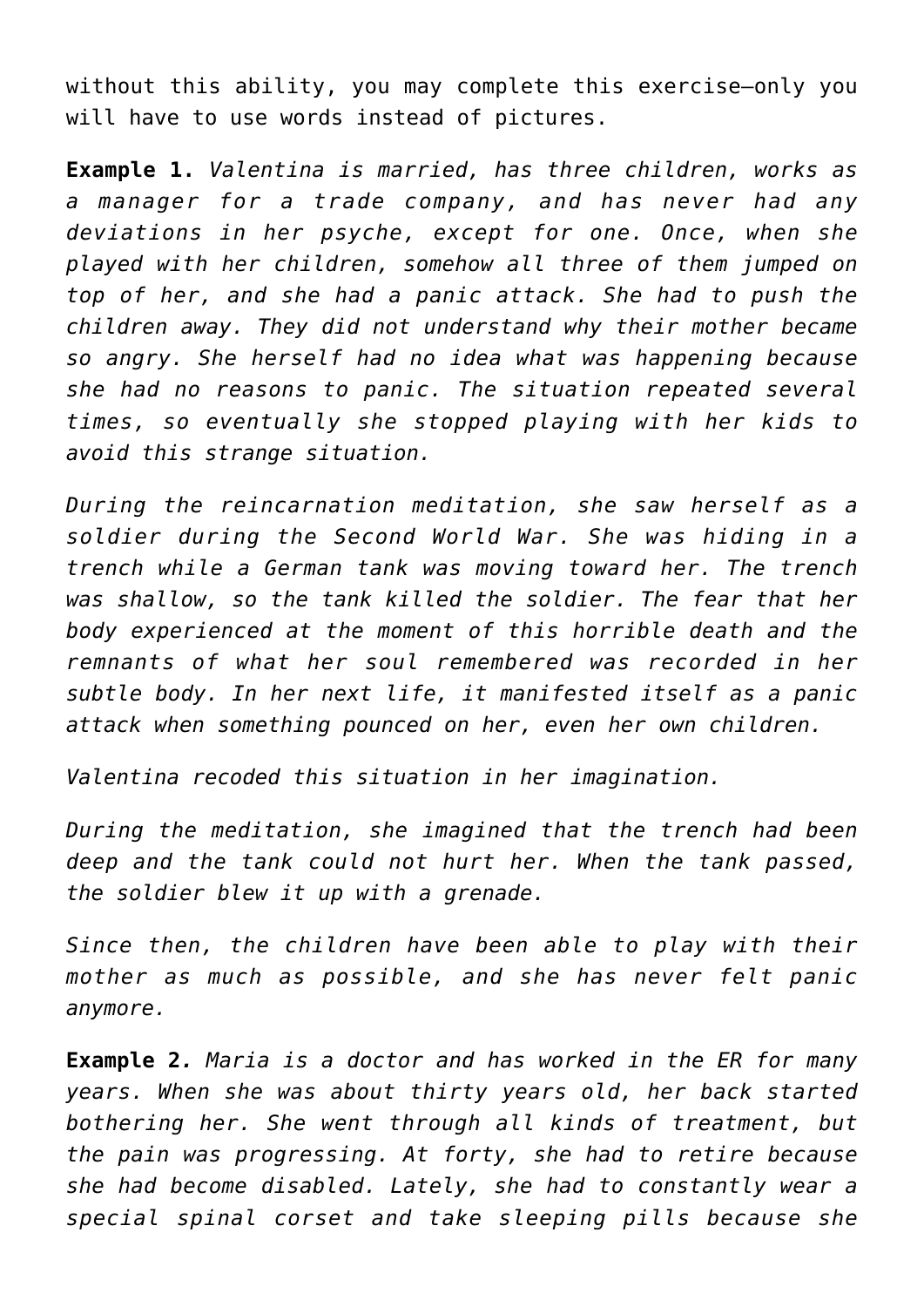*developed insomnia.*

*During the reincarnation meditation, Maria saw herself as a warrior in Europe in the 17th century. His army conquered a town, and the warrior was fighting in the battle. At some point, an enemy soldier came from behind and stabbed him in the back with a sword. The warrior died from the back injury.*

*Maria re-programmed this situation. She imagined that the warrior had been warned of the approaching enemy, so he turned around and defended himself. As a result, a stab in the back did not kill him.*

*After this simple action, Maria stopped taking her medication and immediately started getting better.*

These examples show that re-programmed information of events that took place in the distant past is quite efficient. We only need to get the exact information about the events that happened. It is not easy to get this information, but it is possible.

### *Re-program Your Dreams*

This exercise may be used for more than just changing memories about the past. We recommend that you always use it *when you see nightmares*. If you wake up in horror because someone was chasing you in your dreams, you fell off a cliff, a car hit you, or something else frightening happened, do not leave things as they were. Re-program your dreams for the better!

To re-program your dreams, wake up, close your eyes, and try to invoke your scary dream. Change the ending to a happy one. For example, if you fall off a cliff in your dream, imagine that, instead of hitting the ground, you fall in the water beneath and swim to the shore safely. If someone chases you in your dream, imagine that the police suddenly arrive, arrest the criminals, and take you home. *This way, you can even change your real future for the better.* Probably your dream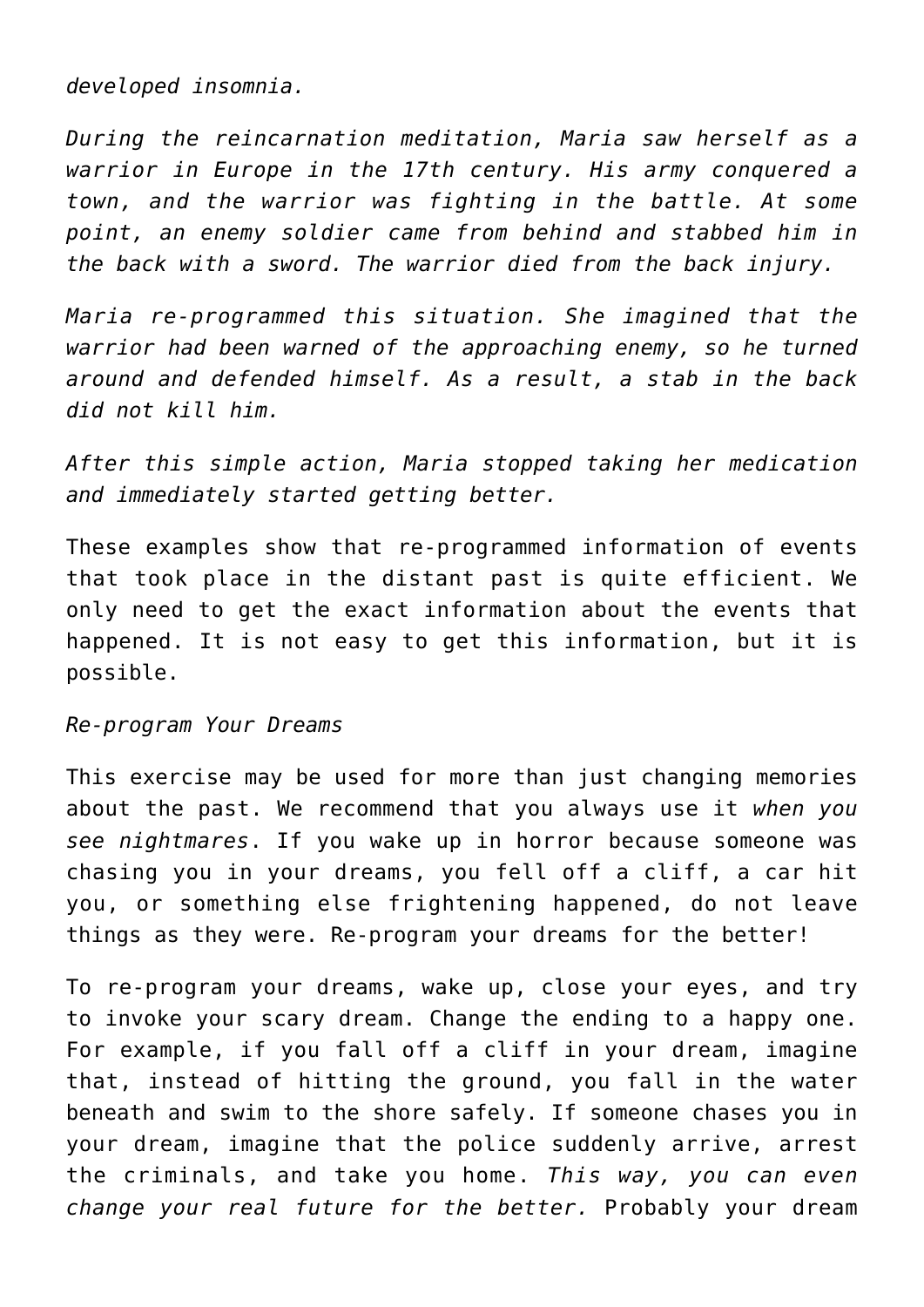contained information about some negative event in your near future. If you change this information, your life may take a happier path. You chose a different future for yourself, and it will most likely come true. Help yourself to make this choice.

To correct the information about negative events in your past lives (i.e., to let your immortal soul get rid of the negative information), you need to realize that event and re-program it, keeping the original setup but creating a happy ending.

*What Else Should We Clean?*

In this chapter, we told you about the cleansing procedures that help you to avoid unpleasant ―educational‖ measures that Life applies to you.

We already explained how to clean up our emotional body with the help of the Meditation of Forgiveness. We also described the method of changing your attitude toward your existing situation with the help of the Pincushion of Events exercise. Then we talked about the technique of re-programming the negative information.

It is clear that there exist more tools for cleaning and correcting the human psyche. There are other methods that you can use on your own or with the help of professionals.

Should we clean and adjust our physical and energy bodies? Yes, as they are responsible for our physical and spiritual health.

Whether our physical body is clean or soiled and what our energetic state is depends on our lifestyle and priorities.

It means that our mental body always remains primary and stores our erroneous precepts concerning our body and lifestyle. We consider these questions in more detail in our book called *Do You Want to Be Healthy? Go Ahead!* Now, we will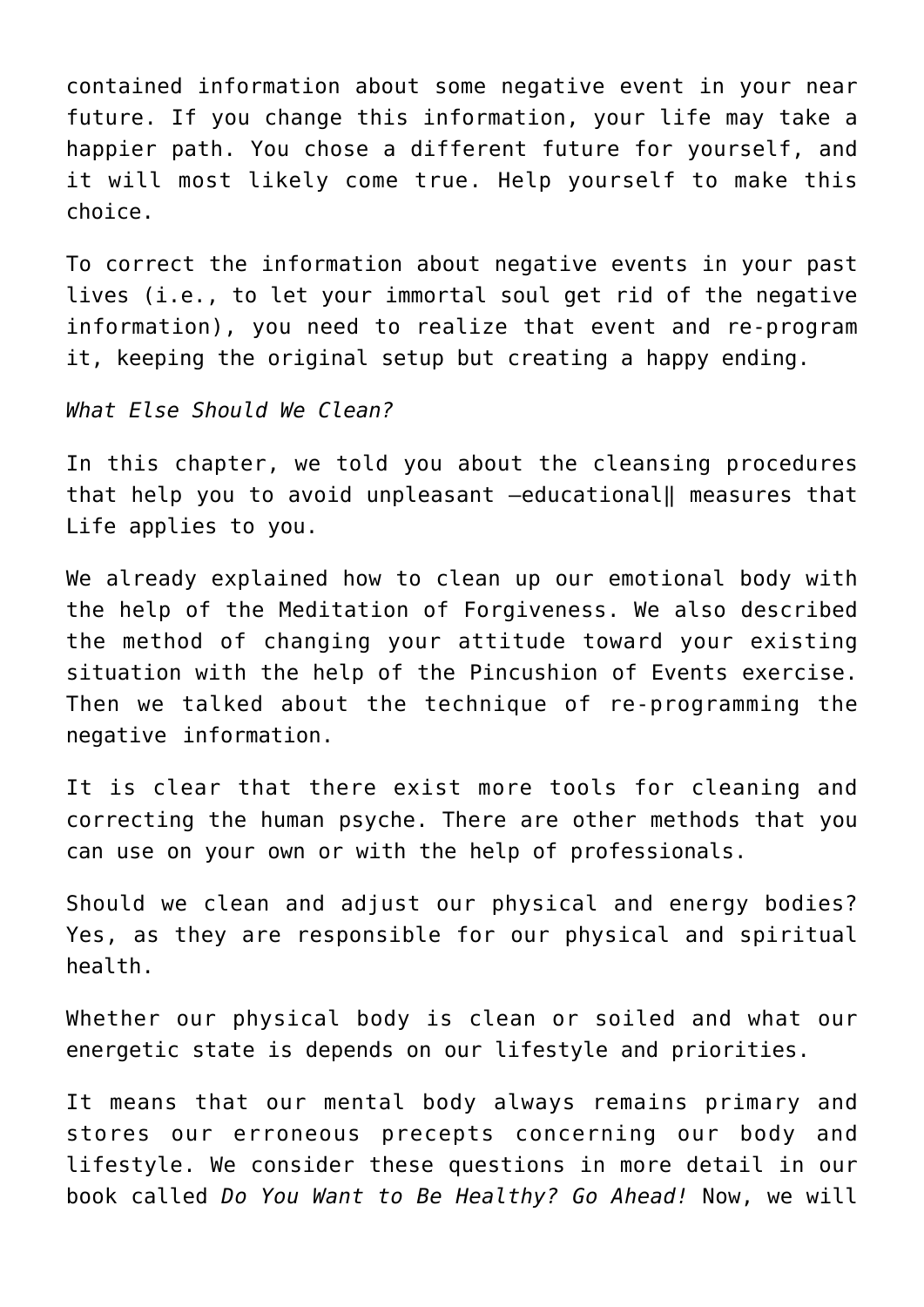not talk too much about the health issues. Yet, by now you should already understand that your health problems in most cases are the direct result of storing too many negative thought-forms in your emotional body. Our body cannot stand such an attitude and protests in the form of illnesses.

Often you just have to use the forgiveness meditation and the gravest—sometimes even incurable—diseases just go away. We already described how to clean the emotional body.

*Work on Your Own*

The last recommendation that we would like to give you is the following: *It is necessary for you to work on your own.*

No medications or healers will ever be as effective as your self-work. They may help, of course (they relate to the ―foreign influences‖ pipe), but only temporarily, and they will not shut down the valves of your idealizations. These ―valves‖ exist in your head, where no one else can get but you.

We wish you good luck in avoiding the -educational| spiritual lessons!

## *Summary*

*Some problems in our lives occur because our immortal soul brings information about the mistakes or stress from our past into our present. No more than 5% of people face this kind of problem.*

*To get rid of our past problems, we need to determine what negative event took place in one of our past lives. It is possible to do this by meditation, during sleep, or by addressing our subconscious.*

*"Cleaning" entails mentally changing the ending of the negative event into a happy end.*